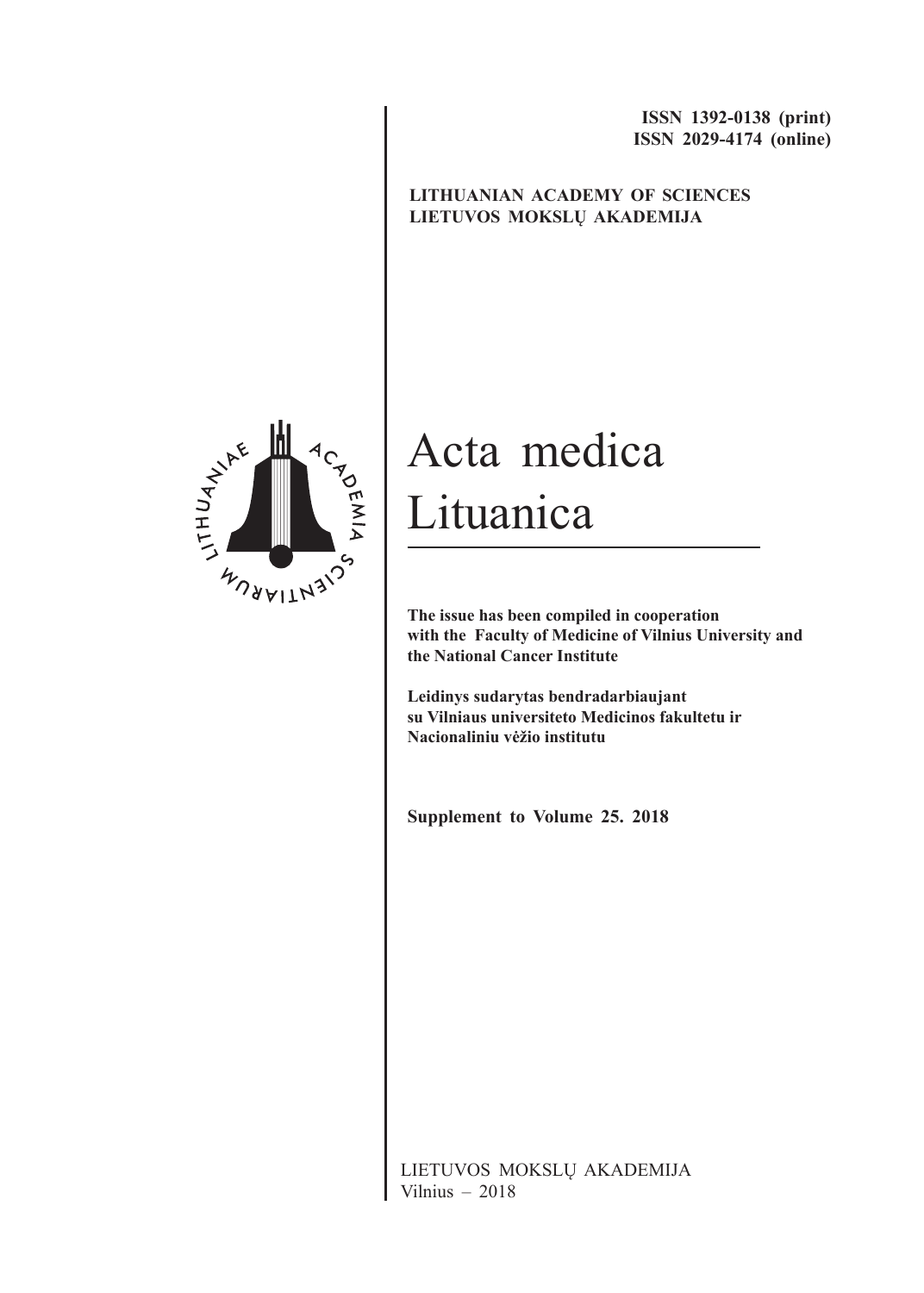#### **A c t a m e d i c a L i t u a n i c a , ISSN 1392–0138 (print), ISSN 2029-4174 (online)**

Journal of the Lithuanian Academy of Sciences Published since 1994 one volume (4 issues) per year. Fully peer-reviewed Types of contribution: Review articles– Original papers – Preliminary notes – Case reports– Short communications – Book reviews

#### **Editor-in-Chief**

**Vytautas BASYS** Lithuanian Academy of Sciences, Vilnius; Faculty of Medicine, Vilnius University, Lithuania **Mailing address:** Lithuanian Academy of Sciences Gedimino pr. 3, 01103 Vilnius, Lithuania Email: v.basys@lma.lt

#### **Managing Editor**

**Rūta BRIEDIENĖ** National Cancer Institute (*radiology*) Santariškių 1, 08660 Vilnius, Lithuania Tel.: +370 614 97822, +370 5 278 6784 Email: ruta.briediene@nvi.lt

#### **Vice-editors**

**Zita Aušrelė KUČINSKIENĖ** Faculty of Medicine, Vilnius University, Lithuania (*biochemical sciences*, *clinical medicine*, *laboratory medicine*) **Janina TUTKUVIENĖ** Vilnius University, Lithuania (*anthropology*)

#### **Editorial Board**

**Virginijus ŠIKŠNYS**, Institute of Biotechnology, Academy of Sciencies, Lithuania (*biochemistry*, *molecular biology*, *biotechnology*) **Algirdas JUOZULYNAS**, Lithuanian Assotiation of Ergonomics, Lithuania (*experimental medicine, public health*) **Zygmunt MACKIEWICZ**, Opole University, Poland (*histology*, *cell biology*) **Narimantas S A M A L AV IČ I U S**, National Cancer Institute, Lithuania (*oncology*)

#### **Editorial Council**

**Arvydas AMBROZAITIS**, Clinic of Infectious Diseases and Microbiology of Vilnius University, Lithuania (*infectious diseases*, *virology*) **Jacek BOMBA**, Jagiellonian University, Collegium Medicum, Cracow, Poland (*psychiatry*) **Andrew BUSH**, Royal Brompton Hospital, London, UK (*pediatrics*) **Christian CABROL**, Group Hospitalier Pitié-Salpetriere, Paris, France (*cardiology*) **Gražina DR ĄSU T I E N Ė**, Vilnius University, Lithuania (*obstetrics, gynecology*) **Rūta DUBAKIENĖ**, Vilnius University, Lithuania (*allergology*) **Arūnas GASPARAITIS**, University of Chicago Medical Center, U.S.A. (*radiology*) **Per-Olof GLANTZ**, Lund University, Malmö, Sweden (*chemistry*, *prosthetic dentistry*) **Stefan GRAVENSTEIN**, Glennan Centre for Geriatrics and Gerontology, U.S.A. (*geriatrics*, *gerontology*) **Ričardas JANILIONIS**, Vilnius University Hospital, Lithuania (*thoracic surgery*) **Dalius JATUŽIS,** Vilnius University, Lithuania (*neurology*) **Jan KOWA L SK I**, Lodz University, Poland (*dentistry*) **Vaidutis KUČINSKAS**, Faculty of Medicine, Vilnius University, Lithuania (*genetics*) **Linas KUPČINSKAS,** Lithuanian University of Health Sciences, Lithuania (*gastroenterology*) Peter MALFERTHEINER, Department of Gastroenterology, Hepatology and Infectious Diseases, Otto-v.-Guericke-University, Magdeburg, Germany (*gastroenterology*) **Anders G. OLSSON**, Institute för Internmedicin, Linköping, Sweden (*biochemistry*) **Vytautė PEČIULIENĖ,** Vilnius University, Lithuania (*odontology*) **Andrew P. READ**, Department of Medical Genetics, St. Mary's Hospital, Manchester, U. K. (*genetics*) **Francis ROBICZEK**, Charlotte Medical Center, N. Carolina, U.S.A. (*cardiology*, *cardiosurgery*) **Albert SCHINZEL**, Institut für Medizinische Genetik, Zürich Universität, Switzerland (*genetics*) **Jaroslav SPATENKA**, Transplant Centre, University Hospital Motol, Prague, Czech Republic (*transplantology*) **Rimantas STUKAS,** Vilnius University, Lithuania (*public health*) **Jūratė ŠIPYLAITĖ,** Vilnius University, Lithuania (*anaesthesiology*) **Vytas TAMOŠIŪNAS**, State Research Institute, Centre for Innovative Medicine, Lithuania (*immunology*) **Arūnas VA L I U L I S**, Vilnius University, Lithuania (*pediatrics*) **Konstantinas Povilas VA LU C K A S**, National Cancer Institute, Lithuania (*oncology*) **Algirdas VENALIS**, State Research Institute, Centre for Innovative Medicine, Lithuania (*rheumatology*) **Dharmapuri VIDYASAGAR**, Pediatrics University of Illinois, Chicago, U.S.A. (*pediatrics*) **Zbigniew Feliks ZAGORSKI**, Lublin University School of Medicine, Poland (*ophthalmology*) **Remigijus ŽALIŪNAS**, Lithuanian University of Health Sciences, Lithuania (*cardiology*)

**Indexed in** PubMed, Index Copernicus, Index Academicus, EBSCO (www.epnet.com, Academic Search Complete)

**Published by the Lithuanian Academy of Sciences**

Gedimino pr. 3, 01103 Vilnius, Lithuania, tel. +370 5 261 3620 **Editor-** Diana BARTKUTĖ BARNARD **Layout design** Dainius MILIAUSKAS Email: leidyba@lma.lt Website: www.lmaleidykla.lt/actamedicalituanica/ © Lietuvos mokslų akademija, 2018

2018 05 23 11,5 sp. l. Tiražas 250 egz. Užsakymas Nr. 4411 Leidžia Lietuvos mokslų akademija, Gedimino pr. 3, 01103 Vilnius Spausdino UAB "BMK Leidykla", J. Jasinskio 16, 03163 Vilnius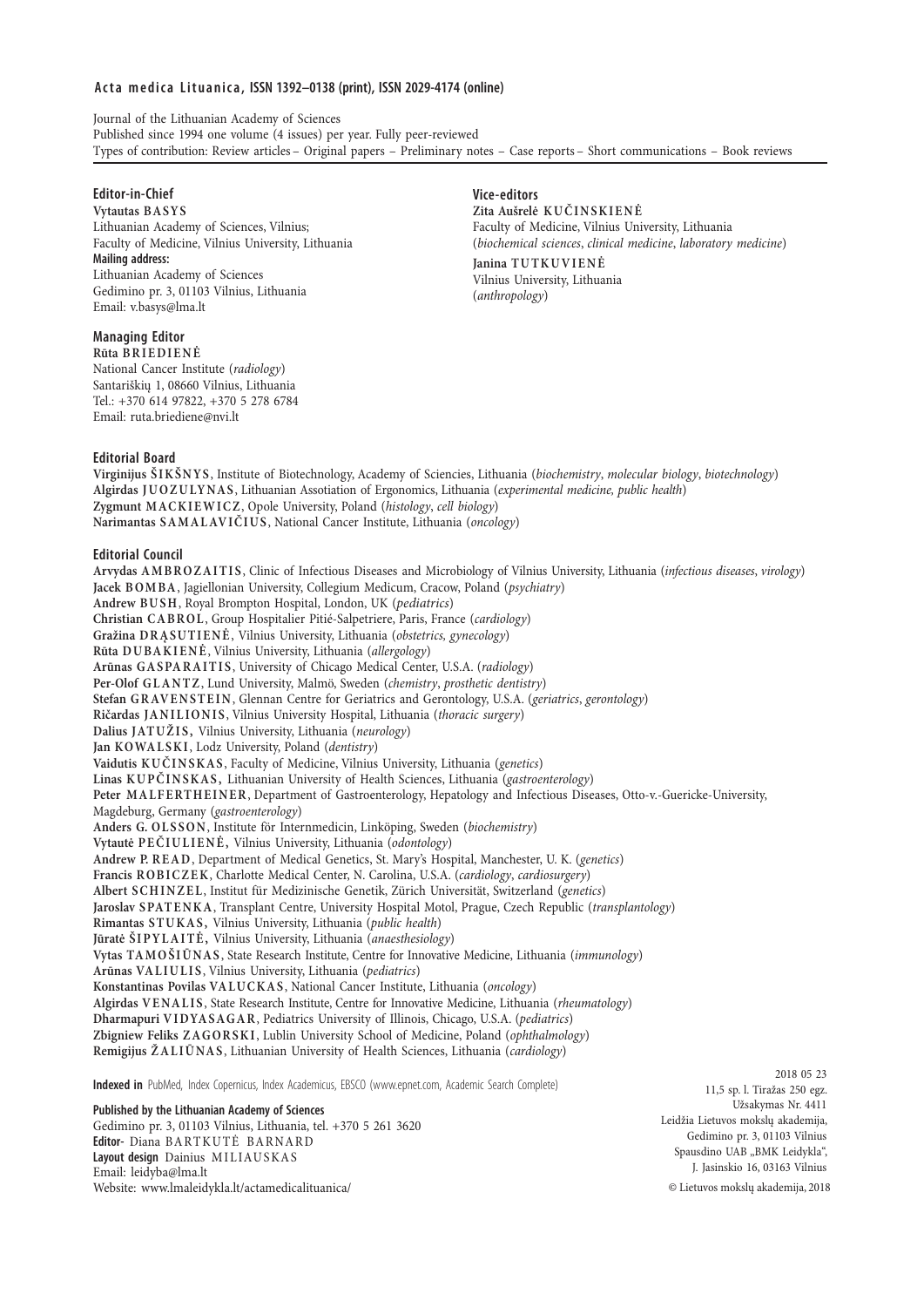### KETVIRTOJI TARPTAUTINĖ KONFERENCIJA

## Skirta Lietuvos nepriklausomybės atkūrimo 100-mečiui

2018 m. birželio mėn. 5–10 d. d., Vilniaus universitetas, Vilnius, LIETUVA

### **EVOLIUCINĖ MEDICINA: SVEIKATA IR LIGOS BESIKEIČIANČIOJE APLINKOJE**

Rengėjas – Vilniaus universiteto Medicinos fakultetas

### FOURTH INTERNATIONAL CONFERENCE

### Dedicated to the 100th Anniversary of the Restoration of Lithuania's Independence

5–10 June 2018, Vilnius University, Vilnius, LITHUANIA

### **EVOLUTIONARY MEDICINE: HEALTH AND DISEASES IN CHANGING ENVIRONMENT**

Organized by the Faculty of Medicine, Vilnius University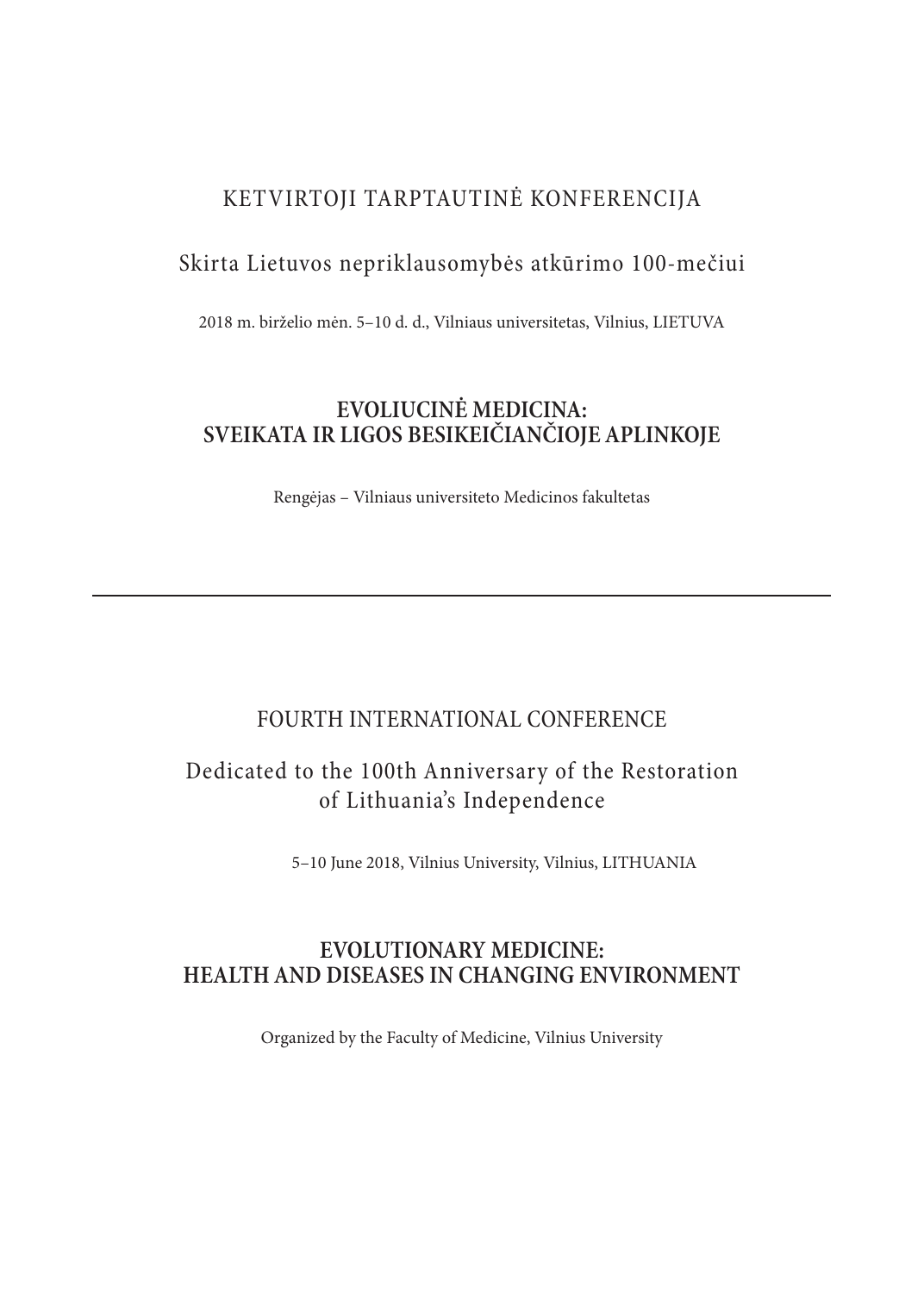### **INTERNATIONAL SCIENTIFIC COMMITTEE**

Vytautas BASYS (Vilnius, Lithuania) Jonas BUNIKIS (Brussels, Belgium) Douglas E. CREWS (Columbus OH, USA) Elena GODINA (Moscow, Russia) Michael HERMANUSSEN (Aschauhof, Germany) Rimantas JANKAUSKAS (Vilnius, Lithuania) Sylvia KIRCHENGAST (Vienna, Austria) Sławomir KOZIEŁ (Wrocław, Poland) Marius MIGLINAS (Vilnius, Lithuania) Sasa MISSONI (Zagreb, Croatia) Martin MUSALEK (Praha, Czech Republic) Dario PIOMBINO-MASCALI (Vilnius, Lithuania) Frank RÜHLI (Zurich, Switzerland) Wulf SCHIEFENHÖVEL (Andechs-Seewiesen, Germany) Janina TUTKUVIENĖ (Vilnius, Lithuania) Algirdas UTKUS (Vilnius, Lithuania) Marian VANHAEREN (Bordeaux, France) Inês VARELA-SILVA (Loughborough, UK) Albert ZINK (Bolzano, Italy)

### **LOCAL ORGANIZING COMMITTEE**

#### **Chair**

Janina TUTKUVIENĖ (Faculty of Medicine, Vilnius University)

#### **Conference Secretary**

Eglė Marija JAKIMAVIČIENĖ (Faculty of Medicine, Vilnius University)

#### **Members**

Arūnas BARKUS (Faculty of Medicine, Vilnius University) Rima DAUNORAVIČIENĖ (Faculty of Medicine, Vilnius University) Samanta GRUBY TĖ (Faculty of Medicine, Vilnius University) Viktorija GURSKY TĖ (Faculty of Medicine, Vilnius University) Mantas MINSEVIČIUS (Faculty of Medicine, Vilnius University) Laura NEDZINSKIENĖ (Faculty of Medicine, Vilnius University) Dominykas STANKEVIČIUS (Faculty of Medicine, Vilnius University) Andrej SUCHOMLINOV (Faculty of Medicine, Vilnius University) Lukas ŠALAŠEVIČIUS (Faculty of Medicine, Vilnius University) Renata ŠIMKŪNAITĖ-RIZGELIENĖ (Faculty of Medicine, Vilnius University) Violeta ŽALGEVIČIENĖ (Faculty of Medicine, Vilnius University)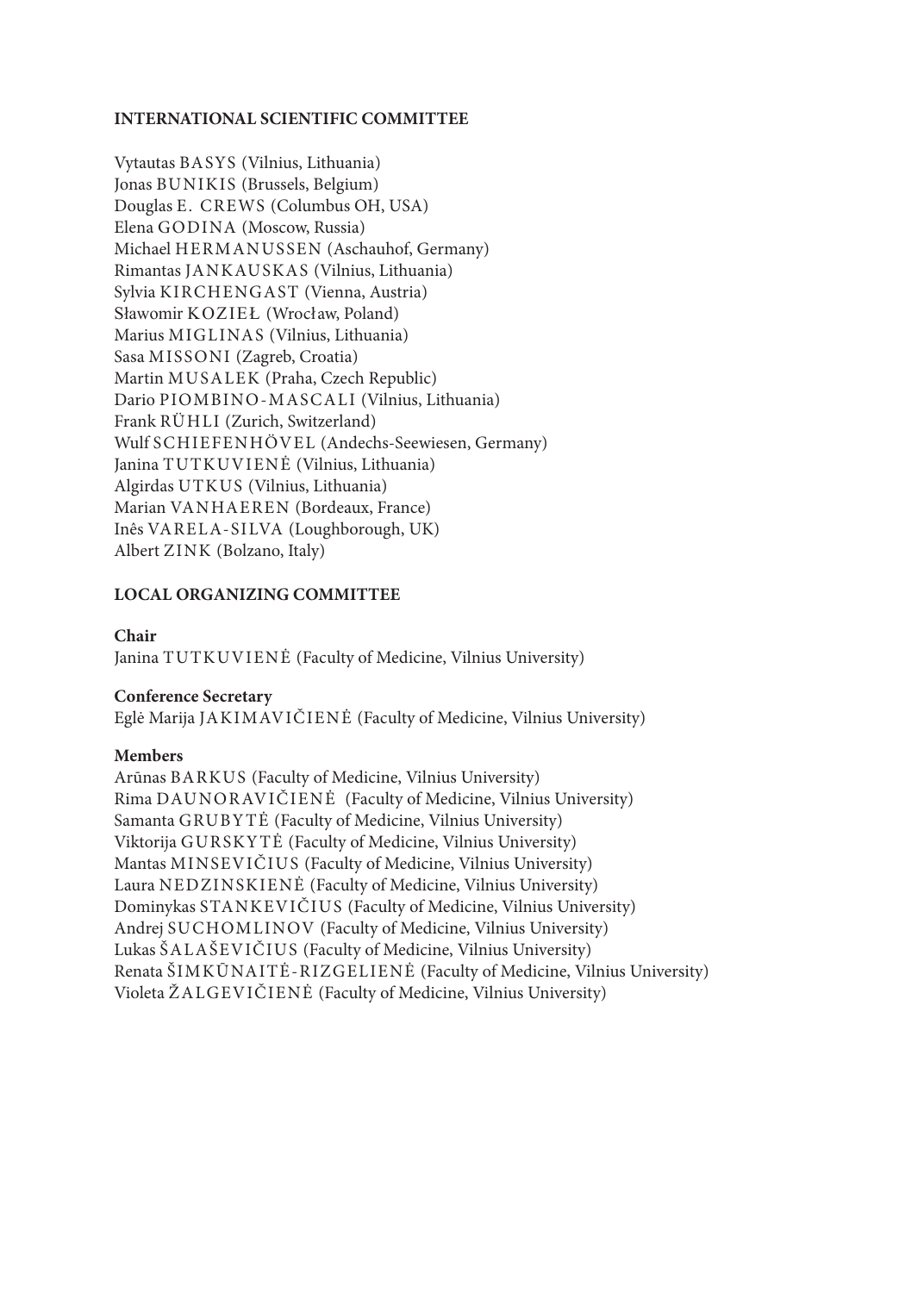### **Dear Colleagues,**

It is with a great pleasure that we welcome you to the Fourth International Conference *Evolutionary Medicine: Health and Diseases in Changing Environment* dedicated to the 100th anniversary of the restoration of Lithuania's Independence. We kindly invite PhD students and their supervisors, other junior and senior scientists, medical residents, and undergraduate students from different fields of research to take part at this international interdisciplinary scientific event, which will be held at the **Old Campus of Vilnius University from the 5th to the 10th of June 2018**. Special focus will be placed on worldwide changes in the human body, the general health status, and diseases during the last 100 years.

Conferences on Evolutionary medicine have been organized at Vilnius University biannually since 2012. Evolutionary thinking for medical students at Vilnius University has been implemented since the 1960s–1970s by the anatomist and anthropologist Professor Salezijus Pavilonis. However, stressing the importance of the evolutionary approach while judging about health and disease grew steadily and was launched via collaboration with Professor Wulf Schiefenhövel from Max Planck Institute in Germany. The present Conference will bring together participants from different areas of research (medicine, anthropology, biology, psychology, physical sciences, and others) to discuss changes in the general health status and diseases in relation to different environments, and to deeper fathom out the evolutionary mechanisms of current diseases. Keynote speakers from Austria, Belgium, the Czech Republic, Croatia, France, Germany, Great Britain, Italy, Lithuania, Poland, Russia, Switzerland, and the USA will share their experience and knowledge with young and established scientists.

During the last hundred years, the accumulation of scientific knowledge led to increasing specialization by fragmenting many research fields into smaller and rather narrow disciplines or sub-disciplines in order to gain a thorough understanding of many scientific questions. Due to rapid technical advances, biomedical science has developed at an unprecedented stride as well. For many years, biomedical research was carried out mainly within the boundaries of one department (a multidisciplinary approach to many research problems prevailed). Today, however, the development of new methods, the abundance of scientific knowledge, and the needs for high expertise in different fields leads to overpassing the boundaries of particular branches of research. The modern researcher must fully understand the advantage of the interdisciplinary approach and aspire to transdisciplinary thinking in solving a particular research problem. Within doctoral studies, it is essential to provide young researchers with special knowledge of how to combine scientific experience from many research fields, and how to launch an interdisciplinary research project.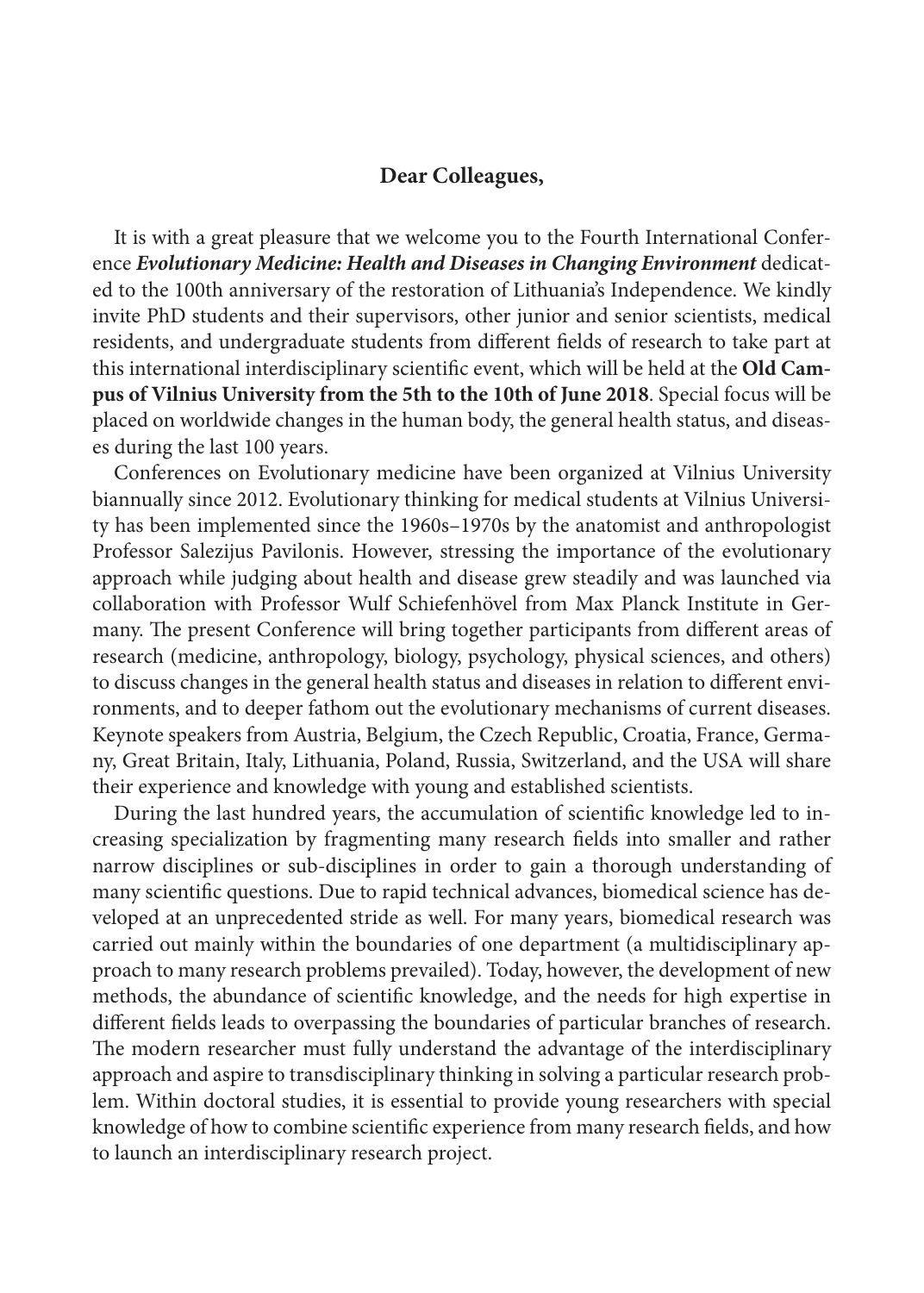Human evolution is no longer the research object of the biologists alone. Recently, many research areas – from medicine, biological anthropology, and physics to sociology, humanities, and linguistics – have been dealing with evolutionary issues. Solving problems in evolutionary medicine – understanding the background of a variation in a human norm and pathology or the emergence of diseases that especially challenges the inter- and transdisciplinary approach. Evolutionary understanding is vital to a better perception of numerous health problems of the modern world: metabolic diseases, obesity pandemic, food safety issues, the cardiovascular risk, prevalence of autoimmune diseases, the neurodegenerative disease, cancer, emerging infectious diseases, and antimicrobial resistance.

Our organisms are in the process of continuous reshaping to maximize adaptation and survival under changing environment. The evolutionary approach to changing global health in relation to human ecology should serve more effective prevention or treatment of modern diseases. Therefore, evolutionary medicine devotes growing attention to changing environment and social and economic conditions under which living organisms exist and try to flexibly adapt in order to maximize their fitness and avoid threats to their lives. To address these issues, the present conference will focus on health and diseases in changing environment. We strongly believe that these 100 presentations (exactly the same number as 100 years of the restoration of Lithuania's Independence!) of our PhD students and other young researchers will shed light on the most topical issues of modern biomedical science. We hope that this conference with no parallel sessions will help our young and experienced researchers from different fields get into a closer collaboration, pursue inter- and trans-disciplinary approaches in solving of a variety of medical problems, and endow a much deeper understanding of the variation in the human norm and why humans are vulnerable to a particular disease. We wish all the participants active involvement, brainstorming discussions, and fruitful outcomes for joint projects.

On behalf of the Organizing Committee,

Vilnius University **Faculty of Medicine**,

### **Prof. Algirdas Utkus Prof. Janina Tutkuvienė**

Dean, Faculty of Medicine, Vice-Dean for Research and PhD studies, Vilnius University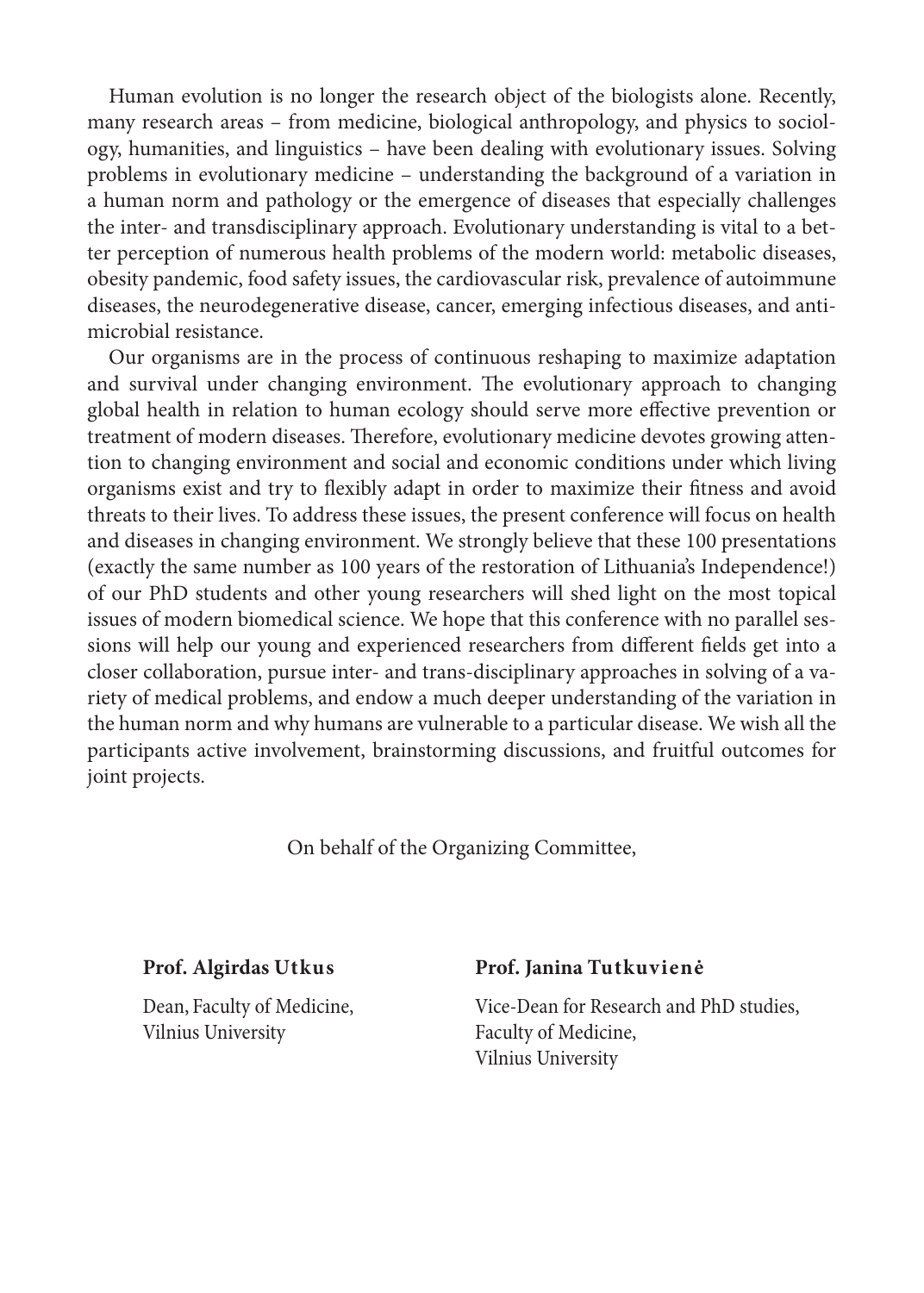#### **KEYNOTE SPEAKERS OF PLENARY SESSIONS**

### **Dr. Jonas Bunikis**

European Research Council, Brussels, Belgium GRANTSMANSHIP FOR BIOMEDICAL RESEARCH: FACE-TO-FACE WITH A PEER-REVIEW PANEL. EUROPEAN RESEARCH COUNCIL PERSPECTIVE

### **Prof. Douglas E. Crews**

Department of Anthropology, Ohio State University, Columbus OH, USA CHANGING ENVIRONMENTS, UNCERTAINTY, AND ALLOSTATIC LOAD

### **Prof. Elena Godina**

Institute and Museum of Anthropology, Lomonosov Moscow State University, Moscow, Russia PHYSICAL DEVELOPMENT OF CHILDREN AS A REFLECTION OF THEIR HEALTH STATUS: GEOGRAPHIC VARIATIONS OF GROWTH PARAMETERS IN RUSSIA

### **Prof. Michael Hermanussen**

Kiel University, Aschauhof, Altenhof, Germany EVOLUTION, NUTRITION, OR ADAPTIVE PLASTICITY: THE WORLD-WIDE VARIATION IN HUMAN GROWTH

### **Prof. Rimantas Jankauskas**

Department of Anatomy, Histology, and Anthropology, Institute of Biomedical Sciences, Faculty of Medicine, Vilnius University "PATHOGENS MAKETH MAN": PALEOGENETICS OF PLAGUE AND SMALLPOX

### **Prof. Sylvia Kirchengast**

Department of Anthropology, University of Vienna, Vienna, Austria THE AGEING PLANET: HUMAN SENESCENCE IN A CHANGING WORLD

### **Prof. Sławomir Kozieł**

Department of Anthropology, Hirszfeld Institute of Immunology and Experimental Therapy. Polish Academy of Sciences, Wroclaw, Poland GROWTH AND DEVELOPMENT OF CHILDREN EXPOSED TO PRENATAL MATERNAL STRESS CAUSED BY NATURAL DISASTER

### **Prof. Marius Miglinas**

Clinic of Gastroenterology, Nephro-Urology and Surgery, Institute of Clinical Medicine, Faculty of Medicine, Vilnius University, Vilnius, Lithuania THE ROLE OF THE KIDNEY IN THE HYPERTENSION PANDEMIC: AN EVOLUTIONARY PERSPECTIVE

#### **Prof. Saša Missoni**

Institute for Anthropological Research, Zagreb, Croatia COMPONENTS OF METABOLIC SYNDROME IN CROATIAN ADOLESCENTS

### **Dr. Martin Musalek**

Department of Kinanthropology and Humanities, Faculty of Physical Education and Sport, Charles University, Praha, Czech Republic SLIM FAT PARADOX: EVOLUTIONARY MISMATCH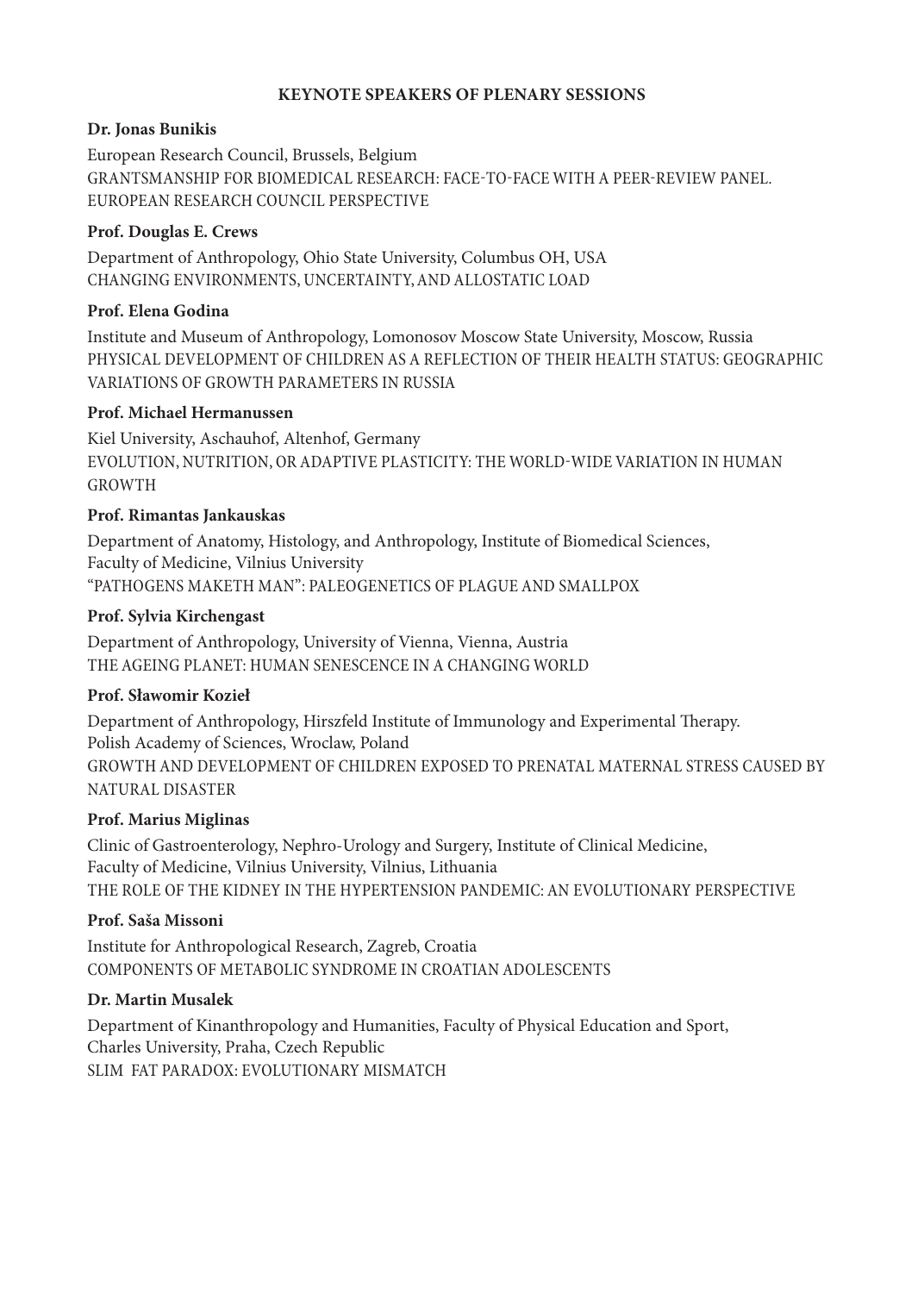### **Prof. Frank Rühli**

Institute of Evolutionary Medicine, Medical Faculty, University of Zurich, Switzerland Discipline of Anatomy and Pathology, Medical School, University of Adelaide, Australia ONGOING HUMAN EVOLUTION – OF CHANGING BODIES AND HUMAN PHYSIOLOGY

### **Prof. Wulf Schiefenhövel**

Human Ethology Group, Max Planck Institute for Ornithology, Starnberg-Seewiesen, Germany ADAPTING TO THE MODERN WORLD? CONTINUITY AND CHANGE IN MORBIDITY PATTERNS AMONG THE EIPO IN THE HIGHLANDS OF WEST-NEW GUINEA

### **Prof. Janina Tutkuvienė**

Department of Anatomy, Histology and Anthropology, Institute of Biomedical Sciences, Faculty of Medicine, Vilnius University, Vilnius, Lithuania PUBERTAL MATURATION IN CHANGING ENVIRONMENT: SECULAR TREND IN MENARCHEAL AGE DURING THE LAST 100 YEARS – AN EXAMPLE OF DEVELOPMENTAL PLASTICITY

### **Prof. Marian Vanhaeren**

Department of Social and Human Sciences, University of Bordeaux, Bordeaux, France ENVIRONMENTAL FACTORS IN THE PREHISTORIC HUMAN PAST: IMPLICATIONS FOR HUMAN HEALTH ISSUES

### **Prof. Inês Varela-Silva**

School of Sport, Exercise, and Health Sciences, Loughborough University, UK PHYSICAL GROWTH AND CARDIOVASCULAR HEALTH: A FOCUS ON STUNTING

### **Prof. Algirdas Utkus**

Department of Human and Medical Genetics, Institute of Biomedical Sciences, Faculty of Medicine, Vilnius University, Vilnius, Lithuania EVOLUTIONARY AETIOLOGY OF CONGENITAL ANOMALIES. IS IT TRUE?

### **Prof. Albert Zink**

Institute for Mummies and the Iceman, EURAC Research, Bolzano, Italy MODERN MUMMY RESEARCH AND THE EVOLUTION OF PATHOGENS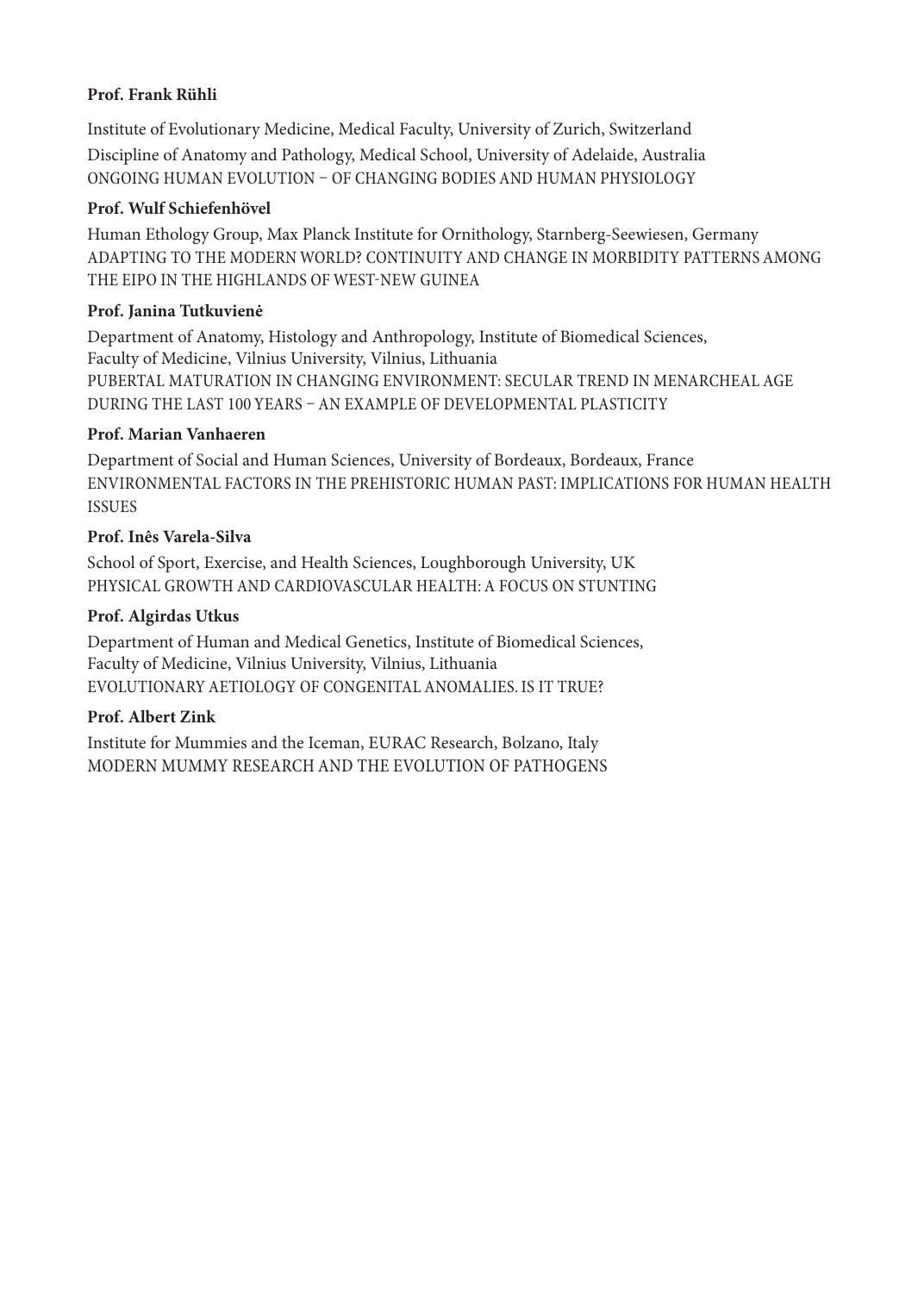### **PROGRAMME**

### *Tuesday, 5 June*

| 14.00-15.00     | <b>Registration</b> (lobby near Aula Parva, Old University Campus, Universiteto St. 3)                                                                                                                 |
|-----------------|--------------------------------------------------------------------------------------------------------------------------------------------------------------------------------------------------------|
| 15.00-15.30     | <b>Opening ceremony and concert (Aula Parva)</b>                                                                                                                                                       |
| 15.30-17.50     | Session I (Aula Parva)                                                                                                                                                                                 |
|                 | Chairperson: Janina Tutkuvienė                                                                                                                                                                         |
| $15.30 - 16.10$ | Frank Rühli, Nicole Bender, Kaspar Staub, Patrick Eppenberger, Maciej Henneberg<br>ONGOING HUMAN EVOLUTION: OF CHANGING BODIES AND HUMAN PHYSIOLOGY                                                    |
| $16.10 - 16.50$ | Rimantas Jankauskas<br>"PATHOGENS MAKETH MAN": PALEOGENETICS OF PLAGUE AND SMALLPOX                                                                                                                    |
| $16.50 - 17.30$ | <b>Algirdas Utkus</b><br>EVOLUTIONARY AETIOLOGY OF CONGENITAL ANOMALIES. IS IT TRUE?                                                                                                                   |
| $17.30 - 17.50$ | <b>DISCUSSION</b>                                                                                                                                                                                      |
| 18.00-22.00     | Welcome party (Café at the Faculty of History, Old University Campus, Universiteto St. 7)                                                                                                              |
|                 | Wednesday, 6 June                                                                                                                                                                                      |
| $8.30 - 9.00$   | <b>Registration</b> (Room 239, Old University Campus, Universiteto St. 3)                                                                                                                              |
| $9.00 - 11.00$  | Session I (Room 239)<br>Chairpersons: Frank Rühli, Algirdas Utkus                                                                                                                                      |
| $9.00 - 9.40$   | Marian Vanhaeren, Wulf Schiefenhövel<br>ENVIRONMENTAL FACTORS IN THE PREHISTORIC HUMAN PAST: IMPLICATIONS FOR<br><b>HUMAN HEALTH ISSUES</b>                                                            |
| $9.40 - 10.20$  | Wulf Schiefenhövel<br>ADAPTING TO THE MODERN WORLD? CONTINUITY AND CHANGE IN MORBIDITY<br>PATTERNS AMONG THE EIPO IN THE HIGHLANDS OF WEST-NEW GUINEA                                                  |
| $10.20 - 10.30$ | Andreas Lehmann, Jana A. Eccard, Christiane Scheffler,<br>Ralf H. J. M. Kurvers, Melanie Dammhahn<br>PACE-OF-LIFE SYNDROME: LIFE-HISTORY, RISK-TAKING, AND CARDIOVASCULAR<br>PHYSIOLOGY IN ADOLESCENTS |
| $10.30 - 10.40$ | Donatas Austys, Nomeda Valevičienė, Rimantas Stukas<br>LIFESTYLE OF LITHUANIAN ADULTS WITH CORONARY ARTERY DISEASE                                                                                     |
|                 | 10.40-10.50 Rokas Baltušnikas, Tomas Baltrūnas, Kęstutis Ručinskas<br>THE LITHUANIAN VERSION OF THE WALKING IMPAIRMENT QUESTIONNAIRE                                                                   |
| $10.50 - 11.00$ | <b>DISCUSSION</b>                                                                                                                                                                                      |
| $11.00 - 11.30$ | Coffee break (University Café, Universiteto St. 3)                                                                                                                                                     |
| 11.30-14.00     | <b>Session II</b> (Room 239)<br>Chairpersons: Marian Vanhaeren, Wulf Schiefenhövel                                                                                                                     |
| $11.30 - 12.10$ | Inês Varela-Silva<br>PHYSICAL GROWTH AND CARDIOVASCULAR HEALTH: A FOCUS ON STUNTING                                                                                                                    |
| $12.10 - 12.50$ | Marius Miglinas<br>THE ROLE OF THE KIDNEYS IN A HYPERTENSION PANDEMIC: AN EVOLUTIONARY<br><b>PERSPECTIVE</b>                                                                                           |
| $12.50 - 13.00$ | Andrius Berūkštis, Aleksandras Laucevičius<br>MODIFICATION OF THE SYMPATHETIC NERVOUS SYSTEM IN TREATMENT OF<br>HYPERTENSION, ONE OF THE BIGGEST EVOLUTIONARY DISEASES                                 |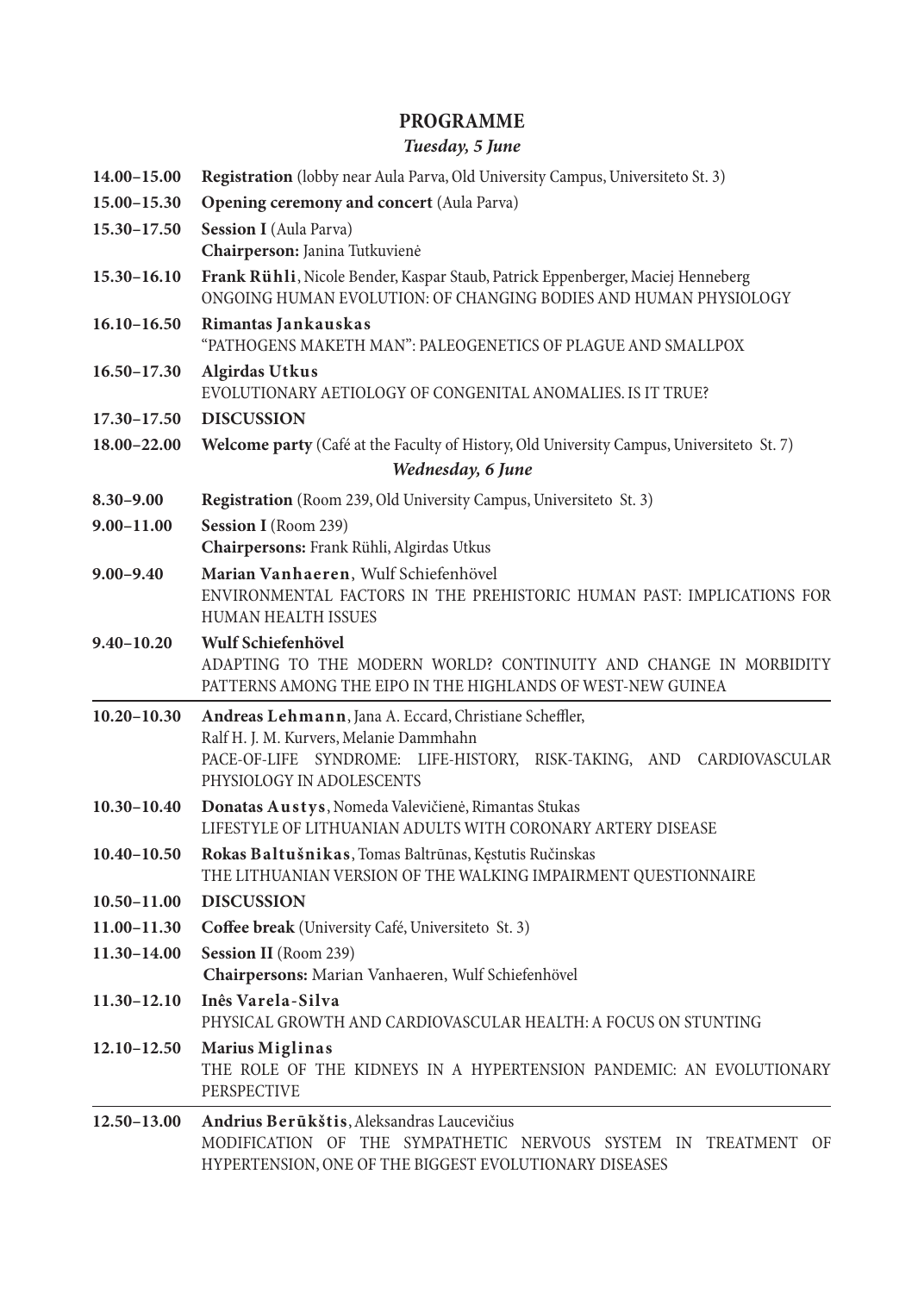- **13.00–13.10 Rokas Šerpytis**, Lina Puodžiukaitė, Saulius Petrauskas, Pranas Šerpytis SURVIVAL OUTCOMES AFTER PERCUTANEOUS CORONARY INTERVENTION VERSUS. CORONARY ARTERY BYPASS SURGERY FOR OCTOGENARIANS WITH LEFT MAIN CORONARY ARTERY DISEASE
- **13.10–13.20 Skaistė Sendžikaitė**, Rita Sudikienė, Mieczyslaw Litwin, Agata Rybak, Lukasz Obrycki, Inguna Lubaua, Pauls Silis, Augustina Jankauskienė ARTERIAL HYPERTENSION AND MARKERS OF EARLY VASCULAR AGING IN CHILDREN WITH COARCTATION OF THE AORTA
- **13.20–13.30 Karolis Jonas**, Virginijus Jakutis, Rita Sudikienė, Virgilijus Lebetkevičius, Virgilijus Tarutis TRANSPOSITION OF THE GREAT ARTERIES: THE EVOLUTION OF TREATMENT IN A SINGLE LOW-CASE
- **13.30–13.40 Mindaugas Budra**, Artūras Lipnevičius, Kęstutis Ručinskas, Vilius Janušauskas, Aleksejus Zorinas, Giovanni Speziali, Agnė Drąsutienė, Diana Zakarkaitė, Audrius Aidietis EARLY OUTCOMES IN DEGENERATIVE MITRAL REGURGITATION SURGERY: CONVENTIONAL MITRAL VALVE REPAIR VERSUS TRANSAPICAL NEOCHORD IMPLANTATION
- **13.40–13.50 Rūta Žulpaitė**, Arminas Skrebūnas, Urtė Builytė, Givi Lengvenis, Germanas Marinskis THE ASSOCIATION OF PREOPERATIVE INTRASAC ABDOMINAL AORTIC ANEURYSM THROMBUS WITH OUTCOME FOLLOWING EVAR
- **13.50–14.00 DISCUSSION**
- **14.00–15.00 Lunch** (University Café, Universiteto St. 3)
- **15.00–17.30 Session III** (Room 239) **Chairpersons:** Inês Varela-Silva, Sławomir Kozieł
- **15.00–15.40 Michael Hermanussen**, Christiane Scheffler EVOLUTION, NUTRITION, OR ADAPTIVE PLASTICITY: THE WORLD-WIDE VARIATION IN HUMAN GROWTH
- **15.40–16.20 Elena Godina** PHYSICAL DEVELOPMENT OF CHILDREN AS A REFLECTION OF THEIR HEALTH STATUS: GEOGRAPHIC VARIATIONS OF GROWTH PARAMETERS IN RUSSIA
- **16.20–16.30** Violeta Bartuškienė, Antanas Kairys, Roberta Šarvaitė, **Valerija Tutukova**, Janina Tutkuvienė INFLUENCE OF MATERNAL UNDERNUTRITION ON THE BEHAVIOURAL PATTERNS OF TWO OFFSPRING GENERATIONS IN A RAT MODEL
- **16.30–16.40 Rūta Morkūnienė**, Jelena Isakova, Eglė Marija Jakimavičienė, Nijolė Drazdienė, Vytautas Basys, Janina Tutkuvienė THE DISTRIBUTION OF NEWBORN HEAD CIRCUMFERENCE: AN EXAMPLE FOR THE EVOLUTIONARY FIXED DEVELOPMENTAL MECHANISMS?
- **16.40–16.50 Agnė Jagelavičienė**, Justina Kučinskaitė, Agnė Krživickytė, Vytautas Usonis ATOPIC MARCH IN PRESCHOOL AGE: WHAT IS THE ROLE OF VACCINES?
- **16.50–17.00** Odeta Kinčinienė, **Augė Lesinskaitė**, Rokas Šambaras, Sigita Lesinskienė TEN-YEAR DYNAMICS OF SELF-POISONING: AN OVERWIEV OF CHILDREN'S RESCUCITATION AND INTENSIVE CARE UNIT AT VILNIUS CITY CLINICAL HOSPITAL

### **17.00–17.10 Aistis Žalnora** EVOLUTIONARY THOUGHTS IN JĘDRZEJ ŚNIADECKI'S WORK *O FIZYCZNYM WYCHOWANIU DZIECI* (ON THE PHYSICAL EDUCATION OF CHILDREN)

**17.10–17.30 DISCUSSION**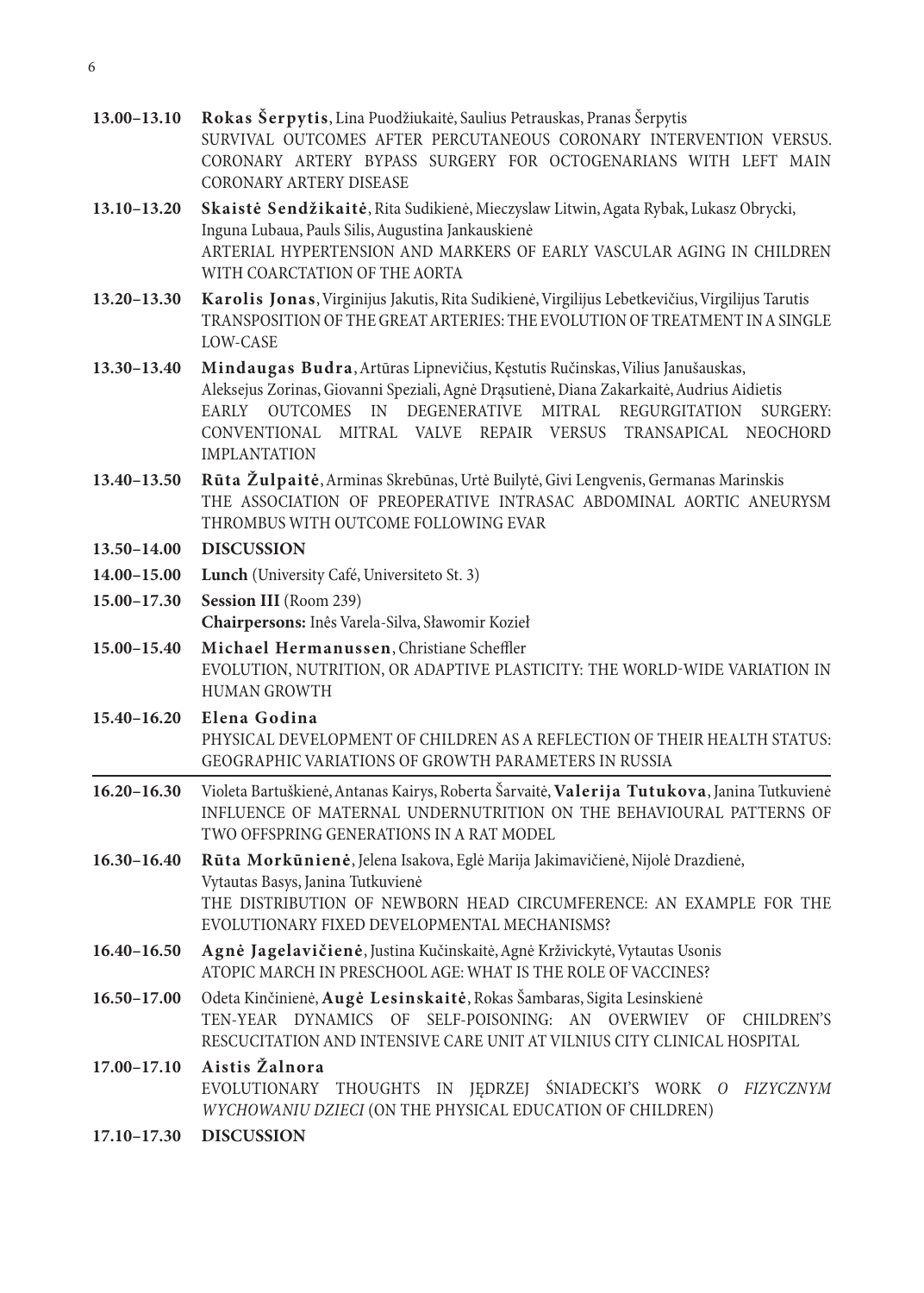| $8.30 - 9.00$   | Registration (Room 239, Old University Campus, Universiteto St. 3)                                                                                                                                  |
|-----------------|-----------------------------------------------------------------------------------------------------------------------------------------------------------------------------------------------------|
| $9.00 - 11.00$  | Session I (Room 239)                                                                                                                                                                                |
|                 | Chairpersons: Elena Godina, Michael Hermanussen                                                                                                                                                     |
| $9.00 - 9.40$   | Douglas E. Crews, Nicholas C. Kawa<br>CHANGING ENVIRONMENTS, UNCERTAINTY, AND ALLOSTATIC LOAD                                                                                                       |
| $9.40 - 10.20$  | Sławomir Kozieł<br>GROWTH AND DEVELOPMENT OF CHILDREN EXPOSED TO PRENATAL MATERNAL<br>STRESS CAUSED BY NATURAL DISASTER                                                                             |
| $10.20 - 10.30$ | Alexandra C. Tuggle, Jeffrey H. Cohen, Douglas E. Crews<br>CHANGING ENVIRONMENTS AND ALLOSTATIC LOAD: MODELING EXPERIENCES OF<br>MEXICAN MIGRANTS IN THE UNITED STATES                              |
| $10.30 - 10.40$ | Vaida Taminskienė<br>POPULATION HEALTH IN THE CONTEXT OF CLIMATE CHANGE                                                                                                                             |
| $10.40 - 10.50$ | Aida Grabauskaitė, Mindaugas Baranauskas<br>INTEROCEPTION AT ITS PSYCHOLOGICAL AND PHYSIOLOGICAL LEVEL: EMPHASIS ON<br><b>WORRYING</b>                                                              |
| $10.50 - 11.00$ | <b>DISCUSSION</b>                                                                                                                                                                                   |
| $11.00 - 11.30$ | Coffee break (University Café, Universiteto St. 3)                                                                                                                                                  |
| 11.30-14.00     | Session II (Room 239)<br>Chairpersons: Douglas E. Crews, Marius Miglinas                                                                                                                            |
| $11.30 - 12.10$ | Janina Tutkuvienė, Simona Šilovė<br>PUBERTAL MATURATION IN CHANGING ENVIRONMENT: SECULAR TREND<br>IN<br>MENARCHEAL AGE DURING THE LAST 100 YEARS - AN EXAMPLE OF DEVELOPMENTAL<br><b>PLASTICITY</b> |
| $12.10 - 12.50$ | Sylvia Kirchengast<br>THE AGEING PLANET: HUMAN SENESCENCE IN THE CHANGING WORLD                                                                                                                     |
| $12.50 - 13.00$ | Sigita Mėlynytė, Sidse Arnfred, Inga Griškova-Bulanova<br><b>GENDER DIFFERENCES IN SOMATIC AWARENESS</b>                                                                                            |
| 13.10-13.20     | Eglė Audronytė, Gintaras Kaubrys<br>OLFACTORY DYSFUNCTION AS A BIOMARKER FOR THE EARLY DIAGNOSIS<br>OF ALZHEIMER'S DISEASE                                                                          |
| $13.00 - 13.10$ | Rasa Strupaitė, Laima Ambrozaitytė, Raimonda Meškienė, Loreta Cimbalistienė,<br>Ieva Strupaitė-Šakalienė, Algirdas Utkus<br>CLINICAL HETEROGENEITY OF THE LITHUANIAN RETINITIS PIGMENTOSA GROUP     |
| $13.20 - 13.30$ | Tatjana Liakina, Jörg Wellmer, Rūta Mameniškienė<br>ADVANCES IN THE POST-PROCESSING OF PARACLINICAL DATA FOR DIAGNOSIS AND<br>MANAGEMENT OF EPILEPSY                                                |
| $13.30 - 13.40$ | Agnė Ovčinikova, Rasa Kizlaitienė, Gintaras Kaubrys, Gytė Pakulaitė-Kazlienė, Jurgita Žižienė,<br>Julius Griškevicius, Kristina Daunoravičienė<br>ATAXIA: FROM SUBJECTIVE TO OBJECTIVE EVALUATION   |
| $13.40 - 13.50$ | Domantas Valančius, Rytis Masiliūnas, Aistė Paškonienė, Kristina Ryliškienė<br>TRANSLATION AND VALIDATION OF THE LITHUANIAN VERSION OF THE DIZZINESS<br>HANDICAP INVENTORY                          |
| 13.50-14.00     | <b>DISCUSSION</b>                                                                                                                                                                                   |
| 14.00-15.00     | Lunch (University Café, Universiteto St. 3)                                                                                                                                                         |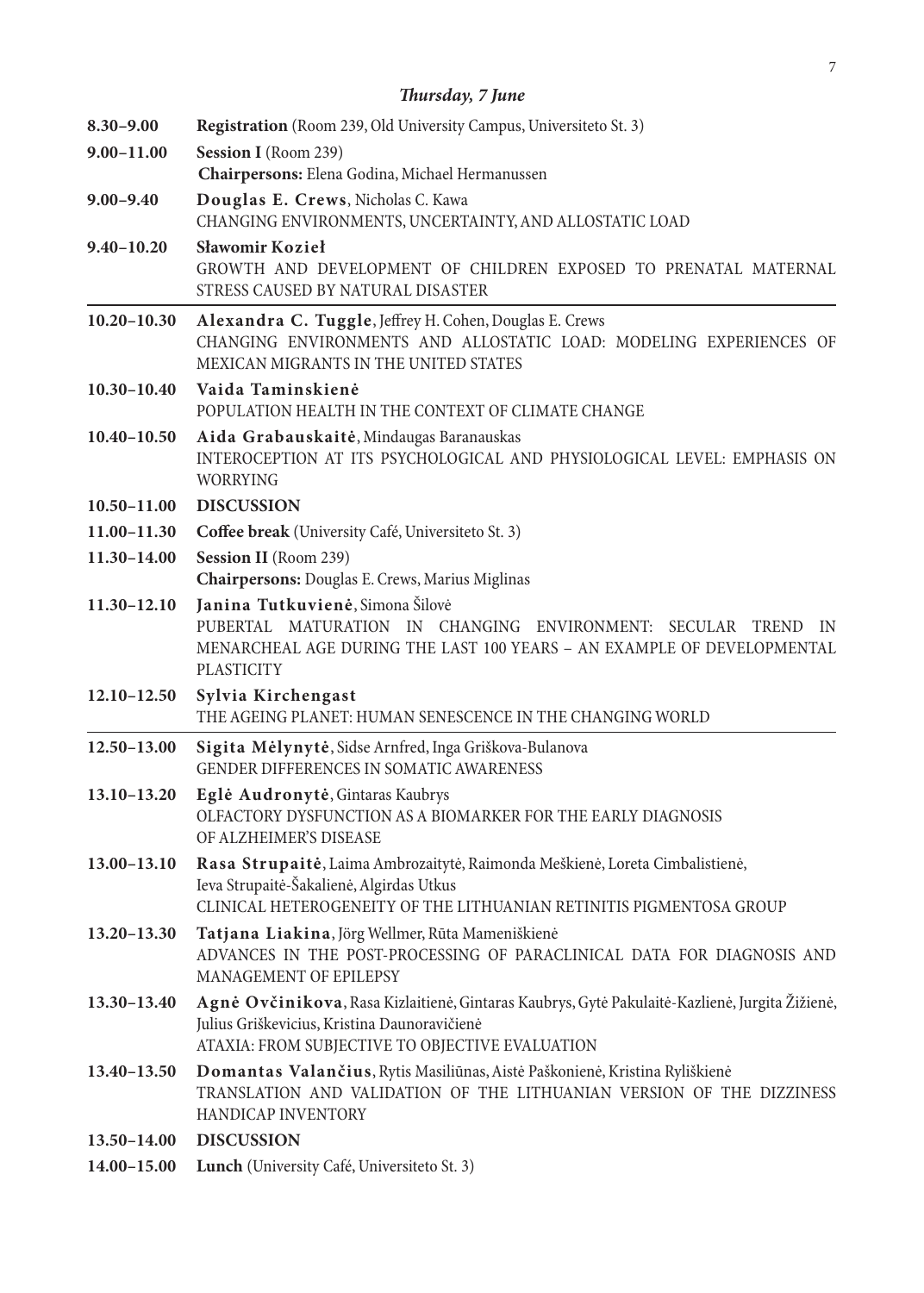| $15.00 - 17.30$ | Session III (Room 239)<br>Chairpersons: Sylvia Kirchengast, Jonas Bunikis                                                                                                                                                                                           |
|-----------------|---------------------------------------------------------------------------------------------------------------------------------------------------------------------------------------------------------------------------------------------------------------------|
| 15.00-15.40     | <b>Jonas Bunikis</b><br>GRANTSMANSHIP FOR BIOMEDICAL RESEARCH: FACE-TO-FACE WITH A PEER-REVIEW<br>PANEL. EUROPEAN RESEARCH COUNCIL PERSPECTIVE                                                                                                                      |
| $15.40 - 16.20$ | <b>Martin Musalek</b><br>THE SLIM FAT PARADOX: EVOLUTIONARY MISMATCH                                                                                                                                                                                                |
| $16.20 - 16.30$ | Bronius Buckus, Gintautas Brimas<br>ADIPOSE TISSUE DISTRIBUTION AND ITS IMPACT ON METABOLIC DISTURBANCIES IN<br><b>OBESE PATIENTS</b>                                                                                                                               |
| $16.30 - 16.40$ | Indrė Sakalauskaitė, Arūnas Barkus, Jonas Drąsutis, Janina Tutkuvienė<br>BREAST VOLUME CHANGES IN RELATION TO SKINFOLD THICKNESS DURING PREGNANCY<br>AND ONE YEAR POST-PARTUM PERIOD                                                                                |
| $16.40 - 16.50$ | Aistė Kielaitė-Gulla, Julija Razumienė, Rima Budvytytė, Vidutė Gurevičienė,<br>Tadas Penkauskas, Artūras Samuilis, Kęstutis Strupas<br>DIAGNOSTIC ACCURACY OF HEAT SHOCK PROTEIN-90 AND INTRAVENOUS CONTRAST-<br>ENHANCED ULTRASONOGRAPHY IN ACUTE PANCREATITIS     |
| $16.50 - 17.00$ | Violeta Mikštienė<br>GENOME EDITING IN MEDICINE: STATE OF THE ART AND PERSPECTIVES                                                                                                                                                                                  |
| $17.00 - 17.30$ | <b>DISCUSSION</b>                                                                                                                                                                                                                                                   |
|                 | Friday, 8 June                                                                                                                                                                                                                                                      |
| $8.30 - 9.00$   | <b>Registration</b> (Room 239, Old University Campus, Universiteto St. 3)                                                                                                                                                                                           |
| $9.00 - 10.40$  | Session I (Room 239)<br>Chairpersons: Rimantas Jankauskas, Albert Zink                                                                                                                                                                                              |
| $9.00 - 9.40$   | <b>Albert Zink</b><br>MODERN MUMMY RESEARCH AND THE EVOLUTION OF PATHOGENS                                                                                                                                                                                          |
| $9.40 - 9.50$   | Andrius Vaitiekus, Artur Versocki, Mindaugas Kvietkauskas, Janina Tutkuvienė<br>COMPARATIVE ANALYSIS OF ANTHROPOMETRIC AND RADIOGRAPHIC METHODS FOR<br>THE EVALUATION OF THE TIBIOFEMORAL ANGLE ALIGNMENT. A PILOT STUDY                                            |
| $9.50 - 10.00$  | Tomas Sveikata, Paulius Kanopa, Martyna Sveikataitė, Dalius Klimas, Narūnas Porvaneckas<br>DO PATIENT FACTORS INFLUENCE THE OUTCOMES OF A TOTAL KNEE ARTHROPLASTY?                                                                                                  |
| $10.00 - 10.10$ | Eglė Janušonytė, Edita Paulikaitė, Emilija Šermukšnytė, Virginija Bukelskienė,<br>Grita Skujienė, Violeta Žalgevičienė<br>EFFECTS OF FLUORINE AND BORON OVERDOSE CONCENTRATION IN DRINKING WATER<br>ON THE RAT EMBRYO MASS, SKELETON FORMATION, AND TEETH STRUCTURE |
| $10.10 - 10.20$ | Eglė Vindašiūtė-Narbutė, Tomas Linkevičius<br>FACTORS ASSOCIATED WITH REMOVAL OF THE CEMENT EXCESS IN IMPLANT-SUPPORTED<br><b>RESTORATIONS</b>                                                                                                                      |
| $10.20 - 10.30$ | Paulius Andrijauskas, Jonas Alkimavičius, Saulius Žukauskas, Tomas Linkevičius<br>CLINICAL EFFECTIVENESS OF RUBBER DAM AND GINGIVAL DISPLACEMENT CORD WITH<br>COPY ABUTMENT ON REDUCING RESIDUAL CEMENT FOR CEMENT-RETAINED IMPLANT<br><b>CROWNS</b>                |
| $10.30 - 10.40$ | Lorna Anne Dawson, Dario Piombino-Mascali, Svanlaug Elsa Steingrímsdóttir<br>THE USE OF ORGANIC BIOMARKERS AS INDICATORS OF HUMAN DECOMPOSITION IN<br>ANCIENT CRYPT CONDITIONS                                                                                      |
| $10.40 - 11.00$ | Coffee break (University Café, Universiteto St. 3)                                                                                                                                                                                                                  |

8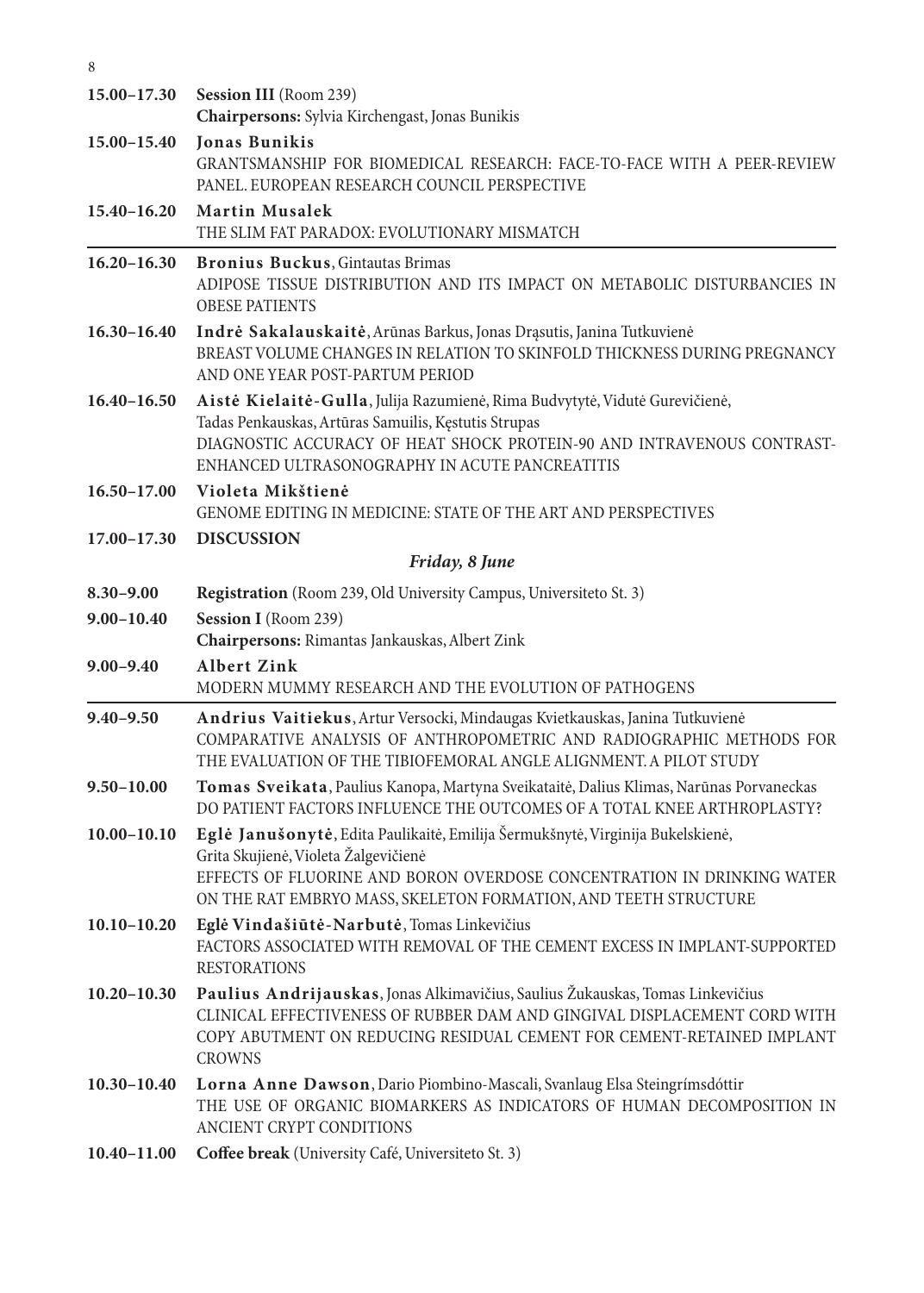| 11.00-13.00     | <b>Session II</b> (Room 239)                                                                                                                                                                                      |
|-----------------|-------------------------------------------------------------------------------------------------------------------------------------------------------------------------------------------------------------------|
|                 | Chairpersons: Saša Missoni, Martin Musalek                                                                                                                                                                        |
| 11.00-11.40     | Saša Missoni<br>COMPONENTS OF METABOLIC SYNDROME IN CROATIAN ADOLESCENTS                                                                                                                                          |
| 11.40-11.50     | Greta Balčiūnienė, Valerija Tutukova, Diana Ramašauskaitė, Gražina Stanislava Drąsutienė<br>QUANTATIVE ULTRASOUND ANALYSIS OF FETAL LUNG MATURITY TO PREDICT NEONATAL<br>RESPIRATORY MORBIDITY                    |
| 11.50-12.00     | Aušvydas Patašius, Albertas Ulys, Robertas Adomaitis, Giedrė Smailytė<br>DEVELOPMENT OF THE PSA-BASED PROSTATE CANCER EARLY DETECTION PROGRAMME<br>IN LITHUANIA BETWEEN 2006 AND 2009                             |
| $12.00 - 12.10$ | Ieva Vincerževskienė, Domantas Jasilionis, Giedrė Smailytė<br>URBAN-RURAL DISPARITIES IN CANCER INCIDENCE AND MORTALITY IN LITHUANIA,<br>$2001 - 2009$                                                            |
| $12.10 - 12.20$ | Gabrielė Kalvelytė, Austėja Žibūdaitė, Daiva Radzišauskienė, Kęstutis Žagminas<br>EPIDEMIOLOGY AND CLINICAL PRESENTATION OF TICK-BORNE ENCEPHALITIS (TBE) IN<br>THE LIGHT OF THE HIGH AND LOW NUMBER OF INCIDENCE |
| $12.20 - 12.30$ | Andrius Bleizgys<br>VITAMIN D DEFICIENCY IN MODERN SOCIETIES: WHY AND HOW?                                                                                                                                        |
| $12.30 - 12.40$ | Closing oral presentation: Andrej Suchomlinov<br>ON THE EVOLUTION OF HOBBITS FROM MIDDLE-EARTH                                                                                                                    |
| $12.40 - 13.00$ | <b>DISCUSSION</b>                                                                                                                                                                                                 |
| 13.00-14.00     | Lunch (University Café, Universite to St. 3)                                                                                                                                                                      |
| 14.00-17.00     | <b>Session III</b> (Room 239) Short oral presentations $(*)$ and E-poster session<br>Chairpersons: Andrej Suchomlinov, Arūnas Barkus                                                                              |

**\*Aušra Aleknaitė**, Gintaras Simutis, Juozas Stanaitis

PREDICTION OF CHOLEDOCHOLITHIASIS PRIOR TO LAPAROSCOPIC CHOLECYSTECTOMY USING AN ORIGINAL PROGNOSTIC INDEX

**\*Giedrė Baliūnienė**, Rasmutė Manelienė

PRESCRIPTION OF ANTIBIOTICS BY THE MEMBERS OF THE LITHUANIAN SOCIETY OF ENDODONTOLOGY: A PILOT STUDY

**\*Vytenis Bertašius**, Žymantas Jagelavičius, Ričardas Janilionis DISASTROUS COMPLICATIONS AFTER TRACHEOSTOMY IN ONE PATIENT: IS SURVIVAL POSSIBLE?

**\*Inga Bikulčienė**, Orinta Golubevaitė, Dovilė Karčiauskaitė, Vaiva Hendrixson, Arvydas Kaminskas, Zita Aušrelė Kučinskienė

THE RELATIONSHIP BETWEEN FATTY ACID COMPOSITION OF PLATELET MEMBRANE, BLOOD SERUM MALONDIALDEHYDE, AND BODY MASS INDEX IN HEALTHY MEN

**Jekaterina Byčkova**, Gabrielė Černytė, Margarita Gromova, Silvija Kiverytė, Vaiva Mickevičienė, Violeta Mikštienė, Eugenijus Lesinskas AETIOLOGY OF DEAFNESS AND THE EFFECT ON PEDIATRIC COCHLEAR IMPLANTATION OUTCOMES

**\*Eglė Brokartaitė**, Ieva Strupaitė-Šakalienė, Greta Bukelytė, Janina Tutkuvienė GENDER DIFFERENCES IN BODY IMAGE AND SELF-ESTEEM PASSING FROM ADOLESCENCE TO ADULTHOOD

**\*Greta Bukelytė**, Greta Bružytė, Tomas Strainys, Eglė Kontrimavičiūtė A COMPARISON OF ANALGESIA METHODS AFTER KNEE JOINT ARTHROPLASTIC SURGERY: INTRATHECAL MORPHINE VERSUS LOCAL INFILTRATION WITH ROPIVACAINE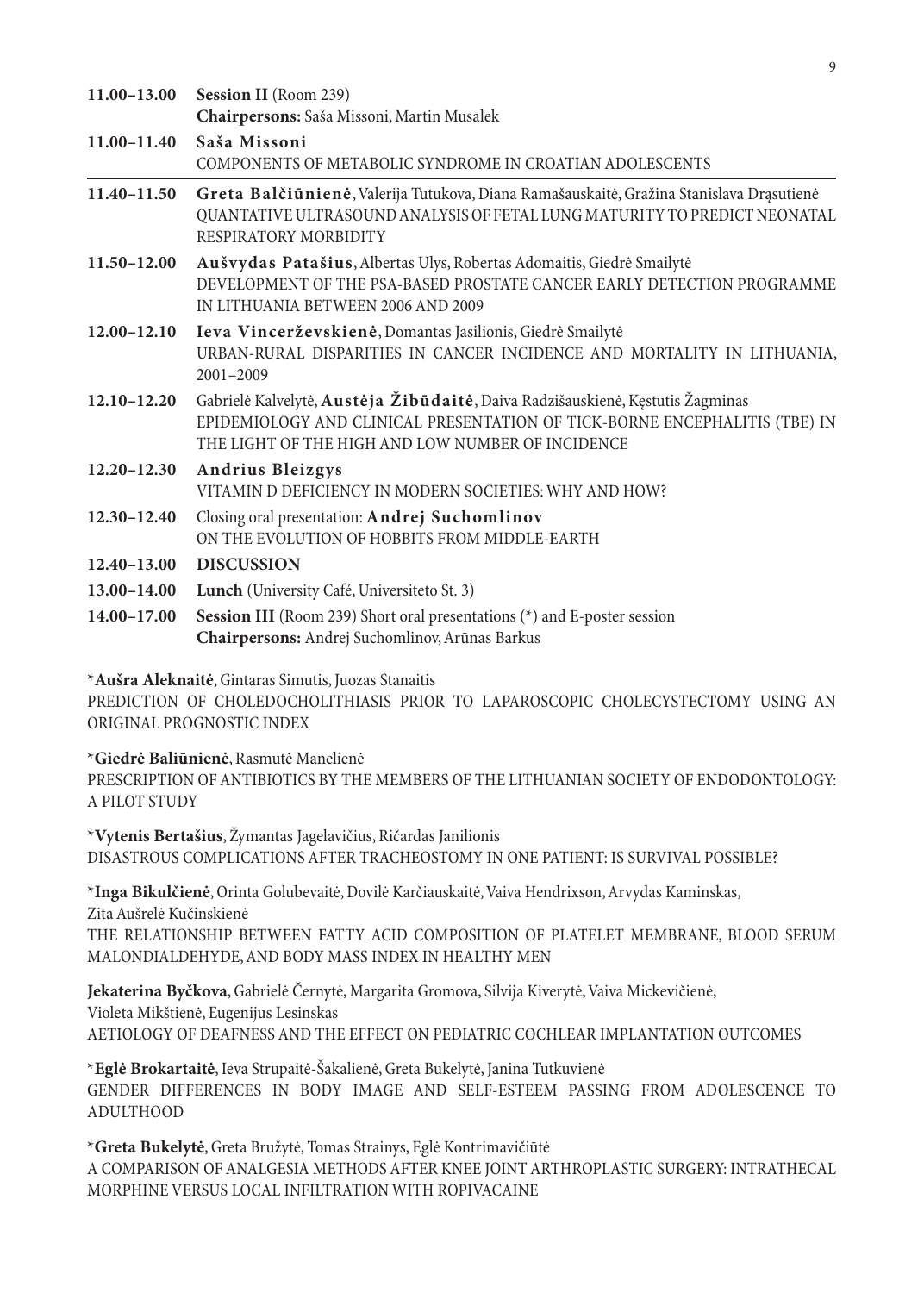**\*Ieva Buzytė**, Saulius Drukteinis, Vytautė Pečiulienė, Hagay Shemesh MICRO-COMPUTED TOMOGRAPHY ASSESSMENT OF DENTINAL MICRO-CRACKS AFTER ROOT CANAL PREPARATION WITH ROTARY, HYBRID, AND RECIPROCATING NICKEL TITANIUM INSTRUMENT SYSTEMS

**Eglė Čiburienė**, Joaquim Cevallos, Nilesh Pareek, Vicki Chambers, Stuart Rosen, Alexander Lyon THE PREVALENCE AND TYPES OF IRON DEFICIENCY IN CARDIO-ONCOLOGY CLINIC PATIENTS

**\***Dovilė Geštautaitė, **Greta Jankutė**, Evelina Pajėdienė PREVALENCE OF NARCOLEPSY SYMPTOMATOLOGY AMONG THE LITHUANIAN PEOPLE

**\*Samanta Grubytė**, Kęstutis Žagminas EPIDEMIOLOGY OF ACUTE HEPATITIS C VIRUS INFECTION IN LITHUANIA FROM 2005 TO 2017

**\*Eglė Jakubauskienė**, Laurynas Vilys, Arvydas Kanopka INFLUENCE OF HYPOXIA ON ALTERNATIVE APP AND TAU SPLICING

**Jonas Jarašūnas**, Goda Jakovlevaitė, Audrius Aidietis ANXIETY AND DEPRESSION IN PATIENTS WITH PAROXYSMAL ATRIAL FIBRILLATION

**\***Šarūnas Judickas, **Greta Stanevičienė**, Jūratė Šipylaitė COLONIZATION OF CRITICALLY ILL ONCOHEMATHOLOGICAL PATIENTS WITH MULTIRESISTANT MICROORGANISMS AND THEIR DYNAMICS

**\*Augustė Kačėnienė**, Edvardas Danila, Saulius Cicėnas, Giedrė Smailytė SUICIDE RISK AMONG LUNG CANCER PATIENTS IN LITHUANIA

**Aistė Kadziauskienė**, Ernesta Jašinskienė, Rimvydas Ašoklis, Eugenijus Lesinskas, Leopold Schmetterer DISPLACEMENT OF *LAMINA CRIBROSA* AFTER GLAUCOMA SURGERY

**\*Justina Kučinskaitė**, Agnė Krživickytė, Agnė Jagelavičienė, Vytautas Usonis THE ONSET OF ATOPIC DERMATITIS IS NOT RELATED TO THE DOSES OF VACCINES RECEIVED DURING THE FIRST SEVEN MONTHS OF LIFE

**\*Benediktas Kurlinkus**, Audrius Šileikis, Mindaugas Valius, Jonas Cicėnas, Algirdas Kaupinis, Marija Ger, Marius Petrulionis, Kęstutis Strupas PROTEOMIC ANALYSIS OF CANCEROUS, INFLAMMATORY, AND HEALTHY PANCREATIC TISSUES: DISCOVERY OF A POTENTIAL BIOMARKER TO IMPROVE DIAGNOSTICS OF PANCREATIC CANCER

**Jurgita Kuzmickienė**, Gintaras Kaubrys

DEMOGRAPHIC, CLINICAL, AND COGNITIVE PREDICTORS OF THE RESPONSE OF ALZHEIMER'S DISEASE TO TREATMENT WITH DONEPEZIL

**Guoda Laurinavičiūtė**, Violeta Bartuškienė, Agnė Žiniauskaitė, Symantas Ragauskas, Giedrius Kalesnykas, Violeta Žalgevičienė, Renata Šimkūnaitė-Rizgelienė, Ramunė Čepulienė, Eglė Marija Jakimavičienė, Saulius Galgauskas, Janina Tutkuvienė MORPHOLOGICAL CHANGES OF THE AGING RETINA IN AN EXPERIMENTAL MODEL OF MATERNAL NUTRITIONAL RESTRICTION

**\*Rūta Maceinaitė**, Genė Šurkienė TEACHERS' PARTICIPATION IN SCHOOLCHILDREN'S HEALTH PROMOTION PROCESS: RESULTS OF A PILOT **STUDY** 

**Domantė Mačiulytė**, Viktorija Andrejevaitė SMOKING CESSATION SUPPORT FOR MENTALLY ILL PATIENTS. A CLINICAL CASE

10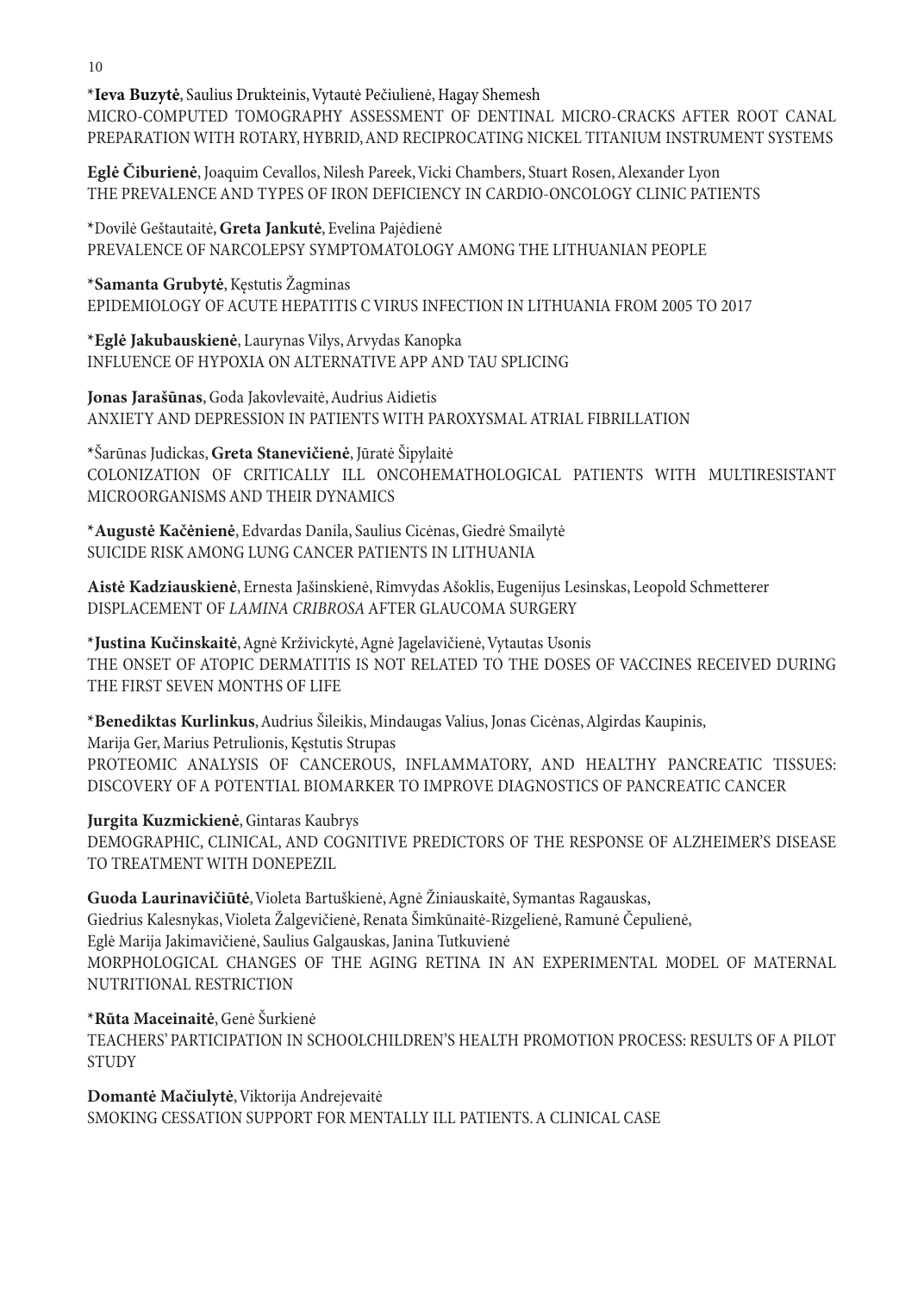**\*Aleksas Makulavičius**, Matas Urmanavičius, Giedrius Mazarevičius, Mindaugas Klinga, Valentinas Uvarovas, Xavier Martin, Narūnas Porvaneckas RETURN TO SPORT COULD BE FASTER AFTER OPEN REPAIR OF ACUTE ACHILLES TENDON RUPTURE

**\*Sandra Mažeikienė**, Sigitas Laima, Sigitas Chmieliauskas, Dmitrij Fomin, Rokas Šimakauskas, Jurgita Stasiūnienė DEONTOLOGICAL EXAMINATION AS A CRITERION FOR THE ASSESSMENT OF PROFESSIONAL QUALITY IN PERSONAL HEALTH CARE

**\*Eglė Mazgelytė**, Dovilė Karčiauskaitė, Aušra Linkevičiūtė, Zita Aušrelė Kučinskienė METHODOLOGICAL CONSIDERATIONS FOR MEASURING HAIR CORTISOL LEVEL AS A BIOLOGICAL MARKER OF CHRONIC STRESS

**Greta Mickevičiūtė**, Tomas Baltrūnas, Kęstutis Ručinskas SURVIVAL AFTER LOWER-LIMB AMPUTATION

#### **Vitalija Miežutavičiūtė**

THE 110TH BIRTH ANNIVERSARY OF PROFESSOR VLADAS KVIKLYS, THE INITIATOR OF SCHOOL HYGIENE IN LITHUANIA

**\*Ignas Milkevičius**, Jonas Tutkus, Erika Šalčiūtė, Eduardas Ambrasas, Andrius Klimašauskas THE IMPACT OF NUTRITION ON THE MORTALITY RATE IN INTENSIVE CARE UNITS

**Raminta Mozūraitė**, Lina Šlekienė, Donatas Stakišaitis, Ingrida Balnytė, Angelija Valančiūtė EFFECTS OF SODIUM VALPROATE ON CHICKEN EMBRYO CHORIOALLANTOIC MEMBRANE AFTER SMALL CELL LUNG CANCER TUMOUR TRANSPLANTATION

Julija Mozūraitienė, Aistė Petrovaitė, Kristina Bielskienė, Živilė Gudlevičienė EFFECT OF FBW7 ACTIVATOR ORIDONIN AND MDM2 INHIBITORS NUTLIN-3/RITA ON HUMAN MELANOMA CELL LINES

**\*Audronė Mulevičienė**, Federica D'Amico, Silvia Turroni, Marco Candela, Augustina Jankauskienė GUT MICROBIOTA PROFILE OF HEALTHY LITHUANIAN INFANTS AND YOUNG CHILDREN: A PILOT STUDY

**\*Jūratė Navikienė**, Arūnas Liubšys, Augustina Jankauskienė EVALUATION OF CEREBRAL OXYGENATION USING NEAR-INFRARED SPECTROSCOPY IN PRETERM INFANTS WITH NATURAL EVOLUTION OF *DUCTUS ARTERIOSUS*

**\*Aistė Paškonienė**, Vėtra Markevičiūtė, Givi Lengvenis, Renata Baltagalvienė, Eugenijus Lesinskas DIAGNOSTIC FEATURES OF THE MENIERE'S DISEASE

**\*Ieva Jūra Paulavičienė**, Arūnas Liubšys, Vytautas Usonis DYNAMICS OF HUMAN MILK MACRONUTRIENT COMPOSITION DURING A 24-HOUR PERIOD

**Dario Piombino-Mascali**, Sarah Shrimpton, Caroline M. Wilkinson THE LATE MONSIGNOR ANTONIO FRANCO (1585–1626): COMPUTERIZED FACIAL RECONSTRUCTION OF A NEAPOLITAN BLESSED

**Dario Piombino-Mascali** SPONTANEOUS AND ANTHROPOGENIC MUMMIFICATION METHODS IN SICILY (1600–1900)

Aušrinė Pliauckienė, **Arūnas Liubšys**, Vytautas Usonis COMPARISON OF TWO NON-INVASIVE NEONATAL CARDIAC OUTPUT MEASUREMENTS

**\*Lina Puodžiukaitė**, Karolina Kaunaitė, Lukas Balčiūnas, Jūratė Šipylaitė IMPACT OF TRAINING ON THE QUALITY OF CARDIOPULMONARY RESUSCITATION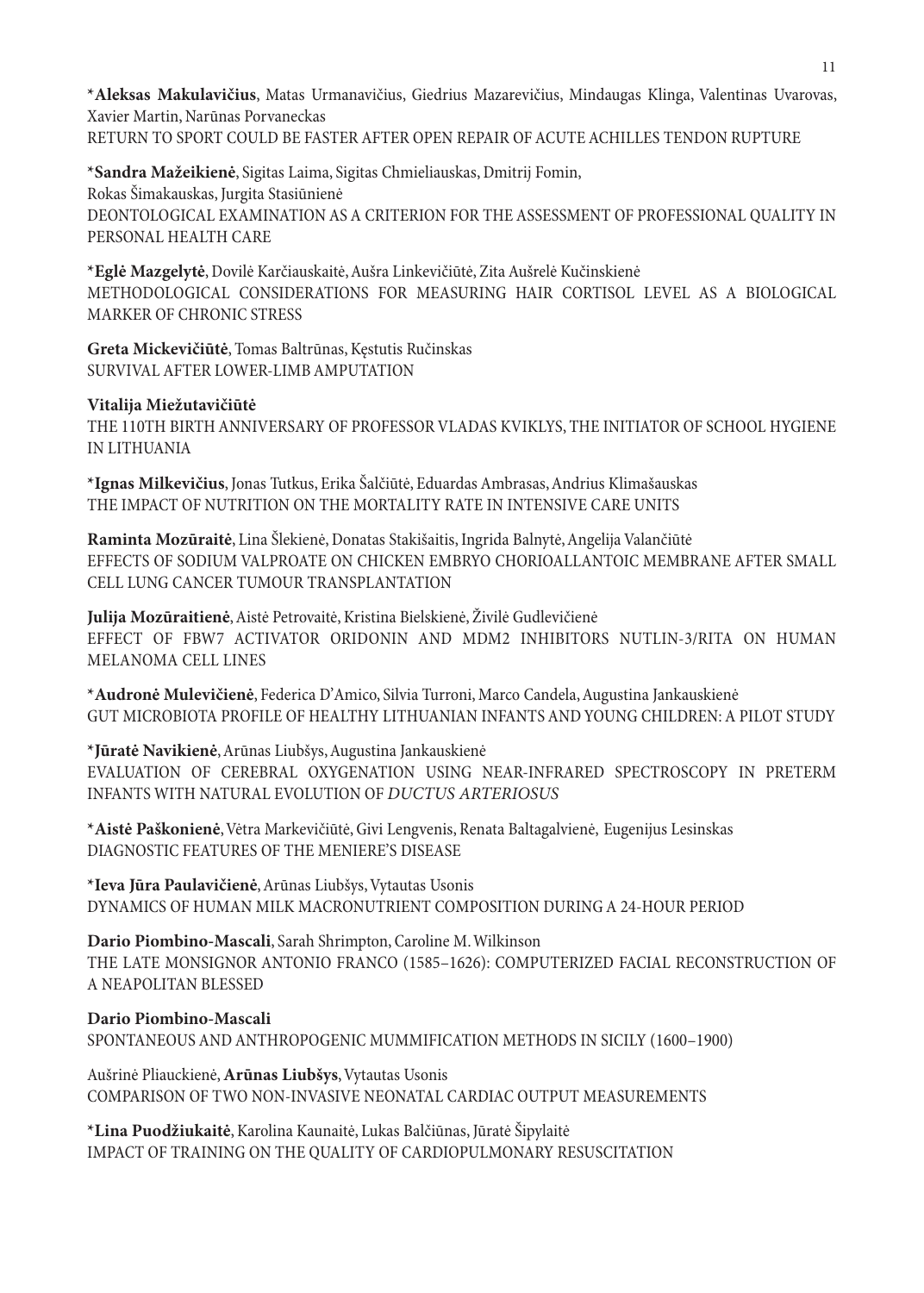**\*Lina Puodžiukaitė**, Donata Ringaitienė, Vaidas Vicka, Jūratė Šipylaitė PARAMETERS OF BIOELECTRICAL IMPEDANCE ANALYSIS AS RISK FACTORS FOR POSTOPERATIVE HAEMOGLOBIN DECREASE IN CARDIAC SURGERY PATIENTS

#### **Kristijonas Puteikis**, Rūta Mameniškienė

EVALUATION OF PATIENTS AFTER TRANSIENT LOSS OF CONSCIOUSNESS IN THE EMERGENCY DEPARTMENT

**Gediminas Račkauskas**, Germanas Marinskis, Audrius Aidietis SUBTHRESHOLD HIGH-FREQUENCY ELECTRICAL FIELD STIMULATION INDUCES VEGF EXPRESSION IN CARDIOMYOCYTES

**\*Andrius Rybakovas**, Virgilijus Beiša, Gintautas Tamulevičius, Kęstutis Strupas COULD WE USE AN INTRAOPERATIVE VOCAL CORD ULTRASONOGRAPHY IN IDENTIFYING MOVEMENTS OF VOCAL CORDS AND REDUCING THE RISK OF BILATERAL PALSY? PROSPECTIVE TRIAL DATA

**Virginija Rudienė**, Sigita Glaveckaitė, Diana Zakarkaitė, Lina Gumbienė, Audrius Aidietis *COR TRIATRIATUM SINISTRUM* WITH OBSTRUCTION: A RARE PRESENTATION IN AN ADULT

**\*Viltė Gabrielė Samsonė**, Žustina Bezliapovič, Eglė Sakalauskaitė-Juodeikienė, Dalius Jatužis RECEPTION OF ANIMAL MAGNETISM IN NINETEENTH CENTURY VILNIUS

**Svetlana Solovjova**, Roma Puronaitė, Milita Stuopelytė, Ligita Ryliškytė COHERENCE BETWEEN ARTERIAL STIFFNESS AND LEFT VENTRICULAR DIASTOLIC FUNCTION IN PATIENTS WITH METABOLIC SYNDROME: LONGITUDINAL STUDY

**Elvyra Stanevičiūtė**, Povilas Kavaliauskas, Rūta Prakapaitė, Martynas Ridziauskas, Agnė Kirkliauskienė, Vaidotas Zabulis, Jurgita Urbonienė, Vytautas Triponis, Vytautas Sirvydis IN VITRO EVALUATION OF ANTISEPTICS AGAINST STAPHYLOCOCCUS AUREUS BIOFILMS FORMED IN DIFFERENT SURROUNDINGS

**Austėja Stankutė**, Lukas Aranauskas, Aušra Deksnytė RELATIONSHIP BETWEEN SOCIODEMOGRAPHIC FACTORS AND THE ATTITUDE TOWARDS EMIGRATION AMONG HEALTHCARE PERSONNEL IN LITHUANIA

**Giedrė Stundžaitė-Baršauskienė**, Janina Tutkuvienė, Rūta Venciūtė, Jolanta Dadonienė GENERAL HEALTH STATUS, SELF-ESTEEM, AND THE FEELING OF DISTRESS IN SOCIAL ENVIRONMENTS IN PATIENTS WHO FOR DIFFERENT REASONS UNDERWENT NASAL RECONSTRUCTION

**\***Marija Svetikienė, Donata Ringaitienė, Jevgenija Vėželienė, **Dainius Trybė**, Vaidas Vicka, Radvilė Malickaitė, Laima Jurgauskienė, Jolita Norkūnienė, Mindaugas Šerpytis, Jūratė Šipylaitė ROLE OF NUTRITIONAL IMMUNOMODULATION IN IMMUNE RESPONSES IN MALNOURISHED PATIENTS UNDERGOING CARDIAC SURGERY

**\*Erika Šalčiūtė**, Julita Liučvaikytė, Andrius Klimašauskas, Gintautas Kėkštas, Jūratė Šipylaitė MEASURED VS. CALCULATED ENERGY EXPENDITURE IN PATIENTS WITH ACUTE SEVERE PANCREATITIS

**\*Erika Šalčiūtė**, Julita Liučvaikytė, Andrius Klimašauskas, Gintautas Kėkštas, Jūratė Šipylaitė NUTRITION THERAPY OF PATIENTS WITH SEVERE ACUTE PANCREATITIS

**Eglė Tertelienė**,Kazimieras Grigaitis, Narūnas Porvaneckas, Jolanta Dadonienė, Algirdas Venalis VALIDATION FOR THE LITHUANIAN ARTHROPLASTY REGISTRY

**\*Rita Trumpaitė-Vanagienė**, Alina Čebatariūnienė, Virginijus Tunaitis, Alina Pūrienė, Augustas Pivoriūnas CYTOTOXICITY AND PRIMARY MECHANISMS OF CELL DEATH INDUCED BY COMMONLY USED DENTAL LUTING CEMENTS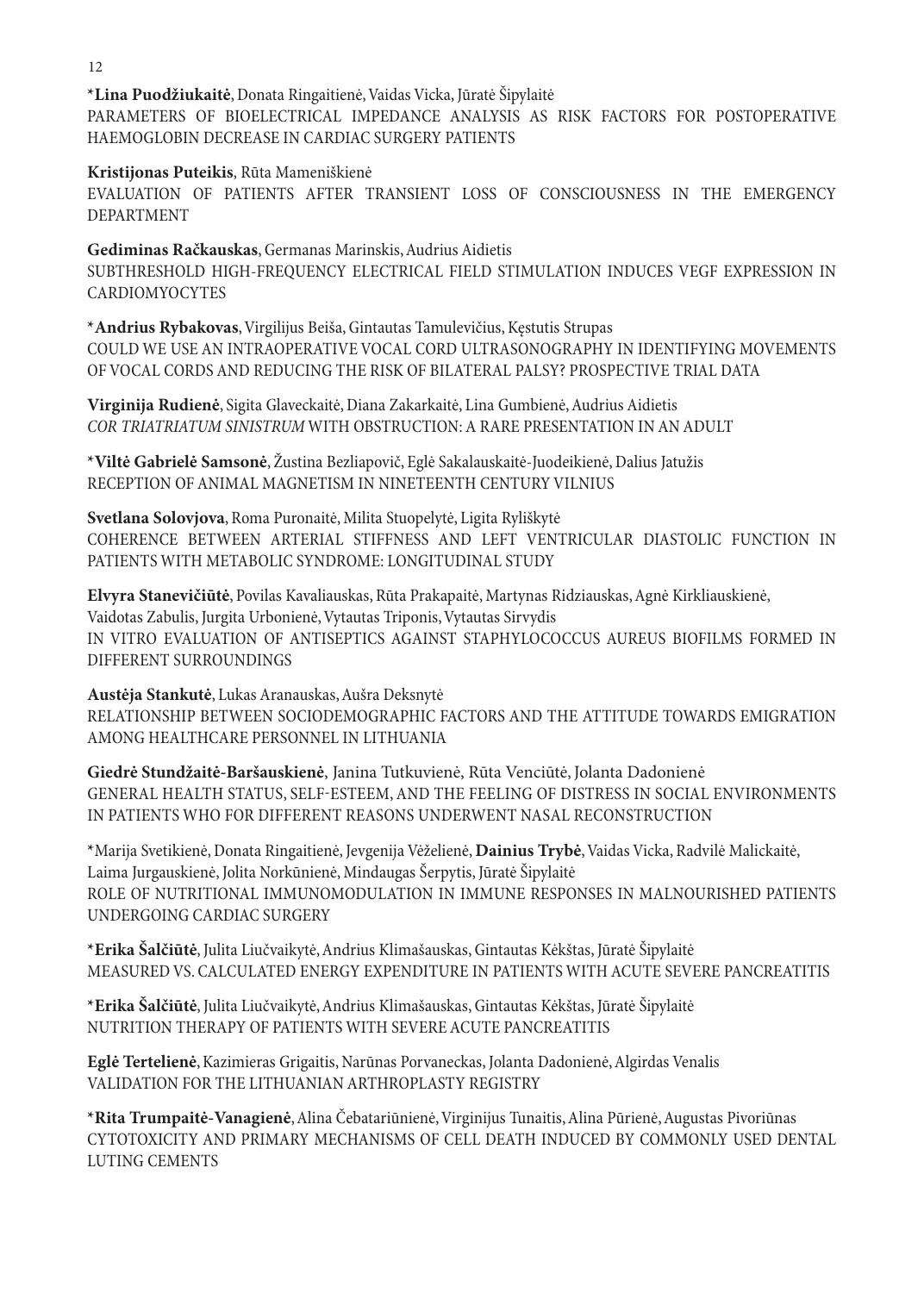**\*Jonas Tutkus**, Erika Šalčiūtė, Ignas Milkevičius, Eduardas Ambrasas, Andrius Klimašauskas NUTRITION IN AN INTENSIVE CARE UNIT: ADHERENCE TO GUIDELINES

**Olga Ubartienė**, Genė Šurkienė

HEALTH LITERACY OF THE 11TH–12TH-GRADE SCHOOLCHILDREN, THEIR PARENTS, AND TEACHERS

**\*Rolandas Vaicekauskas**, Jurgita Urbonienė, Juozas Stanaitis, Jonas Valantinas EVALUATION OF ENDOSCOPIC AND ENDOSCOPIC ULTRASOUND FEATURES FOR DIFFERENTIAL DIAGNOSIS OF GASTROINTESTINAL STROMAL TUMOURS AND LEIOMYOMAS IN THE UPPER GASTROINTESTINAL TRACT

**\***Daiva Valadkevičienė, Andrius Kavaliūnas, Rasa Kizlaitienė, **Mykolas Jocys**, Dalius Jatužis CHANGES IN THE INCIDENCE OF MULTIPLE SCLEROSIS IN LITHUANIA 2001 TO 2015

**\*Domantas Valančius**, Rytis Masiliūnas, Aistė Paškonienė, Kristina Ryliškienė TRANSLATION AND VALIDATION OF THE LITHUANIAN VERSION OF THE DIZZINESS HANDICAP INVENTORY

**\*Diana Vasiljevaitė**, Rūta Žulpaitė, Sigitas Laima, Rokas Šimakauskas, Sigitas Chmieliauskas, Dmitrij Fomin, Jurgita Stasiūnienė MEDICAL TERMINATION OF PREGNANCY AS AN ALTERNATIVE TO SURGICAL ABORTION. APPLICABILITY OF TELEMEDICINE IN MEDICAL ABORTION SERVICE

**Vaidas Vicka**, Dalia Zokaitytė, Lina Puodžiukaitė, Dalia Gineitytė, Daiva Gražulytė, Donata Ringaitienė, Jūratė Šipylaitė BIOELECTRICAL IMPEDANCE ANALYSIS-DERIVED PHASE ANGLE IN CARDIAC SURGERY PATIENTS: IMPLICATIONS FOR PROGNOSIS OF LATE MORTALITY

**\*Audra Vyšniauskaitė**, Viktorija Andrejevaitė TREATMENT OF RESTLESS LEGS SYNDROME BY A GENERAL PRACTITIONER: A CASE REPORT

**\*Rūta Žulpaitė,** Žymantas Jagelavičius, Ugnius Mickys, Ričardas Janilionis PRIMARY PULMONARY MENINGIOMA: WHAT TO EXPECT?

**18.30–22.00 Farewell party in Trakai** (25 km outside Vilnius) **BONA Lounge** at the restaurant **ROUND TABLE CLUB** on the shore of Lake Galvė (53 Karaimų St., Trakai). The bus to Trakai leaves from the courtyard next to the Old University Campus (Universiteto St. 3) at **17.00**, and from Trakai back to Vilnius at **22.00**.

#### *Saturday, 9 June*

**12.00–16.00** Meeting of the Scientific Committee and Working Group Round table discussion "Promoting Evolutionary Medicine for PhD Students and Postdocs"

### *Sunday, 10 June*

**12.00–16.00** Meeting of the Scientific Committee and Working Group Concluding remarks and future plans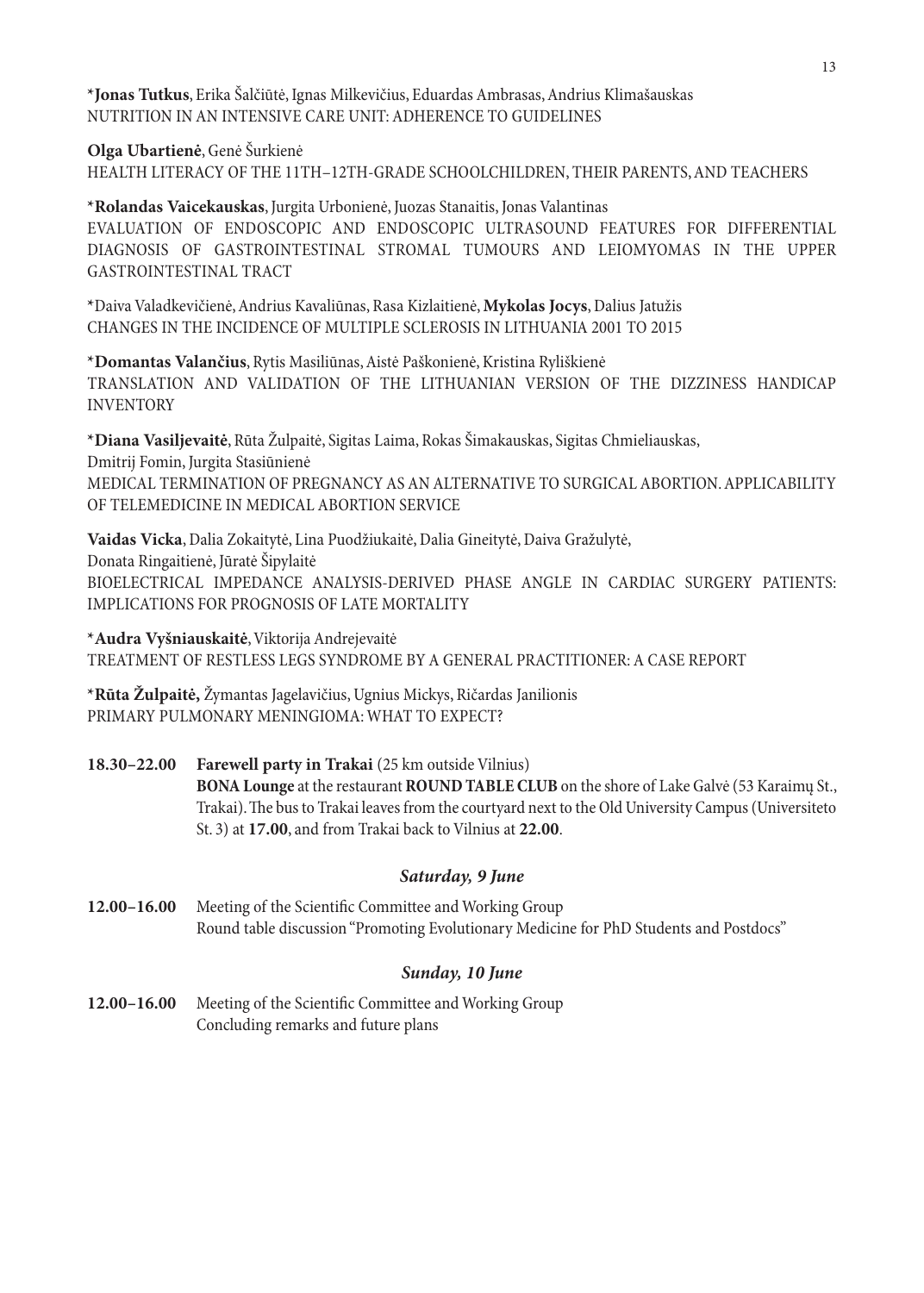### **GRANTSMANSHIP FOR BIOMEDICAL RESEARCH: FACE-TO-FACE WITH A PEER-REVIEW PANEL. EUROPEAN RESEARCH COUNCIL PERSPECTIVE**

#### **Jonas Bunikis**

#### *European Research Council, Brussels, Belgium* Email: *jonas.bunikis@ec.europa.eu*

Grantsmanship is the art of convincing a peer-review panel to fund a research proposal. By analogy to a court trial, the review panel is the jury and the applicant is the defence lawyer vindicating the proposal. Converting the panel's scepticism, or systemic doubt – the pillar of the scientific method – into enthusiasm about the proposal requires a composed but also ingenious narrative. A persuasive storyline must be rooted in factual knowledge and data, and reason its way towards the envisioned findings – the realm of imagination, yet not fantasy. The tangibility of these projected findings is a function of fine-tuning between hypothesis- and exploration-driven strategies. They are complementary and mutually informing, but also temper each other's risks – the narrow-mindedness and incrementalism of the former, and the descriptiveness and adventurousness of the latter. Consequently, competitive visionary thinking is a nuanced blend of breadth and focus; ideas both 'of this world' and 'out of the box'; certainty and presumption; real and virtual – all are further solidified by the credible track record of the narrator. This creative formula is ultimately tested for its knowledge-propelling qualities in the research proposal's four-cylinder engine, where little, if any, wobbling is allowed – the hypothesis, rationale, preliminary findings and work plan. The presented talk will expand on the above notions from the perspective of the life sciences peer-review panels of the European Research Council, the authority of benchmarking scientific excellence in the European Union and beyond.

**Keywords:** grantsmanship, peer-review, research

#### **CHANGING ENVIRONMENTS, UNCERTAINTY, AND ALLOSTATIC LOAD**

#### **Douglas E. Crews, Nicholas C. Kawa**

*Department of Anthropology, Ohio State University, Columbus OH, USA* Email: *crews.8@osu.edu*

**Background.** Organisms must continually respond to environmental challenges. Humans do so via allostasis, a stressor response system evolved by vertebrates to maintain homeostasis. Effective allostasis eliminates, reduces, or habituates one to stressors, allowing hormonal and physiological systems to attain their current optima. During life, wear-and-tear and senescent biology impair allostasis, leading to an allostatic load. Some stressors are universal; all organisms need to acquire sustenance, avoid predation, and limit their exposures to environmental pathogens and solar radiation. Other stressors, such as famine, warfare, and crowd diseases, have expanded with human population growth. By fostering political instability, food and water insecurity, and large-scale migration, global climate change (GCC) multiplies these stressors.

**Objective.** Explore the evolution of stressor responses. Review allostasis theory and development of allostatic load indices. Explore how stressors experienced during early life may set lifelong stressor responses (allostasis). As a final objective, illustrate how sociocultural stressors associated with changing environments, specifically, GCC, may increase allostatic load among affected populations.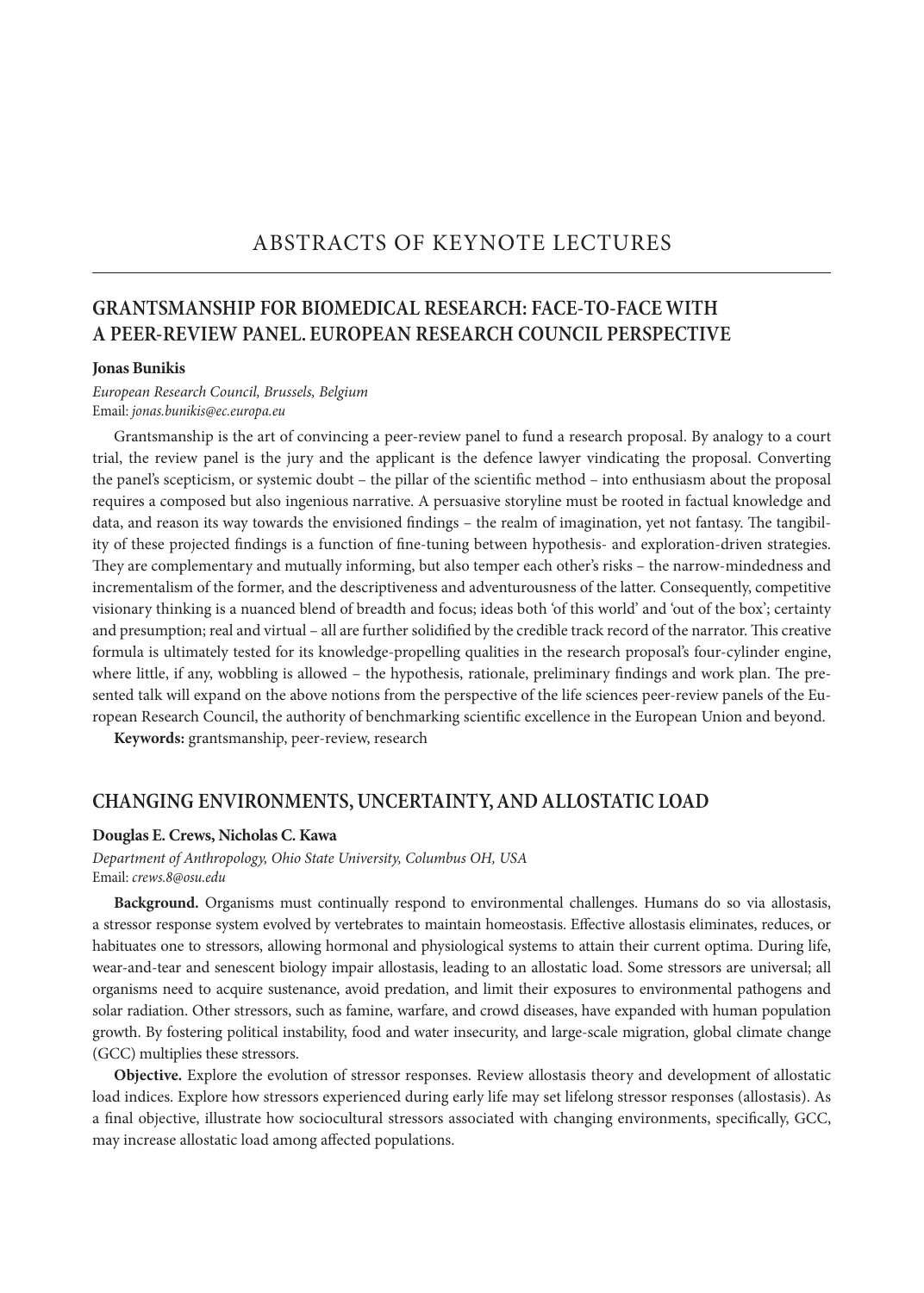**Methods.** Review published theoretical and research-based peer-reviewed articles and chapters detailing evolutionary origins of life, stressor responses evolved by earthly life, and the evolution of allostasis. Review peerreviewed research on sociocultural changes in response to GCC as possible multipliers of sociopolitical instability and contributors to allostatic load, and illustrate the latter using an ethnographic case study in Peruvian Amazonia.

**Conclusions.** Sociopolitical changes accompanied by GCC accentuate effects of environmental and sociocultural stressors on human populations and thereby promote higher allostatic load in communities affected by GCC.

**Keywords:** allostasis, global climate change, stressor

### **PHYSICAL DEVELOPMENT OF CHILDREN AS A REFLECTION OF THEIR HEALTH STATUS: GEOGRAPHIC VARIATIONS OF GROWTH PARAMETERS IN RUSSIA**

#### **Elena Godina**

*Institute and Museum of Anthropology, Lomonosov Moscow State University, Moscow, Russia* Email: *godina@antropos.msu.ru*

Total body dimensions such as height, weight, chest circumference, as well as some indices (e.g., Body Mass Index) can be considered a proxy of children's health status. The study focused on geographical variations of morphofunctional characteristics in children and adolescents of Russia and some neighbouring countries, and on some growth-influencing socioeconomic factors. Cross-sectional data on more than 70 populations of children from seven to 17 years of age from different ethnic groups and places of residence were summarized with a variety of statistical techniques: principal component analysis, multiple regression analysis, etc. Some slight West-East and North-South gradient in geographical variations of children's growth parameters was shown. For children of the same ethnicity (Russians), the major part of the variation in height was explained by social (rural-urban), not geographical (latitude, longitude) factors. Geographical distribution of menarcheal age was also studied, with no geographical gradient revealed but strong existing ruralurban differences. Urban girls always mature earlier, notwithstanding their ethnicity and geographical area. For some populations, detailed analysis of socioeconomic factors showed a strong influence of such factors as parental education and number of children per family. Most recent trends in the patterns of growth and development as influenced by the present-day social and economic situation in Russia were also analyzed. The results of the latest studies (2011–2016) of secular changes in growth parameters of Moscow schoolchildren (seven to 17 years old) were presented and discussed in terms of their health status and possible predictors of unfavourable health consequences.

**Keywords:** physical development, health status, children and adolescents, Russia

### **EVOLUTION, NUTRITION, OR ADAPTIVE PLASTICITY: THE WORLD-WIDE VARIATION IN HUMAN GROWTH**

#### **Michael Hermanussen1 , Christiane Scheffler2**

*1 Kiel University, Aschauhof, Altenhof, Germany*

*<sup>2</sup>Department of Human Biology, Institute of Biochemistry and Biology, University of Potsdam, Potsdam, Germany* Email: *michael.hermanussen@gmail.com*

The world-wide variation in human growth is well-known. In 98 AD, Tacitus wrote that Germanic people were taller than Romans even though they grew up "naked and filthy", i.e., under poor socioeconomic conditions. In 1520, when Magellan discovered Patagonia, South American Tehuelche Indians were estimated "doce a trece palmos de altura" as "our heads just reached their hips". Also, modern population considerably differ in height. Today the shortest mean height has been measured in the Pygmy population of Congo with some 136 cm for adult women and 144 cm for adult men, and the tallest mean height was found among the modern Dutch with some 171 cm for young women and 184 cm for young men. Genetics has been claimed responsible for part of this variation, with evolutionary forces such as Bergmann's rule favouring tall phenotypes in the colder climates. But particularly the combination with abundant food supplies, modern health care, and sanitation in the economically more prosperous societies are meanwhile considered the major regulators of human growth and the final height.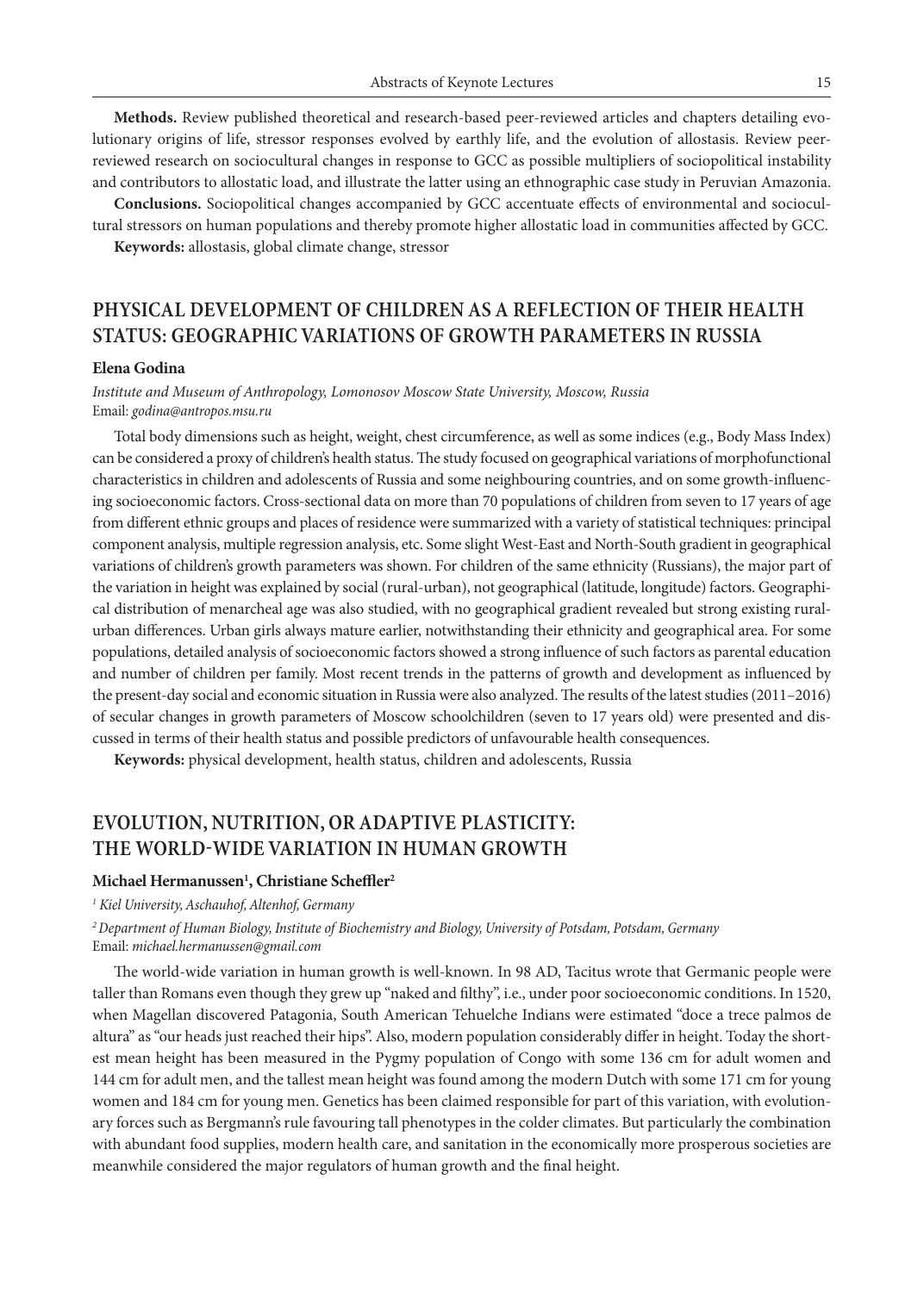This view has been challenged. Recent observations in social mammals suggest that growth rates vary in relation to the social environment. In humans, size appears to serve as a social signal of dominance or subordination. Historic and modern data suggest that community effects, strategic growth adjustments and competitive growth also interact with the human growth regulation. Particularly, the role of nutrition appears to be overrated. Recent data on height, weight, and body fat in 1715 rural and urban Indonesian schoolchildren further deny the role of food, and instead – also in stunted populations – highlight the social environment and its impact on the adaptive plasticity of growth.

**Keywords:** community effect, height, social environment

### **"PATHOGENS MAKETH MAN": PALEOGENETICS OF PLAGUE AND SMALLPOX**

#### **Rimantas Jankauskas**

*Department of Anatomy, Histology, and Anthropology, Institute of Biomedical Sciences, Faculty of Medicine, Vilnius University, Vilnius, Lithuania* Email: *rimantas.jankauskas@mf.vu.lt* 

Evolutionary biology indicates that infectious activity of pathogens over history has left a mark in human genome. For example, data published over a decade ago suggest that the high frequency of the IL-4 polymorphism among human populations differs far more than would be expected on the basis of neutral gene drift, i.e. suggesting an effect of natural selection. Such diseases as plague and smallpox that devastated historical communities might be the cause.

Recent advances in paleogenetic research might shed light on the presence of these diseases in the past, their impact on human populations, and on the evolution of pathogens themselves.

Genetic traces of *Yersinia pestis*, the agent of plague, were first detected in 2015, in Siberian material as old as 5000 years. Recently they were found in a Lithuanian Late-Neolithic sample (c. 4500 years BP) as well. All European Late Neolithic-Bronze Age samples form a separate clade differing from both the samples of Justinian (6th century CE) and Black Death (14th century CE), with missing plasmid virulence factor ymt, important for passage through the digestive tract of fleas. This suggests a lower pathogenicity of this form of Yersinia, enabling its spread together with nomads from the Eurasian steppe. As this period coincided with increased human mobility, it might be that the threat of this infection was one of the causes of this mobility, and that, in turn, had an impact on the genetic structure of modern Europeans.

Smallpox was another disease causing very high mortality in medieval Europe. However, taking into account the "molecular clock", the evolution of *variola* virus is debatable. Examination of a strain that dates from c.1650 and was detected in a mummified body from the Dominican Church in Vilnius indicates it was basal to all other presently sequenced strains. The mutation rate of this virus was well modelled, and shows that diversification of strains occurred only in the 18th and 19th centuries, i.e., much later than historical sources suggest. This means that historical evidence about the smallpox age reaching as far back as 3500 years might be unreliable, or earlier epidemics were caused by extinct strains. On the other hand, other historical sources indicate the 17th century as the onset of the smallpox epidemic.

**Keywords:** human genome, plague, smallpox

#### **THE AGEING PLANET: HUMAN SENESCENCE IN A CHANGING WORLD**

#### **Sylvia Kirchengast**

*Department of Anthropology, University of Vienna, Vienna, Austria* Email: *sylvia.kirchengast@univie.ac.at*

**Background and aim.** Human life expectancy has increased dramatically over the last 100 years. By 2050 it is expected that nearly 1.5 billion people will be older than 65 years worldwide. This demographic trend is a challenge not only for communities, economies, governments, social systems, and public health services, but also for families and individuals. Although nothing seems to be worthier than the fact that people can live longer, it is still a challenge to preserve a high health-related quality of life during old age. The aim of the recent study was the analyses of the impact of physical activity patterns on the bone structure and muscle strength on the one hand, and the impact of social contact frequency on health-related quality of life among the Austrian elderly.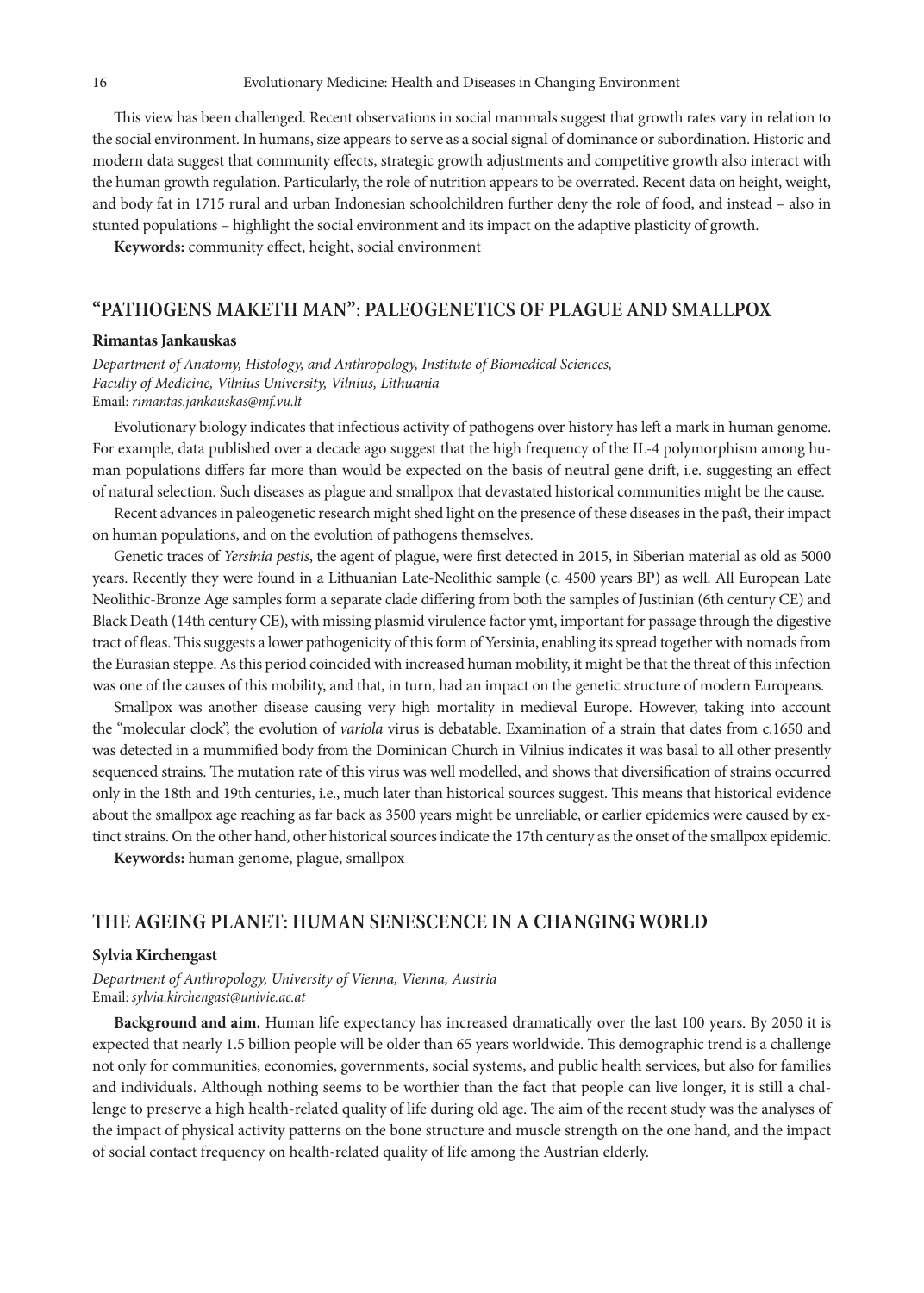**Material and methods.** More than 1000 Austrian women and men aged 60 years and above were enrolled in the studies. DEXA measurements were used to determine bone density, bone mass and lean body mass. Healthrelated quality of life was estimated by means of the standardized WHOQOL BREF questionnaire.

**Results.** Body composition changed with increasing age. As expected, bone mass and bone density decreased, and the prevalence of osteoporosis and sarcopenia grew with increasing age. Not only physical activity and physical fitness but also social contacts have a positive impact on health-related quality of life in old age.

**Conclusions.** In our changing world, life expectancy has increased and the proportion of the elderly in our societies continues to rise. However, recent life style patterns result in decreasing physical activity and decreasing number of offspring. Both may reduce health-related quality of life in old age.

**Keywords:** health-related quality of life, osteoporosis, population ageing, sarcopenia, social relations

### **GROWTH AND DEVELOPMENT OF CHILDREN EXPOSED TO PRENATAL MATERNAL STRESS CAUSED BY A NATURAL DISASTER**

#### **Sławomir Kozieł**

*Department of Anthropology, Hirszfeld Institute of Immunology and Experimental Therapy, Polish Academy of Sciences, Wroclaw, Poland* Email: *slawomir.koziel@iitd.pan.wroc.pl*

**Background and aim.** Maternal stress during pregnancy may influence growth and health during childhood and even in later life. Natural disasters may provide opportunities for a natural experiment of the effects of pregnant women's exposure to stress on child development. A natural calamity exerts stress not only on individual but on a whole community. The aim of the study was to assess the effect of a severe cyclone called Aila on the development of children who were intrauterine on the very day of the disaster on 25 May 2009 in the Sunderban Islands of India.

**Material and methods.** Data of 378 children (182 girls) were analysed. Among them, 185 were from the worst affected islands and were intrauterine on the very day of the cyclone; the others (the controls) were from the area where there was no effect of the cyclone. Both populations underwent anthropometric examination. Two-way ANOVA with a generalised linear model (GLM) was employed to assess the significance of differences in the anthropometric parameters between the Aila children and the controls. Principal component analysis (PCA) was also used to summarise the fat distribution pattern.

**Results.** The children from the non-Aila region had higher mean age than the Aila group (8.33 and 7.98 years, respectively; *t* = 12.42, *p* < 0.0001). The Aila children had a lower body weight, body mass index, and the sitting height index independent of age and sex. Additionally, the Aila children accumulated more fat on the lower part of the trunk.

**Conclusions.** The overall results demonstrated that the children who were intrauterine during the cyclone had shorter trunks with a higher relative proportion of fat on the lower part of the trunk. This indicated a differential proportional development among these children in contrast to the controls, which might have implication to the development of obesity and cardiovascular complications in adult life.

**Keywords:** growth of children, intrauterine growth, prenatal stress

### **THE ROLE OF THE KIDNEYS IN A HYPERTENSION PANDEMIC: AN EVOLUTIONARY PERSPECTIVE**

#### **Marius Miglinas**

*Clinic of Gastroenterology, Nephro-Urology and Surgery, Institute of Clinical Medicine, Faculty of Medicine, Vilnius University, Vilnius, Lithuania* Email: *marius.miglinas@mf.vu.lt*

Hypertension affects billions of individuals worldwide. However, the definite cause of the disease cannot be found in the majority of the cases. There is a significant gene-environment interaction in the development of an increased blood pressure in modern societies. Recent progress in population genetics, genomics, and comparative genomics allows the evolutionary-based approach to understand mechanisms related to such human diseases as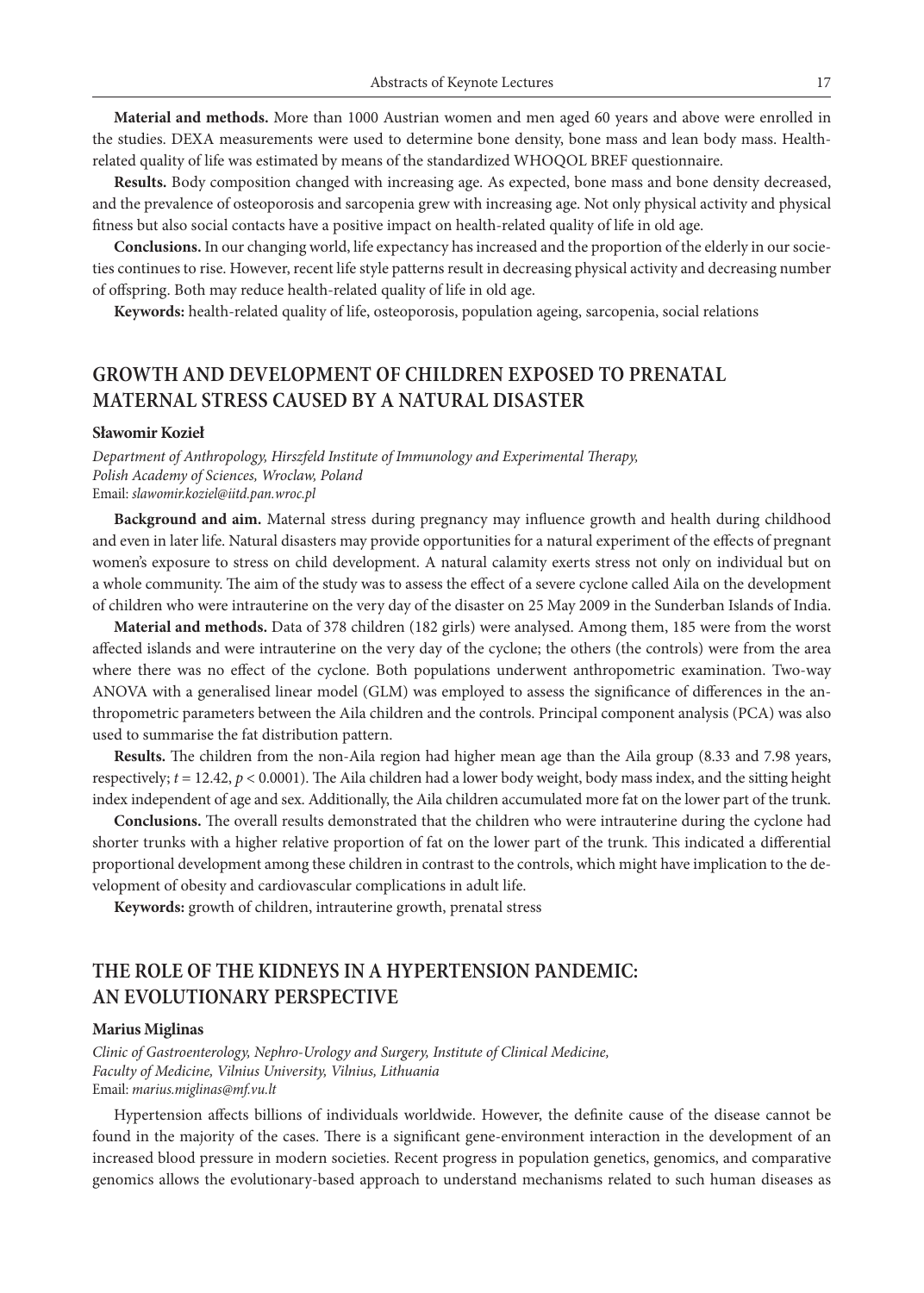hypertension. Gaining independence from water required the evolution of impermeable skin and water-retaining kidneys. Humans were genetically set up to survive under conditions of low Na and high K dietary intakes, which sharply contrasted the modern diets that are rich in Na and low in K. Recent evidence shows that kidneys play a crucial role in the development of hypertension by retaining both potassium and sodium.

The latter mechanisms are discussed in the context of evolutionary adaptation.

**Keywords:** human evolution, hypertension, kidney

#### **COMPONENTS OF METABOLIC SYNDROME IN CROATIAN ADOLESCENTS**

#### **Saša Missoni**

*Institute for Anthropological Research, Zagreb, Croatia* Email: *sasa.missoni@inantro.hr*

The metabolic syndrome (MetS) is the most common metabolic disorder, a constellation of symptoms associated with the development of cardiovascular diseases and diabetes mellitus type 2 (DMT2). Its main components are atherogenic dyslipidaemia (i.e., an increased level of triglycerides and a lower level of HDL), hypertension, insulin resistance, and obesity. In recent years, significant concern has been expressed regarding the presence of MetS and its components in adolescents. The situation is even more complex when dealing with children, because of the lack of consensus about the MetS diagnosis in infancy that could be accepted by the whole scientific community. For example, the International Diabetes Federation does not recommend the diagnosis of MetS in children under the age of ten; however, it suggests monitoring its components as risk factors (primarily the abdominal circumference) in cases of family history with MetS, DMT2, dyslipidaemia, heart disease, hypertension, and/or obesity. On the other hand, according to the 2008 studies by Cook et al. and Lee et al., MetS was found in 24% to 51% of overweight young peoople in the developed countries. As well as the overall Croatian population, Croatian adolescents differ in their dietary and lifestyle habits depending on their place of living. Although the number of studies is rising, there is still a general lack of data on the frequency of MetS and its components among adolescents in Croatia. In 2011, a Croatian survey conducted by Jureša et al. detected increased waist circumference and increased blood pressure in 5.4% of boys and 4.1% girls aged 16 to 18 years. The importance of identifying MetS components as risk factors in infancy and adolescence is crucial, because its presence at this life stage remains "silent" for many years, probably due to the fact that its pathophysiological mechanisms are not yet fully developed.

**Keywords:** adolescents, metabolic syndrome, risk factor

#### **THE SLIM FAT PARADOX: EVOLUTIONARY MISMATCH**

#### **Martin Musalek**

*Department of Kinanthropology and Humanities, Faculty of Physical Education and Sport, Charles University, Praha, Czech Republic* Email: *musalek.martin@seznam.cz*

Human evolution comprises many major and minor episodes that have shaped its development. These include phases when men were hunters and gatherers, later farmers, and most recently individuals able to control machines and mechanizing work in the vortex of industrial revolution. Consequently, the aforementioned milestones in human evolution are often interpreted as formative in the development of humans and affecting the level of knowledge and progress humans have reached. However, every coin has two sides, so when we look back at the history of the human species, it should not surprise us that "progress" has taken its toll.

Let us ask ourselves a simple question: what was and is the human actually adapted to? And let us take a closer look at two areas, in particular, the questions of what we eat and how we move. What diet did our ancestors consume in the time of hunters and gatherers? How has the composition of our diet changed to date? And how physically active did our ancestors have to be to survive?

When we look at these two basic areas through the lens of the human evolutionary process, it is interesting to note that currently we gravely disrespect the way our bodies have been evolving for thousands of years. And we also often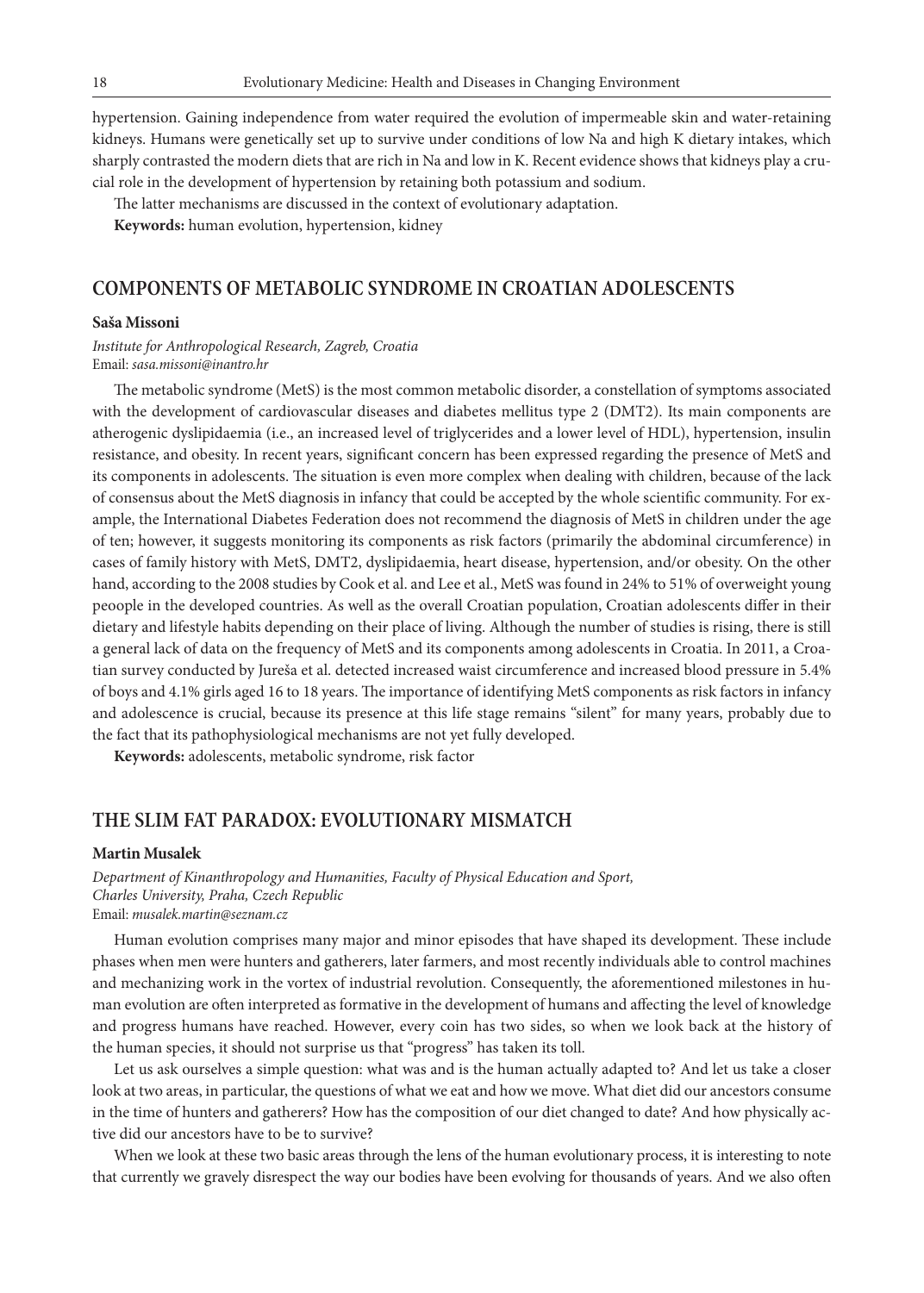contribute to the evolutionary mismatch, whose consequences in the form of health problems are felt not only by the affected individual, but actually by the entire social system. One of the current problems of the evolutionary mismatch, which is associated with serious health risks and which, unfortunately, is not evident at first sight, is the so-called slim fat paradox – an oxymoron that could be loosely explained as a lean fatty and which would probably make our ancient ancestors laugh heartily as it is totally improbable.

The key takeaways from this lecture would be the following:

1) Physical and nutritional requirements in human evolution that we are adapted to

2) Changes that were brought about by agriculture and accelerated by the industrial revolution – quality or variety of nutrition cannot be substituted by quantity – health consequences

3) Slim fat paradox – hypokinesis and nutritional trends

a. slim fat paradox: why it is often invisible,

b. slim fat paradox: what is hidden in the BMI and when slim fat paradox begins

c. slim fat paradox: more dangerous than people think: health perspective (metabolic, orthopaedic and neurologic)

 d. slim fat paradox: concrete research outcomes at children's populations from anthropometric and motor perspective that we should worry about

**Keywords:** hypokinesis, nutrition, slim fat paradox

#### **ONGOING HUMAN EVOLUTION: OF CHANGING BODIES AND HUMAN PHYSIOLOGY**

#### Frank Rühli<sup>1,2</sup>, Nicole Bender<sup>1</sup>, Kaspar Staub<sup>1</sup>, Patrick Eppenberger, Maciej Henneberg<sup>1,2</sup>

*1 Institute of Evolutionary Medicine, Medical Faculty, University of Zurich, Switzerland*

*<sup>2</sup> Discipline of Anatomy and Pathology, Medical School, University of Adelaide, Australia*

Email: *frank.ruehli@iem.uzh.ch*

Evolutionary medicine aims to combine principles of evolutionary biology and clinical medicine. A lot of research has been done on past evolution, however, most relevant current and potential future trends are often neglected. The aim of this keynote paper is to highlight the impact of the ongoing evolution from multiple angles.

Microevolutionary and secular trends can be found in human body morphology as well as in its physiological parameters. We present our current research focusing especially on changing human height and body weight, both in Switzerland (male conscripts since 1875) and on a global perspective. Also, we present our latest data on the impact of relaxed natural selection on major increase in the prevalence of disease, such as diabetes mellitus type I and II, and potentially cancer. Finally, socio-economic factors influencing the occurrence of major pathologies such as cancer and individual family size will be addressed.

Our results indicate that in future evolutionary medicine should focus primarily on ongoing evolutionary trends. Environmental and genetic changes might affect human morbidity and mortality to a vast extent. Subsequently, the implication of adequate public health strategies is of upmost importance.

**Keywords:** evolutionary medicine, secular trend, socio-economic factors

### **ADAPTING TO THE MODERN WORLD? CONTINUITY AND CHANGE IN MORBIDITY PATTERNS AMONG THE EIPO IN THE HIGHLANDS OF WEST-NEW GUINEA**

#### **Wulf Schiefenhövel**

*Human Ethology Group, Max Planck Institute for Ornithology, Starnberg–Seewiesen, Germany* Email: *schiefenh@yahoo.de*

Until 1974, the launch of the interdisciplinary research project "Man, Culture and Environment in the Central Highlands of West-New Guinea", funded by the German Research Foundation, the Eipo, as neolithic horticulturists, lived in marked isolation, had virtually no access to modern medicine, but were generally very healthy and athletic, despite the lack of animal protein in their daily diet. Approximately 90% of the patients consulting a Western medical doctor suffered from infections and infestations. Malaria, venereal diseases, HIV/AIDS, and tuberculosis, common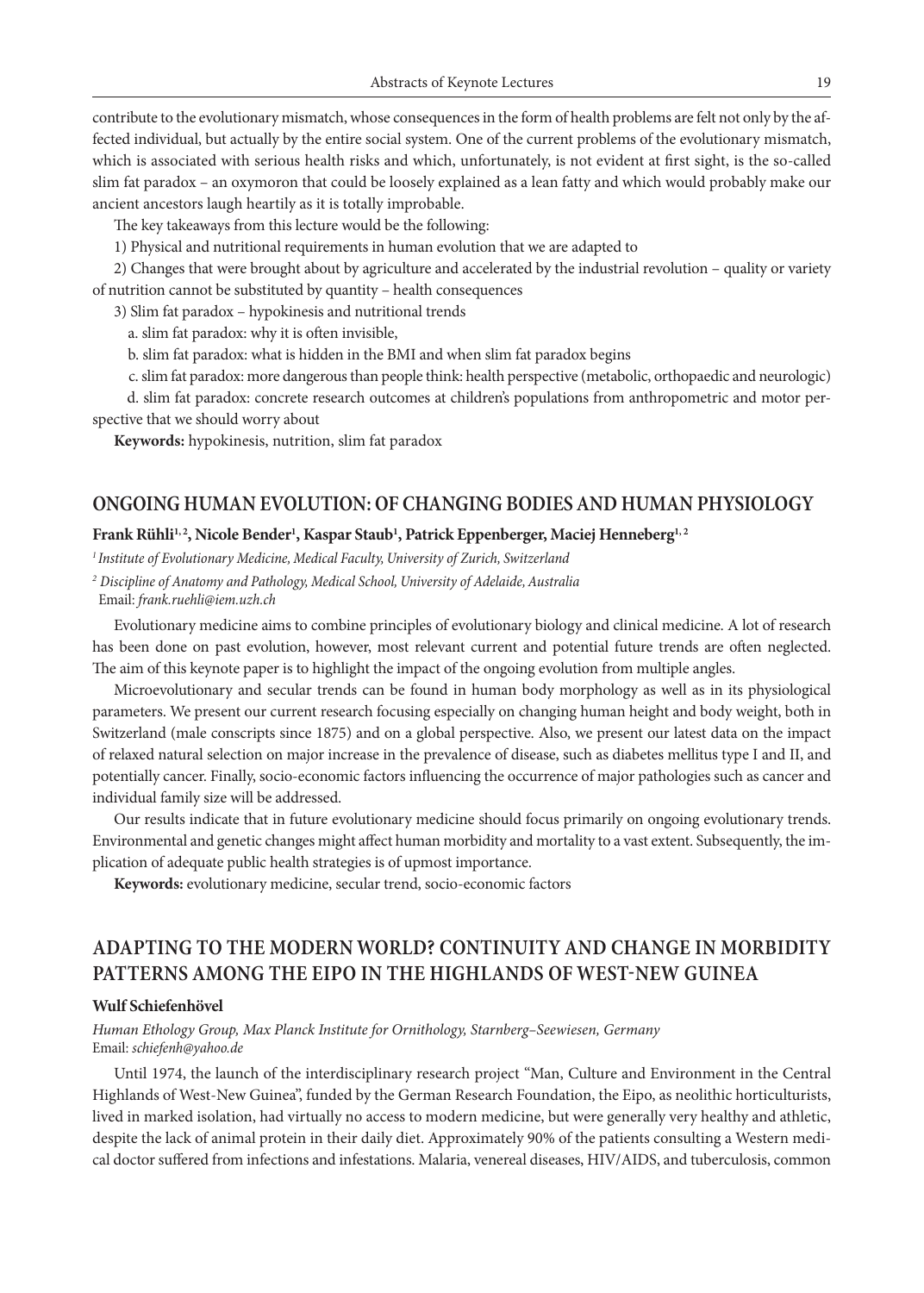and dangerous conditions today, were not encountered then. Cardiovascular diseases (e.g., coronary heart disease and stroke) were also absent. The pattern has changed dramatically since the Eipo started to move out of their isolated highlands valley above the malaria-line to lower-lying areas, mostly to the big provincial capital Jayapura and its suburbs at the north coast. Not only have obesity and related diseases started to be a problem for quite a number of those who live or have lived under modern urban conditions, but also new infectious diseases like the ones mentioned above started to affect a sizeable portion of the population. The Indonesian health system is comparably efficient and provides free of charge health care, especially for HIV/AIDS and TBC, yet for various reasons only very few Eipo are able to use the diagnostic and therapeutic facilities properly. Usually, they discontinue long-term treatment required for HIV/ AIDS and TBC because they feel better after some weeks. In the case of TBC, this non-compliance has very quickly led to resistant strains of *Mycobacterium tuberculosis* causing severe relapses, very difficult to treat under the prevailing conditions; and as for AIDS, a number of patients have died because therapy was discontinued. Another big problem is the persistent lack of understanding that death is brought about by material causes (infections, cancer, and other failures of the organic system): almost all Eipo believe that death before old age is brought about by "black magic". This leads to false accusations, discrimination, and prosecution of "witches", as well as occasional homicide, which has, in contrast to former times, otherwise become a rare event.

The case of the Eipo can serve as a model to understand historic situations of culture contact and its consequences on health.

**Keywords:** Eipo, HIV/AIDS, tuberculosis

### **PUBERTAL MATURATION IN CHANGING ENVIRONMENT: THE SECULAR TREND IN MENARCHEAL AGE DURING THE LAST 100 YEARS – AN EXAMPLE OF DEVELOPMENTAL PLASTICITY**

#### **Janina Tutkuvienė, Simona Šilovė**

*Department of Anatomy, Histology and Anthropology, Institute of Biomedical Sciences, Faculty of Medicine, Vilnius University, Vilnius, Lithuania* Email: *janina.tutkuvien@mf.vu.lt* 

Evolutionary adaptation is based on physiologic plasticity: our organisms are continually reshaped to maximize adaptation and survival under changing environment. Specific strategies to allocate the energy towards growth, reproduction, raising the offspring, and avoiding death are crucial and maximize an individual's fitness in variable environments (Coall et al., 2018). The beginning and the speed of sexual maturation strongly depends on multiple internal and external factors, but a complex analysis of these factors is tricky because usually too many components are playing at the same time. Geographic adaptation, climatic, economic and social factors, individual biologic and psychosocial contributors should be considered at the same time (Richardson et al., 2018). Early or late maturation of particular populations might reflect variable adaptation to different environments at a particular time and space (Kyweluk et al., 2017). From an evolutionary point of view, it is important to follow the worldwide variation in pubertal timing and differences in secular trend over the same time period.

Taking into account the last 100 years, it is possible to partly elucidate the plasticity of the female reproductive system within constantly changing environment. For this purpose, the changes in menarcheal age (MeAge) from 28 countries for the years 1920 to 2015 were analysed using more than 40 references available at the PubMed. Different climatic, demographic, social, and economic indicators for those countries were drawn from officially available websites. Mean MeAge (for 28 countries) has been steadily declining as follows: 1920–1940 – 14.2, 1940–1960 – 13.7, 1960–1980 – 13.3, 1980–2000 – 12.9, and 2000–2015 – 12.7 years of age. Logistic regression (LR) and factor (principal components) analyses were applied with the purpose of revealing the factors that might be related to MeAge at different time periods. Variation in the factor structure of different environmental components, as well as differences in odds ratios for early or late menarche were observed in the course of the period from 1920 to 2015. The onset of menarche might be explained by many global and regional environmental factors (covering more than 80% of total variance), but these multiple interrelations require future investigations with respect to individual components (family-related, psychosocial factors, individual physiologic mechanisms, etc.). Therefore the question as to which time for maturation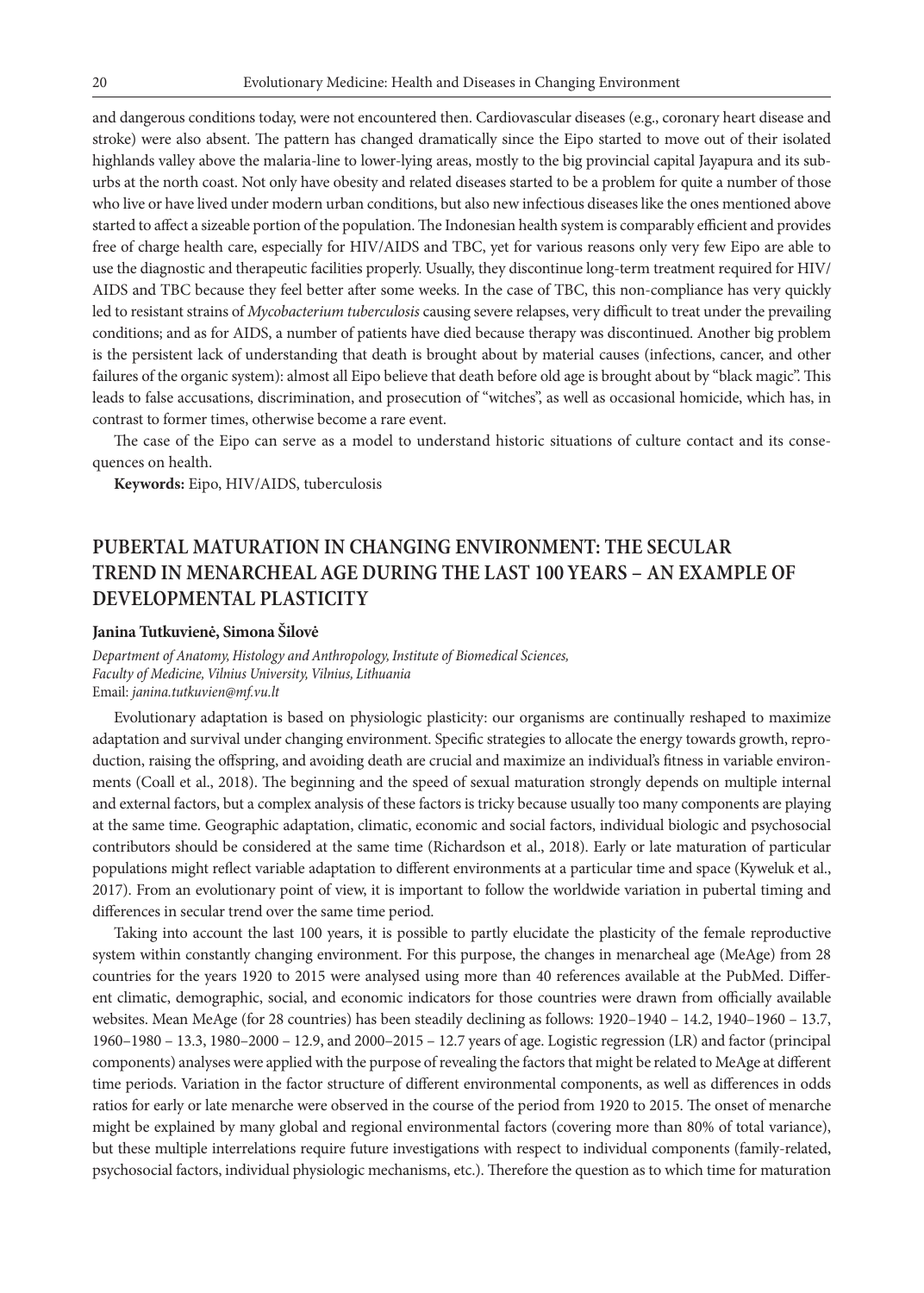might be optimal concerning a particular environment, and which timing might be the most beneficial for successful reproduction concerning prevention of life-threatening health risks remains open.

**Keywords:** developmental plasticity, environmental factors, evolutionary adaptation, menarcheal age, secular trend

### **ENVIRONMENTAL FACTORS IN THE PREHISTORIC HUMAN PAST: IMPLICATIONS FOR HUMAN HEALTH ISSUES**

#### **Marian Vanhaeren1 , Wulf Schiefenhövel2**

*1 Department of Social and Human Sciences, University of Bordeaux, Bordeaux, France*

*2 Human Ethology Group, Max Planck Institute for Ornithology, Starnberg–Seewiesen, Germany* Email: *marian.vanhaeren@u-bordeaux.fr*

*Homo sapiens* has been evolving for at least 300000 years, first in Africa, then expanding into the Eurasian, Australian and American continents. During this time lapse, *homo sapiens* survived changing natural environments that were often dramatic, other human species (i.e., *Homo erectus*, *Homo neanderthalensis*, *Homo altaiensis*, *Homo floresiensis*, and possibly not yet dated *Homo naledi*), and far-reaching cultural innovations.

Disciplines involved in the reconstruction of these natural and cultural environmental factors may provide clues to the understanding of which health challenges humans faced over time and how they adapted to changing conditions. Here we would like to provide a tentative overview of some available environmental and health factors that can be correlated over time. These range from palaeoenvironmental variables such as temperature and rainfall, to population dynamics and archaeological, palaeoanthropological and palaeogenetic data on the one hand, and from pathogen vectors to culturally-induced mismatches to physical and psychological human well-being on the other hand.

**Keywords:** diet, eco-cultural niche modelling, health behaviour, infectious desease, palaeoenvironmen

### **PHYSICAL GROWTH AND CARDIOVASCULAR HEALTH: A FOCUS ON STUNTING**

#### **Inês Varela-Silva**

*School of Sport, Exercise, and Health Sciences, Loughborough University, UK* Email: *m.i.o.varela-silva@lboro.ac.uk*

Stunting (very low height-for-age) is an indicator of chronic malnutrition and its nefarious effects linger for life. Stunting has been associated with a shorter lifespan, subcutaneous adiposity, and cognitive impairments among others, with confounder effects of gender and socioeconomic status.

The effects of stunting on cardiovascular health have been less explored. In this presentation, we will focus on markers of cardiovascular health and disease later in life and how they associate with stunting and short height-for-age. We present results from data collected in Mexico and Guatemala, among Mayan and non-Mayan populations (different samples assessed between 1960 and 2015). The results will be discussed using a culturally sensitive approach and some public health messages will be suggested.

**Keywords:** cardiovascular health, malnutrition, stunting

#### **EVOLUTIONARY ETIOLOGY OF CONGENITAL ANOMALIES. IS IT TRUE?**

#### **Algirdas Utkus**

*Department of Human and Medical Genetics, Institute of Biomedical Sciences, Faculty of Medicine, Vilnius University, Vilnius, Lithuania* Email: *algirdas.utkus@mf.vu.lt*

Every organism has two histories, one phylogenetic and the other ontogenetic. The phylogenetic histories of the amoeba and of humans can be safely assumed to be equally (some 3.5 billion years) long. The ontogenetic history is brief (minutes, hours) in the case of the former and very long in the case of the latter. The antiquity of the phylogenetic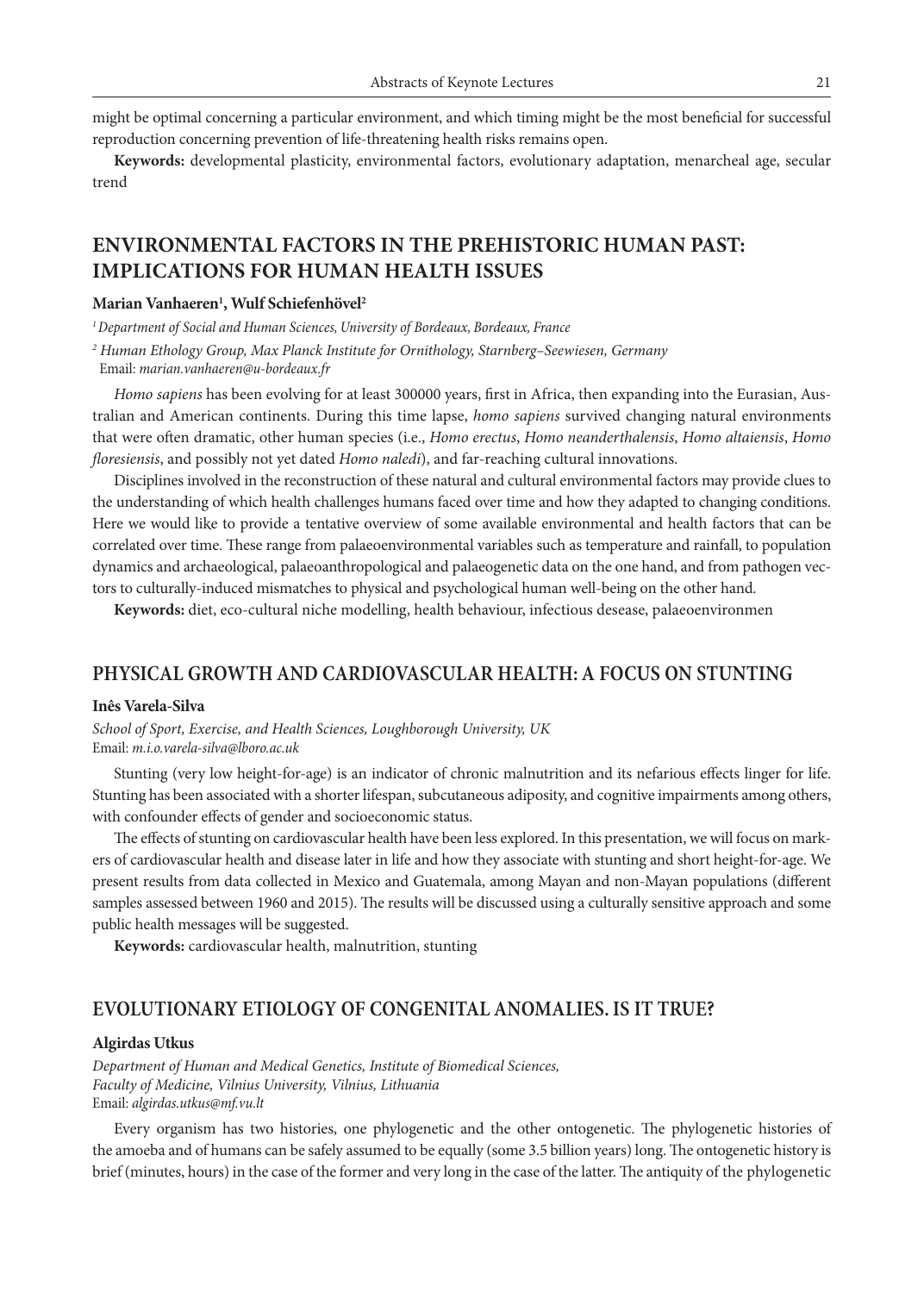history of higher organisms is well demonstrated on the basis of conservation of the genetic code, extraordinary antiquity of early development mechanisms, homology of structure and development plans and pattern (e.g., all vertebrates are metameric and have branchial arches), homology and antiquity of developmental mechanisms involving *homeobox*  genes and retinoic acid (homeobox genes have been involved in metazoan development for at least one billion years). The rare capability of the body to revert to ancient developmental patterns is not usually a part of present-day ontogeny of the organism (*atavisms*, e.g., legs in whales and snakes, atavistic polydactyly in horses, and five-toed guinea pigs; in humans, particularly in muscle development but also tracheal bronchus, they have been demonstrated in aneuploid persons). Abnormal (in most cases incomplete) development in a higher organism may be comparable to a normal state in a lower organism (e.g., tails in humans, midline cleft of the upper lip in humans vs. normally cleft upper lip in cats, dogs, and ungulates; cleft palate in humans vs. normally cleft palate in birds and most reptiles, and webbing of digits in humans vs. normal webbing of toes in cats and dogs).

Congenital anomalies are known to have been found in skeletal remains of the prehistoric human. For evidence of congenital anomalies of tissues andorgans such as the face or heart, one must rely on written records. Among the earliest of such texts are the Babylonian cuneiform tablets from the 7th century BCE. Thus they may represent knowledge of 4,000 years ago.

Congenital heart anomalies can be a possible example of congenital anomalies in the evolutionary aetiology. The common cardiac anomalies have been recognized for hundreds of years and their occurrence is worldwide. These anomalies occur in at least six orders of the Mammalia; in three of these orders, they have been proved heritable. Hence the genes that code these anomalies must lie in that portion of the DNA which is common to all Mammalia. The common origin of the Mammalia dates back to the Palaeocene era, 60 to 70 million years ago. This means that these cardiac anomalies probably occurred at the time the Mammalia were evolving. It seems reasonable to believe that they are primeval hearts, the genes for which have survived to the present time, and are known to us as "anomalies" of the heart. The genes that code these primeval hearts have remained in the vast mammalian genetic pool. The incidence of these genes in the genetic pool of the human is sufficient to cause five to eight persons in every 1,000 births to have some type of primeval heart. The conception that the common "cardiac anomalies" are primeval hearts is applicable to many other congenital anomalies and may be applicable to some metabolic diseases and inborn errors of metabolism.

**Keywords:** congenital anomalies, evolution

#### **MODERN MUMMY RESEARCH AND THE EVOLUTION OF PATHOGENS**

#### **Albert Zink**

*Institute for Mummies and the Iceman, EURAC Research, Bolzano, Italy* Email: *albert.zink@eurac.edu*

The molecular analysis of ancient pathogen DNA represents a unique opportunity for the study of infectious diseases in skeletal and mummified human remains. Recently a wide range of bacterial, protozoan, and viral infections have been detected in ancient tissue samples by the characterization of specific DNA fragments. The introduction of next generation sequencing (NGS) technologies in the study of ancient human remains has further improved the opportunity to study human evolution, population dynamics, and disease evolution. In several studies, new important findings regarding the evolution and spread of some major infectious diseases, such as plague, tuberculosis and leprosy, were revealed.

One of the first mummies in which this technology has been successfully applied is the Tyrolean Iceman, commonly known as Ötzi. By using metagenomic diagnostics and targeted genome capture, we determined the presence of the stomach pathogen *H. pylori* and reconstructed its complete genome. Subsequent sequence analysis has classified the ancient *H. pylori* as a virulent strain that is now associated with the inflammation of the gastric mucosa. Comparative analysis of ancient housekeeping gene fragments and comparative whole-genome analyses assigned the 5,300-yearold bacterium to a nearly pure representative of the bacterial population of Asian origin, suggesting that the African *H. pylori* population arrived in Europe within the past few thousand years, which is later than previously proposed.

In this presentation, the major results of the application of NGS for the study of pathogens are presented and discussed with regard to the perspectives and probable limitations in mummy research.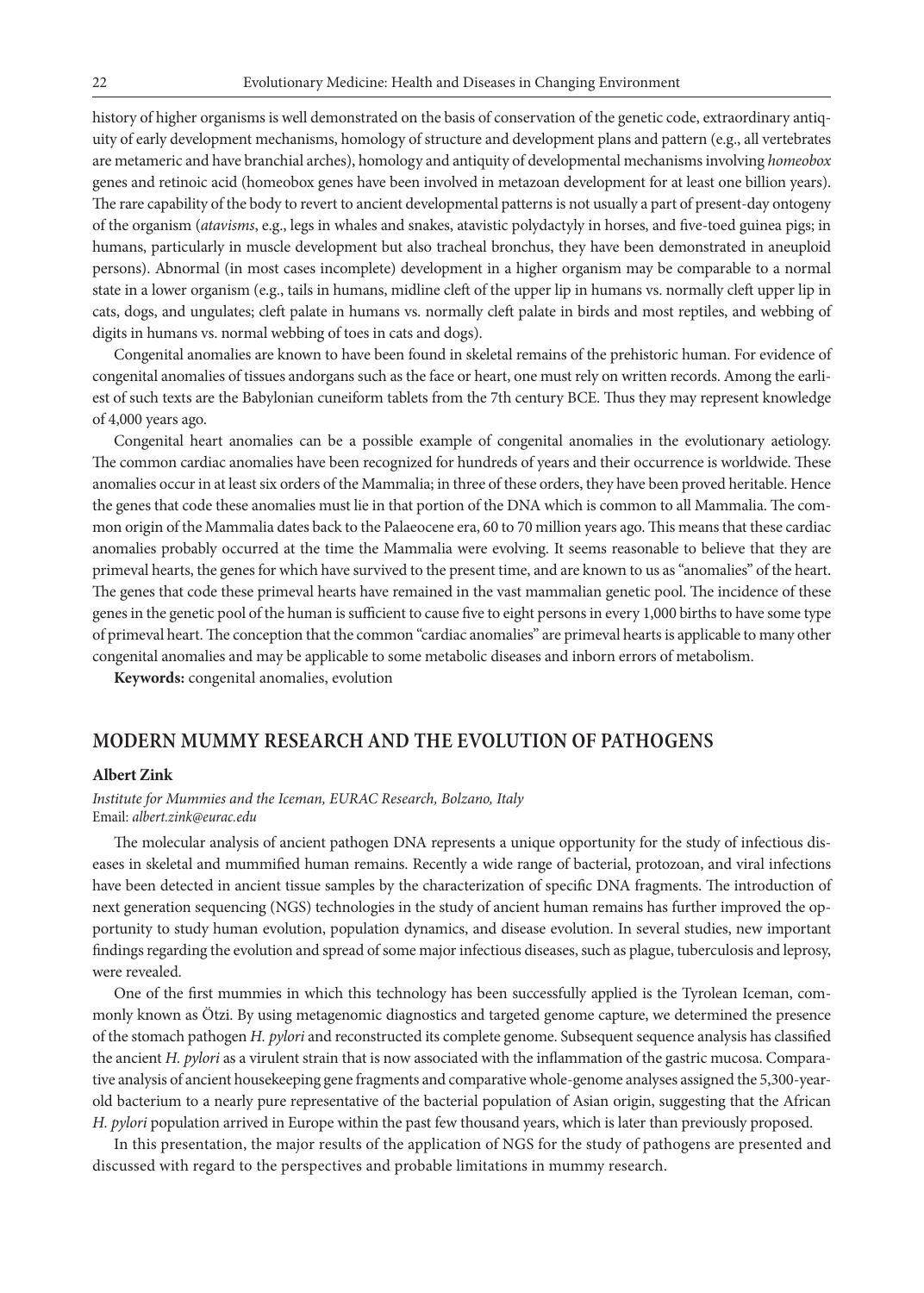### ABSTRACTS OF ORAL PRESENTATIONS

### **CLINICAL EFFECTIVENESS OF RUBBER DAM AND GINGIVAL DISPLACEMENT CORD WITH COPY ABUTMENT ON REDUCING RESIDUAL CEMENT FOR CEMENT-RETAINED IMPLANT CROWNS**

Paulius Andrijauskas<sup>ı</sup>, Jonas Alkimavičius<sup>2</sup>, Saulius Žukauskas<sup>ı</sup>, Tomas Linkevičius<sup>ı</sup>

*1 Institute of Odontology, Faculty of Medicine, Vilnius University, Vilnius, Lithuania <sup>2</sup>Faculty of Odontology, Lithuanian University of Health Sciences, Kaunas, Lithuania* Email: *paulenasan@gmail.com*

**Background and aim.** Many clinicians prefer cement-retained suprastructures on implants. There are several methods suggesting how to reduce subgingival residual cement around implant retained restorations. The aim of this study was to evaluate the amount of undetected residual cement after cementation and cleaning on cementretained implant crown surfaces using rubber dam (group 1) and gingival displacement cord with copy abutment (group 2).

**Materials and methods.** Fifteen single cement-retained metal-ceramic implant-supported restorations were delivered for nine patients. Crowns were luted with resin-reinforced glass-ionomer on customized abutments with the circular 1 mm subgingival margin. Cementation procedure was applied two times using different methods. The crown/abutment unit was dismounted for inspection of undetected excess cement. Cemented suprastructures were sent to a dental technician laboratory to separate crowns from abutments and to clean all the luting agent. Then a second cementing procedure was applied. All quadrants of specimens were photographed for calculation of the ratio between the cement remnants area and the total specimen area using Adobe Photoshop, resulting in 120 measurements.

**Results.** Comparing two different luting procedures, 60 measurements were taken in each group (15 crowns × 4 surfaces). The average ratios between the cement remnants area and the total area of specimen were as follows: group 1 (0.018  $\pm$  0.015); group 2 (0.012  $\pm$  0.008). Group 2 showed statistically significant better results ( $p = 0.027$ ). Comparing mesial, distal, buccal, and lingual surfaces, resulting in 30 measurements per group (0.014  $\pm$  0.009;  $0.018 \pm 0.013$ ;  $0.013 \pm 0.009$ ;  $0.014 \pm 0.016$ ) showed no statistically significant difference ( $p = 0.119$ ).

**Conclusions.** Crown cementation method using rubber dam reduced undetected excess cement statistically significantly comparing to the cementation method using gingival displacement cord with copy abutment. There were significant amounts of undetected cement left after cleaning in both used methods.

**Keywords:** excess cement, implant dentistry, prosthodontics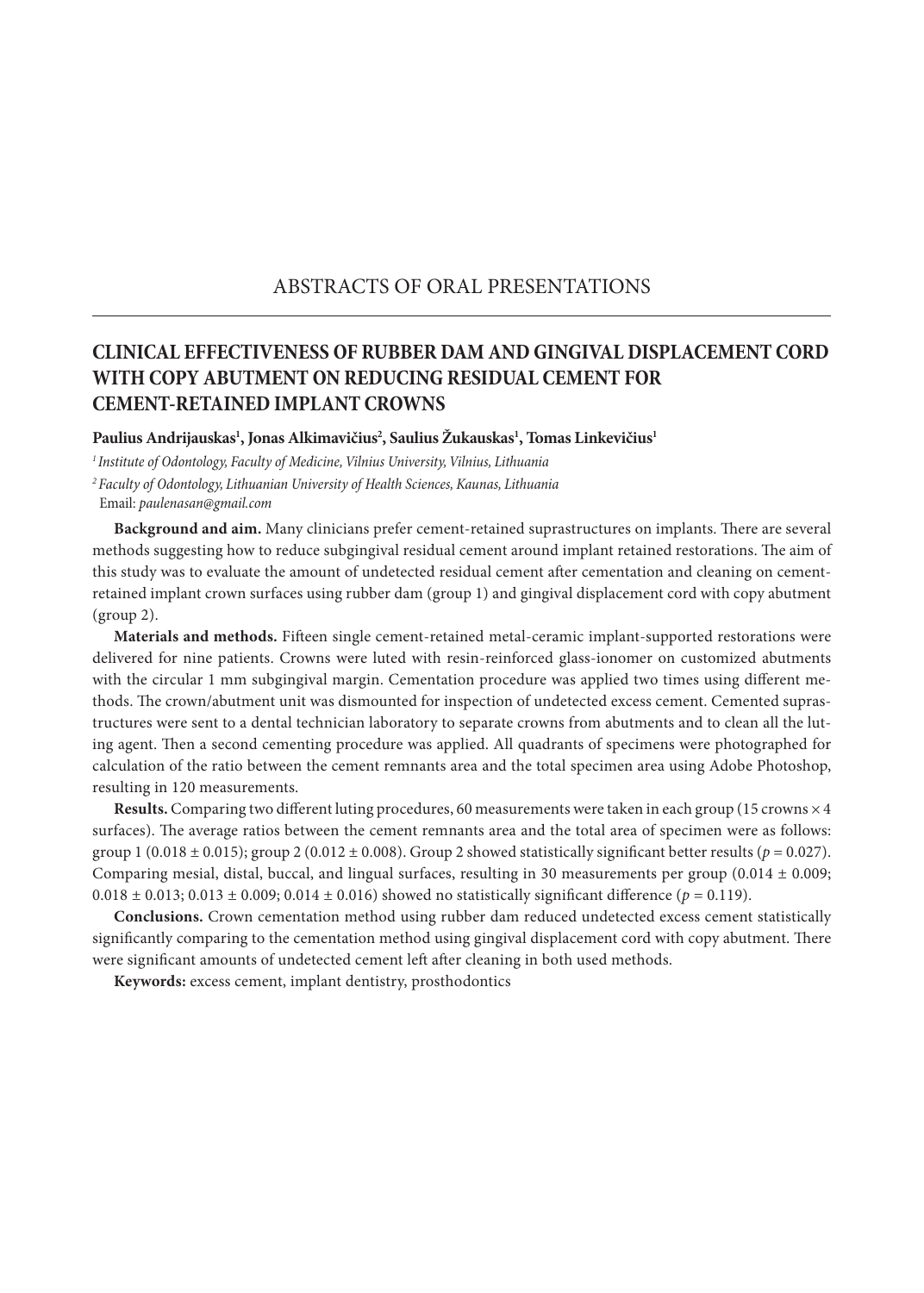### **OLFACTORY DYSFUNCTION AS A BIOMARKER FOR THE EARLY DIAGNOSIS OF ALZHEIMER'S DISEASE**

#### **Eglė Audronytė, Gintaras Kaubrys**

*Clinic of Neurology and Neurosurgery, Institute of Clinical Medicine, Faculty of Medicine, Vilnius University, Vilnius, Lithuania* Email: *egle.audronyte@gmail.com*

Olfactory dysfunction (OD) is a common symptom in patients with Alzheimer's disease (AD). Its prevalence is as high as 85–96%. It is also one of the earliest symptoms, preceding cognitive decline by several years.

OD is a reliable predictor of episodic memory decline which is a hallmark of AD. Impairment of olfaction is associated with an increased risk of developing mild cognitive impairment (MCI, prodromal AD) in cognitively normal elderly adults. It is also associated with a higher risk of conversion to dementia in patients diagnosed with MCI.

Subjects with OD have more pronounced hippocampal atrophy, which is characteristic of early AD. Olfactory impairment is also associated with a higher amyloid-β load on positron emission tomography, which is a recognized biomarker of AD.

Not only is OD useful for identifying subjects at risk for AD and patients with prodromal stages of the disease, but it could also be useful in differential diagnosis. The profile of olfactory impairment differs in various neurodegenerative diseases. OD could also help differentiate cognitive decline caused by non-degenerative conditions, such as normal pressure hydrocephalus, depression, and vascular dementia.

However, despite the accumulated data, the exact mechanism by which olfactory dysfunction is related to AD remains unclear. Research is ongoing since the discovery of this mechanism could provide some insight into AD pathogenesis itself.

Central and peripheral structures associated with olfaction are early targets of AD pathology. It is hypothesized that cholinergic dysfunction, which is prominent in AD, might play an important role. Besides, the olfactory system is unique in several ways and that could also contribute to its vulnerability in AD. The development and anatomical features of the olfactory system, its association with adult neurogenesis, unique olfactory bulb microglia and distinct patterns of information processing in the primary olfactory cortex are all of great interest.

**Keywords:** Alzheimer's disease, early diagnosis, olfaction, olfactory dysfunction

#### **LIFESTYLE OF LITHUANIAN ADULTS WITH CORONARY ARTERY DISEASE**

#### **Donatas Austys1 , Nomeda Valevičienė2, 3, Rimantas Stukas1**

*1 Department of Public Health, Institute of Health Sciences, Faculty of Medicine, Vilnius University, Vilnius, Lithuania*

- *2 Department of Radiology, Nuclear Medicine, and Medical Physics, Institute of Biomedical Sciences,*
- *Faculty of Medicine, Vilnius University, Vilnius, Lithuania*

*<sup>3</sup>Vilnius University Hospital Santaros Klinikos, Vilnius, Lithuania* Email: *donatas.austys@mf.vu.lt*

**Background.** Coronary artery disease (CAD) is the leading cause of death globally. Lifestyle is the major factor for the development of this condition. However, the scientific concordance, controversy, and related evidence for key lifestyle targets are variable. Although the lifestyle of the general adult population is investigated repeatedly in Lithuania, there is a lack of studies on lifestyle of individuals with cardiovascular diseases, including strata of adults with CAD and related major adverse cardiac events.

**The aim of the study.** To assess the lifestyle of Lithuanian adults with CAD and compare it among those who had myocardial infarction (MI) and those who did not.

**Materials and methods.** The sample consisted of 211 Lithuanian adults aged 30–75 years. Each participant had CAD, 155 had MI and 69 did not. Accordingly, MI and non-MI groups were formed. Nutritional habits, consumption of alcohol beverages, smoking, physical activity, and emotional stress were analysed.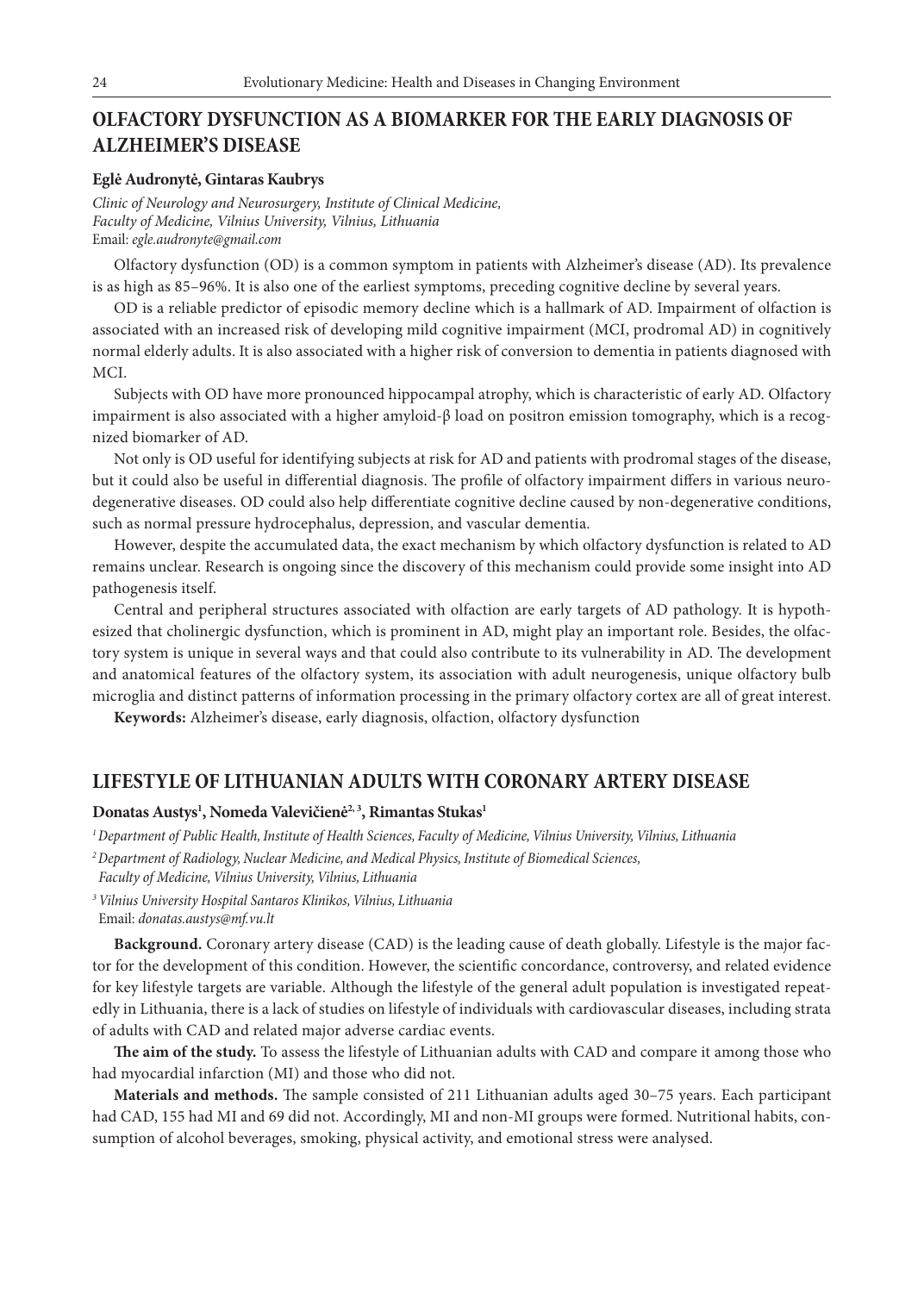**Results.** The median age of the adults was 59 (53–67) years, 72% of them were males. Their distribution by age and sex in MI and non-MI groups was similar (*p* > 0.05). Consumption of vegetables, fruit, grain products, fish, meat, milk (and their products) was inadequate for 33.2%, 39.0%, 13.7%, 46.0%, 79.6% and 48.3% of the participants, respectively. Approximately 40% of the sample indicated frequent alcohol consumption, 12.3% frequent emotional stress, and 66.2% low physical activity at work. Distribution of participants by these variables was similar ( $p > 0.05$ ) in MI and non-MI groups. Individuals with MI indicated lower leisure-time physical activity, and many of them were heavy smokers ( $p < 0.05$ ).

**Conclusions.** The lifestyle of many Lithuanian adults with CAD does not follow healthy lifestyle recommendations. Nutritional habits, alcohol consumption, and emotional stress are similar among Lithuanian individuals with and without MI.

**Keywords:** coronary artery disease, lifestyle, myocardial infarction

### **QUANTATIVE ULTRASOUND ANALYSIS OF FETAL LUNG MATURITY TO PREDICT NEONATAL RESPIRATORY MORBIDITY**

 $\bf{G}$ reta Balčiūnienė $^{1,2}$ , Valerija Tutukova $^3$ , Diana Ramašauskaitė $^{1,2}$ , Gražina Stanislava Drąsutienė $^{1,2}$ 

*1 Clinic of Obstetrics and Gynaecology, Institute of Clinical Medicine, Faculty of Medicine, Vilnius University, Vilnius, Lithuania*

*2 Vilnius University Hospital Santaros Klinikos, Vilnius, Lithuania*

*<sup>3</sup>Faculty of Medicine, Vilnius University, Vilnius, Lithuania* Email: *greta.balciuniene@gmail.com*

**Background.** Neonatal respiratory distress syndrome is a serious issue associated with fetal lung prematurity in preterm delivery. Until recently, all the fetal lung maturity tests have required sampling of amniotic fluid, usually by amniocentesis. Recent studies report that non-invasive approaches such as quantitative ultrasound analysis are able to predict neonatal respiratory distress syndrome with an accuracy similar to that of invasive methods.

**The aim of the study.** To evaluate the feasibility of quantitative ultrasound analysis to predict neonatal respiratory distress syndrome.

**Materials and methods.** This study prospectively evaluated 72 images acquired from patients who gave birth from May to November 2017 at Vilnius University Hospital. Images were obtained from Voluson E8 ultrasound equipment. Patients were divided into three groups by gestational age (GA) at the time of delivery:  $23^{+0}$  –  $27^{+6}$ ,  $28^{+0}$  – 33<sup>+6</sup> – 34<sup>+0</sup>, and 40<sup>+6</sup>. Moreover, the risk predicted by quantusFLM was stratified into seven groups in ascending order and its correlation with birth outcomes designated as neonatal respiratory distress syndrome was analysed. Statistical data analysis was performed using IBM SPSS 22.0.

**Results.** Among the 72 neonates, there were 32 cases of neonatal respiratory distress syndrome. The strong correlation between quantusFLM predicted risks and birth outcomes was observed (correlation strength coefficient 0.756, *p* value <0.005). Quantitative texture analysis predicted neonatal respiratory morbidity from fetal lung maturity image with sensitivity, specificity, positive predictive value, and negative predictive value of 75.0%, 92.5%, 88.9%, and 82.2%, respectively.

**Conclusion.** Quantitative ultrasound analysis of fetal lung maturity predicted the risks of neonatal respiratory distress syndrome with accuracy, similarly to previously reported studies about both invasive and non-invasive techniques, with the benefit of being a conservative diagnostic method.

**Keywords:** fetal lung maturity, quantitative ultrasound analysis, neonatal respiratory distress syndrome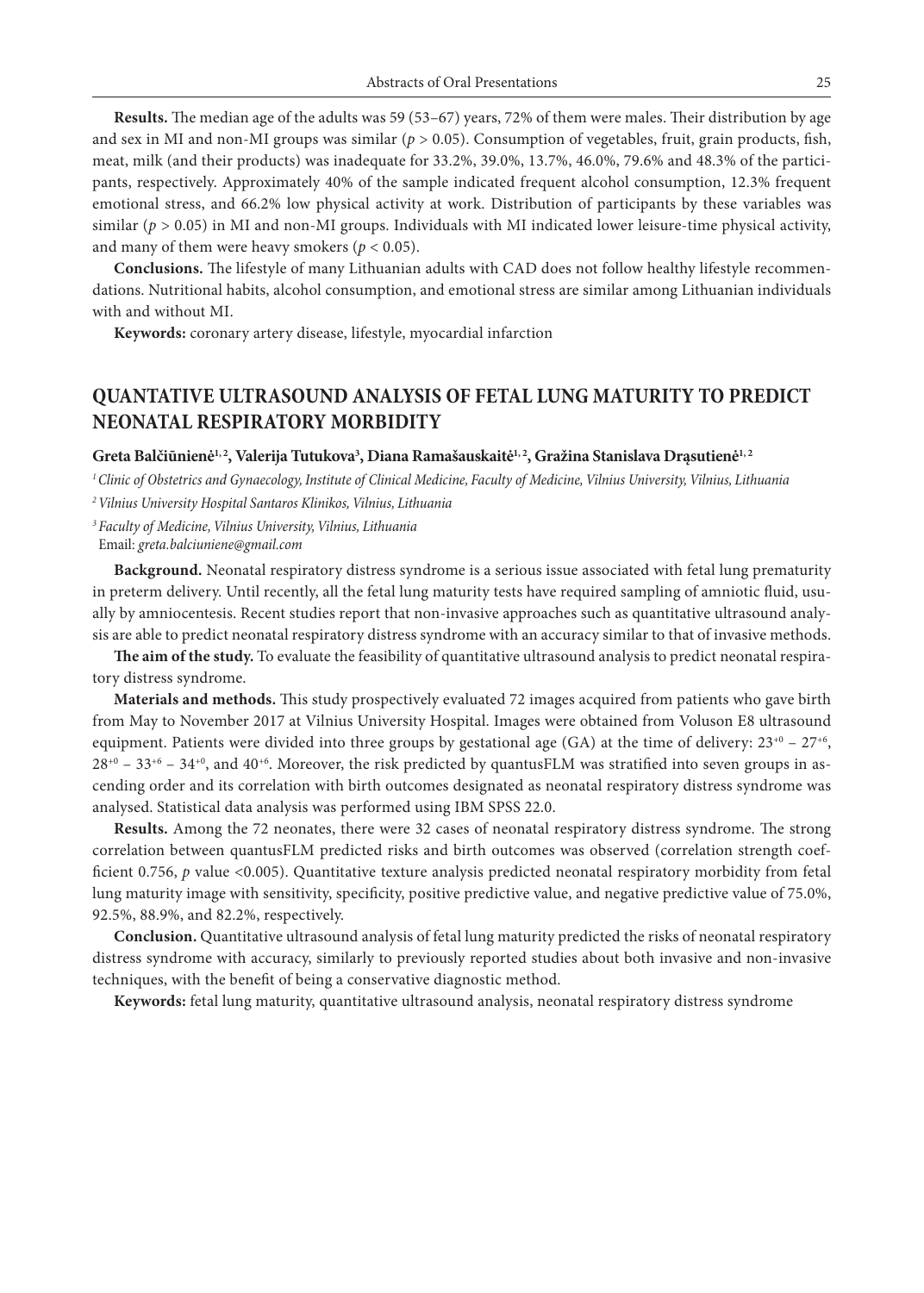#### **THE LITHUANIAN VERSION OF THE WALKING IMPAIRMENT QUESTIONNAIRE**

#### **Rokas Baltušnikas1 , Tomas Baltrūnas2 , Kęstutis Ručinskas2**

*1 Faculty of Medicine, Vilnius University, Vilnius, Lithuania*

*<sup>2</sup>Clinic of Cardiac and Vascular Diseases, Institute of Clinical Medicine, Faculty of Medicine, Vilnius University, Vilnius, Lithuania* Email: *tomas.baltrunas@gmail.com*

**Background and aim.** Currently, there is no validated questionnaire for evaluation of intermittent claudication in Lithuania. The Peripheral Artery Questionnaire, Edinburgh Claudication Questionnaire, Intermittent Claudication Questionnaire, Walking Impairment Questionnaire, and others are used for evaluation of peripheral artery disease and intermittent claudication in many countries worldwide. The Walking Impairment Questionnaire (WIQ) is widely used for this purpose in the USA, South Korea, the Netherlands, and other countries. It is an easy-to-fill and short questionnaire, helping to assess intermittent claudication and providing information about the patients' walking abilities. Our aim was to translate the WIQ into the Lithuanian language and prepare it for validation by performing a pilot study.

**Materials and methods.** The original English version of WIQ was translated into the Lithuanian language by two independent translators. The Dutch version of WIQ using the metric system was translated into Lithuanian for cultural adaptation. All the translations were compared, merged into one, and translated back into English for comparison with the original WIQ. Minor corrections were made. The questionnaire was given to five peripheral artery disease patients with intermittent claudication to assess the formulation and comprehensibility of the questions. The final version of the Lithuanian WIQ was formulated after several corrections; 39 patients with intermittent claudication and ABI<0.9 in Vilnius University Hospital were given the Lithuanian version of WIQ and the Lithuanian version of the EQ-5D-3L questionnaire. Walking distances were measured by a 6-minute walking test (6MWT). ABI was measured. Validity was determined by calculating correlations between WIQ, EQ-5D-3L, ABI, and 6MWT. Internal consistency of the Lithuanian WIQ was determined by calculating the Cronbach alpha.

**Results.** The WIQ scores correlated with ABI, 6MWT, and EQ-5D-3L results. Internal consistency results for individual subscales of WIQ and the total WIQ score was >0.7.

**Conclusions.** The translation of the WIQ into the Lithuanian language was successful and the questionnaire is suitable for a final validation study. The validation study is currently being performed.

**Keywords:** intermittent claudication, peripheral artery disease, walking impairment, validation studies

### **INFLUENCE OF MATERNAL UNDERNUTRITION ON THE BEHAVIOURAL PATTERNS OF TWO OFFSPRING GENERATIONS IN A RAT MODEL**

#### **Violeta Bartuškienė1 , Antanas Kairys2 , Roberta Šarvaitė3 , Valerija Tutukova3 , Janina Tutkuvienė1**

*1 Department of Anatomy, Histology and Anthropology, Institute of Biomedical Sciences, Faculty of Medicine, Vilnius University, Vilnius, Lithuania*

*<sup>2</sup>Laboratory of Applied Psychology, Institute of Psychology, Faculty of Philosophy, Vilnius University, Vilnius, Lithuania*

*<sup>3</sup>Faculty of Medicine, Vilnius University, Vilnius, Lithuania*

Email: *violeta.araminaite@mf.vu.lt*

**Background.** As an early-life stressor, maternal undernutrition may have detrimental effects on further growth, development, cognitive functions, and social interactions of the offspring. The purpose of the present study was to investigate the influence of maternal nutrition (pre-conceptual and/or during pregnancy) on the behavioural patterns of two offspring generations at different periods of ontogenesis.

**Materials and methods.** We investigated the behavioural status of two rat offspring generations in an elevated plus-maze (at 6, 12, 18, and 24 months of age,  $n = 361$ ) born to mothers ( $n = 30$ ) that were food-restricted (FR) either during pre-pregnancy only (FR1) or during pre-pregnancy and pregnancy periods (FR2). FR rats received 50% less food compared to the control group. All offspring rats were fed normally. The behaviour was coded using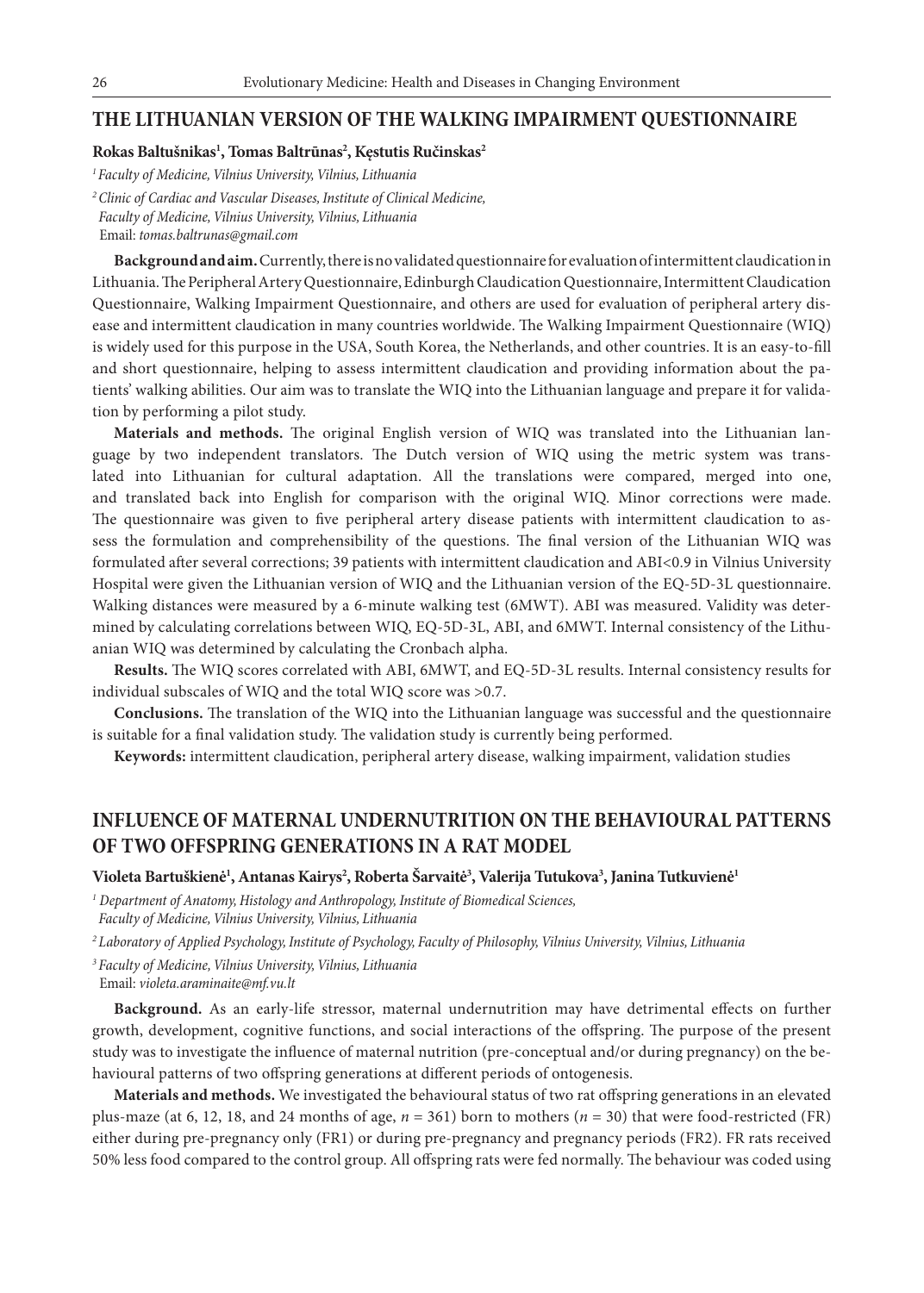the Noldus Observer XT software. To identify behavioural patterns, principal component analysis with a varimax rotation was performed. To analyze the differences among groups, generations, and sexes, factorial ANOVA was used.

**Results.** Two behavioural factors were revealed: courage and activity. Courage included time spent in open arms and head dipping, whereas the activity factor was composed of standing on the wall, time spent walking, as well as freezing and grooming – both negatively related to the factor. Factorial ANOVA showed age-related differences in courage (carefulness at 12 months) and activity (younger rats and females were more active) ( $p < 0.05$ ). Also, offspring rats from FR mothers exhibited different levels of courage (*p* < 0.05): offspring from the FR2 group were more prone to risk than those from the FR1 group. Moreover, there were significant interactions among independent variables.

**Conclusion.** Maternal caloric restriction might cause an alteration in the offspring behavioural parameters as an evolutionary adaptation to a food-restricted environment. The effect is age-dependent and differs between sexes and groups.

**Keywords:** behaviour, offspring, rat, undernutrition

### **MODIFICATION OF THE SYMPATHETIC NERVOUS SYSTEM IN TREATMENT OF HYPERTENSION, ONE OF THE BIGGEST EVOLUTIONARY DISEASES**

#### **Andrius Berūkštis, Aleksandras Laucevičius**

*Clinic of Cardiac and Vascular Diseases, Institute of Clinical Medicine, Faculty of Medicine, Vilnius University, Vilnius, Lithuania* Email: *andrius.berukstis@santa.lt*

**Background and aim.** Hypertension is a worldwide pandemic involving over 1.2 billion individuals. It has become the most critical and expensive public health problem globally. From an evolutionary perspective, hypertension is a disease of civilization with its abundance of processed foods and a long lifespan. Percutaneous renal artery denervation (RAD) is a new treatment method and its blood pressure-lowering effects are still debatable. We investigated the RAD effect on the sympathetic vascular and cardiac innervation.

**Materials and methods.** Between March 2012 and May 2017, 73 selected patients with resistant hypertension had RDN performed. Arterial stiffness and central hemodynamics were measured before the procedure, 24 to 48 hours following the procedure, and subsequently one, three, and six months after the RDN. A subgroup of patients underwent 123I-metaiodobenzylguanidine (123I-MIBG) scintigraphy before and six months after RAD.

**Results.** Within 48 hours, RDN significantly reduced AoPWV from  $11.3 \pm 2.7$  to  $10.3 \pm 2.6$  m/s ( $p = 0.001$ ); after one, three, and six months the reduction sustained  $9.4 \pm 2.2$  ( $p < 0.001$ ),  $10.3 \pm 2.9$  ( $p = 0.013$ ), and  $10 \pm 2.6$ (*p* < 0.001) m/s, respectively. The mean optimal initial AoPWV cut-off point for predicting the AoPWV value reduction after six months was 9.55 m/s (sensitivity 81%, specificity 58%). The changes in the AoPWV value did not correlate with office systolic or diastolic BP ( $p = 0.45$ ;  $p = 0.33$ ). In the subgroup of <sup>123</sup>I-MIBG scintigraphy, there was as an increase of late heart-to-mediastinum ratio, varying from 2.21  $\pm$  0.47 to 2.35  $\pm$  0.52 m/s ( $p = 0.02$ ).

**Conclusions.** RAD significantly reduces arterial and cardiac sympathetic overdrive, independently of blood pressure changes.

**Keywords:** hypertension, sympathetic nervous system, renal artery denervation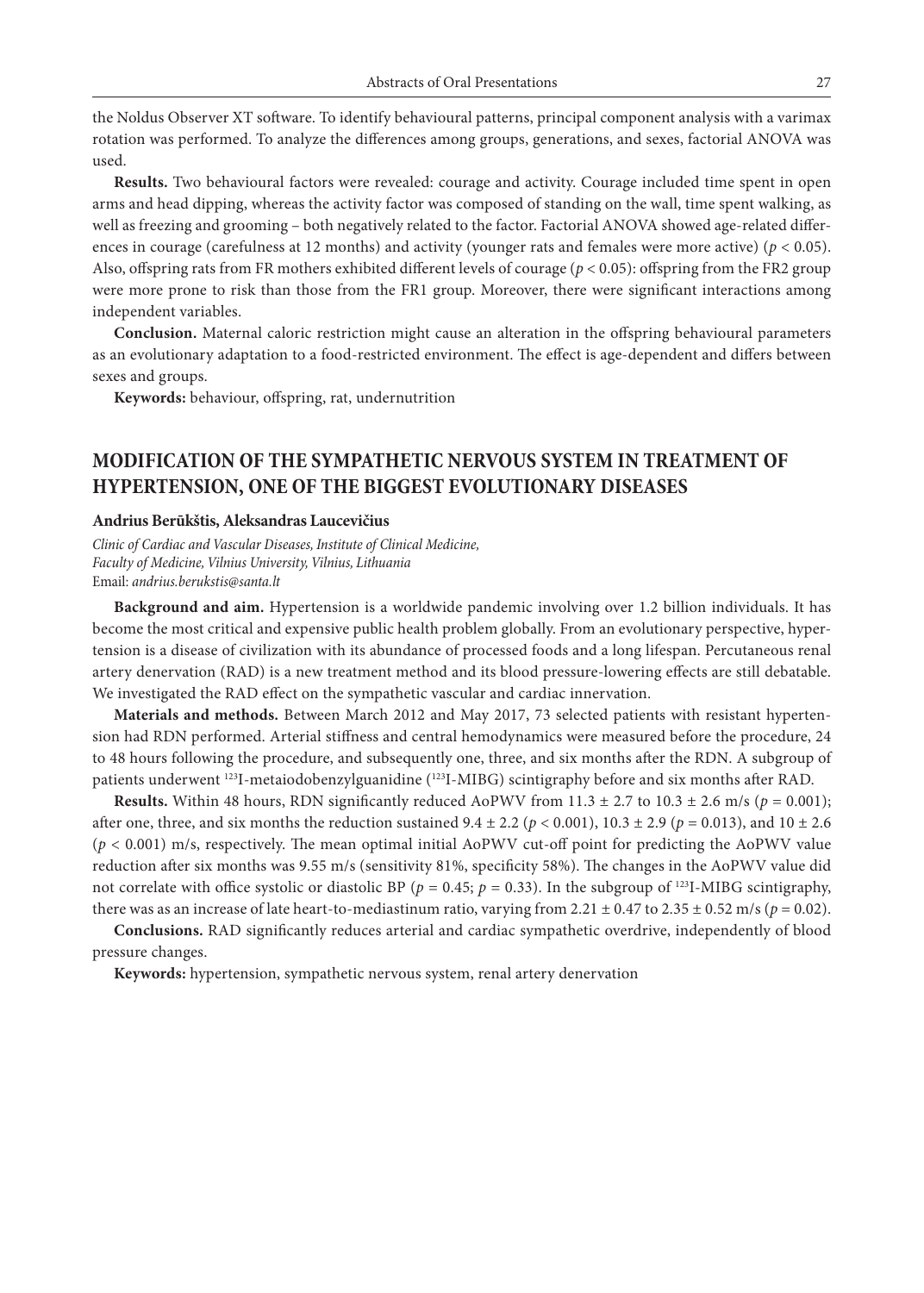#### **VITAMIN D DEFICIENCY IN MODERN SOCIETIES: WHY AND HOW?**

#### **Andrius Bleizgys**

*Clinic of Internal Diseases, Family Medicine and Oncology, Institute of Clinical Medicine, Faculty of Medicine, Vilnius University, Vilnius, Lithuania* Email: *andrius.bleizgys@gmail.com*

Vitamin D deficiency is prevalent in many countries and there are many risk factors for this condition. In countries located far away from the equator, a reduced production of vitamin D3 in the skin due to naturally lower solar radiation plays the major role. In addition, unhealthy lifestyle habits, sunlight avoidance, comorbidities, e.g., obesity or the malabsorption syndrome, as well as low rates of vitamin D supplementation contribute to the development of a low vitamin D status. The understanding of vitamin D physiopathology might help in identifying the main risk groups. For patients in those groups, an analysis of serum 25-hydroxy-vitamin D – the best marker of a patient's vitamin D status – should be performed. In the case of a low vitamin D status, an appropriate supplementation should be recommended.

**Keywords:** humans, risk factors, seasons, vitamin D

### **ADIPOSE TISSUE DISTRIBUTION AND ITS IMPACT ON METABOLIC DISTURBANCIES IN OBESE PATIENTS**

#### **Bronius Buckus, Gintautas Brimas**

*Clinic of Gastroenterology, Nephro-Urology and Surgery, Institute of Clinical Medicine, Faculty of Medicine, Vilnius University, Vilnius, Lithuania* Email: *bronius.buckus@mf.vu.lt*

**Background.** The aim of the study was to establish the relation between ultrasonographic measurements of abdominal adipose tissue and the metabolic syndrome in obese patients.

**Materials and methods.** Seventy obese patients (48 women, 22 men) were recruited in a prospective study. The mean age was 42.7 years, the mean BMI 41.5 kg/m². Height (H), weight (W), waist (WC), and hip (HC) circumferences, the body mass index (BMI), the waist to hip ratio (WHR), systolic (SBP) and diastolic (DBP) blood pressures, fasting plasma glucose, and triglycerides (TAG) of all participants were measured. Subcutaneous (SAT) and visceral (VAT) adipose tissue thickness was assessed by ultrasonography.

**Results.** VAT thickness was different between men and women (7.23 cm vs 12.04 cm, *p* < 0.001). In the patients with the metabolic syndrome visceral fat thickness was higher compared with metabolically healthy individuals (7.01 cm vs 10.03 cm, *p* < 0.001).

There was a strong correlation between WHR and VAT  $(r = 0.72)$  in the group of patients without the metabolic syndrome. In the metabolic syndrome group there was a negative association between TAG (*r* = –0.43) and SAT thickness; VAT correlated with W (*r* = 0.72), BMI (*r* = 0.55), WC (*r* = 0.73), WHR (*r* = 0.68), SBP (*r* = 0.48), DBP  $(r = 0.38)$ , and fasting plasma glucose  $(r = 0.49)$ .

**Conclusions.** SAT and VAT thickness is related with metabolic diseases in obese patients. The ultrasonography may potentially provide additional data for the assessment of the adipose tissue, especially visceral, and its influence on the metabolic syndrome.

**Keywords:** ultrasound, adipose tissue, metabolic syndrome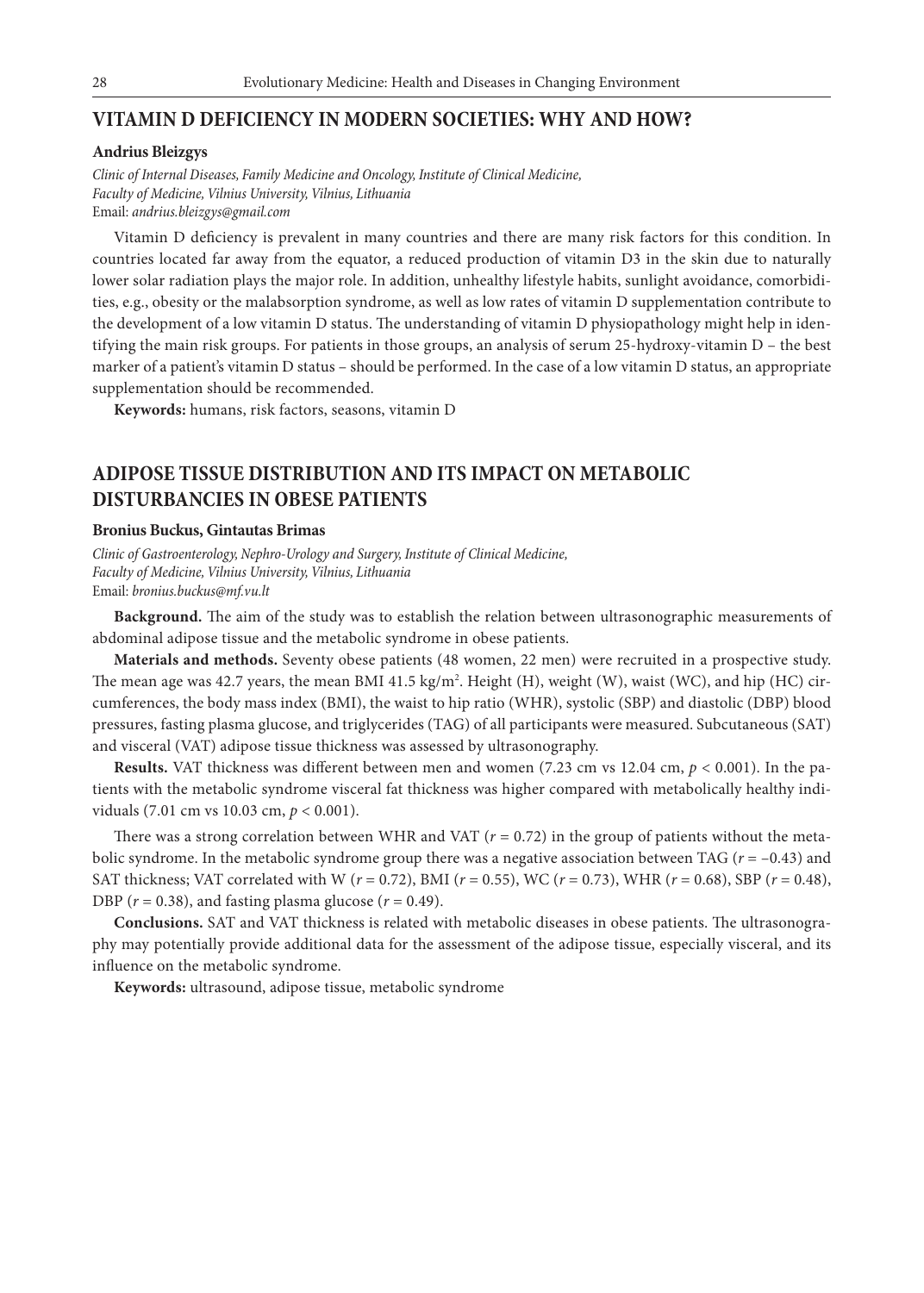### **EARLY OUTCOMES IN DEGENERATIVE MITRAL REGURGITATION SURGERY: CONVENTIONAL MITRAL VALVE REPAIR VERSUS TRANSAPICAL NEOCHORD IMPLANTATION**

Mindaugas Budra<sup>ı</sup>, Artūras Lipnevičius<sup>ı</sup>, Kęstutis Ručinskas<sup>ı</sup>, Vilius Janušauskas<sup>ı</sup>, Aleksejus Zorinas<sup>ı</sup>,

#### **Giovanni Speziali2 , Agnė Drąsutienė1 , Diana Zakarkaitė1 , Audrius Aidietis1**

*1Clinic of Cardiac and Vascular Diseases, Institute of Clinical Medicine, Faculty of Medicine, Vilnius University, Vilnius, Lithuania <sup>2</sup>University ofPittsburgh Medical Center, Pittsburgh, PA, United States*

Email: *mindaugas.budra@santa.lt*

**Background and aim.** Conventional mitral valve repair (CMVR) using cardiopulmonary bypass is a standard treatment of degenerative mitral valve regurgitation (MR). Off-pump transapical NeoChord implantation (TA) is a new alternative approach. We compared early postoperative results between these two operations.

**Materials and methods.** In this retrospective observational study, we included 169 patients with degenerative mitral valve (MV) disease who underwent MV repair in the period from 2011 to 2016. Patients with leaflet restriction were excluded. Patients were divided into two groups: 91 patients underwent CMVR and 78 had TA Neochord implantation. Outcomes were compared at discharge or at 30 days.

**Results.** Preoperative STS risk score was 0.47% in the TA group vs 0.43% in CMVR patients (*p* = .142). Patients undergoing CMVR were older (59.5  $\pm$  12.8 years vs 54.2  $\pm$  11.1 years,  $p = .005$ ) and had a higher rate of moderate tricuspid regurgitation (35% vs  $14\%, p = .002$ ). Postoperatively, patients in the TA group required less red blood cell transfusion (7.8% vs 42.9%,  $p = .001$ ), had a lower rate of postoperative atrial fibrillation (11.7% vs 25.3%,  $p = .031$ ), and less frequent renal failure (2.6% vs 15.4%, *p* = .007). The median CMVR time was longer: 312 minutes vs 120 minutes ( $p = .001$ ). One patient died in the TA group, and no deaths were reported in the CMVR group ( $p = .277$ ). Following CMVR, two patients had a postoperative stroke, one developed a wound infection, but none had severe MR. In the TA group, nine patients had moderate or severe MR ( $p = .001$ ).

**Conclusions.** Off-pump transapical MV repair is a feasible and safe procedure with a lower rate of complications. However, as compared to the conventional repair, it has a higher recurrence rate of significant MR. Therefore, a careful selection of patients by a highly experienced team is necessary.

**Keywords:** mitral valve, neochord, regurgitation, transapical

### **THE USE OF ORGANIC BIOMARKERS AS INDICATORS OF HUMAN DECOMPOSITION IN ANCIENT CRYPT CONDITIONS**

#### $\bf{Lorna}$  Anne  $\bf{Dawson}^1$ ,  $\bf{Dario Piombino-Mascal}^2$ ,  $\bf{Swanlaug}$  Elsa  $\bf{Steingr}$ íms $\bf{dóttir}^1$

*1The James Hutton Institute, Aberdeen, UK*

*<sup>2</sup>Department of Anatomy, Histology and Anthropology,Institute of Biomedical Sciences, Faculty of Medicine, Vilnius University, Lithuania* Email: *dario.piombino@mf.vu.lt*

**The aim of the study.** This work tested and implemented a laboratory method to identify biomarkers indicative of human decomposition in archaeological samples. Archaeological samples were collected from a crypt containing mummies in Ferentillo, Italy, and were analysed using GC-MS to determine if the soil samples from the crypt could have been in contact with human remains at some point throughout history.

**Materials and methods.** The archaeological samples were collected from the soil surface at four different locations and lower depths at a further three different locations. Three negative controls were also collected from outside the crypt, which, as far as is known, were unaffected in the past by human remains. The crypt is open to the public and no restrictions are given on where people can walk; therefore, samples were taken from locations where contamination was unlikely. Samples that were taken at a depth and at the sides of the crypt were considered to be the least likely to have been affected by recent human contamination. Due to the crypt being located in a dry environment, leaching of cadaveric lipids was not expected to have occurred to any extent.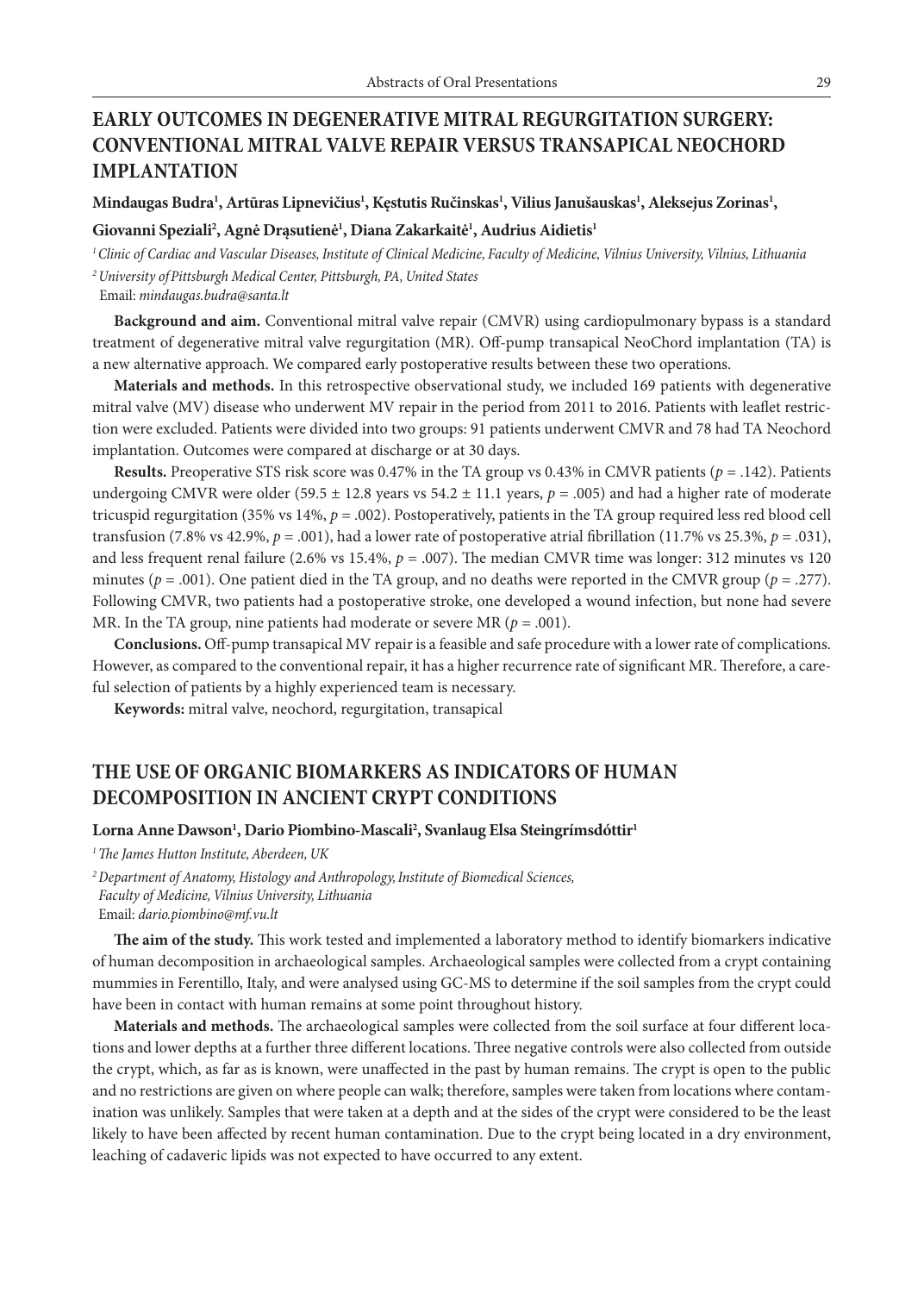**Results.** The results of the study showed that the laboratory method developed could be used to identify key biomarkers of human decomposition. The main steroid biomarker for indication of human faecal matter (coprostanol) was detected in the lowest concentration in the negative controls. The highest concentration of the sterol was observed to be in samples from the sides of crypt. Cholesterol was found in the highest concentration within the same samples. The sample containing the lowest amount of cholesterol was one of the negative control samples. A few negative control samples had a relatively high concentration of cholesterol, which was explained by contamination, potentially by other animals such as rodents or compounds in the soil from plants, fungi, as well as other eukaryotes.

**Conclusions.** These results suggest that organic compounds can be used as indicators of previous human decomposition *in situ*, on ancient archaeological sites, although further work needs to be carried out to establish its general applicability under contrasting environmental conditions and over different time periods.

**Keywords:** soil, chemistry, taphonomy, decomposition

### **INTEROCEPTION AT ITS PSYCHOLOGICAL AND PHYSIOLOGICAL LEVEL: EMPHASIS ON WORRYING**

#### **Aida Grabauskaitė, Mindaugas Baranauskas, Inga Griškova-Bulanova**

*Institute of Biosciences, Life Sciences Center, Vilnius University, Vilnius, Lithuania* Email: *aida.grabauskaite@gf.vu.lt*

**Background and aim.** Interoception is a group of senses reflecting the physiological state of the body. However, the link between physiological and self-reported indices of interoception is not well established. Accordingly, our aim was to assess the relationship between self-reported interoceptive tendencies and the CNS representation of interoceptive processing.

**Materials and methods.** Thirty healthy participants took part in our study. We used the amplitudes of heartbeat evoked potentials (HEPs) at their latency of 400–600 ms for the physiological part, and the Multidimensional Assessment of Interoceptive Awareness (MAIA) for the psychological part. For the analysis, the cluster-based permutation tests on the *t*-values of Pearson correlation were employed.

**Results.** The HEP amplitudes were positively associated with individual scores on the not-worrying scale of MAIA at Cz in the time window from 400 ms to 545 ms after the R peak. However, the other seven MAIA scales were not related to the late HEP amplitudes.

**Conclusions.** Although not all of the psychological interoception aspects apperead to be related to physiological indices, worrying about bodily sensations did.

**Keywords:** bodily sensations, heartbeat evoked potentials, multidimensional assessment of interoceptive awareness

#### **ATOPIC MARCH IN PRESCHOOL AGE: WHAT IS THE ROLE OF VACCINES?**

#### **Agnė Jagelavičienė1 , Justina Kučinskaitė2 , Agnė Krživickytė2 , Vytautas Usonis1**

*1 Clinic of Children's Diseases, Institute of Clinical Medicine, Faculty of Medicine, Vilnius University, Vilnius, Lithuania*

*<sup>2</sup>Vilnius University Faculty of Medicine, Lithuania*

Email: *agne.jagelaviciene@mf.vu.lt*

**Background and aim.** The data on the impact of vaccination with diphtheria-tetanus-acellular pertussisinactivated polio-Haemophilus influenzae B (DTaP-IPV-Hib) vaccine to the development of atopic dermatitis, allergic rhinitis and asthma in preschool age is inconsistent. With the rapidly growing incidence of atopic disorders in the industrialized countries it is important to analyze any potentially provocative or protective factor for allergy evolution. The aim of this study was to analyze the influence of variations of vaccination time and doses of DTaP-IPV-Hib received in infancy to the development of atopic diseases during the first six years of children's life.

**Materials and methods.** We used a cohort of 1294 children born in 2009 and collected by using the health records system in an out-patient clinic. A retrospective analysis of a detailed vaccination status and diagnoses of atopic diseases until the age of six years was performed. According to the vaccination with DTaP-IPV-Hib starting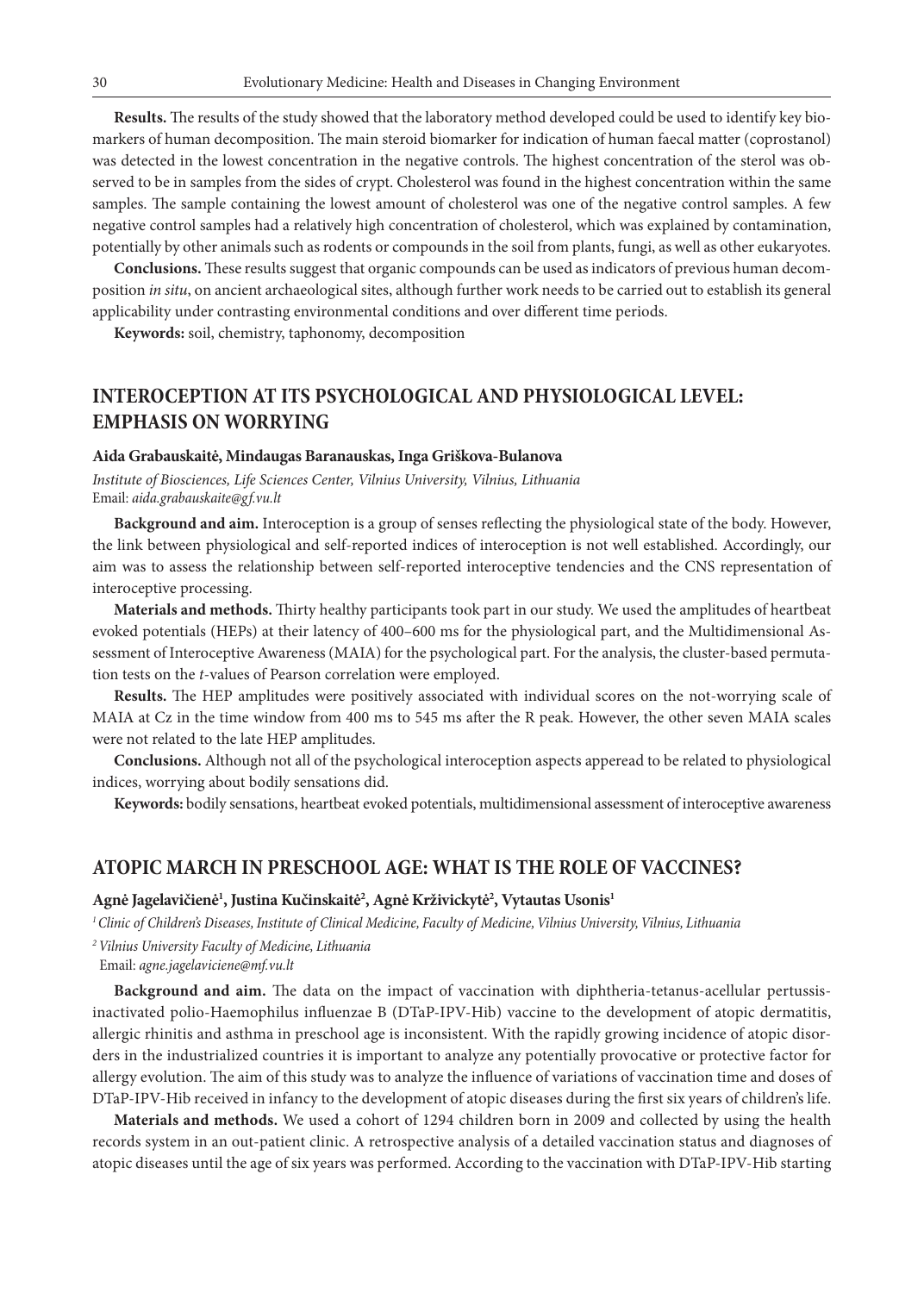time, children were categorized into three groups: on time (at two months), slightly delayed (at three months), and delayed vaccination (at 4–6 months). According to the number of the vaccine doses received, classification was made as follows: completely (3 doses), partially (1–2 doses), and non-vaccinated until the 7th month.

**Results.** The time of the first DTaP-IPV-Hib dose had no influence on the diagnosis of atopic dermatitis at any age. However, the children who were vaccinated on time had a greater risk for asthma, RR = 1.48 (95% CI: 1.04–2.11) in comparison with those who were vaccinated with one month delay. The risk for atopic dermatitis was lower in the completely vaccinated as compared to the partially vaccinated children. The incidence of asthma and allergic rhinitis was similar in both the completely and non-vaccinated groups.

**Conclusions.** According to our study results, a higher vaccination coverage with DTaP-IPV-Hib is rather a protective factor than a risk for any atopic disease. The vaccination starting time might be a question of debates for an atopic march induction.

**Keywords:** atopic, asthma, DTaP, vaccination

### **EFFECTS OF FLUORINE AND BORON OVERDOSE CONCENTRATION IN DRINKING WATER ON THE RAT EMBRYO MASS, SKELETON FORMATION, AND TEETH STRUCTURE**

#### Eglė Janušonytė<sup>1</sup>, Edita Paulikaitė<sup>2</sup>, Emilija Šermukšnytė<sup>1</sup> Virginija Bukelskienė<sup>3</sup>,

#### **Grita Skujienė2 , Violeta Žalgevičienė4**

*1 Faculty of Medicine, Vilnius University, Vilnius, Lithuania*

*2 Department of Zoology, Institute of Bioscience, Life Sciences Centre, Vilnius University, Vilnius, Lithuania*

*3 Department of Biological Models, Institute of Biochemistry, Life Sciences Centre, Vilnius University, Vilnius, Lithuania*

*<sup>4</sup>Department of Anatomy, Histology, and Anthropology, Institute of Biomedical Sciences, Faculty of Medicine, Vilnius University, Vilnius, Lithuania*

Email: *violeta.zalgeviciene@mf.vu.lt*

**Background and aim.** Part of Lithuanian water supplies provide drinking water that exceeds the acceptable daily intake of fluorine and boron. The aim of the study is to evaluate the effects of the overdose concentration of fluorine and boron in drinking water for the rat embryo mass, skeleton formation, and teeth structure.

**Materials and methods.** Fifteen Long Evans female rats were divided into five groups according to the drinking water: four groups of fluorine and boron concentration overdose and one control group. Two generations of 467 embryos were analysed. Pregnant female rats were euthanised on the 21st day of embryogenesis, the placenta and embryos were weighted and measured. The teeth of euthanised rats were dissected and prepared for hystological analysis, enamel was measured (1689 samples). The Kruskal–Wallis criterion was applied to test the hypothesis ( $p < 0.05$ ).

**Results.** The length of first-generation boron (3 mg/L) overdose embryos was significantly greater; ossification centres of ulna, tibia and coxa formed at a faster rate in the first (3 mg/L) and second (12 mg/L) generations of boron overdose groups compared to control group. Smaller mass was observed in the second generation boron overdose group. Changes in teeth structure were observed in the fluorine overdose (12 mg/L) group: the width of enamel was greater. The length and mass of the second-generation fluorine overdose (12 mg/L) group were greater and the ossification centres of tibia, radius and scapula formed at a greater rate. Resorptions and placenta structure changes were observed in both boron and fluorine overdose groups.

**Conclusions.** Continuous consumption of boron overdose and fluorine drinking water can have a negative effect on the embryo size and formation of long bones as well as increases the number of placenta anomalies and embryo loss. Continuous consumption of fluorine overdose drinking water causes changes in teeth structure.

**Keywords:** boron, embryogenesis, fluorine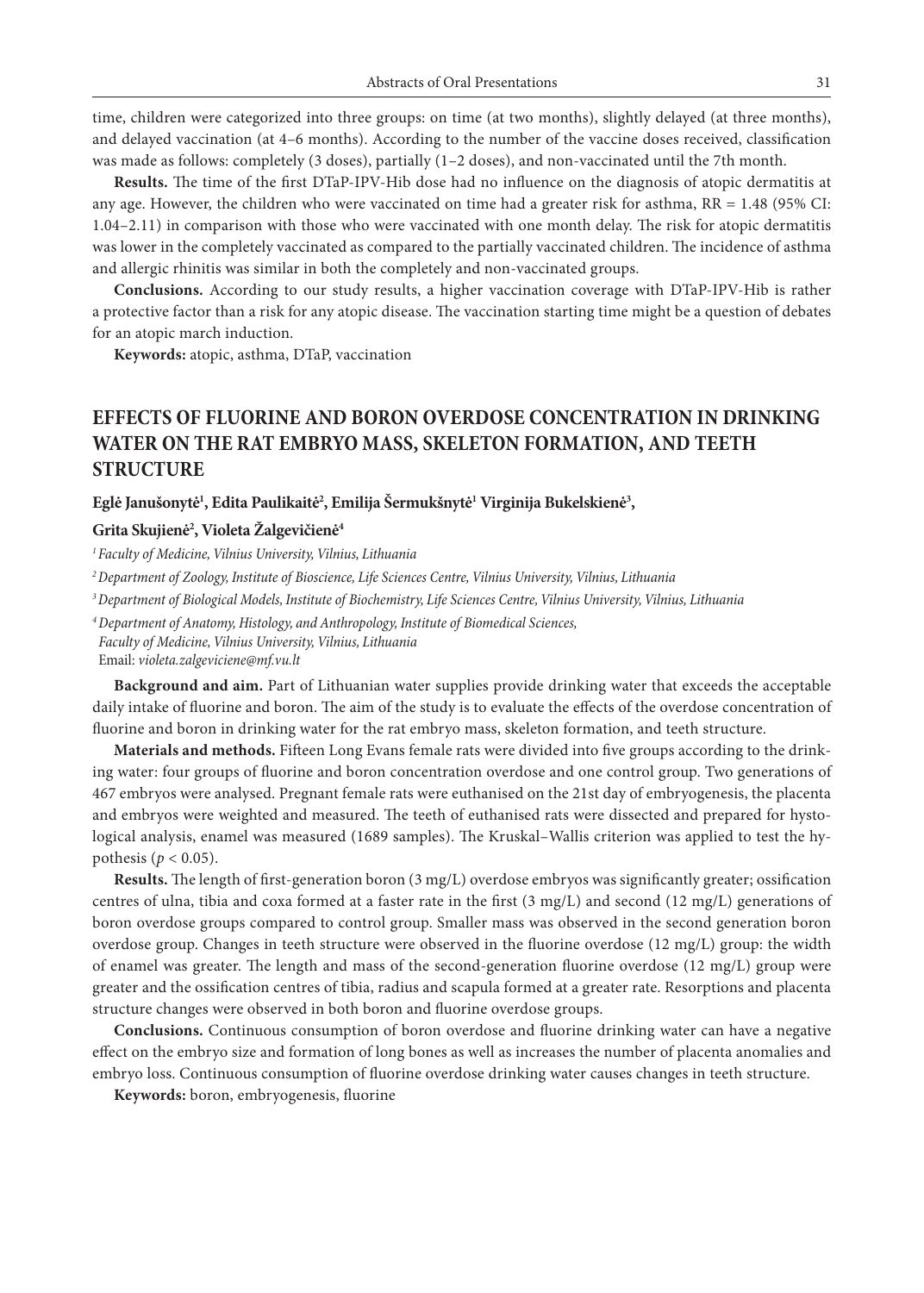### **TRANSPOSITION OF THE GREAT ARTERIES: THE EVOLUTION OF TREATMENT IN A SINGLE LOW-CASE**

#### **Karolis Jonas1 , Virginijus Jakutis2 , Rita Sudikienė1 , Virgilijus Lebetkevičius1 , Virgilijus Tarutis1**

*1 Clinic of Cardiac and Vascular Diseases, Institute of Clinical Medicine, Faculty of Medicine, Vilnius University, Vilnius, Lithuania*

*2 Clinic of Anaesthesiology and Intensive Care, Institute of Clinical Medicine, Faculty of Medicine, Vilnius University, Vilnius, Lithuania* Email: *karolismd@gmail.com*

**Background and aim.** From an evolutionary standpoint, the learning curve of any surgical procedure is an example of microevolution. Transposition of the great arteries (TGA) is a rare congenital heart defect (CHD) that can only be treated surgically. Currently, the golden standard for treating TGA is the arterial switch operation (ASO), though during the development of cardiac surgery atrial correction (AC) had better outcomes. The aim of this presentation is to describe the evolution of treating TGA in a single low-case load centre.

**Materials and methods.** The data of patients treated for TGA at our centre were gathered and analysed. The patients were divided into four groups: Group 1 (*n* = 47) was treated with an AC between 1986 and 2004. Group 2 (*n* = 18) was treated with ASO between 1977 and 1998. Group 3 (*n* = 24) was treated with ASO during an international experience exchange programme (1999–2003) between our centre and the Wessex Cardiothoracic Centre, Southampton General Hospital. Group 4 ( $n = 73$ ) was treated with ASO from 2004. The transition from AC to ASO and the necessary precautions were evaluated.

**Results.** A total of 162 patients with TGA were operated. The perioperative mortality rate in Group 1 vs. Group 2 was 40.4% vs 66.7% (*p*-value = 0.05804,  $\chi^2$  = 3.5926). Until 1999, the majority of patients were treated by AC. During the programme more patients were treated with ASO, simultaneously the perioperative mortality rate in later ASO groups decreased (Group 2 vs. Group 3 vs. Group 4 = 66.7% vs 41.7% vs. 4.1%, *p*-value = 0.00000000178,  $\chi^2$  = 40.293). After 2004, the majority of patients were treated with ASO.

**Conclusions.** International experience exchange can facilitate the learning curve of complex surgical procedures. Treatment of complex CHD, such as TGA, in a low-case load centre can be safe and have good outcomes.

**Keywords:** arterial switch operation, atrial switch operation, learning curve in surgery, transposition of the great arteries

### **EPIDEMIOLOGY AND CLINICAL PRESENTATION OF TICK-BORNE ENCEPHALITIS (TBE) IN THE LIGHT OF THE HIGH AND LOW NUMBER OF INCIDENCE**

#### $\,$ Gabrielė Kalvelytė<sup>1</sup>, Austėja Žibūdaitė<sup>1</sup>, Daiva Radzišauskienė<sup>2</sup>, Kęstutis Žagminas $^3$

*<sup>1</sup>Faculty of Medicine, Vilnius University, Vilnius, Lithuania*

*2Clinic of Infectious and Chest Diseases, Dermatovenereology, and Allergology, Faculty of Medicine, Vilnius University, Vilnius, Lithuania*

*<sup>3</sup>Department of Public Health, Institute of Health Sciences, Faculty of Medicine, Vilnius University, Vilnius, Lithuania* Email: *daiva.radzisauskiene@mf.vu.lt*

**Background and aim.** Tick-borne encephalitis (TBE) is the most common infection of the nervous system in Lithuania. Observing the increase in tick-borne encephalitis morbidity from 2011 to 2014 and lower morbidity from 2005 to 2008, we decided to analyse whether epidemiological and clinical manifestations change depending on the occurrence of a more frequent disease.The aim of this study was to describe the epidemiological patterns and clinical features of TBE in Lithuania in the light of the high and low number of incidence.

**Materials and methods.** In this retrospective study there were 548 adult patients hospitalized in the Centre for Communicable Diseases and the Centre for Neurology of Vilnius University. The research was defined on the basis of laboratory results and documented clinical characteristics. Two different samples were compared: those from 2005 to 2008 (low incidence) and 2011 to 2014 (high morbidity). Data were analysed by using MS Excel 2013 and R Commande programs; we also used ANOVA, *t*-test, Pearson chi-square, and Fisher exact test.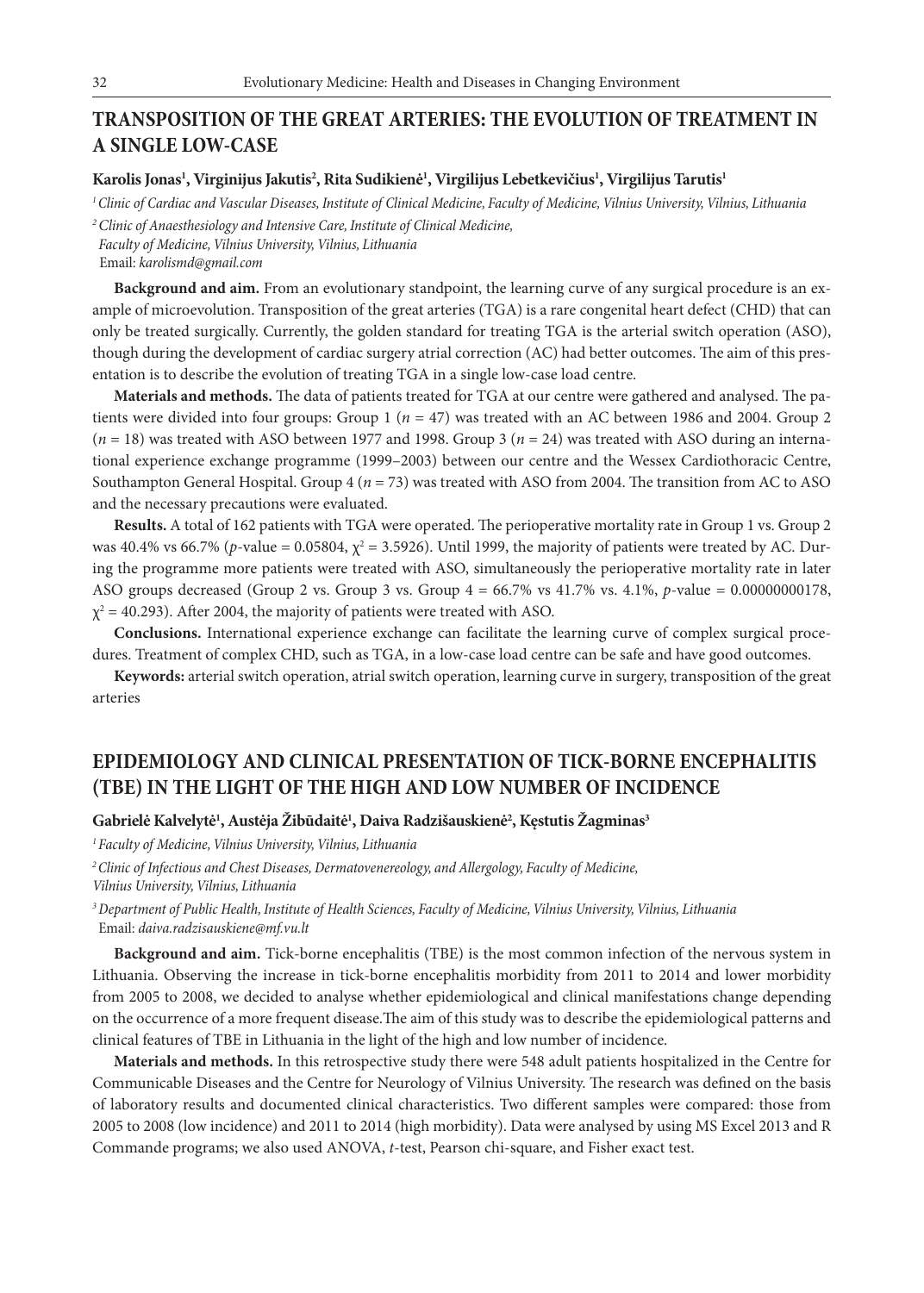**Results.** When TBE was high, there was a lower level of clinical forms of meningitis ( $p = 0.023$ ) and encephalitis ( $p = 0.023$ ), but the more clinical form of meningoencephalomyelitis ( $p = 0.054$ ) was recorded. There were fewer patients with neurological-meningitis symptoms ( $p = 0.001$ ): neck rigidity ( $p = 0.003$ ), and symptom of Kernig ( $p < 0.05$ ). In the group with high morbidity of TBE, there were less disphasia ( $p = 0.03$ ) and limb paresis ( $p = 0.019$ ). From 2011to 2014, cerebellar symptoms ( $p < 0.05$ ), cranial nerves damage ( $p < 0.05$ ) and headache (*p* = 0.026) became more frequent. Moreover, during this period a higher number of residual effects was recorded: head dizziness ( $p = 0.028$ ), ataxia ( $p < 0.05$ ), and tremor ( $p = 0.016$ ).

**Conclusions.** There is a direct correlation between the growing incidence of TBE and the changing forms of the disease in Vilnius County. With the increasing TBE incidence, meningoencephalitis is rising.

**Keywords:** encephalitis, epidemiology, meningitis

## **DIAGNOSTIC ACCURACY OF HEAT SHOCK PROTEIN-90 AND INTRAVENOUS CONTRAST-ENHANCED ULTRASONOGRAPHY IN ACUTE PANCREATITIS**

Aistė Kielaitė-Gulla<sup>1,2</sup>, Julija Razumienė<sup>3</sup>, Rima Budvytytė<sup>3</sup>, Vidutė Gurevičienė<sup>3</sup>, Tadas Penkauskas<sup>3</sup>,

#### Artūras Samuilis<sup>2, 4</sup>, Kęstutis Strupas<sup>1, 2</sup>

*<sup>1</sup>Clinic of Gastroenterology, Nephro-Urology and Surgery, Institute of Clinical Medicine, Faculty of Medicine, Vilnius University, Vilnius, Lithuania*

*2 Vilnius University Hospital Santaros Klinikos, Vilnius, Lithuania*

*<sup>3</sup> Institute of Biochemistry, Life Sciences Center, Vilnius University, Vilnius, Lithuania*

*4 Department of Radiology, Nuclear Medicine and Medical Physics, Institute of Biomedical Sciences, Faculty of Medicine, Vilnius University, Vilnius, Lithuania* Email: *aiste.kielaite-gulla@mf.vu.lt* 

**Background and aim.** Acute pancreatitis (AP) is an inflammatory and potentially life-threatening disorder that can trigger a systemic inflammatory response. The severity of the disease varies widely, and only limited clinical and radiologic severity scores are available to diagnose its severity. There is an urgent need to develop additional tools to improve the clinical course of AP and minimize mortality. This study aims at developing a new diagnostic biosensor tool based on heat shock proteins as specific biomarkers.

**Materials and methods.** Patient serum was obtained from four male acute pancreatitis patients with alcoholrelated aetiology (median age of 40) within 24 h of presentation. Severity in acute pancreatitis patients was scored with a median APACHEII score of 5.5, and BISAP score of 4, indicating moderate to severe acute pancreatitis. All patients had contrast-enhanced computed tomography on day 5 after the admission, and modified computed tomography severity index was evaluated. In addition, bedside contrast-enhanced ultrasound for all patients was used. For early severity biomarker analysis, a novel heat shock protein (HSP-90) was chosen along with other clinical parameters. Further processing was performed by ELISA.

**Results.** Contrast-enhanced ultrasound and computed tomography data are being analysed comparing with proposed biomarkers of acute pancreatitis such as lipase, C-reactive protein, Heat Shock Protein-90. The detailed analysis is being examined.

**Conclusions.** This preliminary data suggest that contrast-enhanced computed tomography is the primary modality for evaluating the local complications of acute pancreatitis, while contrast-enhanced ultrasound could be an alternative modality. Further studies are needed to evaluate HSP-90 in the early stage of acute pancreatitis. For the development of new electrochemical biosensors detecting heat shock proteins, a novel approach for investigation of the damage of the membrane was proposed. We firmly believe that this biosensor could benefit the contrast-enhanced ultrasound method for diagnosis of AP.

**Keywords:** acute pancreatitis, heat shock proteins, contrast-enhanced ultrasonography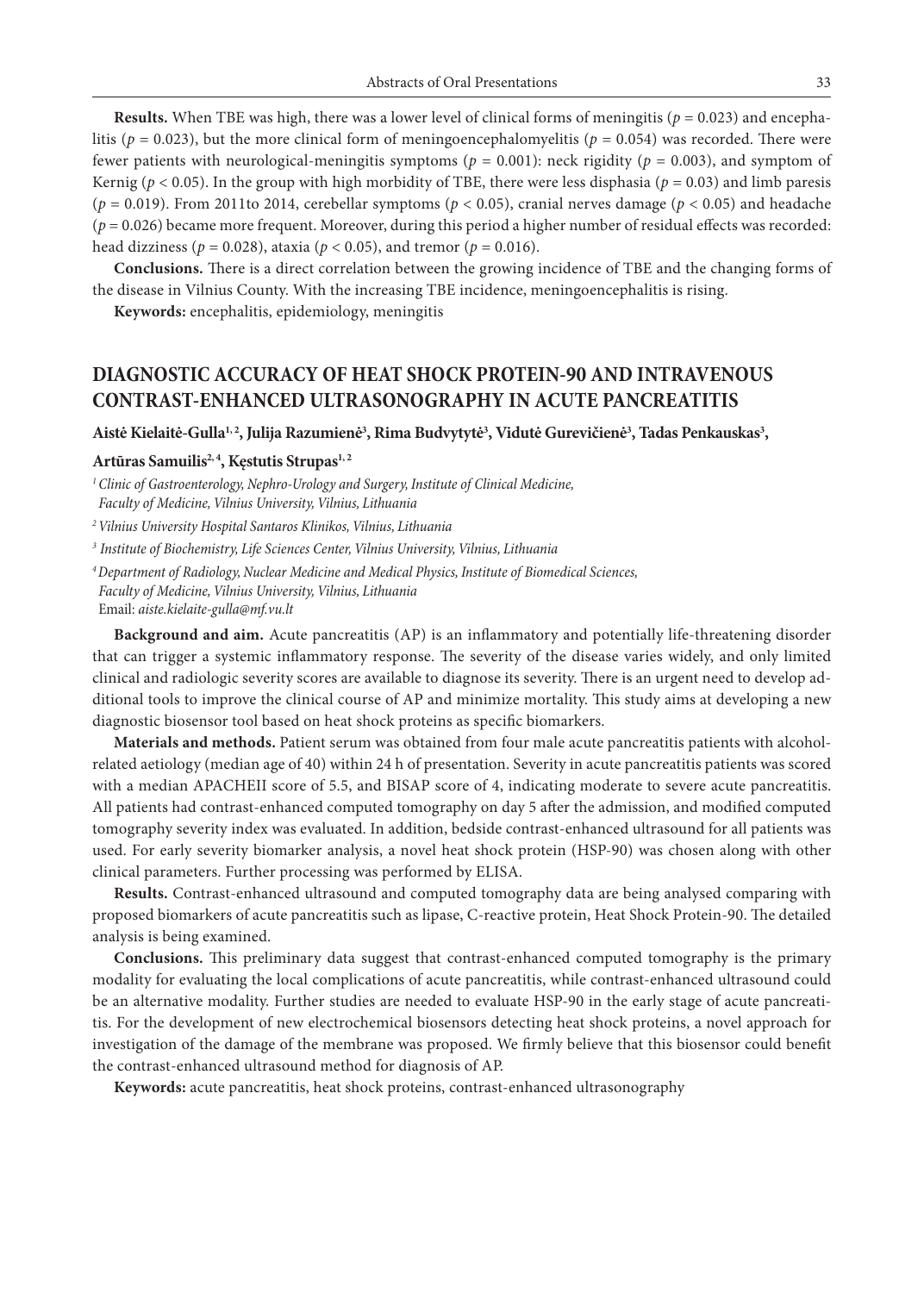# **TEN-YEAR DYNAMICS OF SELF-POISONING: AN OVERWIEV OF CHILDREN'S RESCUCITATION AND INTENSIVE CARE UNIT AT VILNIUS CITY CLINICAL HOSPITAL**

### **Odeta Kinčinienė1, 2, Augė Lesinskaitė2 , Rokas Šambaras2 , Sigita Lesinskienė3**

*<sup>1</sup> Clinic of Children's Diseases, Institute of Clinical Medicine, Faculty of Medicine, Vilnius University, Vilnius, Lithuania*

*<sup>2</sup> Faculty of Medicine, Vilnius University, Vilnius, Lithuania*

*<sup>3</sup>Clinic of Psychiatry, Institute of Clinical Medicine, Faculty of Medicine, Vilnius University, Vilnius, Lithuania* Email: *sigita.lesinskiene@mf.vu.lt*

**The aim** of the study was to evaluate the ten-year dynamics of the peculiarities and circumstances of deliberate self-poisoning between two groups: group 1 – self-poisoning with aim to get inebriated, group 2 – self-poisoning with a clear aim of suicide.

**Materials and methods.** A retrospective study that includes patients aged <18, with deliberate acute self-poisoning by medicaments, drugs, or alcohol (2008–2017) was performed at Paediatric Intensive Care Unit (ICU) of Vilnius City Clinical Hospital. Groups 1 and 2 were compared by sex, age, season of intoxication, severity of intoxication (GCS), length of hospitalization, and the substances used.

**Results.** A total of 1097 cases were analysed. There were 884 cases (74.1%) in group 1 and 309 (25.9%) cases in group 2. Sex distribution in group 1 was 59.6% boys and  $40.4\%$  girls ( $p < 0.05$ ). In group 2, there were 13.6% boys and 86.4% girls ( $p < 0.05$ ). In group 1, the average age was 14.77, and in group 2 – 15.22 ( $p = 0.09$ ). In group 1, the dominant season was winter (30.4%), and in group 2 it was autumn (29.1%). Severity of intoxication was compared by GCS: in group 1 the average score was  $11.00 \pm 2.6$ , and in group 2 13.32  $\pm 2.0$  ( $p < 0.05$ ). The average length of hospitalization was 1.15 days. In the majority of cases of group 1 the cause of intoxication was alcohol 81.8%. In the majority of the cases of group 2 the main cause of intoxication were medications, most commonly benzodiazepines (22.18%).

**Conclusions.** Girls are more likely to self-poison with the aim of suicide, and boys to get inebriated. Most adolescents attempt suicide in autumn, while in winter most adolescents try to get inebriated. GCS scores were lower between adolescents who tried to get inebriated; the most commonly used substance was alcohol. The most commonly used medications to commit suicide were benzodiazepines.

**Keywords:** adolescents, self-poisoning, suicide

### **PACE-OF-LIFE SYNDROME: LIFE-HISTORY, RISK-TAKING, AND CARDIOVASCULAR PHYSIOLOGY IN ADOLESCENTS**

### $\mathbf{And}$ reas Lehmann<sup>1</sup>, Jana A. Eccard<sup>1</sup>, Christiane Scheffler<sup>1</sup>, Ralf H. J. M. Kurvers<sup>2</sup>, Melanie Dammhahn<sup>1</sup>

*1 Department of Animal Ecology, University of Potsdam, Potsdam, Germany*

*<sup>2</sup>Centre for Adaptive Rationality, Max Planck Institute for Human Development, Berlin, Germany* Email: *andreleh@uni-potsdam.de* 

**Background and aim.** The pace-of-life syndrome (POLS) hypothesis posits that life-history characteristics, among-individual differences in behaviour, and physiological traits have coevolved in response to environmental conditions. This hypothesis provides testable predictions concerning the association between the slow-fast life-history continuum and behavioural and physiological traits. The POLS hypothesis has not yet been directly applied to humans.

The aim of our study was to test predicted relationships between life-history, behaviour, and physiology in a human population. We assume covariation between life-history, health-related risk-taking behaviour, and cardiovascular physiology. Furthermore, we expect that fast-maturing individuals reveal more risk-taking behaviour and obtain higher values of cardiovascular parameters in comparison to slow-maturing individuals.

**Materials and methods.** For our study purposes, we used data of a representative sample of German adolescent boys (*n* = 486) and girls (*n* = 791) from the German Health Interview and Examination Survey for Children and Adolescents (KiGGS) and extracted maturation status (voice break/menarche) and a set of health-related risk-taking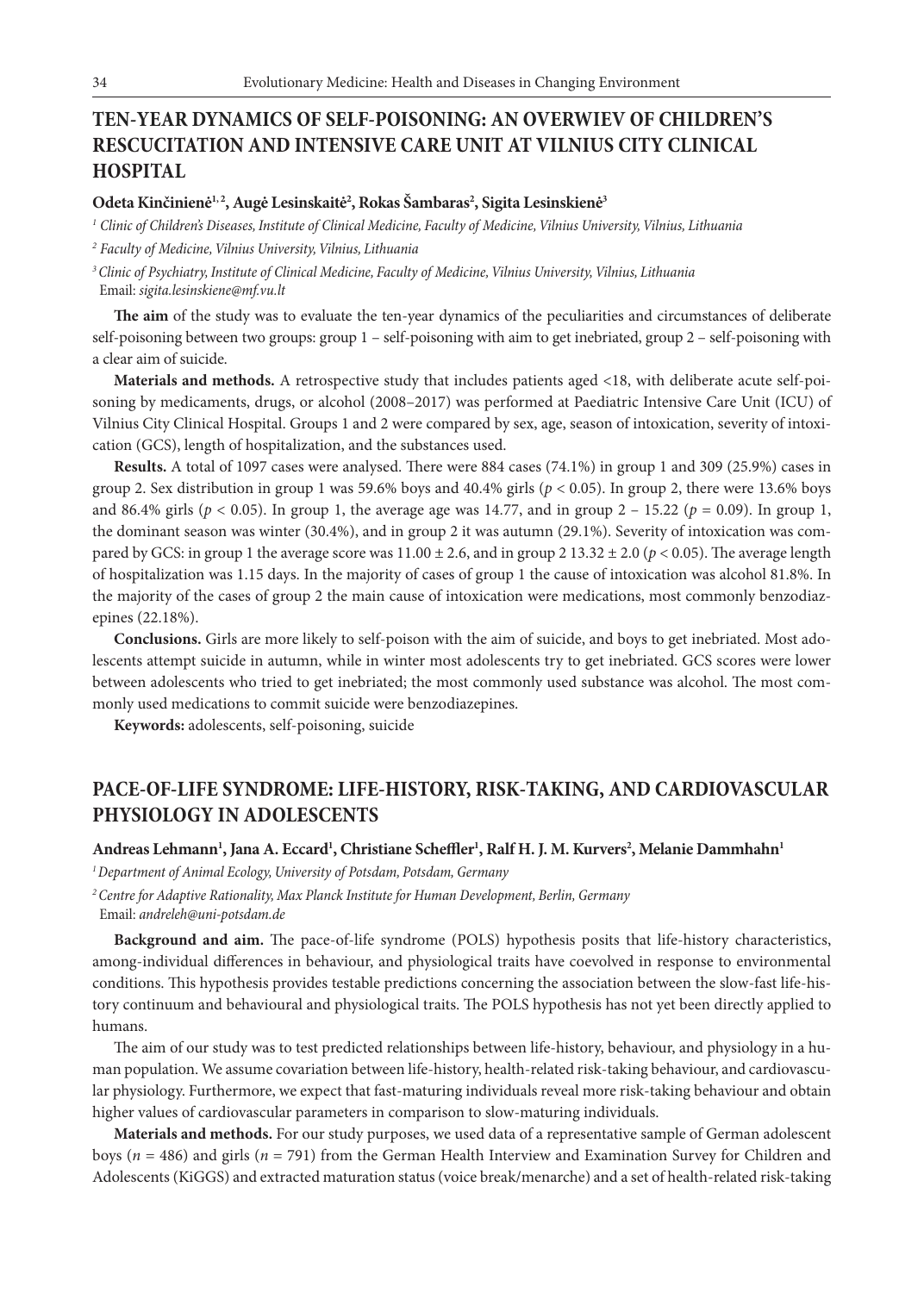behaviours and cardiovascular parameters. We calculated standardized mean differences (Hedges' g) and Pearson correlation coefficients and performed a confirmatory factor analysis in order to test our study predictions.

**Results.** Maturation status and cardiovascular physiology as well as maturation status and health-related risk behaviour co-varied in boys and girls. In comparison to same aged slow-maturing boys and girls, fast-maturing boys and girls had a higher blood pressure and expressed more risk-taking behaviour. Only some physiological and behavioural traits were positively correlated.

**Conclusion.** First, covariation between life-history, risk-taking, and cardiovascular physiology, and, second, increased risk-taking behaviour and higher scores on cardiovascular parameters in fast-maturing girls and boys support general predictions of the POLS hypothesis. Overall, the POLS hypothesis shares many similarities with other conceptual frameworks and these concepts should be united more thoroughly to stimulate the study of POLS in humans.

**Keywords:** adolescence, life-history, maturation, physiology, risk-taking

## **ADVANCES IN POST-PROCESSING OF PARACLINICAL DATA FOR DIAGNOSIS AND MANAGEMENT OF EPILEPSY**

### **Tatjana Liakina1, 2, Jörg Wellmer3 , Rūta Mameniškienė4**

*1 Faculty of Medicine, Vilnius University, Vilnius, Lithuania*

*2 Vilnius University Hospital Santaros Klinikos, Vilnius, Lithuania*

*3 Ruhr-Epileptology, Department of Neurology, University Hospital Knappschaftskrankenhaus, Bochum, Germany*

*<sup>4</sup>Clinic of Neurology and Neurosurgery, Institute of Clinical Medicine, Faculty of Medicine, Vilnius University, Vilnius, Lithuania* Email: *tatjana.liakina@mf.vu.lt*

Today, clinicians no longer make decisions about diagnosis and treatment based on the clinical data alone as laboratory tests, electrophysiology, and imaging have become an integral part of modern health systems and high-quality healthcare. Particularly, the diagnosis of epilepsy, along with a detailed medical history, is based on electroencephalography (EEG) and magnetic resonance imaging (MRI). However, EEG traces and MRI contrast maps still have to be visually analysed by an experienced specialist. This approach is limited by many factors including high temporal and resource costs, substantial interrater variability, and low sensitivity, especially in subtle cases. Advances in computer data analysis offer powerful post-processing algorithms that can enhance clinical decision-making based on available paraclinical data, in which the visual inspection was inconclusive. This presentation focuses on two modalities of EEG and MRI data post-processing for the diagnosis and presurgical evaluation of refractory epileptic patients: neuroelectromagnetic source imaging (NSI) and voxel-based morphometry (VBM). NSI is a method that allows modeling and estimation of the spatiotemporal dynamics of neuronal currents in the brain that generate the EEG signal. VBM is a technique that amplifies deviations of an individual brain anatomy from the age-appropriate normal brain, which allows detecting potential aberrations. Both methods rely upon statistical modeling and require experienced users for interpretation in the context of individual cases. Advantages, limitations, and future perspectives of both techniques are discussed on the basis of concrete clinical examples.

**Keywords:** epilepsy, neuroelectromagnetic source imaging, voxel based morphometry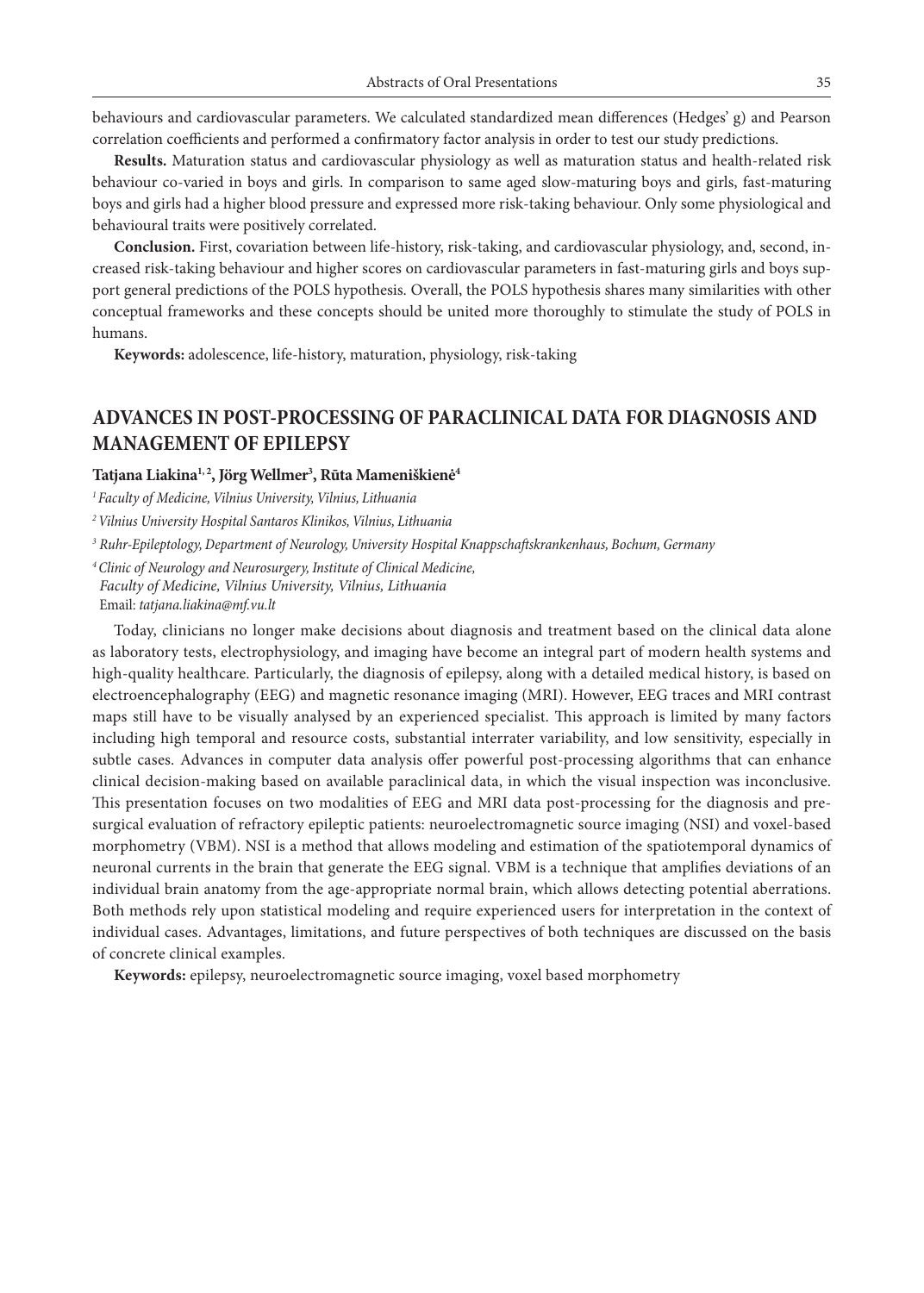### **GENDER DIFFERENCES IN SOMATIC AWARENESS**

### **Sigita Mėlynytė1 , Sidse Arnfred2, 3, Inga Griškova-Bulanova1**

*1 Department of Neurobiology and Biophysics, Institute of Biosciences, Life Sciences Center, Vilnius University, Vilnius, Lithuania*

*3 Faculty of Health Sciences, University of Copenhagen, Denmark*

Email: *sigita.melynyte@gmail.com*

**Background and aim.** Somatic awareness is person's ability to sense signals emerging from one's own body. The prevalence of disorders with somatic disturbances differs in manifestation between genders – females suffer more frequently from depression, anxiety, and eating disorders. These observations raise questions whether females differ from males in their ability to be more focused and sensitive to their own body sensations. Based on the set experimental data of both – subjective evaluation (questionnaire) and objective evaluation (by measuring the brain activity with electroencephalography, EEG) – collected by our group, we try to answer this question.

**Materials and methods.** Two different methods were applied in groups of young adults: (1) a self-reported Amsterdam Resting State Questionnaire (ARSQ) with parallel evaluation of resting state EEG markers, known as microstates (94 subjects; 45% males), and (2) Proprioceptive evoked potential paradigm (PEP) to measure the brain activity to passive proprioceptive stimulation (20 subjects; 50% males).

**Results.** Experimental results revealed gender differences in all groups. First, during the resting state evaluation (ARSQ) females had more thoughts about themselves, their feeling and behaviour (self-dimension). Moreover, the EEG microstate C (representing saliency) and microstate D (representing one's interoceptive-automatic processing) correlated to Somatic Awareness scores in females only. Second, PEP results showed that females possess stronger brain activity in response to unexpected applied weight to the arm resulting in a better evaluation in sensation of one's body position in space.

**Conclusions.** We suggest that females are better in recognizing their somatic state.

**Keywords:** EEG, gender, interoception, proprioception, resting-state, somatic awareness

### **GENOME EDITING IN MEDICINE: STATE OF THE ART AND PERSPECTIVES**

#### **Violeta Mikštienė**

*Department of Human and Medical Genetics, Institute of Biomedical Sciences, Faculty of Medicine, Vilnius University, Vilnius, Lithuania* Email: *violeta.mikstiene@santa.lt*

**Background.** Despite the rapid advances in technology and science, sometimes our knowledge is still fragmented, especially when performing functional characterization of the cell on the molecular level in order to predict precisely the impact of various external and internal factors on subcellular processes. Knowledge and molecular bioengineering technologies are widely used in various fields: plants, microorganisms, and domestic animals are modified and animal models are created to explain the pathogenesis of human diseases. Finally, the advanced technologies were approved for some therapeutic applications.

**Genetic biotechnology in medicine.** Stem cell therapy (bone marrow transplantation in 1969) was the first step towards the replacement of damaged, pathological cells. In the 1990s, gene therapy was initiated in order to insert the gene encoding the protein into the cell; antisense oligonucleotides were also applied. Cellular processes were exploited for genome editing and experiments with endonuclease (meganuclease, ZNF and TALEN, CRISPR-Cas9 nucleases) were carried out. The possibilities of clinical application for the treatment of infectious diseases (inactivation of the CCR5 gene in HIV), malignant tumours (transfection of tumour cell-expressed chimeric protein receptor genes into T lymphocytes), and hereditary diseases (by inactivation or insertion of a donor DNA) are also analysed. It is important to anticipate and resolve all issues related to new technologies in order to introduce a new therapeutic approach to clinical practice. The main challenges of genomic editing are (1) the effectiveness of biomanipulation, (2) the safety of patients, relatives, and medical staff, and (3) bioethical contradictions. The effectiveness depends on (1) the technology chosen, (2) the system's location and mode of cell

*<sup>2</sup> Psychiatric Hospital Slagelse, Denmark*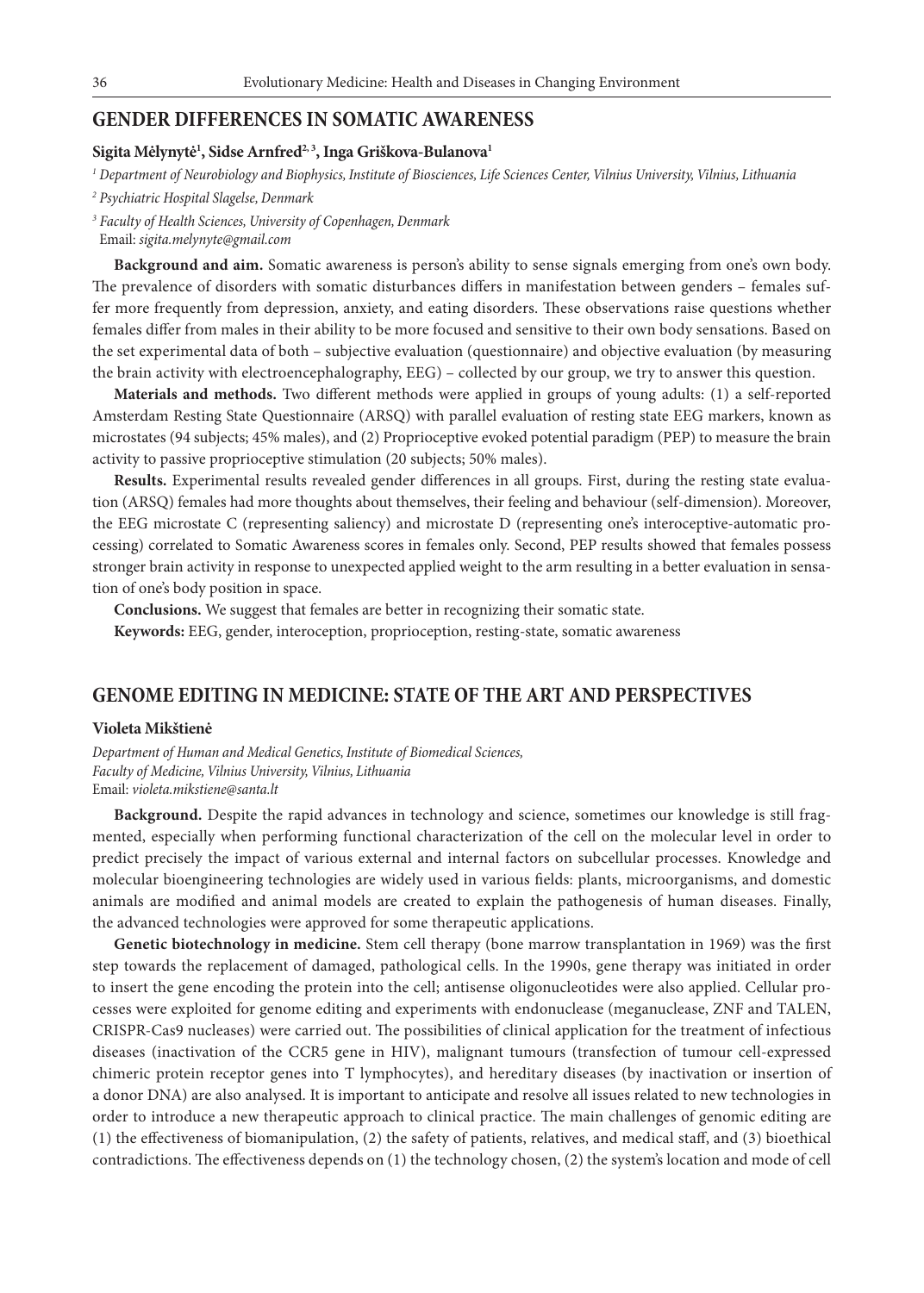transfer, and (3) the viability of the cells with the edited genome. The safety of genome editing is important in terms of carcinogenesis, immunogenicity, and viral infection. In 2017, the American Society for Human Genetics published an expert opinion on the issue of human embryonic genome editing.

**Conclusion.** Genome editing tools provide hope for their future adjustment in medicine when the technology is improved and bioethical issues are addressed.

**Keywords:** clinical application, CRISPR-Cas9 nucleases, effectiveness, safety and bioethical contradictions of human genome editing

### **THE DISTRIBUTION OF NEWBORN HEAD CIRCUMFERENCE: AN EXAMPLE FOR THE EVOLUTIONARY FIXED DEVELOPMENTAL MECHANISMS?**

Rūta Morkūnienė<sup>1</sup>, Jelena Isakova<sup>2</sup>, Eglė Marija Jakimavičienė<sup>1</sup>, Nijolė Drazdienė<sup>3</sup>, Vytautas Basys<sup>4</sup>,

#### **Janina Tutkuvienė1**

*1 Department of Anatomy, Histology and Anthropology, Institute of Biomedical Sciences, Faculty of Medicine, Vilnius University, Vilnius, Lithuania*

*2 Health Information Centre, Institute of Hygiene, Vilnius, Lithuania*

*3 Clinic of Obstetrics and Gynaecology, Institute of Clinical Medicine, Faculty of Medicine, Vilnius University, Vilnius, Lithuania*

*<sup>4</sup>Lithuanian Academy of Sciences, Vilnius, Lithuania* Email: *janina.tutkuviene@mf.vu.lt*

**Background.** Of all the changes in human evolution, the most impressive is brain enlargement. The human brain at birth is 25% of its adult weight and with further tangent postnatal growth is almost full-sized by six or seven years of age. Head circumference (HC) is one of the measurements that directly reflect the brain size and in the auxological literature is usually described as almost normally distributed. The aim of the present study was to evaluate the distribution of HC at birth for both preterm and term newborns.

**Materials and methods.** A retrospective cohort analysis of Lithuanian Medical data of the Birth Register of 319,430 singleton newborns of 22–42 weeks of gestational age (GA) was performed. The major statistical parameters, the skewness and kurtosis coefficients for HC by GA and sex were calculated using standard statistical programs. The histograms were presented as a graphical visualization of the distribution of data set. The Kolmogorov-Smirnov and Shapiro-Wilk normality tests were used to determine if the data were normally distributed.

**Results.** The computed skewness and kurtosis coefficients revealed that the distribution of newborn HC was slightly right-skewed and platykurtic until the 28th gestational week (skewness ranged from 0.178 to 0.06, kurtosis ranged from –1.011 to –0.135), and left-skewed and leptokurtic at 29–42 weeks of GA (the range of skewness was from –0.418 to –0.010, the range of kurtosis from 0.270 to 0.036). The distribution of the data for every gestational week and sex group lacks normality according to the Kolmogorov–Smirnov and Shapiro–Wilk tests  $(p < 0.05)$ .

**Conclusions.** Slightly right-skewed distribution of HC at the very early stages of development represents an evolutionary-fixed developmental mechanism to reach the optimal brain size, preferably as big as possible; however, a short right tail at the late stages of fetal development creates a protective condition for the natural birth. A more complex analysis of both tails of HC distribution shall be provided.

**Keywords:** distribution, head circumference, kurtosis, newborn, skewness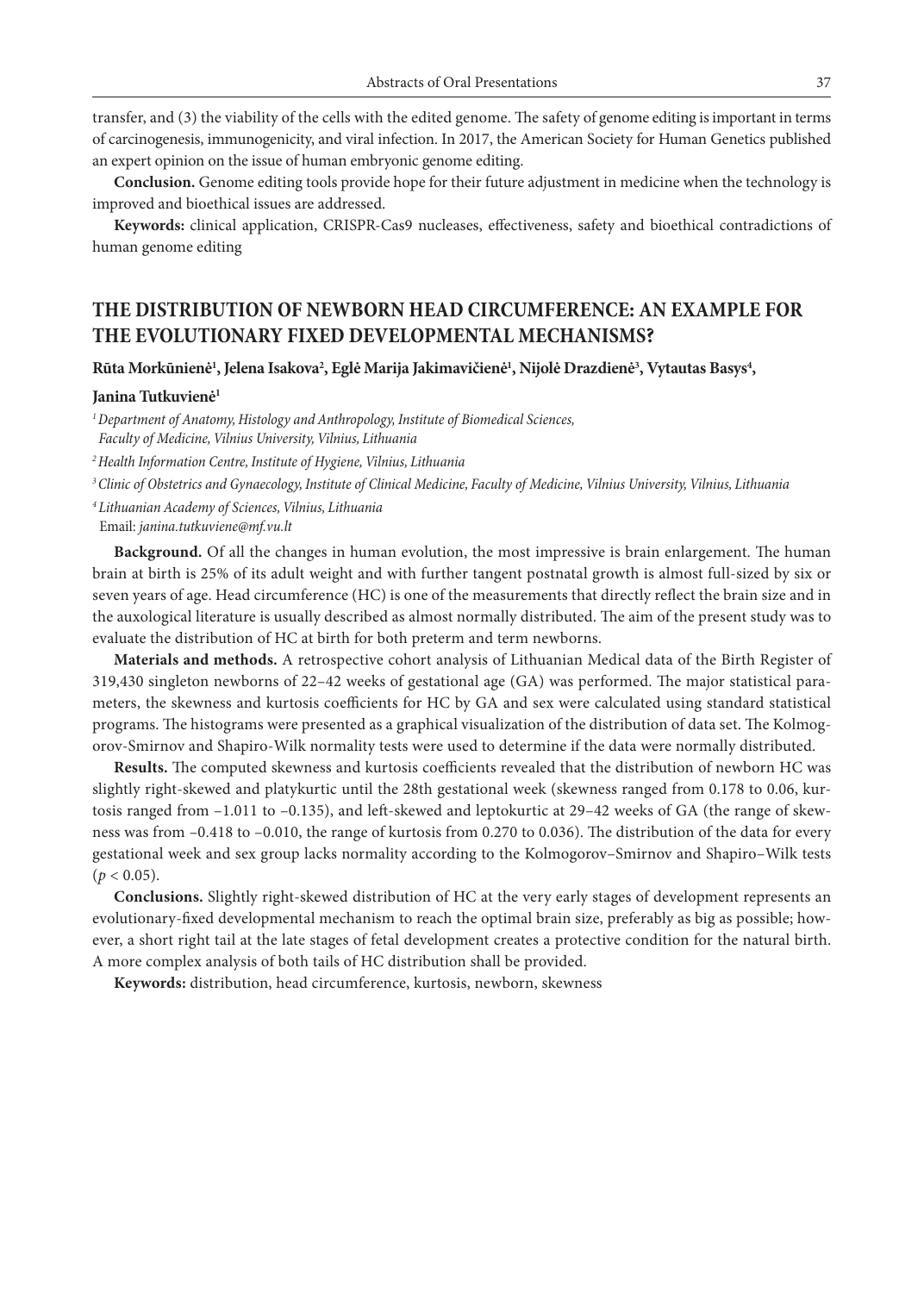### **ATAXIA: FROM SUBJECTIVE TO OBJECTIVE EVALUATION**

### Agnė Ovčinikova<sup>1,2</sup>, Rasa Kizlaitienė<sup>2,3</sup>, Gintaras Kaubrys<sup>2, 3</sup>, Gytė Pakulaitė-Kazlienė<sup>1, 2</sup>, Jurgita Žižienė<sup>4</sup>,

### Julius Griškevicius<sup>4</sup>, Kristina Daunoravičienė<sup>4</sup>

*1 Faculty of Medicine, Vilnius University, Lithuania*

*2 Vilnius University Hospital Santaros Klinikos, Vilnius, Lithuania*

*3 Department of Neurology and Neurosurgery, Faculty of Medicine, Vilnius University, Lithuania*

*<sup>4</sup>Department of Biomechanics, Vilnius Gediminas Technical University, Vilnius, Lithuania*

Email: *agne.ovcinikova@gmail.com*

Ataxia is a term used to describe a number of abnormal movements that may occur during the execution of voluntary movements. As a symptom, ataxia can arise from disorders that involve the cerebellum, spinal cord, brainstem, vestibular nuclei, thalamic nuclei, cerebral white matter, cortex, and peripheral sensory nerves. The quantification of ataxic signs is usually realized through a visual examination of motor tasks performed by a patient and assignment of scores using various clinical scales. Although clinical scales show good reliability, subjective differences between ratings may be present. Furthermore, ordinal scales suffer from their limited ability to describe ataxia characteristics in terms of direction, frequency, amplitude, and the like. In this context, there is a need for additional quantitative methods providing an objective and more accurate evaluation of ataxia. Kinematic methods seem to be a good tool for the instrumented analysis of the coordination tests, as in clinical settings they can directly provide an objective assessment of the movement. Additional temporal and spatial parameters might significantly improve clinical evaluation of motor functions and ataxia.

**Keywords:** ataxia, objective evaluation, kinematic methods

# **DEVELOPMENT OF PSA-BASED PROSTATE CANCER EARLY DETECTION PROGRAMME IN LITHUANIA BETWEEN 2006 AND 2009**

### **Aušvydas Patašius1, 2, Albertas Ulys3 , Robertas Adomaitis4 , Giedrė Smailytė1, 2**

*1 Laboratory of Cancer Epidemiology, National Cancer Institute, Vilnius, Lithuania*

*2 Department of Public Health, Institute of Health Sciences, Faculty of Medicine, Vilnius University, Vilnius, Lithuania*

*3 Department of Onco-urology, National Cancer Institute, Vilnius, Lithuania*

*<sup>4</sup> Vilnius University Hospital Santaros Klinikos, Vilnius, Lithuania*

Email: *ausvydas.patasius@nvi.lt*

**Background and aim.** According to the WHO, the prostate is the second leading cancer site worldwide. Prostate specific antigen (PSA)-based cancer screening remains debatable and currently focuses on shared decision making between patient and doctor, for high risk patients. More than ten years ago, a population-based prostate cancer early detection programme started in Lithuania, with a PSA cut-off value of 3 ng/ml. The early detection programme underwent several modifications during the whole period: during the first round of the early detection programme testing was done annually, and in 2009 it was replaced by bi-annual testing. The aim of our study was to give an overview of the first round of the Lithuanian prostate cancer early detection programme and PSA testing between 2006 and 2009.

**Materials and methods.** We conducted analysis of the Lithuanian National Health Insurance Fund data covering the period from the 1 January 2006 to 31 December 2009 on outpatient services provided by the Lithuanian prostate early detection programme for men between 50 and 75 years of age.

**Results.** During the study period, 232091 PSA tests were performed. During the first year of prostate cancer screening, 94681 PSA tests were made with a screening coverage of 24.73% of the target population. The coverage during the whole study period was 25.51%. During the entire study period, 73.55% of the population of the target men were tested at least once. Within the PSA >3 ng/ml. arm, 9095 (27.18%) prostate biopsies were made and 3571 cancer cases were detected out of 33456 PSA tests. Within the PSA <3 ng/ml. arm, 1154 (0.57%) prostate biopsies were made, and 398 cancer cases were detected out of 200801 PSA tests.

**Conclusions.** The results of our study showed that the early detection programme contained features of opportunistic screening and was also used for diagnostic purposes.

**Keywords:** prostate cancer, screening, implementation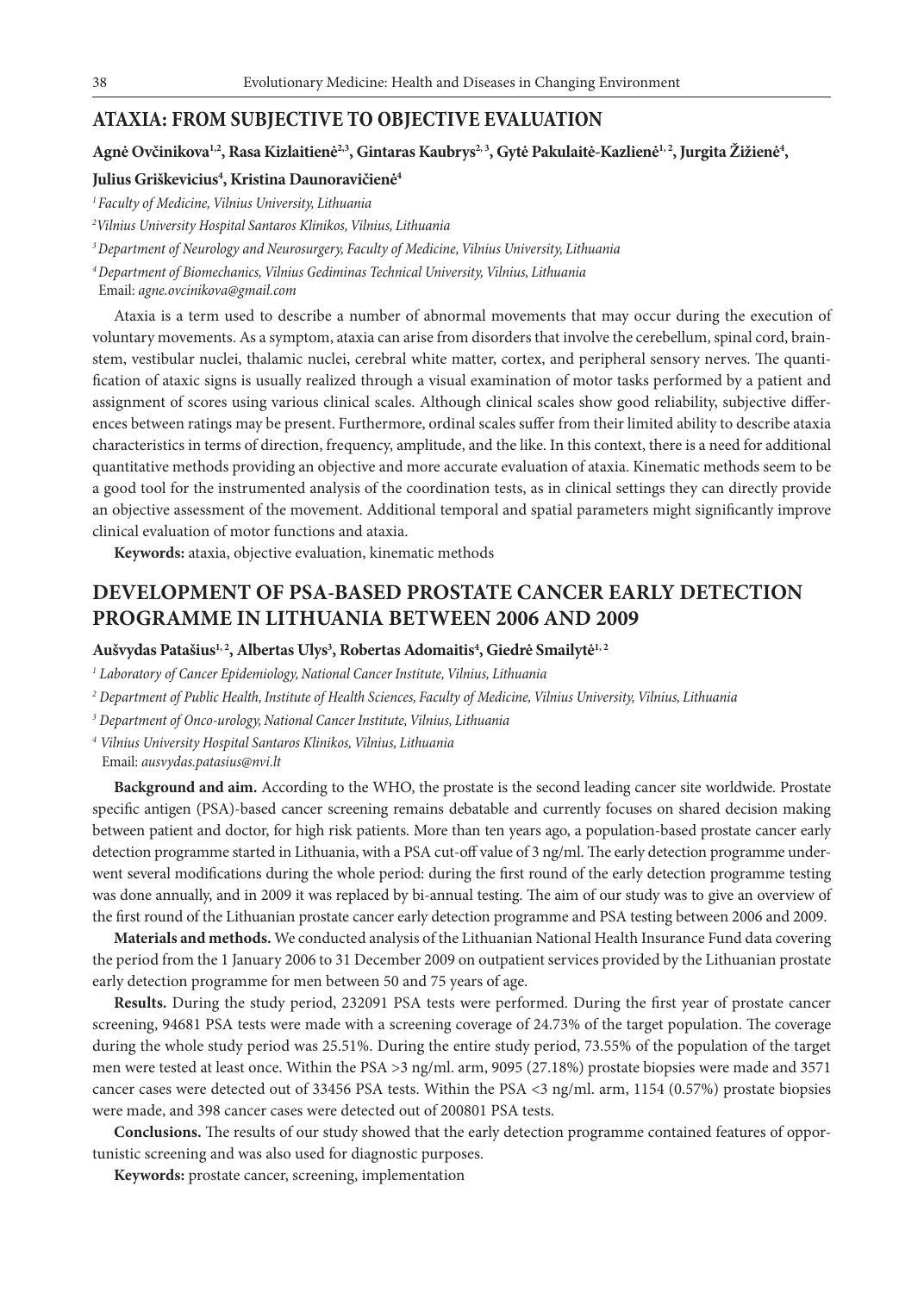## **BREAST VOLUME CHANGES IN RELATION TO SKINFOLD THICKNESS DURING PREGNANCY AND ONE YEAR POST-PARTUM PERIOD**

#### **Indrė Sakalauskaitė, Arūnas Barkus, Jonas Drąsutis, Janina Tutkuvienė**

*Department of Anatomy, Histology and Anthropology, Institute of Biomedical Sciences, Faculty of Medicine, Vilnius University, Vilnius, Lithuania* Email: *janina.tutkuviene@mf.vu.lt*

**Background.** There is a lack of studies on breast volume changes in relation to other body parameters during the pregnancy and lactation period. The aim of the study was to evaluate breast volume changes in relation to body skinfold thickness during the 1st and the 3rd pregnancy trimesters, and also during the 6th and the 12th month postpartum.

**Materials and methods.** This longitudinal study was held between 2013 and 2017 at the Vilnius Maternity Hospital. Standard anthropometric methods and instruments were used. Body circumferences, skinfolds, and different breast parameters were investigated. The data on breast volume and anthropometric body indices of 88 women (22–37 years old) were analysed. Breast volume was calculated according to the Kramer & Drexler (1981) formula. Breast size was classified as small, medium, and large (considering the medium size between the 25 and the 75th percentiles of the breast volume). Pearson's correlation coefficients between breast volume and anthropometric indices were calculated and compared for all periods of investigation. Standard statistical programs (Excel; SPSS) were used for data calculation.

**Results.** (1) During the 1st pregnancy trimester, breast volume correlated mostly with the skinfolds located on the upper body part  $(r = 0.56-0.33; p < 0.05)$ , whereas a mild correlation was found between breast volume and skinfolds located on the lower body part ( $r = 0.28-0.26$ ;  $p < 0.05$ ). (2) During the 3rd pregnancy trimester, breast volume correlated with skinfolds randomly located at different sites of the body, but the relation was weaker than that at the beginning of pregnancy (with subscapular skinfold *r* = 0.40; with thigh skinfold  $r = 0.35$ ;  $p < 0.05$ ). (3) At the 6th month postpartum, breast volume mostly correlated with the skinfolds located on the trunk ( $r = 0.54-0.47$ ;  $p < 0.05$ ). (4) At the 12th month postpartum, the relation between breast volume and different skinfolds almost returned to the initial situation and was stronger for the upper body part skinfolds  $(r = 0.64 - 0.55; p < 0.05)$  than for the lower body part skinfolds  $(r = 0.52 - 0.38; p < 0.05)$ .

**Conclusions.** (1) All in all, breast volume was mostly related to skinfolds located on the upper trunk and upper arms. (2) The strength and mode of relation between breast volume and skinfold thickness was changing during all investigated periods being stronger at the beginning and at the end of investigation, while around parturition the breast size was less related to the skinfold thickness of the body. This shows a different nature of factors influencing the breast size at its different functional stages.

**Keywords:** breast volume, lactation period, pregnancy, skinfolds

## **ARTERIAL HYPERTENSION AND MARKERS OF EARLY VASCULAR AGING IN CHILDREN WITH COARCTATION OF THE AORTA**

 $\delta$ kaistė Sendžikaitė $^{1,2}$ , Rita Sudikienė $^{2}$ , Mieczyslaw Litwin $^{3}$ , Agata Rybak $^{4}$ ,

### **Lukasz Obrycki3 , Inguna Lubaua5 , Pauls Silis5 , Augustina Jankauskienė1**

*1 Clinic of Children's Diseases, Institute of Clinical Medicine, Faculty of Medicine, Vilnius University, Vilnius, Lithuania*

- *2 Clinic of Cardiac and Vascular Diseases, Institute of Clinical Medicine, Faculty of Medicine, Vilnius University, Vilnius, Lithuania*
- *3 Department of Nephrology and Arterial Hypertension, Children's Memorial Health Institute, Warsaw, Poland*
- *4 Department of Cardiology, Children's Memorial Health Institute, Warsaw, Poland*
- *<sup>5</sup>Clinic for Pediatric Cardiology and Cardiac Surgery, University Hospital for Children, Riga, Latvia* Email: *skaiste.sendzikaite@gmail.com*

**Background and aim.** Hypertension-related morbidity persists in 42–70% of patients after repair of coarctation of the aorta (CoA). The aim of the study is to define the frequency of arterial hypertension (AH) and some vascular markers after successful surgical or interventional isolated CoA treatment in a pediatric patient group.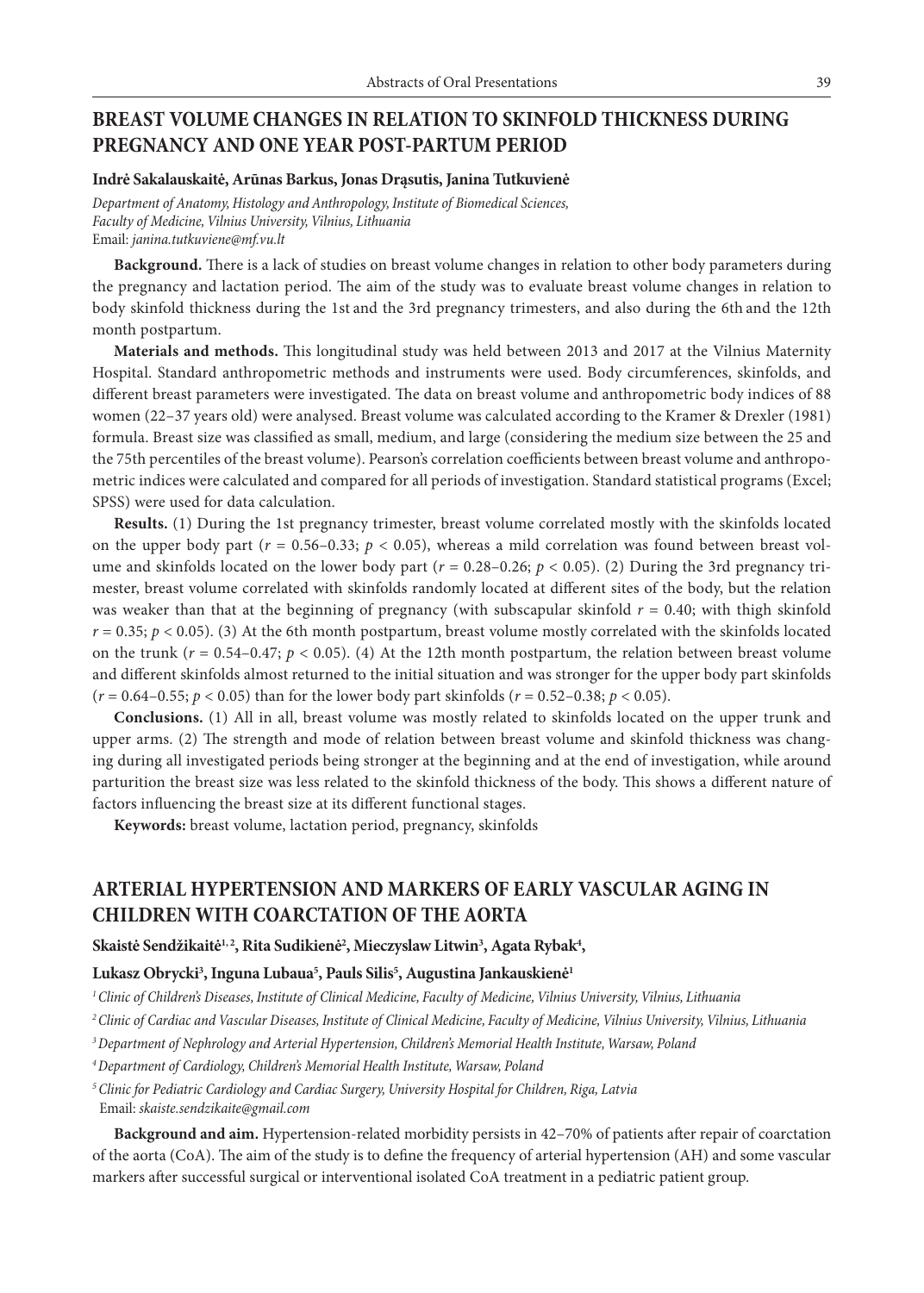**Materials and methods.** Seventy-seven patients (63.6% boys) aged 12.8 ± 3.5 years (from 6 to 18 years old) and 4 ± 4.45 years after CoA repair were included into the study; 24-hour ambulatory blood pressure measurement (ABPM), non-invasive oscillometric central blood pressure (CBP) measurement, left ventricular mass index (LVMi), carotid (cIMT) and femoral intima-media thickness (fIMT) were assessed in all patients. Endothelial function was estimated by right brachial flow mediated vasodilatation (FMD).

**Results.** AH was diagnosed in 56 patients (72.7%): 34 (44.2%) patients had a previous diagnosis of AH and received treatment with one to three antihypertensive agents. Out of all hypertensive patients, systolic central BP above the 95th percentile was observed in 38 patients. Left ventricular hypertrophy was diagnosed in 51 patients (66.2%). The average right cIMT was 0.53 mm, CI (0.52; 0.55), while the mean of normative cIMT values was 0.46 mm. Right cIMT SDS was  $3.3 \pm 1.6$ . The average right fIMT was 0.27 mm, CI (0.26; 0.28), while the average of normative fIMT values was 0.32 mm, fIMT SDS  $-1.6 \pm 1.43$ . The right brachial artery FMD value was 5%  $\pm 4.9$ and 61 patients (79.2%) had a FMD of less than 10.0%.

**Conclusions.** Our results indicate a high frequency of AH in children after CoA correction in spite of the antihypertensive therapy with more than one antihypertensive agent. This patient group presents signs of subclinical arterial injury and disturbed endothelial function. Lower fIMT might suggest a disturbed pattern of blood flow in the aorta despite a CoA repair.

**Keywords:** hypertension, early vascular aging, coarctation of the aorta

### **ON THE EVOLUTION OF HOBBITS FROM MIDDLE-EARTH**

#### **Andrej Suchomlinov**

*Department of Anatomy, Histology and Anthropology, Institute of Biomedical Sciences, Faculty of Medicine, Vilnius University, Vilnius, Lithuania* Email: *andrej.suchomlinov@mf.vu.lt*

Hobbits are a fictional species created by John R. R. Tolkien. According to this author, they are a variety of *Homo sapiens*; however, they are about only half of our height. The plausible mechanism of dwarfing of the hobbits might have been a fixation of a genetic mutation that perhaps changed the pattern of normal growth and prevented the adolescent growth spurt, possibly affecting the IGF-1 level. The smaller size of the hobbits might have had some positive evolutionary effects, especially on the survival of the offspring. Some features (food cult, delayed maturity) of the hobbits are indicators for an isolated and indigent population. During their maturation, the hobbits are good examples of a slow life-history strategy. John R. R. Tolkien's legendarium is characterized by a great number of well-thought details regarding every character; moreover, their ontogenesis (growth, maturation, etc.) is also affected by real biological mechanisms.

**Keywords:** height, hobbit, Tolkien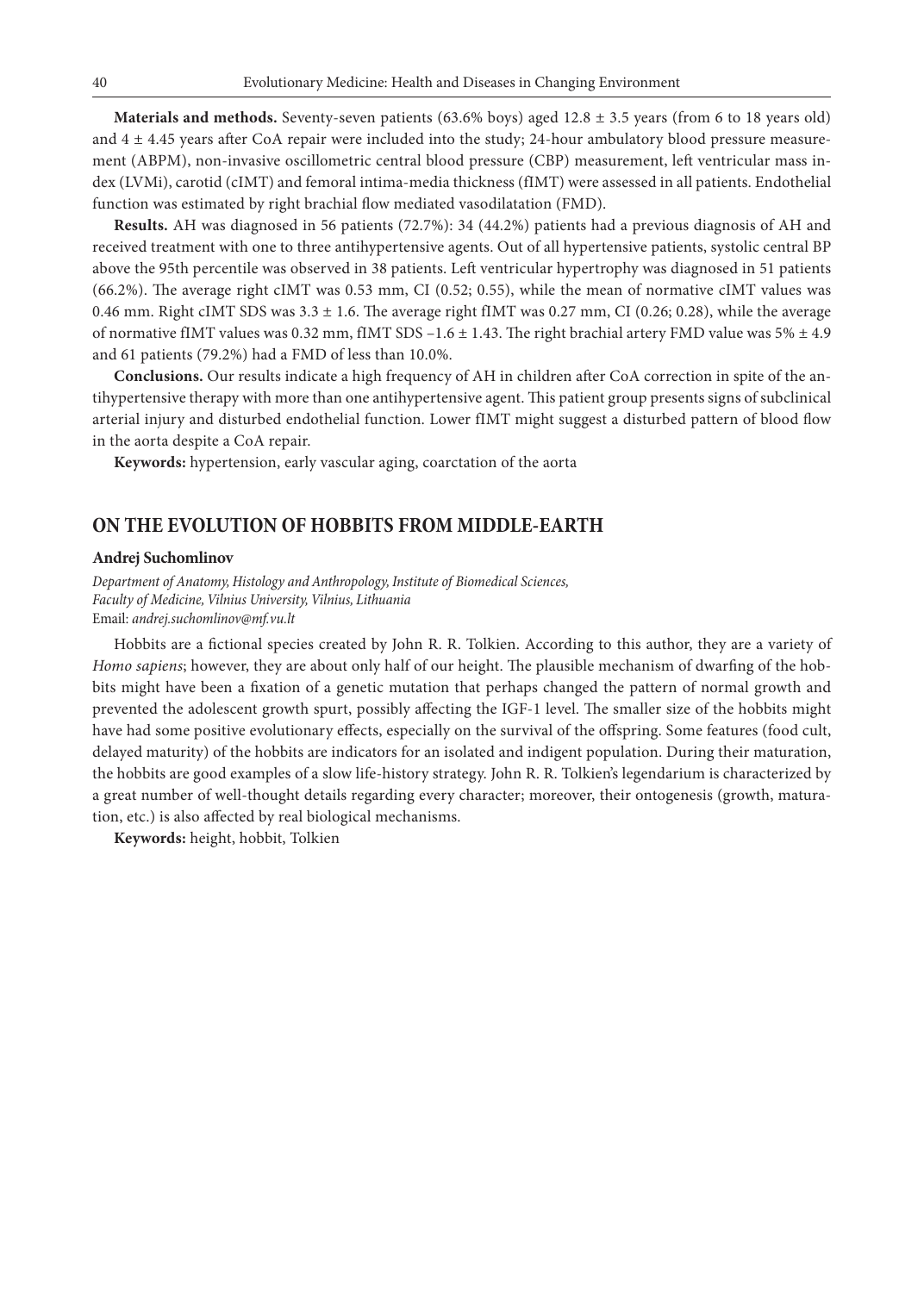# **SURVIVAL OUTCOMES AFTER PERCUTANEOUS CORONARY INTERVENTION** *VERSUS.* **CORONARY ARTERY BYPASS SURGERY FOR OCTOGENARIANS WITH LEFT MAIN CORONARY ARTERY DISEASE**

**Rokas Šerpytis1, 2, Lina Puodžiukaitė3 , Saulius Petrauskas3 , Pranas Šerpytis1, 2**

*<sup>1</sup> Clinic of Cardiac and Vascular Diseases, Institute of Clinical Medicine, Vilnius University Faculty of Medicine, Vilnius, Lithuania*

*2 Centre for Cardiology and Angiology, Vilnius University Hospital Santaros Klinikos, Vilnius, Lithuania*

*<sup>3</sup>Faculty of Medicine, Vilnius University, Vilnius, Lithuania*

Email: *rserpytis@gmail.com* 

**Introduction.** There are limited data on long-term outcomes for elderly patients with significant left main coronary artery (LMCA) disease who undergo percutaneous coronary intervention (PCI) or coronary artery bypass grafting (CABG). This study aimed to assess the outcomes for patients over 80 years old who underwent one of the procedures.

**Materials and methods.** This retrospective study included patients (≥80 year-old) who had significant left main coronary artery disease and underwent revascularization at Vilnius University Hospital Santaros Klinikos within a two-year period. Out of 590 patients, 114 patients with significant (≥50%) LMCA stenosis were selected in the study.

**Results.** Of the selected patients, 58.5% were males; mean age was  $83 \pm 3$  years (range,  $80-89$  years). Ninety (78.9%) patients underwent PCI and 24 (21.1%) had CABG; 40.4% had STEMI, and 24.6% NSTEMI, 17.5% unstable angina, and 17.5% stable angina. Patient age was  $83.6 \pm 2.7$  in the PCI group, and  $82.3 \pm 2.4$  years in the CABG group;  $p = 0.027$ . The mean number of stents used per patient was  $1.86 \pm 1.05$ , and the average number of grafts per patient was 2.79  $\pm$  1.25. Patients who underwent CABG had a significantly higher history of dyslipidemia (PCI – 56.7% vs CABG – 79.2%;  $p = 0.044$ ), while patients with PCI had previous CABG (PCI – 18.9% vs CABG – 0%;  $p = 0.021$ ) significantly more frequently. The average length of hospital stay was  $9.9 \pm 7.2$  days in the PCI group and  $22.5 \pm 11.1$ days in the CABG group;  $p < 0.001$ . Hospital mortality in the PCI group was 14.4%, and in the CABG group 12.5%;  $p = 1.00$ . There were long-term survival rates (PCI – 55.6%, CABG – 66.7%;  $p = 0.32$ ).

**Conclusions.** Among elderly patients, there was no significant difference in hospital mortality or survival between PCI and CABG. Patients who underwent PCI appeared to have shorter hospital stay than those who underwent CABG. Patients were more likely to be selected for CABG if younger and with a significantly higher history of dyslipidemia.

**Keywords:** coronary artery bypass grafting, coronary artery disease, percutaneous coronary intervention, octogenarians

### **CLINICAL HETEROGENEITY OF THE LITHUANIAN RETINITIS PIGMENTOSA GROUP**

#### Rasa Strupaitė<sup>1, 2</sup>, Laima Ambrozaitytė<sup>2, 3</sup>, Raimonda Meškienė<sup>2, 3</sup>, Loreta Cimbalistienė<sup>2, 3</sup>,

### **Ieva Strupaitė-Šakalienė4 , Algirdas Utkus3**

*1 Clinic of Ear, Nose, Throat, and Eye Diseases, Institute of Clinical Medicine, Faculty of Medicine, Vilnius University, Vilnius, Lithuania*

*2 Vilnius University Hospital Santaros Klinikos, Vilnius, Lithuania*

- *3 Department of Human and Medical Genetics, Institute of Biomedical Sciences, Faculty of Medicine, Vilnius University, Vilnius, Lithuania*
- *<sup>4</sup>Faculty of Medicine, Vilnius University, Vilnius, Lithuania* Email: *rasa.strupaite@santa.lt*

**Background and aim.** Retinitis pigmentosa (RP) (MIM# 613731) represents a clinically and genetically heterogeneous group of progressive inherited retinal dystrophies characterized by the primary degeneration of rod photoreceptors, followed by the loss of cone photoreceptors. Its prevalence is 1:3000 to 1:5000. RP is inherited in autosomal dominant, autosomal recessive, X-linked or simplex manner. RP may be in isolation or in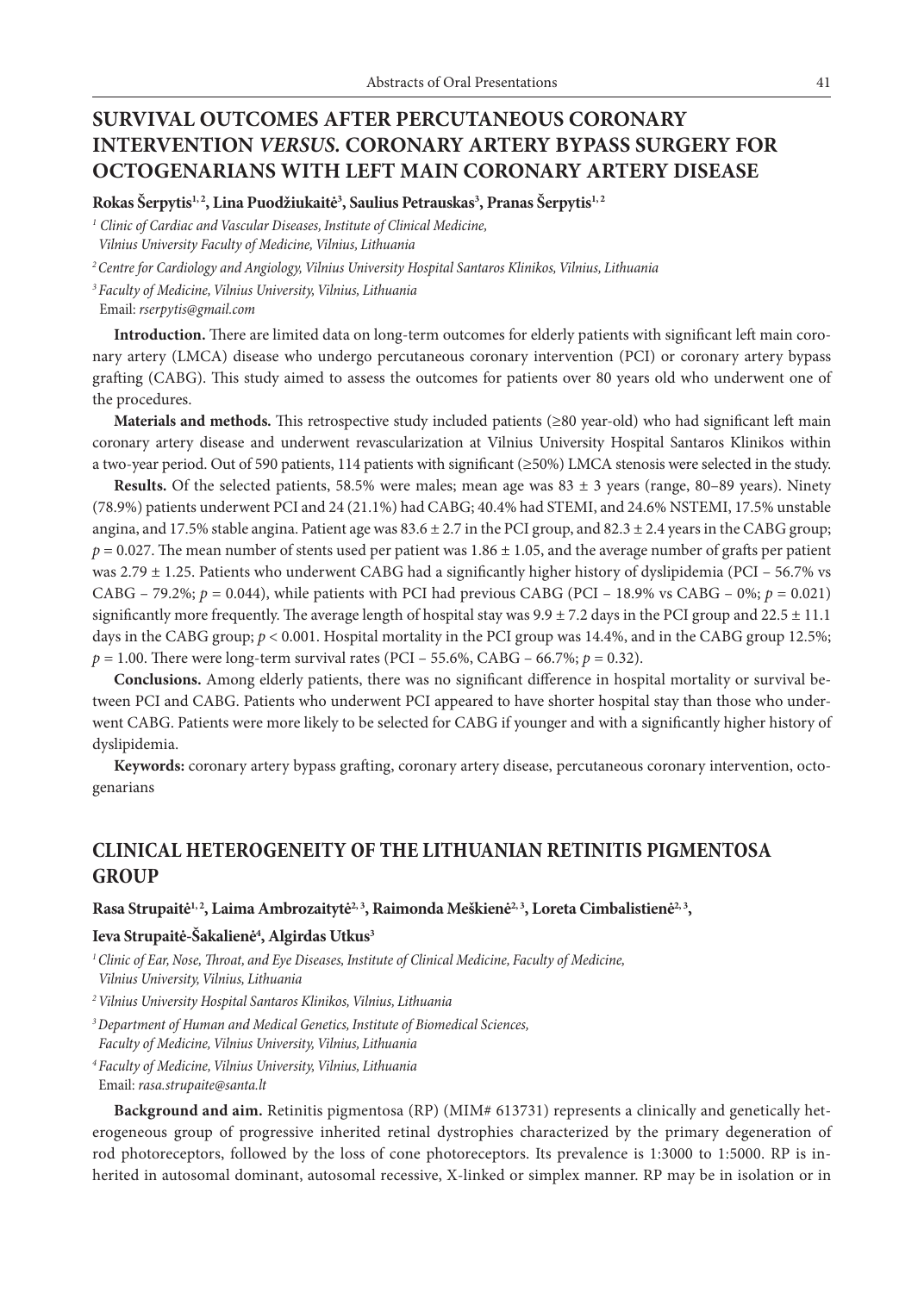association with a systemic disease. The symptoms of RP are nyctalopia, progressive peripheral visual field loss, and a reduction of the visual acuity in the final stage. The classical features of RP are arteriolar attenuation, peripheral pigmentation, and waxy disc pallor. RP is caused by pathogenic variants in more than 50 genes, changes in rhodopsin gene (RHO) account for 20–30%.

**Materials and methods.** In this overview, data from Lithuanian RP patient group of 68 collected at the Centre for Medical Genetics of Vilnius University Hospital during the period of 2015 to 2017 are presented.

**Results.** After a comprehensive ophthalmological investigation, the RP group included 60 typical and eight atypical forms of RP: six RP *sine pigmento*, one sectoral, and one unilateral RP case. Five syndromic RP cases were also presented. The visual acuity ranged from hand motion to 1.0. RHO and PRPH2 (RDS) genes were Sanger sequenced and molecular diagnosis confirmed two cases with CM930659 mutation, one case with CM900200 in RHO, and one case with CM910324 in PRPH2.

**Conclusions.** The study describes the heterogeneity of this Lithuanian RP group. There is a need of careful ophthalmological examination to identify possible RP complications and offer their treatment to achieve the maximal visual functions. The overall mutation detection rate in the Lithuanian RP group is 6–8% for the most common genetic causes. The need to identify a molecular diagnosis for retinal dystrophies is particularly important in the era of developing novel gene-editing therapies.

**Keywords:** inherited retinal dystrophies, PRPH gene, retinitis pigmentosa, RHO gene

## **DO PATIENT FACTORS INFLUENCE THE OUTCOMES OF A TOTAL KNEE ARTHROPLASTY?**

### **Tomas Sveikata1 , Paulius Kanopa2, 3, Martyna Sveikataitė2 , Dalius Klimas2 , Narūnas Porvaneckas1**

*1 Clinic of Rheumatology, Orthopaedy-Traumatology and Reconstructive Surgery, Institute of Clinical Medicine, Faculty of Medicine, Vilnius University, Vilnius, Lithuania*

*2 Faculty of Medicine, Vilnius University, Vilnius, Lithuania*

*<sup>3</sup> Vilnius University Hospital, Vilnius, Lithuania*

Email: *tomassveikata@gmail.com* 

**Background and aim.** Osteoarthritis (OA) is one of the most disabling diseases in the developed countries. In later stages of the disease, surgical treatment becomes the main alternative. Total knee arthroplasty (TKA) has proved to be a successful and cost-effective treatment for reducing pain and improving the function in patients with arthritis. However, up to 20% of patients are not satisfied with the surgery. The aim of this study was to prospectively evaluate the influence of pre-operative patient factors on patient-reported outcomes after a TKA.

**Materials and methods.** A total of 314 patients who underwent TKA in Vilnius University Hospital were included in a study. The influence of preoperative patient factors on the TKA outcome according to the Western Ontario and McMaster Universities Osteoarthritis Index (WOMAC) change score was analysed.

**Results.** The preoperative WOMAC pain score was the strongest determinant of the WOMAC pain change score one year after TKA. The preoperative WOMAC function and SF-12 mental health scores were the strongest determinants of the WOMAC function change score one year after TKA.

**Conclusions.** Lower preoperative knee pain, function scores, and better mental health function result in greater change.

**Keywords:** osteoarthritis, total knee arthroplasty, WOMAC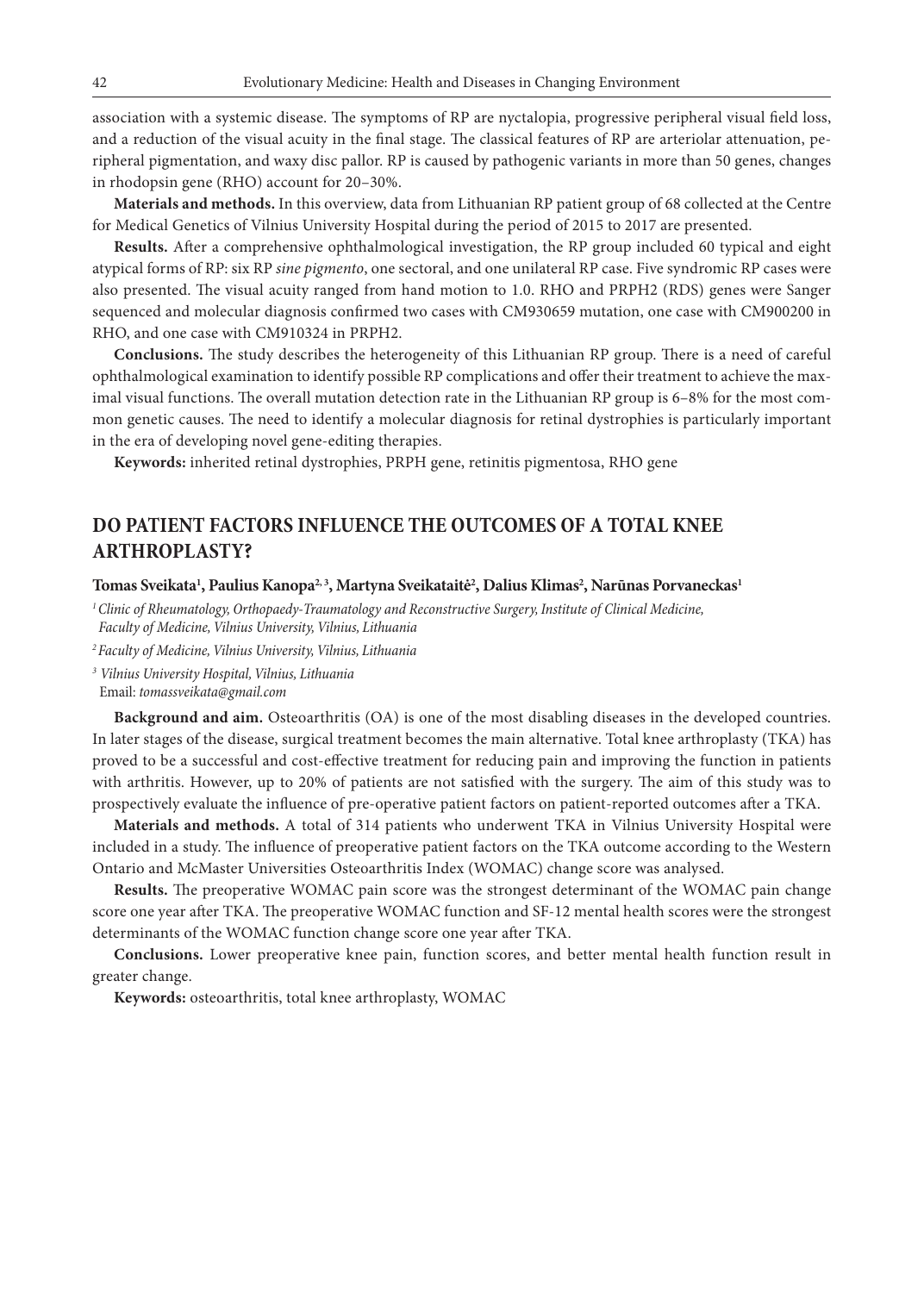### **POPULATION HEALTH IN THE CONTEXT OF CLIMATE CHANGE**

### **Vaida Taminskienė**

*Department of Public Health, Institute of Health Sciences, Vilnius University, Vilnius, Lithuania* Email*: vaida.taminskiene@mf.vu.lt*

**Background.** Climate change can be observed worldwide. Global warming, weather extremities, floods, droughts, and other consequences of climate change have direct and indirect adverse effects on a population's health condition.

**Materials and methods.** A literature review was performed to overview health conditions and diseases attributable to climate change and trends in their prevalence.

**Results.** The burden of climate change on the population's health condition is increasing worldwide. Millions of people suffer from floods, droughts, and other environmental disasters each year. Heat- and cold-related morbidity and mortality have increased during the last decades. Climate change impacts the prevalence of infectious, vector-borne diseases, and allergies. Environmental and human health effects of climate change result in economic losses. The number of these effects will increase during the coming years if adaptation measures are not taken.

**Conclusions.** Climate change has a significant impact on health. Morbidity and mortality related to climate change are increasing globally. Health impacts of climate change may be controlled through adaptation measures.

**Keywords:** climate change, global warming, health, health effects

## **CHANGING ENVIRONMENTS AND ALLOSTATIC LOAD: MODELING EXPERIENCES OF MEXICAN MIGRANTS IN THE UNITED STATES**

### **Alexandra C. Tuggle, Jeffrey H. Cohen, Douglas E. Crews**

*Department of Anthropology, Ohio State University, Columbus, OH, USA* Email: *tuggle.26@osu.edu*

**Background and aim.** Deteriorating health among immigrants following migration intertwines with stressors they experience before, during, and following their travel to a new environment. In addition to migration-related stressors, migrants often experience changing environmental settings. Jointly, these multiple stressors may adversely influence migrants' health, leading to systemic physiological dysregulation – allostatic load. Elevated allostatic load associates significantly with deterioration of internal regulatory systems, cognitive function, physical performance, and, ultimately, chronic disease. Extensive research on stressors and stress among migrants is available. However, only recently have researchers estimated allostatic load using biomarker indices of physiological function among migrants. Here, we present a model based on the assessment of allostatic load, cultural narratives of migration, and self-reports of health, depicting how migrants may process migration stressors.

**Materials and methods.** We obtained personal data, narratives of migration, self-reports of health, and selfreported discrimination using interview methods. We also assessed four physiological biomarkers to estimate allostatic load. In total, narratives, interviews, and biometric analyses for 28 individuals were completed.

**Results.** These four data sources are not significantly associated. Neither narratives nor health self-reports provide significant proxies for participants' physiological health.

**Conclusions.** We show the lack of significant associations among narratives, self-reports, and allostatic load. While this pattern is common among migrants, it is a result of the different nature of the data. Measuring different aspects of the migration experience through narratives, while also defining complex biological dynamics associated with migration and changing environments reveal the multiple ways by which people adapt to and cope with the multidimensional challenges associated with mobility.

**Keywords:** acculturation, health, immigration, stress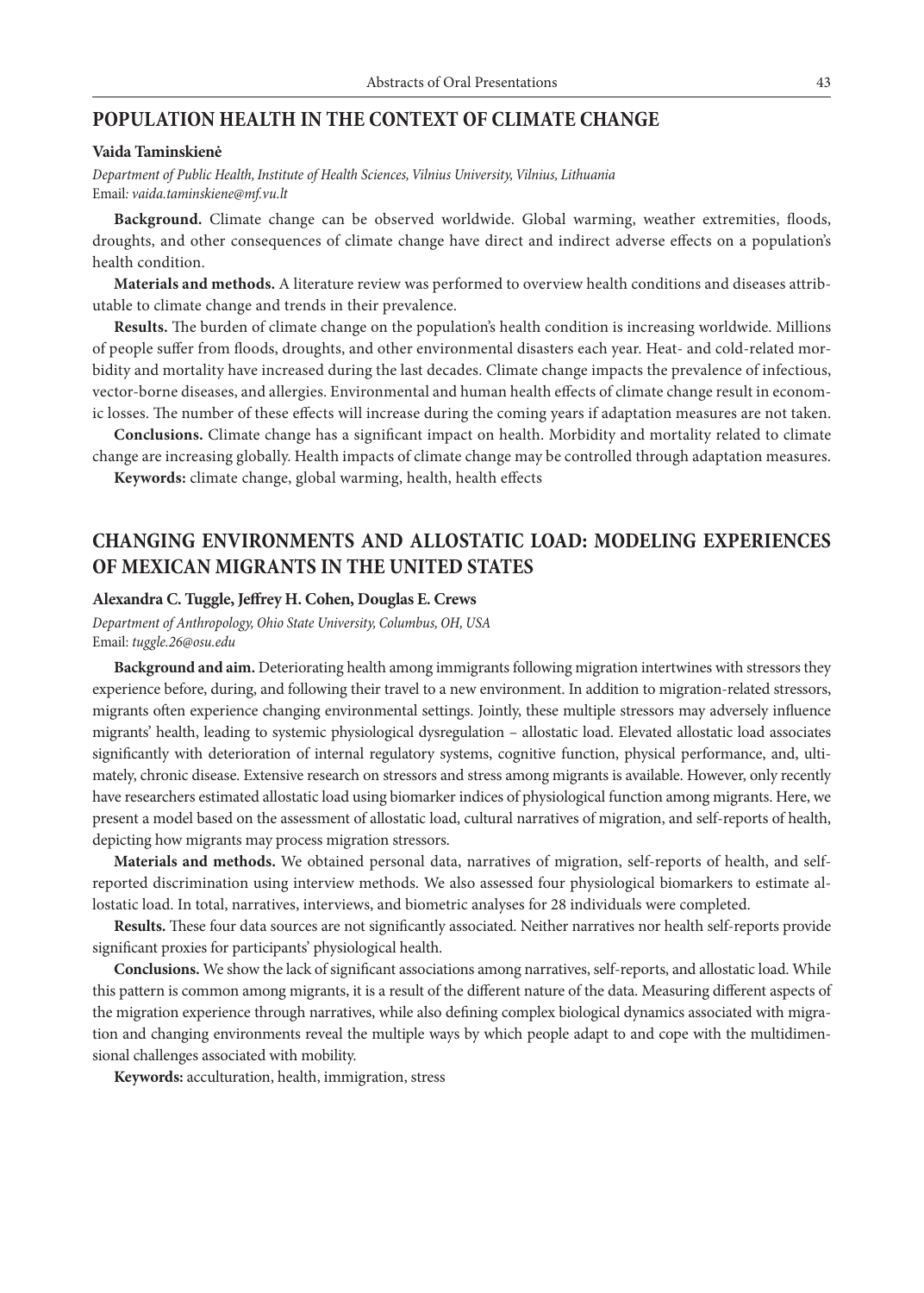# **COMPARATIVE ANALYSIS OF ANTHROPOMETRIC AND RADIOGRAPHIC METHODS FOR THE EVALUATION OF THE TIBIOFEMORAL ANGLE ALIGNMENT: A PILOT STUDY**

### **Andrius Vaitiekus1 , Artur Versocki2 , Mindaugas Kvietkauskas2 , Janina Tutkuvienė1**

*1 Department of Anatomy, Histology, and Anthropology, Faculty of Medicine, Vilnius University, Vilnius, Lithuania*

*<sup>2</sup>Faculty of Medicine, Vilnius University, Vilnius, Lithuania*

Email: *andrius.vaitiekus@gmail.com* 

**Background and aim.** The golden standard for measuring the knee angle alignment is obtained by a full lower extremity X-ray: firstly evaluating the mechanical axis and afterwards establishing the anatomic knee axis angle. There is a lack of data for the comparative assessment of the knee angle alignment by using radiologic and anthropometric methods. Our aim was to evaluate the tibiofemoral angle alignment by using a goniometer and full weight-bearing anteroposterior lower extremity radiographs for comparison of the anatomic knee axis angle measurements.

**Materials and methods.** The anthropometric tibiofemoral angle was measured by a goniometer in 358 knees of 179 young adults (18–25 years), and in 29 of these subjects the anatomical knee axis on full limb radiographs was also evaluated. Each parameter was measured three times and the average result was recorded.

**Results.** The average anatomic knee axis angle obtained on the radiographs was:  $M \pm SD = 3.86^\circ \pm 1.33^\circ$ , while the anthropometric knee angle measured by goniometer was:  $M \pm SD = 4.48^\circ \pm 1.38^\circ$ . The average difference between the knee alignment angle measured by goniometer and the knee angle measured via full limb radiographs varied widely within the range of eight degrees: from –4 up to +4 degrees (min-max), being on average M  $(SD) = -0.621$  (2.194). There was no statistically significant correlation between the radiographic anatomic knee axis angle and the tibiofemoral angle measured by goniometer ( $r = 0.34$ ;  $p > 0.05$ ).

**Conclusions.** (1) The tibiofemoral angle established by both methods showed less genus valgus deviation than is usually assumed as "the norm". (2) The goniometer-measured tibiofemoral angle was slightly bigger in comparison with the one measured on the radiographs. (3) There was a very wide variation in differences between the angles measured for the same individual using these two methods. (4) Goniometer-measured angles weakly correlated with the knee angles obtained on full weight-bearing lower limb radiographs. (5) Further analysis is necessary to fully confirm the results of this pilot study. A more detailed analysis of subjects for whom the largest differences between the two measurements of the knee angle have been established would be valuable in order to understand the reasons of such a wide variation.

**Keywords:** anthropometry, knee angle, lower extremity alignment, radiographs

## **TRANSLATION AND VALIDATION OF THE LITHUANIAN VERSION OF THE DIZZINESS HANDICAP INVENTORY**

### Domantas Valančius<sup>1</sup>, Rytis Masiliūnas<sup>2, 3</sup>, Aistė Paškonienė<sup>3, 4</sup>, Kristina Ryliškienė<sup>2, 3</sup>

*1 Faculty of Medicine, Vilnius University, Vilnius, Lithuania*

*2 Clinic of Neurology and Neurosurgery, Institute of Clinical Medicine, Faculty of Medicine, Vilnius University, Lithuania*

*<sup>3</sup>Vilnius University Hospital Santaros Klinikos, Vilnius, Lithuania*

*4 Centre for Ear, Nose, and Throat Diseases, Vilnius University Hospital Santaros Klinikos, Vilnius, Lithuania* Email: *rytis@olimpiados.lt*

**Background and aim.** The Dizziness Handicap Inventory (DHI) is a self-reported questionnaire that is widely used in evaluating a balance dysfunction and the handicapping impact it has on a person. While DHI is available in other languages, there was no validated Lithuanian version to date. We aimed to examine the validity, internal consistency, and test-retest reliability of our Lithuanian translation of DHI (DHI-L).

**Materials and methods.** A standard protocol of translation for psychometric instruments was followed. A number of 108 patients (75.9% women), mean age 51.9 years, with either peripheral or central dizziness, or vertigo were involved. The internal consistency (Cronbach's α coefficient) and concurrent validity (Pearson's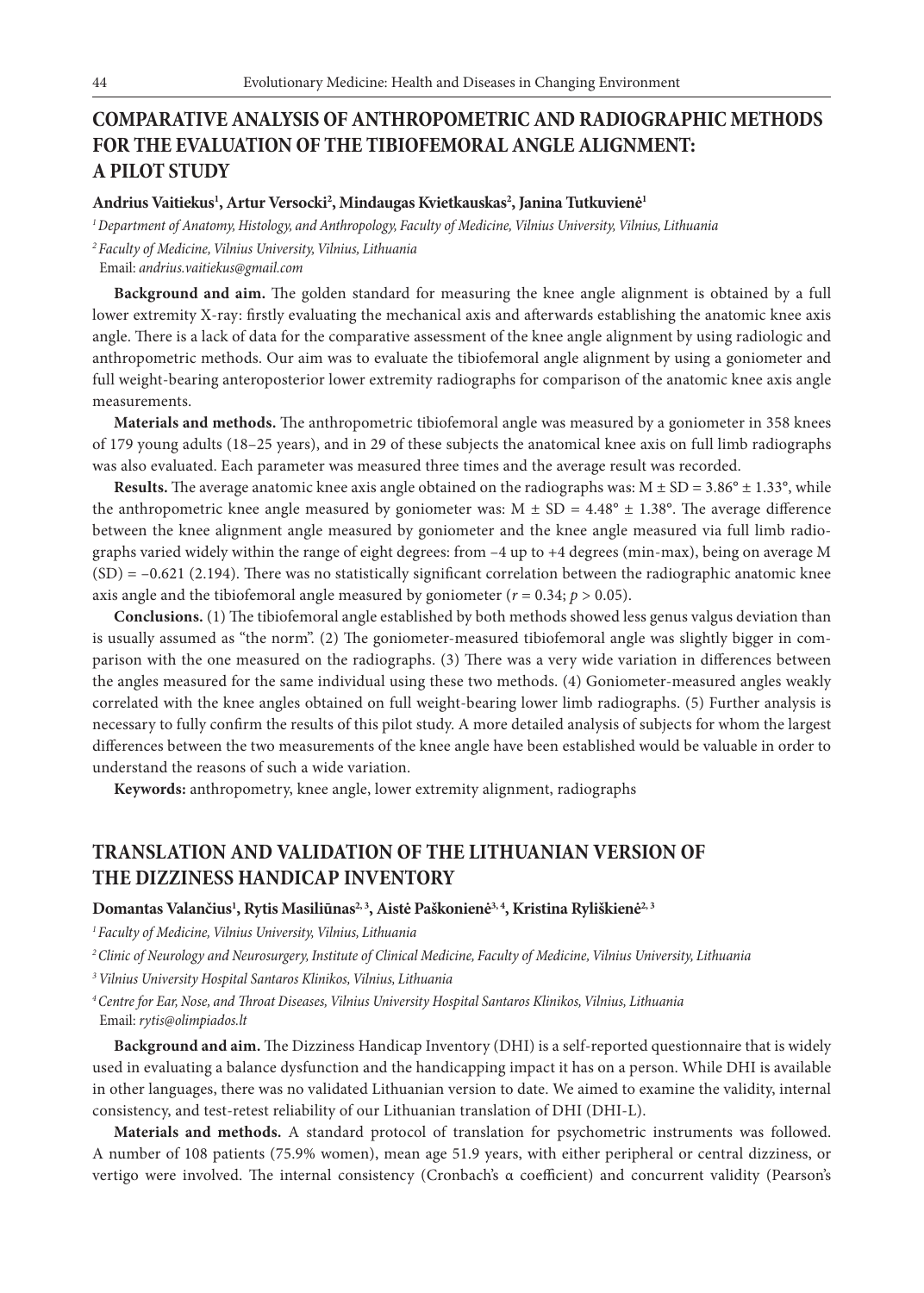correlation *r*) were determined. Out of the total number, 65 of the recruited patients filled out DHI-L repeatedly after one week to ascertain test-retest reliability (intraclass correlation-ICC). External validity was tested by Pearson correlation between the total score and subscales of DHI-L, and the eight scales of SF-36 scores, as well as the total SF-36 score.

**Results.** The Cronbach's α coefficient for the total scale was very high (0.91) and acceptable (0.82, 0.70, 0.83) for the functional, physical, and emotional subscales, respectively. The corrected item-total correlations (CI-TCs) for DHI-L total scale was from 0.33 to 0.67. The total score of DHI-L, as well as the functional, physical, and emotional subscales correlated with the total score of SF-36 with statistical significance, correlation coefficients being  $-0.433$ ,  $-0.366$ ,  $-0.420$ ,  $-0.392$  ( $p < 0.01$ ), respectively. The reliability of DHI-L test-retest was satisfactory as the ICC was proven to be excellent for the total score (0.90), as well as for functional (0.88), physical (0.84), and emotional (0.86) subscales individually.

**Conclusions.** Our translated Lithuanian DHI has shown good reliability and external validity. We suggest it can be used to evaluate the burden that dizziness has on the quality of life in the Lithuanian population.

**Keywords:** DHI, Dizziness Handicap Inventory, SF-36, reliability, validity

# **URBAN-RURAL DISPARITIES IN CANCER INCIDENCE AND MORTALITY IN LITHUANIA, 2001–2009**

### Ieva Vincerževskienė<sup>1</sup>, Domantas Jasilionis<sup>2,3</sup>, Giedrė Smailytė<sup>1,4</sup>

*1 Laboratory of Cancer Epidemiology, National Cancer Institute, Vilnius, Lithuania*

*2 Centre for Demographic Research, Vytautas Magnus University, Kaunas, Lithuania*

*3 Laboratory of Demographic Data, Max Planck Institute for Demographic Research, Rostock, Germany*

*<sup>4</sup> Department of Public Health, Institute of Health Sciences, Faculty of Medicine, Vilnius University, Vilnius, Lithuania* Email: *ieva.vincerzevskiene@nvi.lt*

**Background and aim.** Differential patterns of cancer incidence and mortality have been observed in rural versus urban populations around the world. The aim of this study was to determine the influence of a place of residence on cancer incidence and mortality during the period of 2001 to 2009 using population-based censuslinked registry data covering the entire population of Lithuania.

**Materials and methods.** The study was based on a linkage between all records of the 2001 population census and all records from the Lithuanian Cancer Registry (cancer incidence) and Statistics Lithuania (deaths) for the period of 6 April 2001 to 31 December 2009.

**Results.** A place of residence showed statistically significant effect on incidence and mortality for most of the cancer sites. In females, lower incidence rates were found for the rural population for cancer of all sites. Mortality risk for cancer of all sites was higher in the rural population for both sexes. The large rural incidence excess was observed for cancer of the esophagus, lip, and the larynx. Statistically significant lower incidence risk in the rural population was found for non-melanoma skin cancer, skin melanoma, thyroid gland, colorectal, kidney cancer, and non-Hodgkin lymphoma in both sexes, also prostate cancer in males, breast cancer and corpus uteri cancer in females.

Mortality risk for all cancer sites was significantly higher in the rural population for both sexes. The highest mortality risk was observed for cancer of the lip, the nasal cavity and sinuses, and esophagus in males and of the cervix in females.

**Conclusions.** The study shows that large rural and urban inequalities in cancer incidence and mortality exist in Lithuania. Mortality differences by place of residence may reflect differences in access to health care facilities, as well as differences in the exposure to risk factors.

**Keywords:** socioeconomic inequalities, urban-rural population, cancer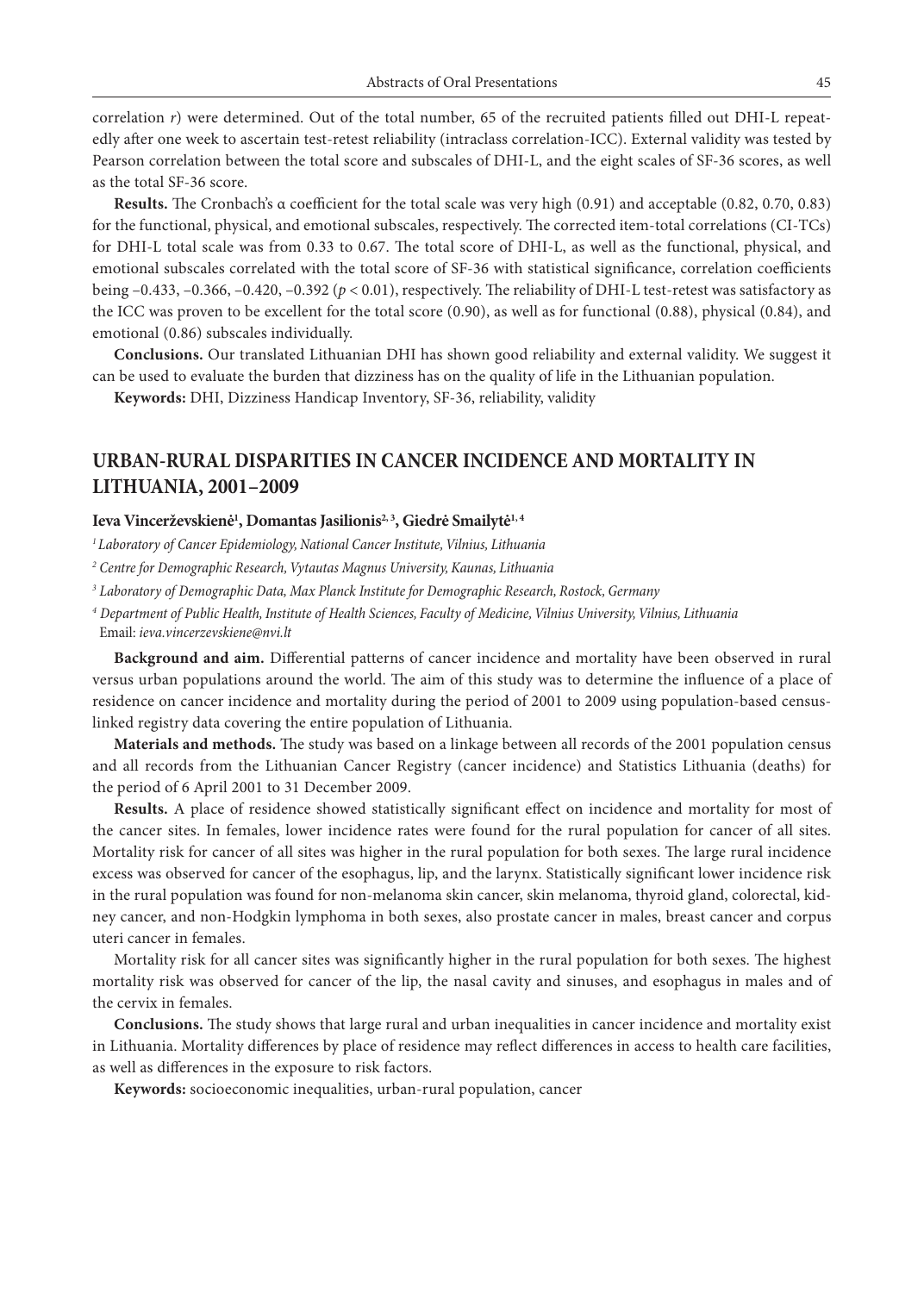## **FACTORS ASSOCIATED WITH REMOVAL OF THE CEMENT EXCESS IN IMPLANT-SUPPORTED RESTORATIONS**

#### **Eglė Vindašiūtė-Narbutė, Tomas Linkevičius**

*Institute of Odontology, Faculty of Medicine, Vilnius University, Vilnius, Lithuania* Email: *egle@vicklinika.lt*

**Background and aim.** Implant-supported cement-retained restorations have become a restoration of choice. The main problem overlooked in those restorations is the cement excess and a potential risk for it to remain undetected after cementation. The aim of the study was to determine and evaluate the factors that influence the removal of cement remnants after cementation.

**Materials and methods.** A total of 65 patients were treated with metal-ceramic restorations on implants. Location of the cementation margin and implant undercut were measured mesially, distally, buccally, and lingually. Sixty-five metal-ceramic restorations were fabricated with occlusal openings and cemented on standard abutments with resin-reinforced glass-ionomer cement. A radiograph was taken to evaluate if all the cement had been removed. Then the crown/abutment unit was unscrewed for evaluation. All quadrants of the specimens and peri-implant tissues were photographed and analysed using Adobe Photoshop. The ratios between the total restoration area/peri-implant tissue, area and the area covered with cement remnants were calculated in pixels. Significance was set to 0.05.

**Results.** Sixty-five implants were 39 molars, 22 premolars and four anteriors. Twenty-one implants had a diameter of 3.5 mm, 34 of 4.0 mm, and ten of 5 mm. Implant depth: equally with soft tissue level (16 samples), 1 mm subgingivally (58), 2 mm subgingivally (90) and 3 mm subgingivally (96). An undercut <1 mm in 118 sites, <2 mm in 96, <3 mm in 46. The relation between the amount of cement remnants and implant location and the diameter was insignificant ( $p > 0.05$ ), but significant with depth and undercut ( $p < 0.05$ ).

**Conclusions.** The deeper position of the margin, the greater the amount of undetected cement was discovered. Undercuts should be reduced to a minimum for a better removal of excess cement, irrespective of the diameter and location of the implants.

**Keywords:** cementation depth, cement excess, cement-retained implant-supported restorations, dental implants

# **EVOLUTIONARY THOUGHTS IN JĘDRZEJ ŚNIADECKI'S WORK** *O FIZYCZNYM WYCHOWANIU DZIECI* **(ON THE PHYSICAL EDUCATION OF CHILDREN)**

### **Aistis Žalnora**

*Department of Medical History and Ethics, Institute of Health Sciences, Faculty of Medicine, Vilnius University, Vilnius, Lithuania* Email: *aistis.zalnora@mf.vu.lt*

**Background.** The aim of the study was to examine some of Śniadecki's ideas that were close to evolutionary thinking in his time.

**Materials and methods.** This study was based on the analysis of primary historical sources such as Śniadecki's original paper *O Fizycznym Wychowaniu Dzieci* (1840).

**Results and conclusions.** The study revealed that the works of Śniadecki (1768–1838) were typical of the periods of the Enlightment and Romanticism. The main goal of Śniadecki's papers was to educate society in order to fight against superstitions and negative habits that were widespread among both the labouring classes and the upper classes. He focused his attention on the preventive measures that would help maintain good physical and mental health in a family and in the society. Talking about romantic ideas, Śniadecki believed that the modern way of living was unnatural and artificial. Some of the inventions of human culture and technology were useful from a practical viewpoint; however, they had a negative impact on human health. As an opposite of modern lifestyle, he suggested a naturalistic way of living.

**Keywords:** Śniadecki, education, children, evolutionary thought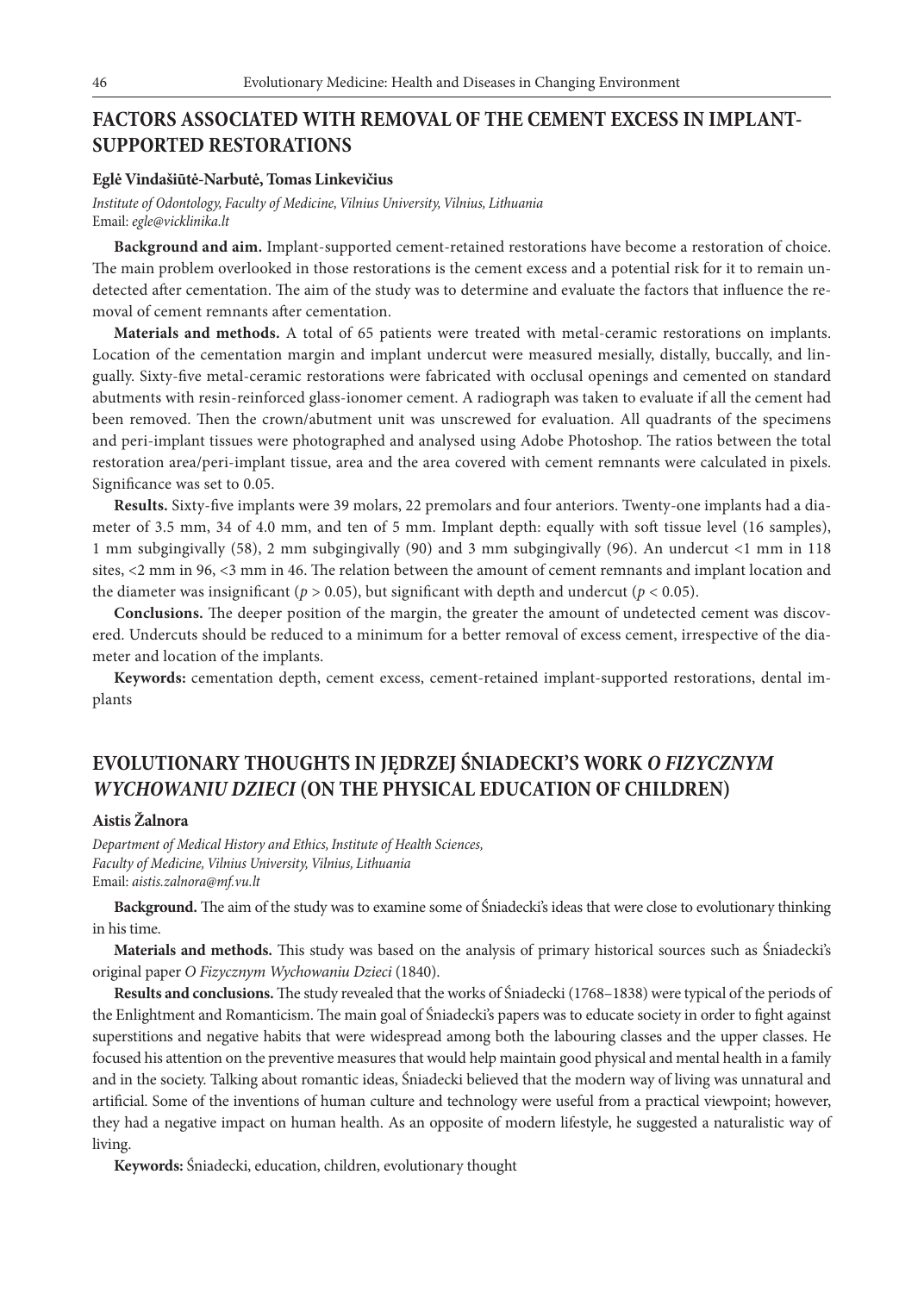## **THE ASSOCIATION OF PREOPERATIVE INTRASAC ABDOMINAL AORTIC ANEURYSM THROMBUS WITH OUTCOME FOLLOWING EVAR**

### **Rūta Žulpaitė1 , Arminas Skrebūnas2 , Urtė Builytė1, 3, Givi Lengvenis4 , Germanas Marinskis2**

*1 Faculty of Medicine, Vilnius University, Vilnius, Lithuania*

*2 Clinic of Cardiac and Vascular Diseases, Institute of Clinical Medicine, Faculty of Medicine, Vilnius University, Vilnius, Lithuania*

*3 Vilnius University Hospital Santaros Klinikos, Vilnius, Lithuania*

*<sup>4</sup>Department of Radiology, Nuclear Medicine and Medical Physics, Institute of Biomedical Sciences, Faculty of Medicine, Vilnius University, Vilnius, Lithuania* Email: *arminas.skrebunas@gmail.com*

**Background and aim.** Despite being a minimal invasive intervention with comparable mortality outcomes, endovascular aneurysm repair (EVAR) is associated with a higher rate of re-interventions than open surgery. Sac growth without visible endoleak remains unpredictable after EVAR, necessitating surveillance imaging, including computed tomography angiography (CTA). This study investigates the value of aneurysm sac volume versus diameter measurements for follow-up after EVAR and the association of preprocedural intraluminal thrombus volume with aneurysm sac growth following EVAR.

**Materials and methods.** CT scans of 28 abdominal aortic aneurysms (AAA) treated with EVAR from January 2007 to July 2015 at the Vilnius University Hospital Santaros Klinikos were retrospectively analysed. Preoperative and postoperative aneurysm sac maximum diameter and volume, and intrasac thrombus volume were evaluated. Aortic diametric and volumetric changes during the follow-up period were estimated.

**Results.** The mean follow-up time was 635.3 days. Maximum diameter increased in ten (35.7%) out of 28 cases. Volumetric aneurysm growth was detected in ten (35.7%) out of 28 scans. Significant correlation between measurements  $(r = 0.757, p < 0.0001)$  was estimated. In all cases, the intrastent-graft lumen volume increased by the mean of 5.26 milliliters, which was insignificant to the growth of AAAs. The mean increase of intrasac thrombus volume was 26.27 milliliters in the cases with a growing AAA sac. No evident endoleaks were registered in that group. In stable/shrinking AAAs, the intrasac thrombus volume decreased by the mean of 55.42 milliliters. A significant difference  $(p < 0.0001)$ between those groups was found. The means of preoperative proportion of thrombus in AAA sac were 0.61 and 0.51 in growing and stable/shrinking AAAs, respectively. The difference between the groups was insignificant ( $p = 0.165$ ).

**Conclusion.** Measurements of maximum aneurysm diameter on CTA images are a reliable method for follow-up after EVAR. Intrasac thrombus growth may be predictive for the need of re-intervention. The preoperative proportion of the thrombus in AAAs is not associated with the aneurysm growth following EVAR.

**Keywords:** abdominal aortic aneurysm, aneurysm sac diameter, aneurysm sac volume, endovascular aneurysm repair, intraluminal thrombus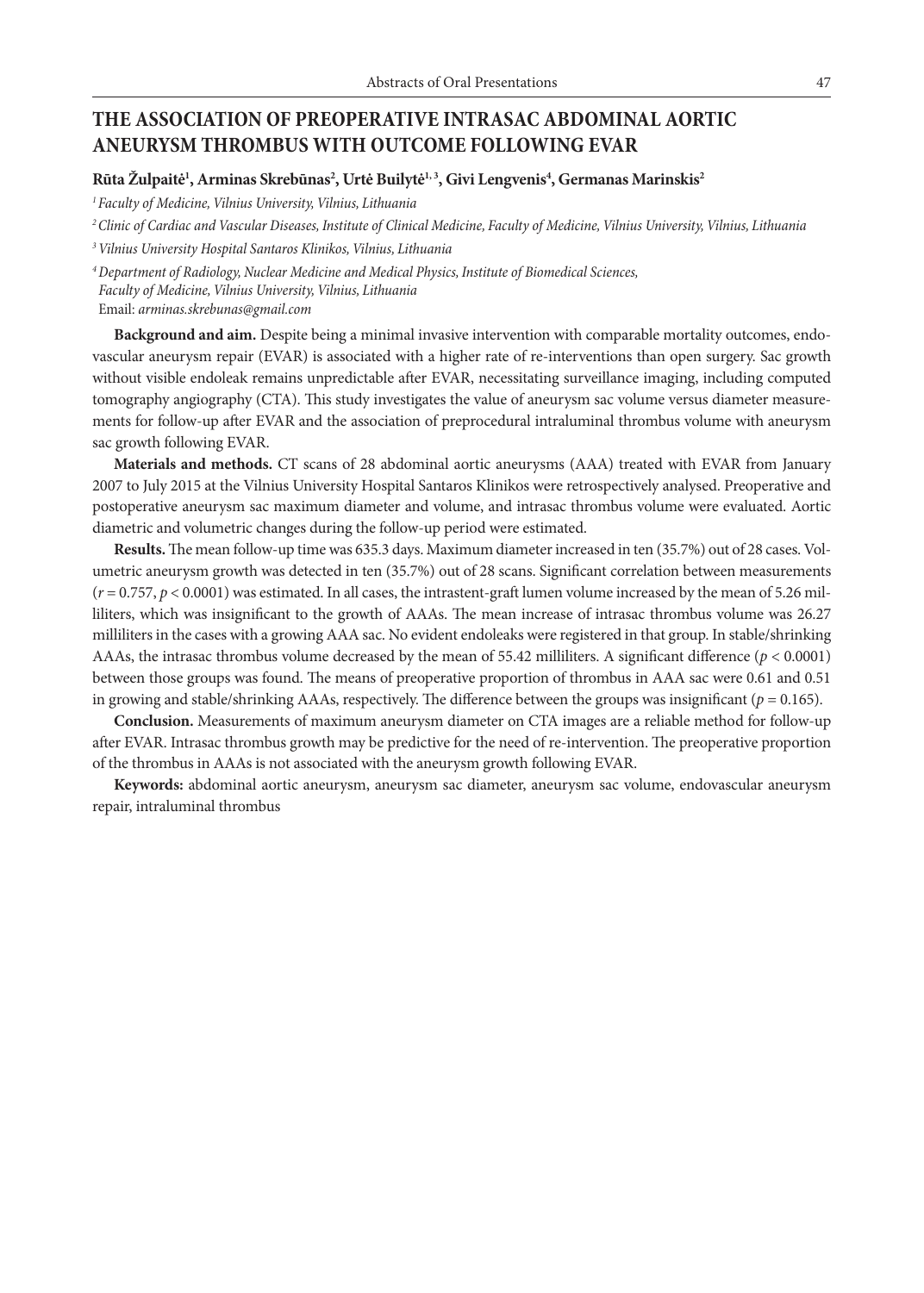# **PREDICTION OF CHOLEDOCHOLITHIASIS PRIOR TO LAPAROSCOPIC CHOLECYSTECTOMY USING AN ORIGINAL PROGNOSTIC INDEX**

#### **Aušra Aleknaitė, Gintaras Simutis, Juozas Stanaitis**

*Clinic of Gastroenterology, Nephro-Urology and Surgery, Institute of Clinical Medicine, Faculty of Medicine, Vilnius University, Lithuania Vilnius University Hospital Santaros Klinikos, Vilnius, Lithuania* Email: *ausra.aleknaite@gmail.com* 

**Background and aim.** Accurate risk evaluation of possible choledocholithiasis prior to planned laparoscopic cholecystectomy (LC) is essential in determining a patient's management strategy and avoiding unnecessary invasive procedures.At Vilnius University Hospital Santaros Klinikos, an original prognostic index (Vilnius University Hospital index, or VUHI) is used for the evaluation of choledocholithiasis risk before planned LC (VUHI =  $A/30 + 0.4 \times B$ ; A – total bilirubin concentration (µmol/l), B – CBD diameter (mm) measured by ultrasound). The aims of our study were to evaluate the accuracy of separate choledocholithiasis predictors and the VUHI, and to determine the thresholds of index values for intermediate choledocholithiasis risk.

**Materials and methods.** A retrospective study was performed. We analysed medical data of 350 patients admitted to the tertiary care centre at Vilnius University Hospital Santaros Klinikos from 2012 to 2015 for LC due to cholecystolithiasis, who were investigated for concomitant choledocholithiasis. The study was approved by Vilnius Regional Biomedical Research Ethics Committee.

**Results.** Choledocholithiasis was diagnosed in 182 (76.2%) cases in the high risk group (VUHI value > = 4.7) and 44 (39.6%) in the low risk group, and the odds ratio was 4.86 (95% CI: 3.00–7.88). VUHI sensitivity was 80.5%, specificity 54.0%, and accuracy 71.1%. Dilated CBD had the highest sensitivity (92.5%) predicting choledocholithiasis, its specificity was 32.2% and accuracy 71.1%. Sensitivity of CBD stones found by ultrasound was 51.3%, specificity was 84.6%, and accuracy 63.0%. A new model to calculate the predicted probability of finding a CBD stone was established. The intermediate risk of choledocholithiasis (probability for CBD stones from 25% to 75%) corresponds to VUHI values from 2.6 to 6.9.

**Conclusions.** The prognostic index has good diagnostic accuracy but dividing patients into two risk groups is insufficient for deciding on the best management approach. The suggested model allows determining an intermediate risk group, which requires additional investigation.

**Keywords:** cholecystolithiasis, choledocholithiasis, gallstone disease, laparoscopic cholecystectomy

## **PRESCRIPTION OF ANTIBIOTICS BY THE MEMBERS OF THE LITHUANIAN SOCIETY OF ENDODONTOLOGY: A PILOT STUDY**

### **Giedrė Baliūnienė, Rasmutė Manelienė**

*Institute of Odontology, Faculty of Medicine, Vilnius University, Vilnius, Lithuania* Email: *gjuknyte@gmail.com*

**Background and aim.** Inappropriate use of antibiotics is a problem and may lead to the development of antibiotic-resistant bacteria. In dentistry, antibiotics should be prescribed if patient has systemic symptoms, fast-spreading infection, or immunosuppression. The information on prescription of antibiotics among Lithuanian dentists is insufficient. The aim of this study was to assess prescription of antibiotics in the management of endodontic infections by the members of the Lithuanian Society of Endodontology.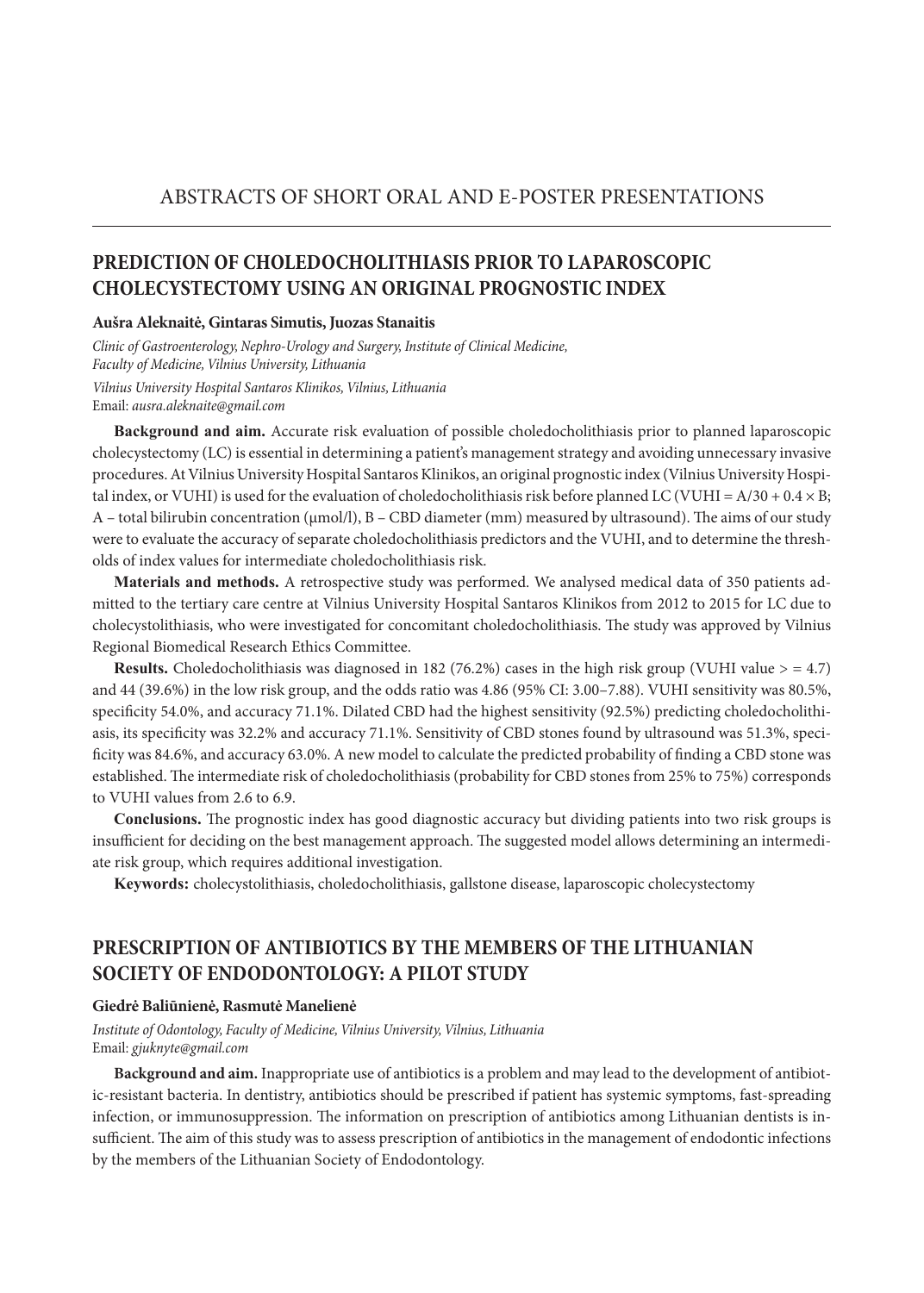**Materials and methods.** A total of 918 members of the Lithuanian Society of Endodontology completed an online questionnaire. It consisted of six clinical situations. Respondents established diagnosis and reported if they would prescribe antibiotics or not after chemomechanical treatment of the root canal. If chosen, the dentists specified the dosage of antibiotics prescribed and the duration of treatment. Data were analysed using descriptive statistics.

**Results.** The response rate was 17% ( $n = 157$ ). Amoxicillin was the most prevalent choice (51%). The majority (72%) of these dentists would choose 1000 mg twice a day (89%). The duration of such treatment would vary from seven days (28%) to six (42%) or five days (30%). The second-choice antibiotic was amoxicillin with clavulanic acid (42%) with a dosage of 1000 mg (63%). The majority of respondents (97%) would prescribe antibiotics twice a day for seven days (62%). In the case of pulpitis, only 0.6% of dentists prescribe antibiotic, and in the case of apical periodontitis – 17%. Antibiotics are prescribed by 16% of dentists for apical periodontitis and sinus tract, by 42% for local swelling, by 43% for uncontrolled diabetes, and by 96% for extraoral or intraoral swelling.

**Conclusions.** Results of this online survey showed that many dentists prescribe antibiotic without appropriate indications. The duration of antibiotic administration is too long and the dosage is inappropriate. Overall, the dentists' knowledge about prescription of antibiotics was poor, which means that dentists should be taught rational use of antibiotics.

**Keywords:** antibiotics, endodontic infections, prescription

### **DISASTROUS COMPLICATIONS AFTER TRACHEOSTOMY IN ONE PATIENT: IS SURVIVAL POSSIBLE?**

#### Vytenis Bertašius<sup>1, 2</sup>, Žymantas Jagelavičius<sup>2, 3</sup>, Ričardas Janilionis<sup>2, 3</sup>

*1 Faculty of Medicine, Vilnius University, Vilnius, Lithuania*

*3 Clinic of Infectious and Chest Diseases, Dermatovenereology and Allergology, Institute of Clinical Medicine, Faculty of Medicine, Vilnius University, Vilnius, Lithuania*

Email: *zymant@yahoo.com*

**Background.** Tracheoarterial and tracheoesophageal fistulas are disastrous complications after tracheostomy. We present the first successfully managed case of both complications in a single patient.

**Case history.** A 30-year-old male was admitted to the intensive care unit with advanced acute pancreatitis, so artificial lung ventilation was started. Percutaneous dilatational tracheostomy was performed six days later. On day 6 after tracheostomy, the first episode of arterial bleeding occurred from the collar wound. The wound was revised, however, no bleeding source was found. On day 20 after tracheostomy, massive arterial bleeding occurred. Partial sternotomy was performed immediately. Tracheal fistula with the innominate artery was found, and the innominate artery was ligated. On day 34 after tracheostomy, bronchoscopy revealed a tracheoesophageal fistula. Surgical repair was attempted, tracheal and esophageal defects were closed, and feeding jejunostomy was performed. However, six days later the tracheoesophageal fistula reopened. Thus, the tracheostomy tube was reinserted. The condition of the patient had stabilized and started to get better.

Six months later, transsternal circular tracheal resection and esophageal repair were performed. For safety purposes tracheostomy was performed two rings distal to the tracheal suture. In one month the patient was discharged breathing through natural airways without any tube. Bronchoscopy showed neither tracheal defects nor stenosis. The patient developed only a transitional neurological deficit following innominate artery ligation. One year after discharge the patient is fully back to normal life.

**Conclusion.** The combination of tracheoarterial and tracheoesophageal fistulas is an extremely rare situation. Despite the advance in medicine, it is impossible to avoid such disastrous complications after tracheostomy, yet it very likely increases the chance to survive.

**Keywords:** tracheoarterial fistula, tracheoesophageal fistula, tracheostomy, surgical management

*<sup>2</sup> Vilnius University Hospital Santaros Klinikos, Vilnius, Lithuania*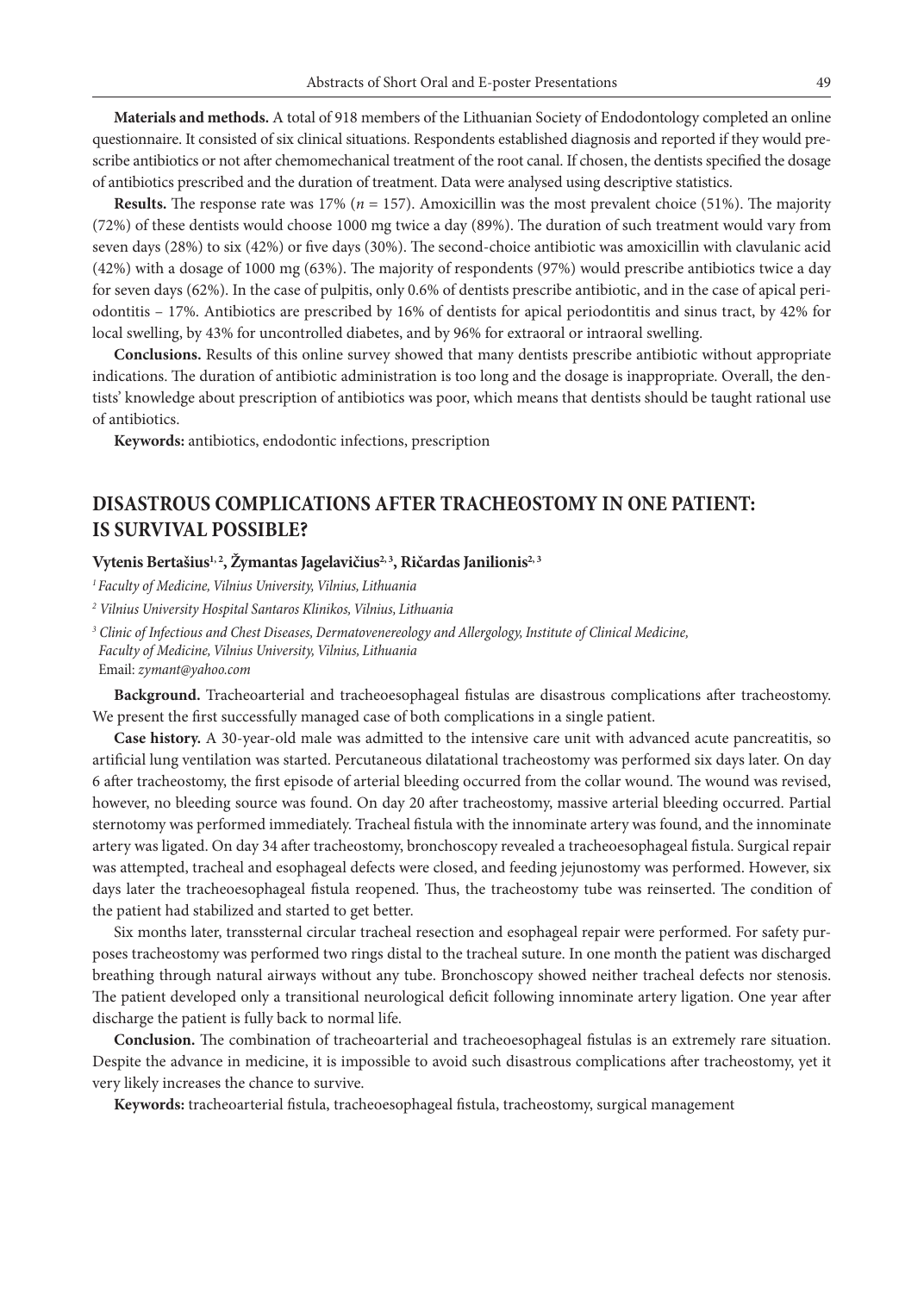# **THE RELATIONSHIP BETWEEN FATTY ACID COMPOSITION OF PLATELET MEMBRANE, BLOOD SERUM MALONDIALDEHYDE, AND BODY MASS INDEX IN HEALTHY MEN**

**Inga Bikulčienė, Orinta Golubevaitė, Dovilė Karčiauskaitė, Vaiva Hendrixson, Arvydas Kaminskas, Zita Aušrelė Kučinskienė**

*Department of Physiology, Biochemistry, Microbiology and Laboratory Medicine, Institute of Biomedical Sciences, Faculty of Medicine, Vilnius University, Vilnius, Lithuania* Email: *inga.bikulciene@mf.vu.lt*

**Background and aim.** The peroxidation process in the platelet membrane provides a variety of lipid peroxides including malondialdehyde, which has been implicated in the aetiology of cardiovascular diseases as well as the elevation of the body mass index (BMI). The aim of this study was to evaluate the relationship between the composition of platelet membrane fatty acids, blood serum malondialdehyde concentration, and the BMI.

**Materials and methods.** Fatty acid methyl esters of platelet membrane of 79 apparently healthy men (aged 40.2) without any acute clinical conditions at the time of the study were identified by GC/MS, while malondialdehyde was measured by HPLC in blood serum. Individuals were divided into quartiles according to the blood serum malondialdehyde concentration and the BMI. The concentration of blood serum malondialdehyde and the BMI were compared to the composition of platelet membrane fatty acids of apparently healthy individuals.

**Results.** The total sum in percentage of saturated and monounsaturated fatty acids compared to the lowest and the highest blood serum malondialdehyde concentration was decreased ( $M = 69.78$  *versus*  $M = 68.20$ ,  $p = 0.607$ ;  $M = 18.62$  *versus*  $M = 16.53$ ,  $p = 0.77$ , Mann-Whitney), while the level of polyunsaturated fatty acids (PUFA) increased ( $M = 11.58$  *versus*  $M = 15.25$ ,  $p = 0.33$ , Mann-Whitney). The ratio of 20:4n6/18:2n6 was observed to have a statistically significant reduction (*M* = 10.32 *versus M* = 7.44, *p* = 0.03, Mann-Whitney). Comparing the ratio of 20:5n3/18:3n3 and the BMI between the first and the third quartiles, a statistically significant reduction was also observed (*M* = 1.96 *versus M* = 0.35, *p* = 0.027, Mann-Whitney).

**Conclusions.** With the increase of blood serum malondialdehyde concentration, the level of PUFA rose as well due to intensified activation of PUFA synthesis and peroxidation.With the rise of the BMI, the level of PUFA decreased, due to the increased production of triglycerides.

**Keywords:** body mass index, fatty acids, malondialdehyde

### **AETIOLOGY OF DEAFNESS AND THE EFFECT ON PAEDIATRIC COCHLEAR IMPLANTATION OUTCOMES**

### Jekaterina Byčkova<sup>1</sup>, Gabrielė Černytė<sup>2</sup>, Margarita Gromova<sup>3</sup>, Silvija Kiverytė<sup>4</sup>,

### **Vaiva Mickevičienė4 , Violeta Mikštienė5 , Eugenijus Lesinskas1**

*1 Clinic of Ear, Nose, Throat, and Eye Diseases, Institute of Clinical Medicine, Faculty of Medicine, Vilnius University, Vilnius, Lithuania*

*2 Faculty of Medicine, Vilnius University, Vilnius, Lithuania*

*4 Vilnius University Hospital Santaros Klinikos, Vilnius, Lithuania*

*5 Department of Human and Medical Genetics, Institute of Biomedical Sciences, Faculty of Medicine, Vilnius University, Vilnius, Lithuania* Email: *jekaterina.byckova@gmail.com*

**Background and aims.** Congenital sensorineural hearing loss (SNHL) has an incidence of approximately 0.1% in live births. Pathogenic variants of GJB2 gene are the major causes of non-syndromic SNHL. Congenital CMV infection is the most important prenatal etiological factor. Auditory performances in deaf children have been significantly improved after cochlear implantation (CI). However, post-implant outcomes are highly variable. The aims were to determine the aetiologic profile of SNHL in deaf children CI users and to compare speech perception performance after CI in children with different aetiologies.

*<sup>3</sup> Department of Physiology, Biochemistry, Microbiology and Laboratory Medicine, Institute of Biomedical Sciences, Faculty of Medicine, Vilnius University, Vilnius, Lithuania*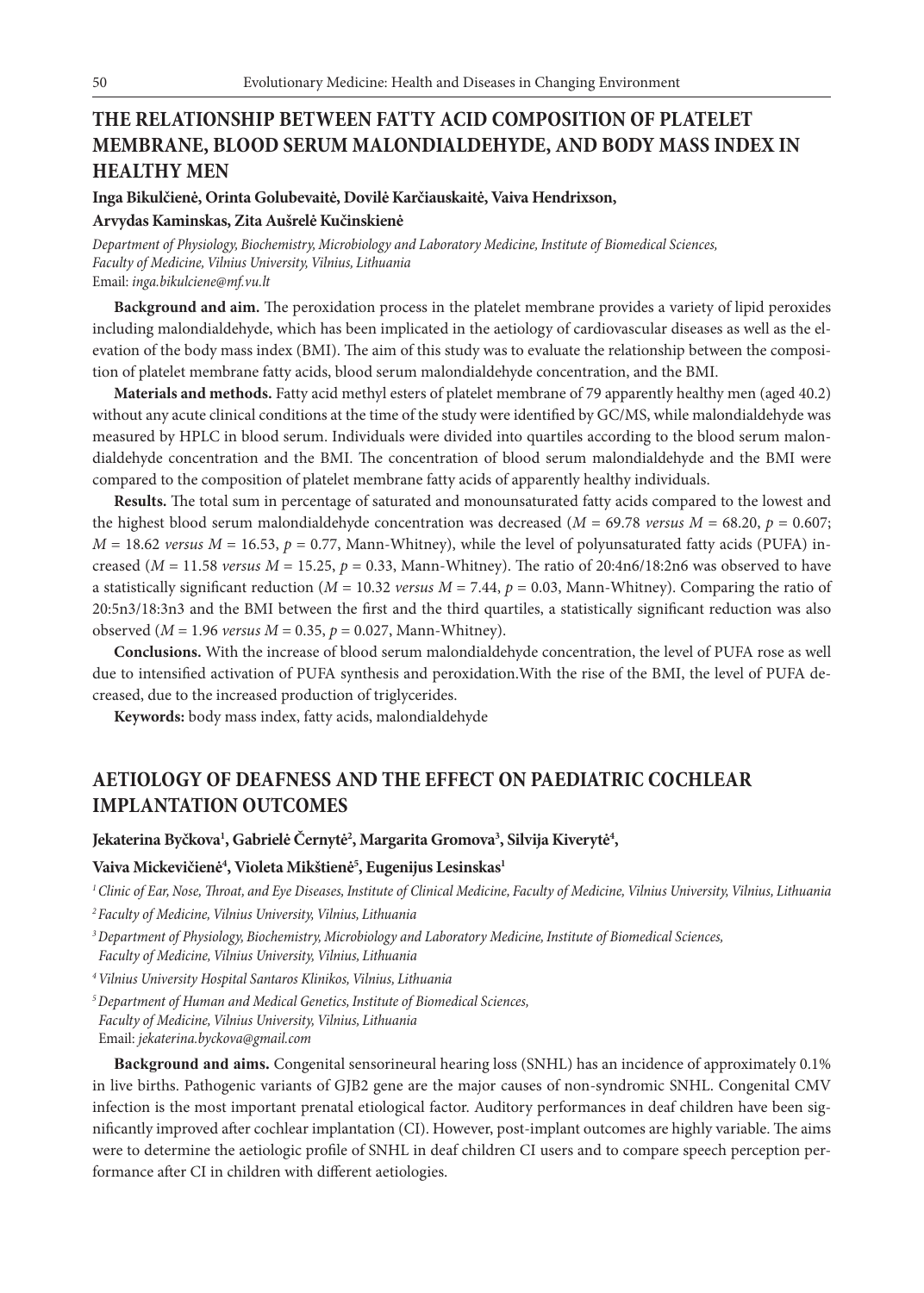**Materials and methods.** The data of 123 deaf children with CI were analysed. Sequencing of the genes associated with SNHL was performed to 99 children. CMV DNA was extracted from DBS on Guthrie cards and detected using RT-PCR to 113 children. Patients' medical records were analysed for identification of other aetiological factors. The outcomes with CIs were assessed using speech perception tests. For the analysis of the outcomes, children with developmental difficulties were excluded.

**Results.** GJB2 gene mutations were determined in 56 individuals (46% of the study group), alterations in other genes causing non-syndromic SNHL were identified in five (4%) participants. Ten children (8%) were diagnosed with syndromic HL. CMV DNA was revealed in 14 (11%) samples. Perinatal and postnatal events caused HL to 15 (12%) and four (3%) children, respectively. The cause of hearing loss remains unknown only for 21 (17%) children. The difference between speech perception scores in GJB2-related deafness and deafness due to environmental aetiologies (CMV, prematurity, meningitis) was statistically significant and favoured GJB2-related deafness only among children who received CIs before 3.5 years of age.

**Conclusions.** The major causes of SNHL in our study were GJB2 gene alterations followed by cCMV infection. GJB2-related deafness associates with significantly better CI outcomes when compared with deafness due to environmental aetiologies among children who received CIs before 3.5 years of age.

**Keywords:** cochlear implantation, deafness, etiology

## **GENDER DIFFERENCES IN BODY IMAGE AND SELF-ESTEEM PASSING FROM ADOLESCENCE TO ADULTHOOD**

### Eglė Brokartaitė<sup>1</sup>, Ieva Strupaitė-Šakalienė<sup>1</sup>, Greta Bukelytė<sup>1</sup>, Janina Tutkuvienė<sup>2</sup>

*1 Faculty of Medicine, Vilnius University, Vilnius, Lithuania*

*2 Department of Anatomy, Histology and Anthropology, Faculty of Medicine, Vilnius University, Vilnius, Lithuania* Email: *janina.tutkuviene@mf.vu.lt*

**Background.** There is a lack of studies related to gender differences in the perception of the body image, in particular, judging about different body parts. Besides, gender-related factors of the body image are not fully understood. The aim of the present study was to evaluate gender differences in body perception in relation to actual body size and self-esteem during transition from adolescence to adulthood.

**Materials and methods.** Body size and different components of body image were investigated in 455 girls and 401 boys aged 15–20 years. Two subgroups of different age for each gender group were composed: 15–17 years and 18–20 years. Body image was tested using the original questionnaire of 50 questions. Body parts were evaluated by the five-point Likert scale. Body size perception was investigated by Stunkard's figure rating scale (1983), self-esteem by Rosenberg's scale (1965). The BMI was used to establish the actual body size. Student's t-test and chi-square test were used to detect significant differences between different age subgroups.

**Results. (**1) Older girls and all boys evaluated their facial parts better than younger girls (*p* < 0.05), though younger girls scored their thighs and hips better than the elder ones. The face was rated significantly better than other body parts in all age groups of boys and girls  $(p < 0.01)$ ; (2) In both age groups of girls, the desirable body silhouette was significantly slimmer than the self-perceived body size  $(p < 0.001)$ , however, the opposite situation was true for all boys, who wished to have more muscular bodies (*p* < 0.05), and (3) As for self-esteem, younger girls had a higher self-esteem than the older ones ( $p < 0.05$ ), however, boys had a similar self-esteem regardless of their age group. Younger girls with normal weight had the best self-esteem (*p* < 0.01), but the highest self-esteem was among younger overweight boys. Both older girls and boys had a better self-esteem when underweight.

**Conclusions.** A different body size perception, a dissimilar breakthrough in the body image and self-esteem were established in boys as compared to girls during transition from adolescence to adulthood.

**Keywords:** adolescence, body image, self-esteem, young females, young males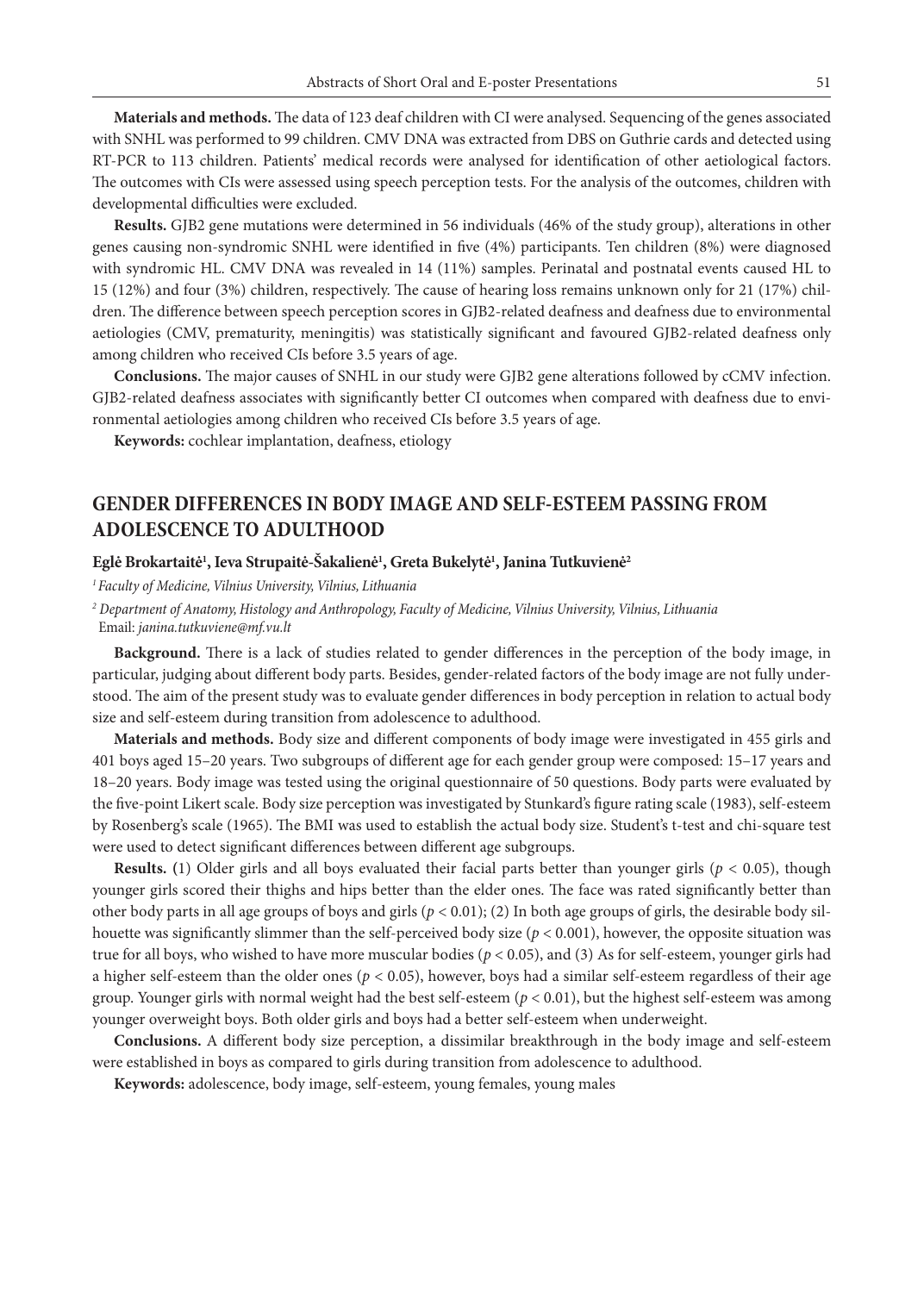# **A COMPARISON OF ANALGESIA METHODS AFTER KNEE JOINT ARTHROPLASTIC SURGERY: INTRATHECAL MORPHINE VERSUS LOCAL INFILTRATION WITH ROPIVACAINE**

### $\mathbf{G}$ reta Bukelytė<sup>1</sup>, Greta Bružytė<sup>1</sup>, Tomas Strainys<sup>2</sup>, Eglė Kontrimavičiūtė<sup>2, 3</sup>

*1 Faculty of Medicine, Vilnius University, Vilnius, Lithuania*

*2 Vilnius University Hospital Santaros Klinikos, Vilnius, Lithuania*

*3 Clinic of Anaesthesiology and Intensive Care, Faculty of Medicine, Vilnius University, Vilnius, Lithuania* Email: *tstrainys@yahoo.com*

**Background and aim.** To analyze the effectiveness and side effects of postoperative analgesia methods using intrathecal morphine or local infiltration of ropivacaine 24 hours after knee joint arthroplasty surgery with spinal anaesthesia.

**Materials and methods.** From 2016 to 2018, a prospective study was conducted at Vilnius University Hospital. Sixty-one patients who underwent knee joint arthroplasty surgery with spinal anaesthesia (heavy bupivacaine 0.5% 2–3 ml), were classified into two groups according to the postoperative analgesia method: group  $1 (n = 35)$  – local knee soft tissue infiltration anaesthesia with ropivacaine (ropivacaine 225–300 mg, ketorolac 30 mg, adrenaline 0.2 mg), group 2 (*n* = 26) – intrathecal morphine sulfate (0.1–0.2 mg). Patients were examined 1, 2, 4, 6, 12, 18, and 24 hours postoperatively. Pain intensity was assessed at rest and in motion using VAS and patient satisfaction levels. Side effects (nausea, vomit, itch) were monitored and registered if noticed. Data were considered statistically significant if *p* was <0.05.

**Results.** Twelve hours after the surgery, mean values of VAS at rest were 1.4 ± 1.7/1.5 ± 1.3 in group 1 and group 2, respectively ( $p > 0.05$ ). After 24 hours, the values were  $1.7 \pm 0.9/1.5 \pm 1.3$  ( $p > 0.05$ ). Examining pain in motion 12 hours after surgery, pain intensity values were  $2.5 \pm 1.7/2.9 \pm 1.9$  ( $p > 0.05$ ). After 24 hours, in both groups pain intensity was 3.2 ± 1.0/3.3 ± 1.5 (*p* > 0.05); 11.4% (*n* = 4) episodes of nausea were registered in group 1; 34.6% (*n* = 9) of group 2 patients experienced nausea and five of them also vomited ( $p = 0.0056$ ). No patients of group 1 had itching, while 42.3%  $(n = 11)$  patients in group 2 indicated this side effect  $(p = 0.0001)$ . Patients of both groups indicated similar satisfaction levels after 24 hours: 8.6 ± 1.2/8.5 ± 1.0 (*p* > 0.05).

**Conclusions.** VAS values at rest and in motion were similar in both groups 24 hours postoperatively, but patients with ropivacaine analgesia experienced fewer side effects.

**Keywords:** analgesia, arthroplasty, intrathecal morphine, local infiltration analgesia

# **MICRO-COMPUTED TOMOGRAPHY ASSESSMENT OF DENTINAL MICRO-CRACKS AFTER ROOT CANAL PREPARATION WITH ROTARY, HYBRID, AND RECIPROCATING NICKEL TITANIUM INSTRUMENT SYSTEMS**

### ${\bf P}$ Ieva Buzytė<sup>1</sup>, Saulius Drukteinis<sup>1</sup>, Vytautė Pečiulienė<sup>1</sup>, Hagay Shemesh<sup>2</sup>

*1 Institute of Odontology, Faculty of Medicine, Vilnius University, Vilnius, Lithuania 2 Academic Centre for Dentistry Amsterdam (ACTA), Amsterdam, The Netherlands* Email: *buzyieva@gmail.com* 

**Background and aim.** Several studies have reported a causal relationship between preparation of the root canal with nickel-titanium (NiTi) instruments and the formation of dentinal micro-cracks. However, some studies have not revealed a causal relationship between instrumentation with rotary or reciprocating instruments and the formation of new dentinal defects.

The aim of this study was to evaluate and compare *ex vivo* the incidence of micro-cracks in root dentine after canal preparation with rotary, hybrid, and reciprocating NiTi endodontic instruments in extracted mandibular first molars using micro-computed tomography (MCT).

**Materials and methods.** Forty mandibular first molars were selected and assigned to four experimental groups (*n* = 10), according to the instrument system used for preparation: ProTaper NEXT (PTN), BioRace (BR), Genius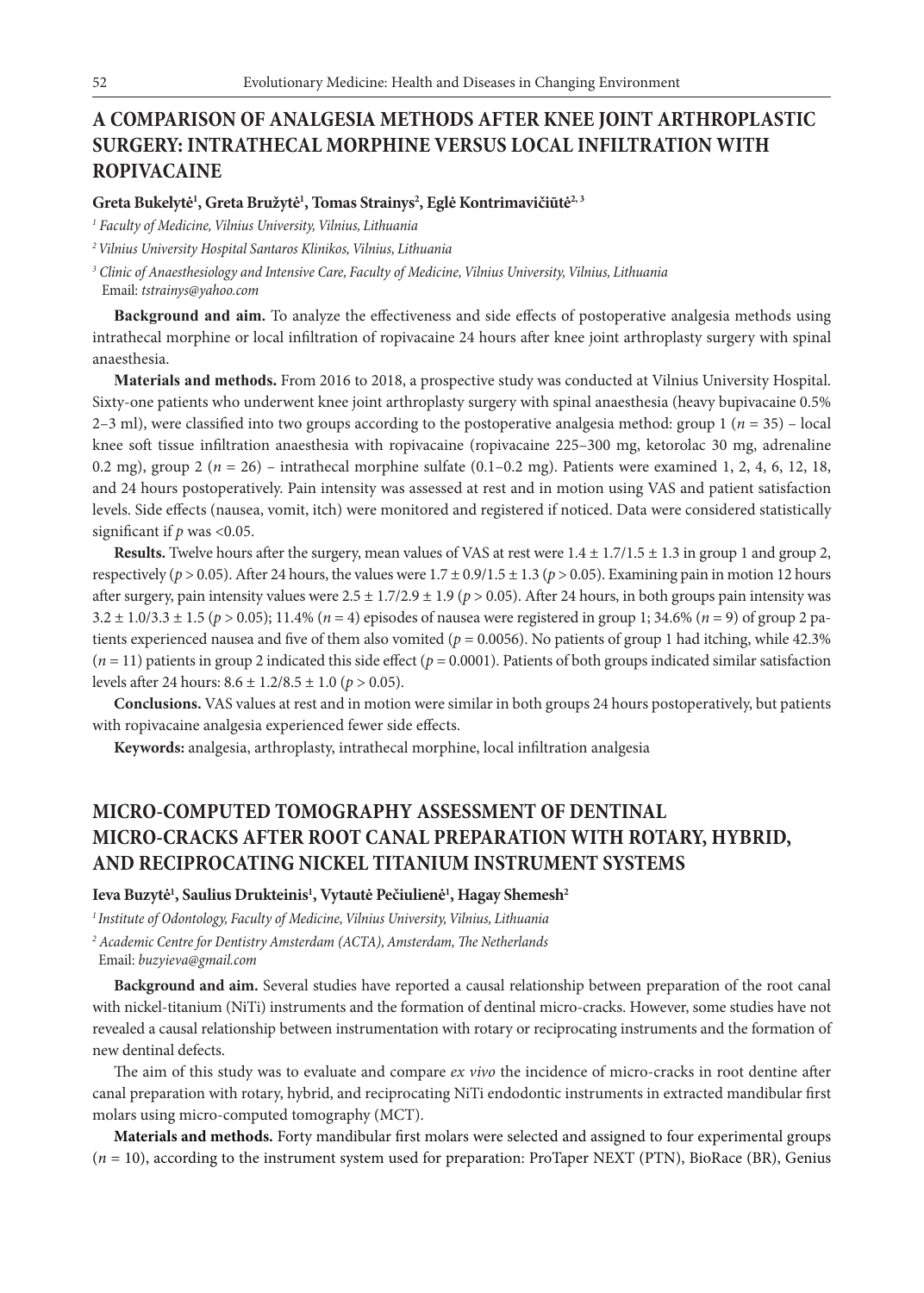(GN), or WaveOne (WO) systems. Root canals were accessed in a conventional manner and instrumented using crown-down technique according to the manufacturer's protocol. MCT at an isotropic resolution of 22.8 µm was used to scan the specimens before and after instrumentation. Dentinal micro-cracks were assessed through a comparison of the pre- and post-instrumentation MCT scans at the coronal, middle, and apical thirds. One-way analysis of variance was performed to determine any significant differences between groups; significance was set at *p* < 0.05.

**Results.** No new micro-cracks were observed after root canal instrumentation with the hybrid GN instrument system. Rotary (PTN, BR) and reciprocating (WO) instrument systems caused dentinal micro-cracks, predominantly in the middle third of the root canals; however, no significant difference was found between them in the incidence of crack formation  $(p > .05)$ .

**Conclusions.** Within the limitations of this study, root canal preparation with the hybrid Genius system did not induce the formation of dentinal micro-cracks, while root canal shaping with rotary and reciprocating file systems produced micro-cracks on the root canals of mandibular first molars.

**Keywords:** dentin micro-cracks, hybrid movement, microcomputed tomography, reciprocation, rotary

## **THE PREVALENCE AND TYPES OF IRON DEFICIENCY IN CARDIO-ONCOLOGY CLINIC PATIENTS**

### $\mathbf{E}$ glė Čiburienė<sup>1</sup>, Joaquim Cevallos<sup>2</sup>, Nilesh Pareek<sup>2</sup>, Vicki Chambers<sup>2</sup>, Stuart Rosen<sup>2</sup>, Alexander Lyon<sup>2, 3</sup>

*1 Clinic of Cardiac and Vascular Diseases, Institute of Clinical Medicine, Faculty of Medicine, Vilnius University, Vilnius, Lithuania*

*2 Royal Brompton Hospital in London, London, UK*

*3 Imperial College London, London, UK*

Email: *egle.ciburiene@gmail.com*

**Background and aim.** Iron deficiency is common in both heart failure (HF) and cancer patients and is associated with increased symptoms, reduced quality of life, and survival. Anaemia is also a common complication of iron deficiency in cancer patients. The Cardio-Oncology clinic assesses and treats cancer patients with various cardiac problems including cancer therapy-induced left ventricle (LV) impairment and heart failure (HF). The aims of this study were to evaluate the prevalence of iron deficiency in patients with cancer and cardiac disease, to identify the association between iron parameters and cancer type, cardiovascular risk factors, left ventricle ejection fraction (LVEF), and relation to survival.

**Materials and methods.** Data was collected retrospectively in Cardio-Oncology clinic at Royal Brompton Hospital between 1 February 2011 and 31 May 2017 (599 patients). We assessed iron, TSAT, ferritin and haemoglobin concentrations and analysed their association with BNP, LVEF, kidney function, and cardiovascular risk factors (arterial hypertension (AH), diabetes (DM), hypercholesterolemia, smoking).

**Results.** The incidence of iron deficiency was 46% of the cardio-oncology clinic patients. ID rates were highest in lung (67%), melanoma (67%), gastrointestinal (52%), gynaecological (52%), and breast cancer (48%). AID was determined in 31% and FID in 15% of the patients. Approximately half (54%) of the patients with absolute and functional ID were related to presence of anaemia.

**Conclusion.** There were more patients diagnosed with absolute iron deficiency (AID) than with functional iron deficiency (FID). FID was associated with more frequent positive BNP, anaemia, diminished LVEF, and higher mortality, whereas AID was related with diabetes and impaired kidney function.

**Keywords:** anaemia, cardio-oncology, iron deficiency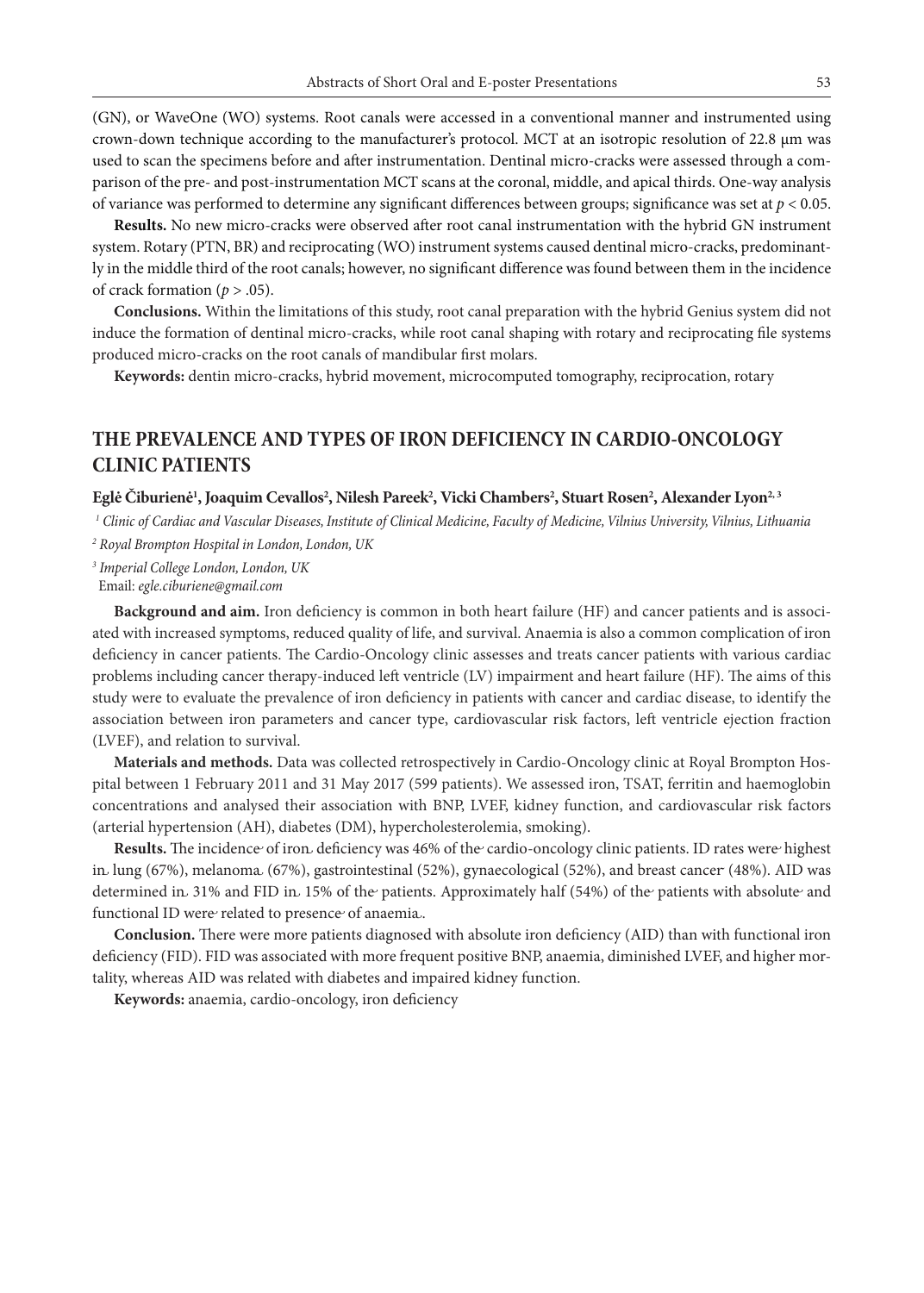## **PREVALENCE OF NARCOLEPSY SYMPTOMATOLOGY AMONG LITHUANIAN PEOPLE**

### **Dovilė Geštautaitė1 , Greta Jankutė1 , Evelina Pajėdienė2**

*1 Lithuanian University of Health Sciences, Kaunas, Lithuania*

*2 Department of Neurology, the Hospital of LSMU Kauno Klinikos, Kaunas, Lithuania*

Email: *evelinaprei@gmail.com*

**Introduction.** Narcolepsy is a sleep disorder characterized by excessive sleepiness, and in some cases by episodes of cataplexy (partial or total loss of muscle control, often triggered by a strong emotion such as laughter). There is a great demand for epidemiological and clinical studies into the prevalence of narcolepsy and its clinical features in the Lithuanian population. The aim of this study was to determine the prevalence of narcolepsy symptoms in the population of Lithuania.

**Materials and methods.** Overall, 264 randomly selected subjects (age range 18 to 64) were interviewed. Participants were given questionnaires structured by sociodemographic questions, Pittsburgh Sleep Quality Index, Epworth Sleepiness Scale, and questions about the symptoms of narcolepsy. The study protocol was approved by the Bioethics Centre of the Lithuanian University of Health Sciences (No. BEC-MF-167). The SPSS software package was used for statistical analysis.

**Results.** A total of 264 accidental subjects of a mean age of 30.30 (S.D. 13.006, range 18 to 64, median 23) were interviewed. Of these, 61.98% were females (mean age 31.71, SD 13.785) and 38.02% were males (mean age 27.99, SD 11.317). The most common symptoms of cataplexy were knee unlocking (monthly 4.9%, weekly 1.1%, daily 0.8% of the participants) and head nodding (1.9%, 1.9%, 1.5%, respectively). The most common symptoms of hypersomnia were falling asleep during the day while reading (monthly 9.1%, weekly 1.5%, daily 1.1% of the participants) or travelling (3.4%, 2.7%, 0%, respectively). At least one symptom of cataplexy was reported by 35.4% of the participants, and 56.8% had at least one symptom of hypersomnia.

**Conclusions.** This was the first epidemiologic study that estimated the prevalence of the symptoms of narcolepsy in the Lithuanian population. More than one-third of the participants had at least one symptom of cataplexy, and more than half of the participants had at least one symptom of hypersomnia.

**Keywords:** excessive sleepiness, narcolepsy, sleep disorder

## **EPIDEMIOLOGY OF ACUTE HEPATITIS C VIRUS INFECTION IN LITHUANIA FROM 2005 TO 2017**

### **Samanta Grubytė, Kęstutis Žagminas**

*Department of Public Health, Institute of Health Sciences, Faculty of Medicine, Vilnius University* Email: *samanta.grubyte@mf.vu.lt*

**Background.** Viral hepatitis remains an important public health concern in Europe, and Lithuania is not an exception. Data about viral hepatitis C is limited.

**The aim of the study.** To describe epidemiological patterns of acute HCV infection in Lithuania from 2005 to 2017.

**Materials and methods.** A descriptive method was applied for all laboratory-diagnosed cases of acute HCV officially registered via the national surveillance system during 2005 to 2017. The Mantel test was used for the trend of 2005–2017 estimation. The incidence ratio (IR) of hepatitis C was defined as the number of new infections per 100,000 people in a specific region during a particular time period. IR in terms of sex, age group, place of residence (urban or rural) were then estimated.

**Results.** From 2005 to 2017, 547 new cases of acute HCV were reported. The IR ranged from 2.04 cases per 100,000 people in 2005 to 0.56 in 2016. A decreasing and statistically significant (*p* < 0.001) trend in the IR was determined. The IR for men was 1.55 (CI: 0.85-2.85) times greater compared with women; the IR for urban residents was 1.82 (CI: 0.87-3.80) times greater than for rural residents. Almost 70% of the people diagnosed with acute HCV were aged between 18 and 44 years. In most of the reported cases in Lithuania, no risk factors were identified.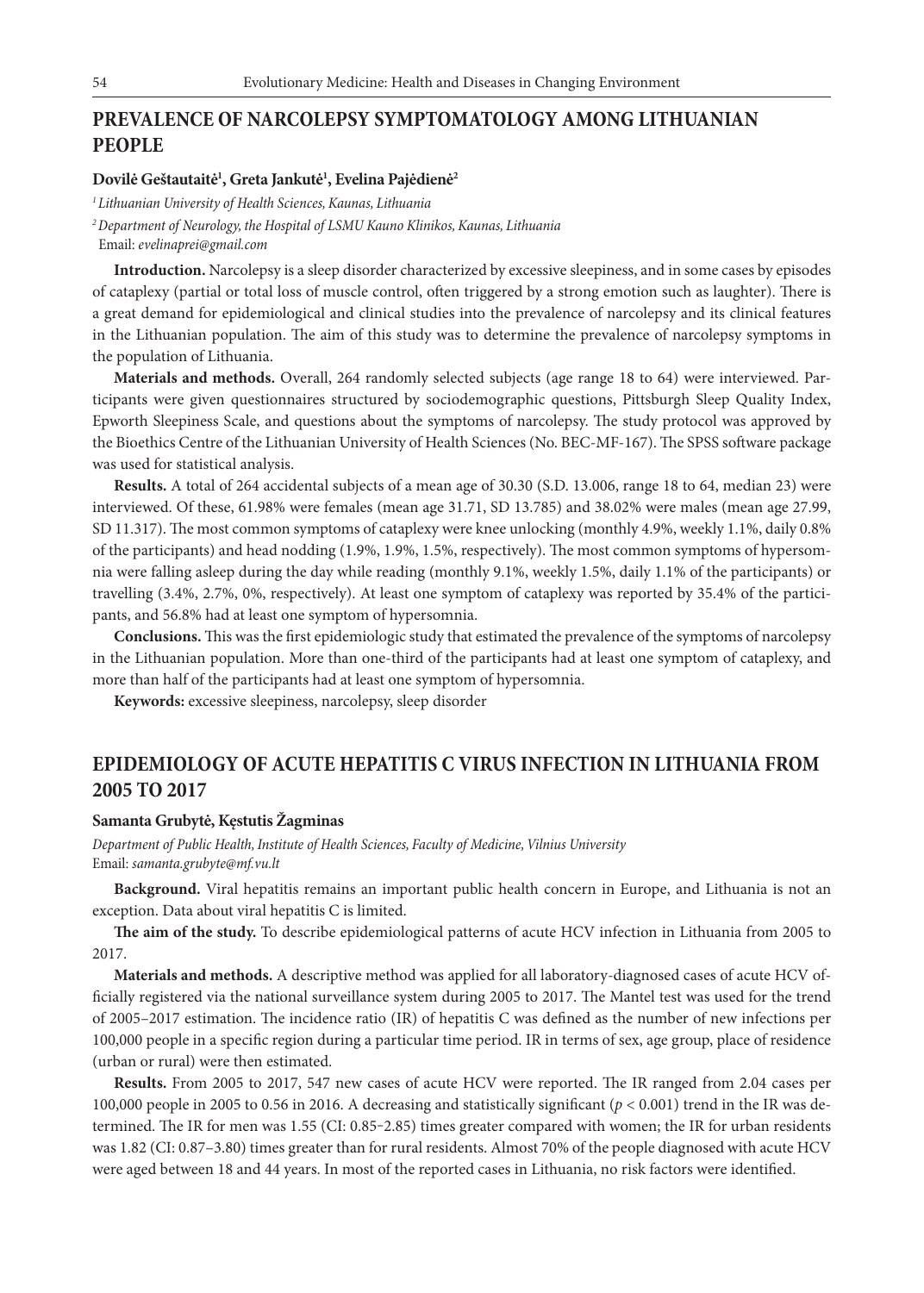**Conclusion.** Being male, aged 18 to 44, and living in the city could be important factors for understanding the HCV patterns in Lithuania. Estimations of the risk factors should be improved by case investigations. The decreasing number of HCV cases diagnosed and registered in Lithuania differs from the data collected across the European Union. This shows that additional sources of data about HCV infection are needed in order to estimate the burden of the disease and to plan for its effective prevention and control.

**Keywords:** epidemiological patterns, hepatitis C virus, incidence

### **INFLUENCE OF HYPOXIA ON ALTERNATIVE APP AND TAU SPLICING**

#### **Eglė Jakubauskienė, Laurynas Vilys, Arvydas Kanopka**

*Department of Immunology and Cell Biology, Institute of Biotechnology, Life Sciences Centre, Vilnius University, Vilnius, Lithuania* Email: *egle.jakubauskiene@bti.vu.lt*

**Background and aim.** One of the most wide-spread neurological disorders, Alzheimer's disease, is characterized by progressive loss of the brain cognitive function. There are several identified causes of Alzheimer's disease: accumulation of beta amyloid (Aβ) peptides produced from amyloid precursor protein (APP) and accumulation of microtubule-associated protein Tau. The newest data state that a lack of oxygen in the brain cells (hypoxia) is involved in the development of neurodegenerative diseases. The initial step for cellular adaptation to reduced oxygen level is the stabilization of hypoxia-inducible factors (HIF) that activate the transcription of genes needed for cell survival in unfavourable environmental conditions. Apart from transcription activation under hypoxic conditions, changes in alternative pre-mRNA splicing occur when mRNA isoforms are formed and proteins translated from them promote cell survival under unfavourable conditions. We aim to analyze the influence of hypoxia on the formation of Tau and APP mRNA isoforms, since proteins translated from them are associated with neurodegenerative diseases.

**Material and methods.** U-87 and SK-N-Be cells were cultured under normoxic (21%  $O_2$ ) and hypoxic (1%  $O_2$ ) conditions. Endogenous APP and Tau pre-mRNAs were used for cDNAs synthesis. Further RT-PCR reactions were performed.

**Results.** Our results showed that hypoxic conditions promoted formation of Tau mRNA isoform, causing microtubule aggregation. We did not find any hypoxia-influenced changes in APP mRNA isoform formation.

**Conclusions.** Tau but not APP pre-mRNA splicing is regulated by cellular hypoxia. This research is funded by the European Social Fund under the No. 09.3.3-LMT-K-712 "Development of Competences of Scientists, Other Researchers, and Students through Practical Research Activities".

**Keywords:** Alzheimer's disease, alternative splicing, APP, hypoxia, Tau

## **ANXIETY AND DEPRESSION IN PATIENTS WITH PAROXYSMAL ATRIAL FIBRILLATION**

### Jonas Jarašūnas<sup>1</sup>, Goda Jakovlevaitė<sup>2</sup>, Audrius Aidietis<sup>1</sup>

*1 Clinic of Cardiac and Vascular Diseases, Institute of Clinical Medicine, Faculty of Medicine, Vilnius University, Vilnius, Lithuania*

*2 Faculty of Medicine, Medical Academy, Lithuanian University of Health Sciences, Kaunas, Lithuania* Email: *jonasjar@gmail.com* 

**Background and aim.** Atrial fibrillation (AF) is the most common type of arrhythmia in the general population that is primarily caused by arterial hypertension. It is known to be associated with increased morbidity, mortality and decreased quality of life. Recent trials indicate that depression and anxiety play a major role in the patients' perception of AF symptoms and quality of life. We decided to determine the level of depression and anxiety in patients with uncomplicated paroxysmal atrial fibrillation presumably caused by arterial hypertension.

**Material and methods.** We assessed 60 patients with grade I or II primary arterial hypertension and at least one ECG confirmed episode of paroxysmal AF within last year. Patients with other known causes of AF, such as coronary heart disease, thyroid dysfunction, prior heart surgery, structural heart disease, reduced left ventricular ejection fraction, or renal failure with glomerular filtration rate <60 ml/min, were excluded from the study. Only the ones with hypertension as a possible causative factor for atrial fibrillation were included in the study. All patients completed hospital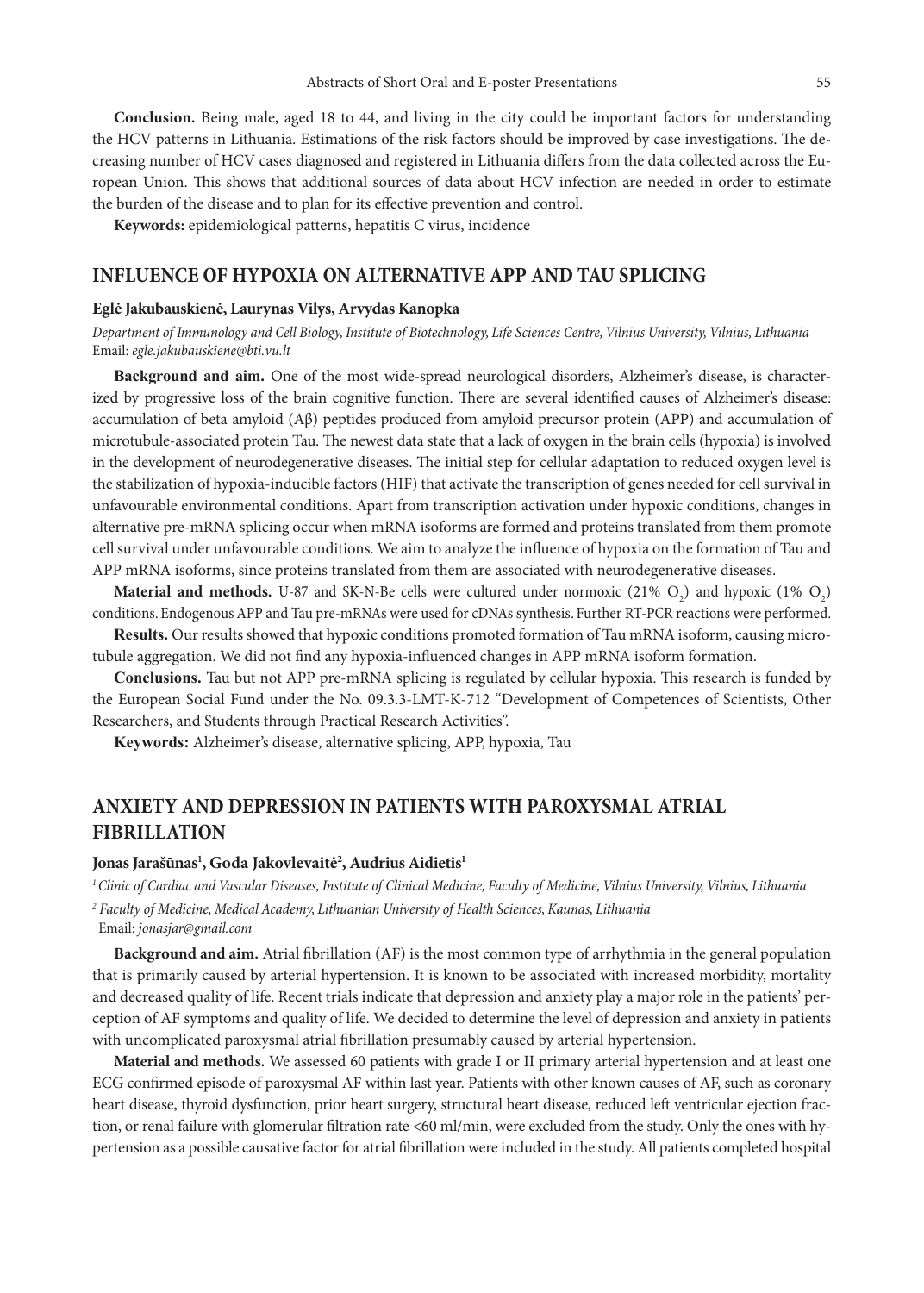anxiety and depression scale, which is composed of two subscales for depression and anxiety, ranging from 0 to 21 with higher scores indicating a more severe disorder.

**Results.** Seventy-five per cent of patients had anxiety levels greater than 7, which shows a probable anxiety disorder. The mean level of anxiety in all the patients was 9.33 (+/-2.72). Surprisingly, 100% of the patients had depression levels greater than 7, which is a proposed cut-off value for probable depression. The mean level of depression was 12.23  $(+/-1.57)$ .

**Conclusions.** Patients with paroxysmal AF and primary arterial hypertension have high levels of anxiety and depression.

**Keywords:** atrial fibrillation, hypertension, anxiety, depression

### **COLONIZATION OF CRITICALLY ILL ONCOHEMATHOLOGICAL PATIENTS WITH MULTIRESISTANT MICROORGANISMS AND THEIR DYNAMICS**

### $\check{\text{S}}$ arūnas Judickas<sup>1</sup>, Greta Stanevičienė<sup>2</sup>, Jūratė Šipylaitė<sup>1</sup>

*<sup>1</sup> Clinic of Anaesthesiology and Reanimatology, Institute of Clinical Medicine, Faculty of Medicine, Vilnius University, Vilnius, Lithuania*

*2 Faculty of Medicine, Vilnius University, Vilnius, Lithuania*

Email: *sarunas.judickas@mf.vu.lt*

**Background and aim.** Microbiota of oncohaematological patients undergoes changes due to long hospitalization and treatment with antibiotics. Patients become colonised with multiresistant microorganisms, which increases the chances of systemic infections caused by them. The aim of our study was to analyse the frequency of epidemiological cultures taken from oncohaemathological patients admitted to a critical care unit and to assess multiresistant microorganisms that are colonising patients.

**Materials and methods.** Retrospective analysis was made at Vilnius University Hospital Santaros Klinikos during the year 2016. Study included oncohaemathological patients admitted to Critical Care Unit 3. Data were collected from electronic records. We assessed the latest epidemiological stool cultures taken before transfer to Critical Care Unit and identified patients who had at least one positive epidemiological stool culture for multiresistant microorganisms. Microsoft Excel and SPSS were used for statistical analysis of the data.

**Results.** In total, 76 patients had 86 admissions to Critical Care Unit 3 during 2016. In 88.4% of the cases, at least one epidemiological stool culture was taken before transfer to the critical care unit. Analysis included 186 epidemiological stool cultures of which 42 (11.4%) were negative. The mean number of multiresistant microorganisms in one sample was  $1.5 \pm 1.2$  and in 87 cases (38.2%) the patients were colonised with more than one microorganism. The most common coloniser was *Candida* spp. (123, or 35.2%); multiresistant microorganisms included *K. pneumoniae* ESBL (43, or 11.7%), *E. faecium* VRE (32, or 8.7%), *E. coli* ESBL (25, or 6.8%), *A. baumannii* (17, or 4.6%), *E. faecium* VRE + LRE (7, or 1.9%), *K. pneumoniae* CARBA (5, or 1.4%), and *P. aeruginosa* CARBA (5, or 1.4%).

**Conclusions.** High proportion of oncohaemathological patients who were admitted to the critical care unit had epidemiological stool cultures taken. The most common multiresistant microorganisms were *K. pneumoniae* ESBL, *E. faecium* VRE, and *E. coli* ESBL.

**Keywords:** oncohaemathology, colonisation, multiresistant microorganisms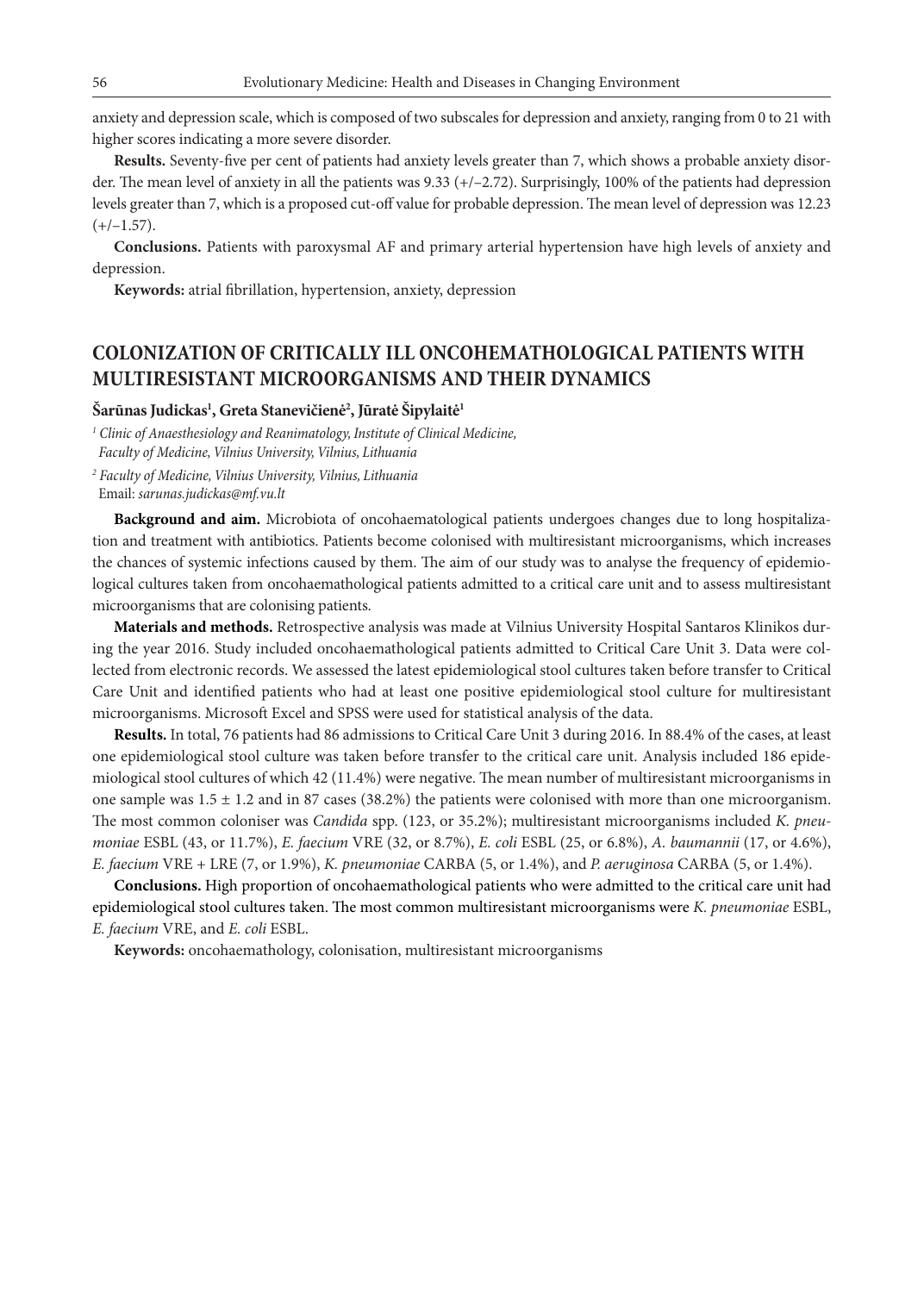### **SUICIDE RISK AMONG LUNG CANCER PATIENTS IN LITHUANIA**

### **Augustė Kačėnienė1 , Edvardas Danila2, <sup>3</sup> , Saulius Cicėnas1 , Giedrė Smailytė1, <sup>4</sup>**

*1National Cancer Institute, Vilnius, Lithuania*

*2Vilnius University Hospital Santaros Klinikos, Vilnius, Lithuania*

*3Clinic of Infectious and Chest Diseases, Dermatovenereology, and Allergology, Institute of Clinical Medicine, Faculty of Medicine, Vilnius University, Vilnius, Lithuania*

*4 Institute of Public Health, Faculty of Medicine, Vilnius University, Vilnius, Lithuania* Email: *auguste.kaceniene@nvi.lt*

**Background and aim.** Several large studies based on cancer registry data have demonstrated an increased risk of suicide among cancer patients as compared with the general population. In this study, we explored whether the suicide risk was affected by a lung cancer diagnosis among cancer patients in Lithuania in relation to demographic and disease-related characteristics.

**Material and methods.** In total, 19,781 primary lung cancer cases diagnosed between 1998 and 2012 were included in the analysis. The mortality codes for suicide were defined as X60–X84. Sex, age, and calendar periodstandardized mortality ratios (SMRs) were calculated by dividing the observed numbers of suicides among lung cancer patients by the expected number of deaths calculated using national rates.

**Results.** An increased suicide risk was found for men (SMR 2.24; 95% confidence interval (CI) 1.64–3.05), but not for women (SMR 0.98; 95% CI 0.14–6.93). Compared with the general population, the risk of suicide among lung cancer patients was three times higher during the first three months after diagnosis (SMR 3.02; 95% CI 1.57– 5.84) and the 7th and the 9th months after diagnosis, with the highest observed SMR (5.23; 95% CI 2.62–10.47). The risk of suicide was not significantly elevated in men with localized or with local spread tumours, but there was a three-fold increase in risk in patients with regional spread and advanced tumours (SMR 2.91; 95% CI 1.83–4.62 and 2.85; 95% CI 1.36–5.98).

**Conclusions.** We found an increased suicide risk in men with lung cancer, especially shortly after diagnosis, and presumably during disease recurrence or progression. There was an increased risk of suicide for men with advanced and metastatic disease, which is important to acknowledge in order to focus on the need to identify signs of depression and optimize treatment among this category of patients.

**Keywords:** lung cancer; population-based study; suicide risk

### **DISPLACEMENT OF** *LAMINA CRIBROSA* **AFTER GLAUCOMA SURGERY**

**Aistė Kadziauskienė1, 2, Ernesta Jašinskienė2 , Rimvydas Ašoklis1, 2, Eugenijus Lesinskas1, 2,**

#### **Leopold Schmetterer 3, 4, 5, 6, 7**

- *1Clinic of Ears, Nose, Throat, and Eye Diseases, Institute of Clinical Medicine, Faculty of Medicine, Vilnius University, Vilnius, Lithuania*
- *<sup>2</sup> Vilnius University Hospital Santaros Klinikos, Vilnius, Lithuania*
- *<sup>3</sup> Singapore Eye Research Institute, Singapore National Eye Centre, Singapore*

*4Ophthalmology and Visual Sciences Academic Clinical Program, Duke-NUS Medical School, Singapore*

- *5Lee Kong Chian School of Medicine, Nanyang Technological University, Singapore*
- *6Department of Clinical Pharmacology, Medical University of Vienna, Vienna, Austria*

*7 Centre for Medical Physics and Biomedical Engineering, Medical University of Vienna, Vienna, Austria* Email: *aistedam@gmail.com*

**Background and aim.** The biomechanical paradigm of glaucoma postulates that elevated IOP (intraocular pressure) causes *lamina cribrosa* (LC) compression, stretch and shear, which lead to LC deformations, strains on glial cells, and subsequent damage of retinal ganglion cell axons. Hence, all morphological parameters describing the biomechanics of LC in relation to IOP have a great importance for improving knowledge about the pathogenesis of glaucoma. The aim of this study was to evaluate changes of LC depth (LCD) after glaucoma surgery.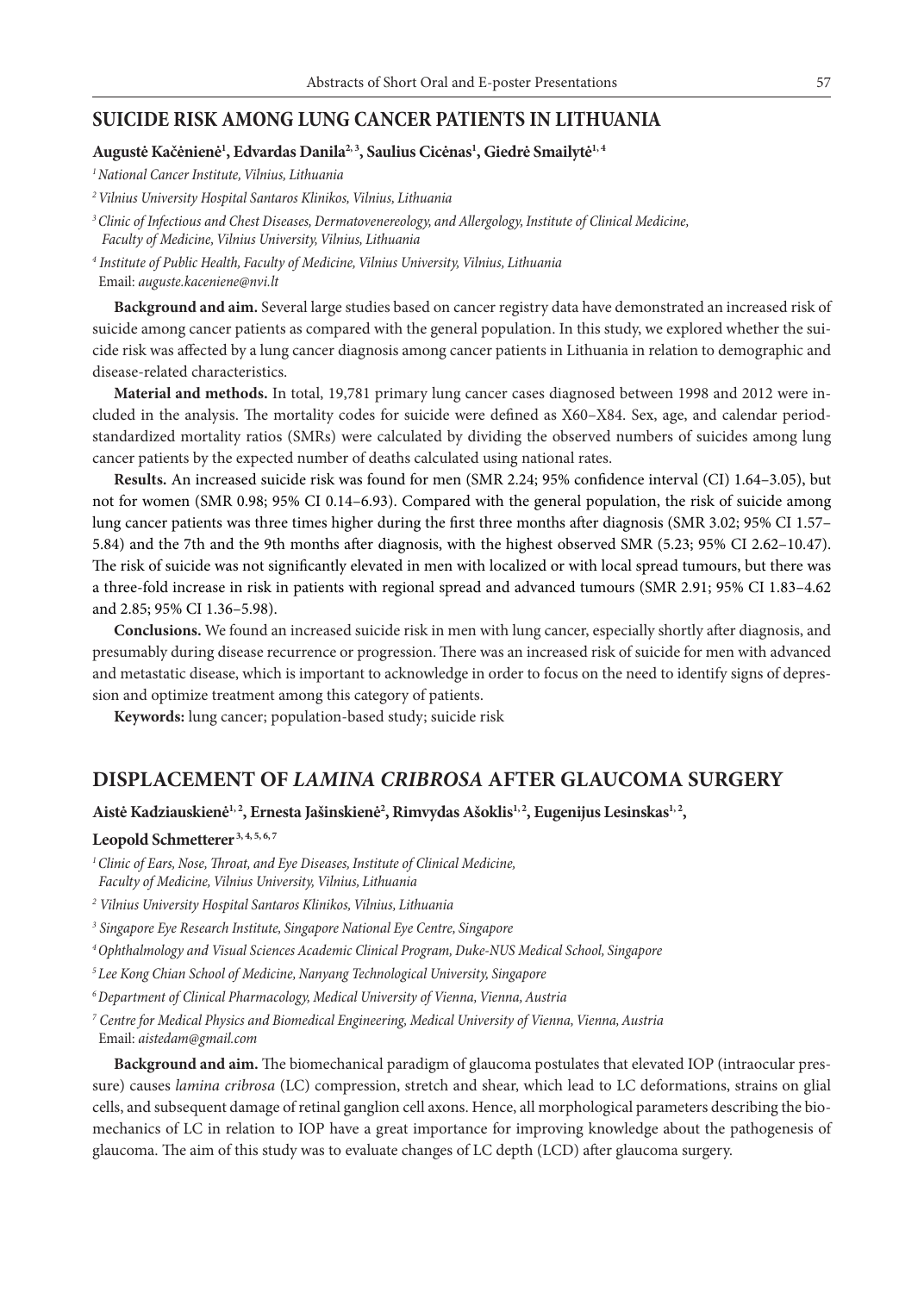**Materials and methods.** The prospective observational study included 112 patients (118 eyes) with open- or closed-angle glaucoma undergoing trabeculectomy. The LC was imaged using spectral domain optical coherence tomography preoperatively and at six follow-ups during the first postoperative year. Anterior LC surface and Bruch's membrane opening were marked in each of the serial horizontal B scans. Mean and sectoral LCD parameters were calculated using Morphology 1.0 software.

**Results.** The mean and sectoral LCD decreased at all follow-ups after the trabeculectomy  $(p < 0.001)$ . LC shallowed until the sixth month. The trend of temporal sequence of LCD was consistent for all LCD parameters. However, at 35 follow-ups (28 patients) an increase of mean LCD was observed. Most of the cases with posterior LC movement occurred during the first postoperative month and reduced significantly over time ( $p < 0.001$ ). There was an association between greater decrease of the mean LCD with younger age and IOP reduction. The eyes with decreased LCD were associated with greater LCD shallowing in response to IOP reduction than the eyes with increased LCD ( $p = 0.002$ ).

**Conclusions.** In most eyes, trabeculectomy induces a long-term shallowing of the LC. IOP reduction plays an important role for the magnitude and direction of LC displacement. However, LC remodeling should also be considered since the LC changes proceed with stable IOP.

**Keywords:** intraocular pressure, *lamina cribrosa*, *lamina cribrosa* depth, trabeculectomy

# **THE ONSET OF ATOPIC DERMATITIS IS NOT RELATED TO THE DOSES OF VACCINES RECEIVED DURING THE FIRST SEVEN MONTHS OF LIFE**

### **Justina Kučinskaitė1 , Agnė Krživickytė1 , Agnė Jagelavičienė2 , Vytautas Usonis2**

*<sup>1</sup> Faculty of Medicine, Vilnius University, Vilnius, Lithuania*

*2 Clinic of Children's Diseases, Institute of Clinical Medicine, Faculty of Medicine, Vilnius University, Vilnius, Lithuania* Email: *agne.jagelaviciene@mf.vu.lt*

**Introduction.** Evolution can be understood not only as natural selection and a change in the heritable characteristics of biological populations over successive generations, but also as a change in our lifestyle and healthcare system. Although availability and spread of information is growing, the opinion in modern society that routine vaccination could exacerbate or even promote allergy is still alive.

**The aim of the study.** To analyze the association between received doses of Hepatitis B (HB) and Diphtheria, Tetanus, acellular Pertussis, Poliomyelitis, *Haemophilus influenzae* (DTaP-IPV-Hib) vaccines until 7 months of age and the time of the onset of atopic dermatitis.

**Materials and methods.** A retrospective case-control study was conducted. An electronic database of an outpatient clinic was used for the selection of atopic children. Health records of 242 children born in 2009 and diagnosed with atopic dermatitis were analysed. Participants were classified into three groups according to HBV and DTaP-IPV-Hib vaccination accomplishment until the end of the 7th month.

**Results.** The study sample consisted of 128 boys (52.9%) and 114 girls (47.1%). Of all these children, 174 were ranked as fully vaccinated by the end of the 7th month, 57 as partially vaccinated, and 11 as not vaccinated. The average time for the onset of atopic dermatitis was  $10.36 \pm 2.69$  months in the group of the fully vaccinated children,  $14.08 \pm 2.01$  months in the partially vaccinated group, and  $13.69 \pm 0.86$  months in the non-vaccinated children. The relationship between the time of the onset of atopic dermatitis and the number of the received doses of the vaccines failed to yield statistical significance.

**Conclusion.** Our results indicate that the number of doses of the HB and DTaP-IPV-Hib vaccines received during the first seven months of life has no influence on the time of the onset of atopic dermatitis. The information that children vaccination is not a risk factor for the evolution of atopy could be a supportive for parents and paediatricians.

**Keywords:** atopic dermatitis, children, vaccination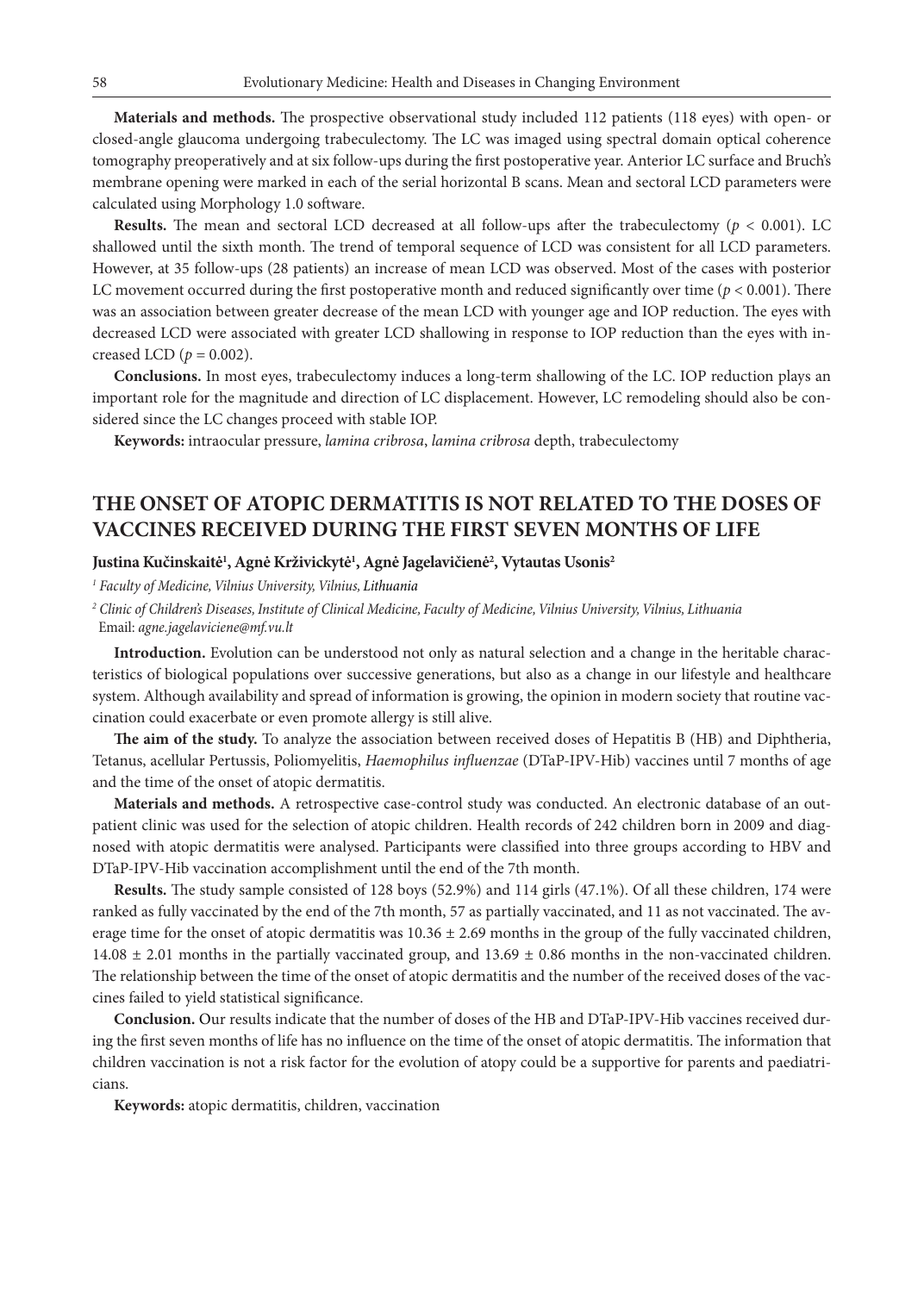# **PROTEOMIC ANALYSIS OF CANCEROUS, INFLAMMATORY, AND HEALTHY PANCREATIC TISSUES: DISCOVERY OF A POTENTIAL BIOMARKER TO IMPROVE DIAGNOSTICS OF PANCREATIC CANCER**

**Benediktas Kurlinkus1, 2, Audrius Šileikis1, 2, Mindaugas Valius3 , Jonas Cicėnas3, 4, Algirdas Kaupinis3 ,** 

### **Marija Ger3 , Marius Petrulionis1, 2, Kęstutis Strupas1, 2**

*1 Clinic of Gastroenterology, Nephro-Urology and Surgery, Institute of Clinical Medicine,*

 *Faculty of Medicine, Vilnius University, Vilnius, Lithuania*

*2Vilnius University Hospital Santaros Klinikos, Vilnius, Lithuania*

*3Proteomics Centre, Institute of Biochemistry, Life Sciences Centre, Vilnius University, Vilnius, Lithuania*

*4 MAP Kinase Resource, Bern, Switzerland*

Email: *benas\_kurlinkus@yahoo.com*

**Background and aim.** Evolution of pancreatic cancer has led to a dramatic increase of its incidence rates during the last few decades, in contrast to the stable or even declining trends for most of the other cancer types. It is a lethal disease characterized by a usual late diagnosis and sequential poor prognosis. Scientists are still trying to find new strategies for early diagnostics of pancreatic cancer. Improved imaging capabilities have not led to any expected advances. Therefore, biomarker research appears to be a promising option. The aim of this study was to find a potential biomarker in order to improve diagnostics of pancreatic cancer.

**Materials and methods.** We performed liquid chromatography-mass spectrometry and quantitative proteomic analysis of four tissue sample groups, with five samples for each type: pancreatic cancer with a diameter of 2 cm or smaller, pancreatic cancer larger than 2 cm, as well as inflamed and healthy pancreas.

**Results.** Among the proteins found, P01892, Q95365, Q562R1, Q9TQE0, Q562R1, A6NMY6, Q6GPI1, Q96E17, Q8NHP1, Q8NHW5, and Q8NHM4 could potentially assist in the diagnostics of small tumours, and most of them were not over- or underexpressed in pancreatitis. These proteins could improve differential diagnostics between pancreatitis and pancreatic cancer, which is a real clinical issue at the moment.

**Conclusions.** Although our findings seem promising, these proteins have to be validated in a larger group of patients and cross-validated using other protein detection methods.

**Keywords:** biomarker, pancreatic cancer, proteomic analysis

# **DEMOGRAPHIC, CLINICAL, AND COGNITIVE PREDICTORS OF THE RESPONSE OF ALZHEIMER'S DISEASE TO TREATMENT WITH DONEPEZIL**

#### **Jurgita Kuzmickienė, Gintaras Kaubrys**

*Clinic of Neurology and Neurosurgery, Institute of Clinical Medicine, Faculty of Medicine, Vilnius University, Vilnius, Lithuania* Email: *jurgitakuzmickiene@gmail.com*

**Background and aim.** Demographic, clinical, and cognitive predictors of treatment efficacy in Alzheimer disease (AD) may be useful in clinical practice. The aim of this study was to establish whether demographic, clinical, and cognitive characteristics may predict the efficacy of treatment with donepezil in AD.

**Materials and methods.** Sixty-two de novo AD patients and 30 healthy controls (HC) were enrolled in the study. Participants were assessed with the Cambridge Neuropsychological Test Automated Battery (CANTAB). Episodic memory was assessed with Paired Associates Learning (PAL), recognition memory with Pattern Recognition Memory delayed (PRMd), and working memory with Spatial Working Memory (SWM). The measure of overall dementia severity was Mini-Mental State Examination (MMSE). Depression level was assessed with Geriatric Depression Scale (GDS). The efficacy measures were changes in scores of PAL, SWM, PRMd from baseline to maximum improvement after four months of treatment.

**Results**. For analysis of age effect, the patients were divided into those aged <77 years (<median) and those aged ≥77 years (≥median). Our study found donepezil to be more efficacious in younger patients on PAL Total errors adjusted (PAL\_TEA) score ( $U = 321$ ;  $p = 0.026$ ). For the analysis of education effect, participants were divided into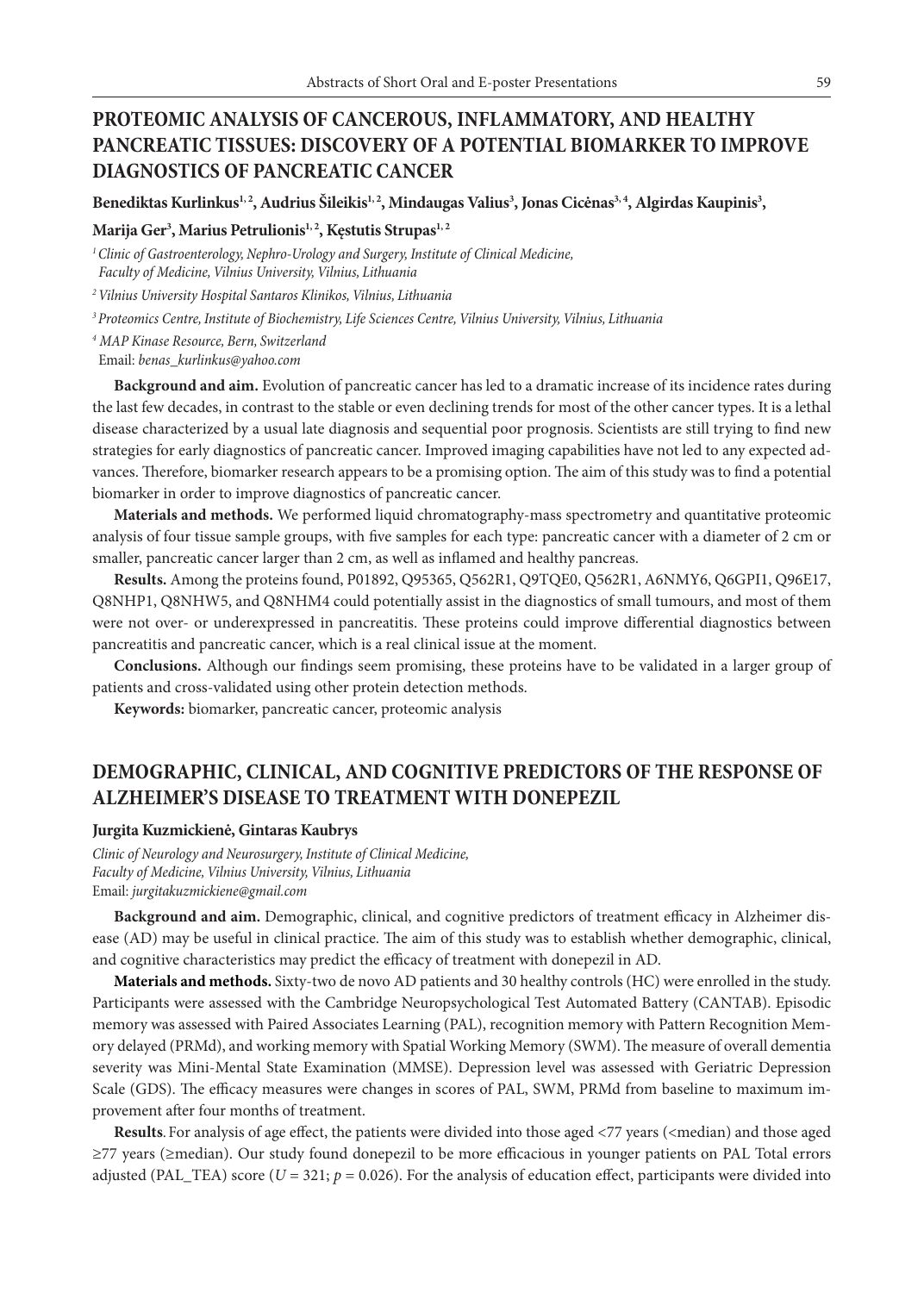those with education <11 years (<median) and those with ≥11 years (≥median). The AD patients with higher education showed greater improvement on SWM Total errors (SWM\_TE) (*U* = 246; *p* = 0.001). Women improved more than men on PAL\_TEA ( $U = 320$ ;  $p = 0.027$ ). The patients without depression (GDS = 0–9) responded to therapy better than those with mild depression (GDS =  $10-19$ ) on SWM\_TE ( $U = 20.5$ ;  $p < 0.001$ ). Mild dementia participants (MMSE = 21–23) improved more than moderate dementia patients (MMSE = 18–20) on PAL\_TEA (*U* = 280;  $p = 0.007$ ) and PRMd Number correct (*U* = 316;  $p = 0.031$ ).

**Conclusions.** The demographic, clinical, and cognitive characteristics may predict the efficacy of AD treatment with donepezil in different domains of cognitive function as assessed with CANTAB. Our study supports treatment benefits in early AD.

**Keywords:** Alzheimer's disease, CANTAB, cholinesterase inhibitors, dementia, treatment efficacy predictor

### **MORPHOLOGICAL CHANGES OF THE AGING RETINA IN AN EXPERIMENTAL MODEL OF MATERNAL NUTRITIONAL RESTRICTION**

 $\bf{Guoda}$  Laurinavičiūtė<sup>1</sup>, Violeta Bartuškienė<sup>1</sup>, Agnė Žiniauskaitė<sup>2</sup>, Symantas Ragauskas<sup>2</sup>, Giedrius Kalesnykas<sup>2</sup>,

 $V$ ioleta Žalgevičienė<sup>1</sup>, Renata Šimkūnaitė-Rizgelienė<sup>1</sup>, Ramunė Čepulienė<sup>1</sup>, Eglė Marija Jakimavičienė<sup>1</sup>,

### **Saulius Galgauskas3 , Janina Tutkuvienė1**

*<sup>1</sup> Department of Anatomy, Histology and Anthropology, Institute of Biomedical Sciences, Faculty of Medicine, Vilnius University, Vilnius, Lithuania*

*2 Experimentica Ltd, Kuopio, Finland*

*3 Department of Ophthalmology, Institute of Clinical Medicine, Faculty of Medicine, Vilnius University, Vilnius, Lithuania* Email: *janina.tutkuviene@mf.vu.lt*

**Background and aim.** Negative body image and cultural expectations of thinness often trigger young women to diet and to lose weight. It is known that maternal nutritional stress during pregnancy may diversely impair postnatal health of the offspring. The purpose of our study was to evaluate the impact of maternal nutritional restrictions during sensitive periods of growth on morphological changes of the aging retina.

**Materials and methods.** The experiment was conducted from 2013 to 2016; 27 rat eyes (nine of the first and 18 of the second generation of 20-month-old offspring) were analysed. The offspring were born to mothers that were 50% food-restricted (FR) either before pregnancy only (group 1), or before and throughout the pregnancy periods (group 2). FR rats received 50% less food as compared to the control group. The control group, as well as all the offspring, were fed normally. Following the whole-body perfusion, fixation, dissection, and isolation of the retinas, cryo and paraffin sectioning was performed; 60 samples from each eye were collected, stained with H&E and immunostained with IBA 1 (1:500), GFAP (1:1000), and RBPMS (1:200). In each sampling field, the number of RBPMSpositive cells in ganglion cells layers, retinal microglia (active and silent) in the inner plexiform layer were counted*.* The photoreceptor layer and Müller cells were also evaluated.

**Results.** The 1st and 2nd groups had a significant loss of the photoreceptor layer as well as a statistically significant thinning of the outer nuclear layer ( $p < 0.05$ ) as compared to the control group ( $p < 0.05$ ). The retinal microglial cells were active in all the groups. In 77.8% of Müller cells an increased activity was observed, with no difference among the groups ( $p > 0.05$ ). No significant difference in the amount of retinal ganglion and microglial cells among the groups was found ( $p > 0.05$ ).

**Conclusions.** Dietary restriction during sensitive periods of growth may induce significant photoreceptor degeneration and thinning of the outer nuclear layer of the aging retina. These findings suggest that the damage caused by nutritional deprivation may be distributed across all organ systems including those significant for survival. Further studies of a greater extent are needed.

**Keywords:** Müller cells, nutritional restriction, photoreceptors, retina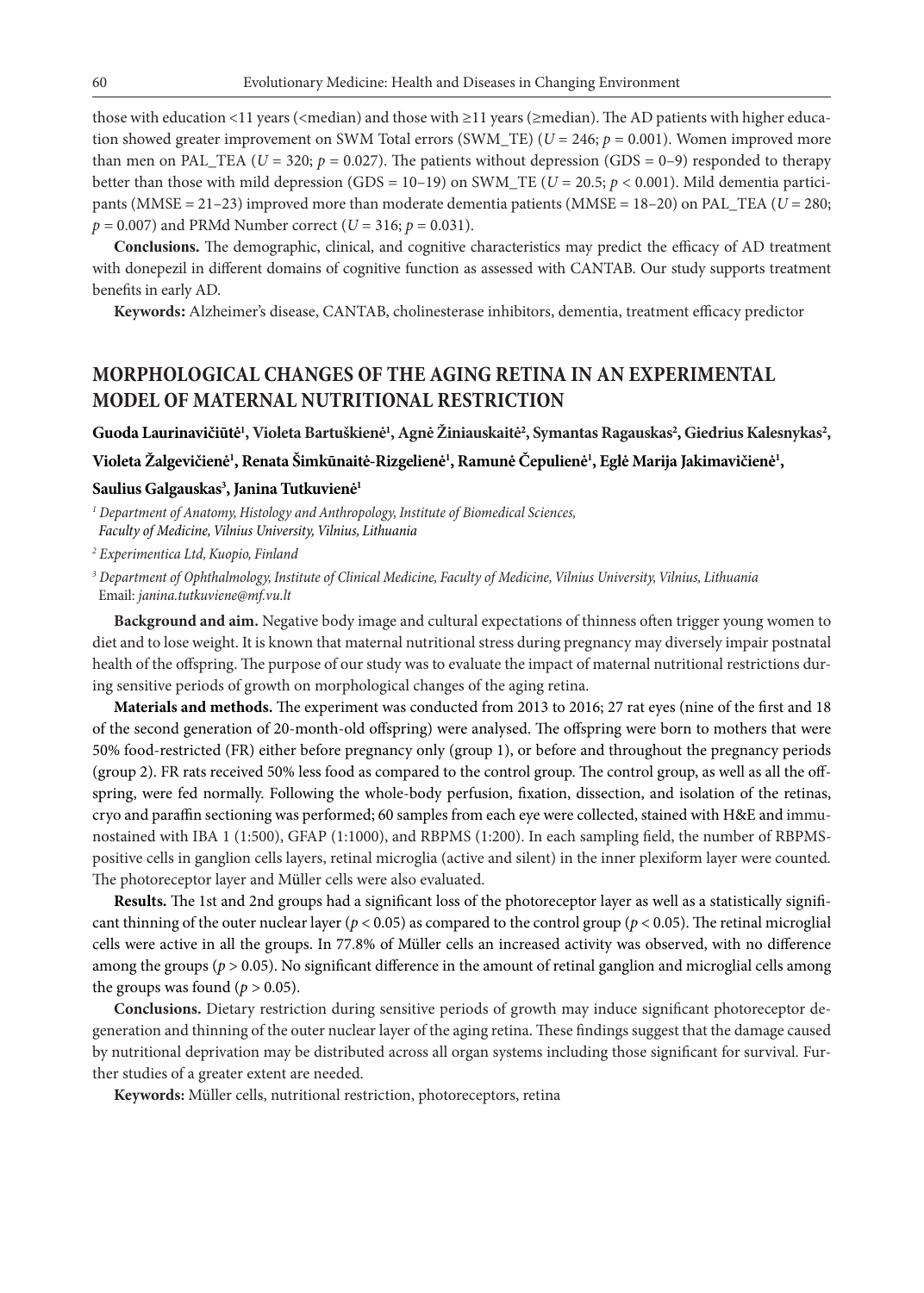## **TEACHERS' PARTICIPATION IN SCHOOLCHILDREN'S HEALTH PROMOTION PROCESS: RESULTS OF A PILOT STUDY**

#### **Rūta Maceinaitė, Genė Šurkienė**

*Department of Public Health, Institute of Health Science, Faculty of Medicine, Vilnius University, Vilnius, Lithuania* Email: *ruta.maceinaite@gmail.com*

**Background and aim.** Health promotion provides more opportunities of taking care of health and improving it. The school is the best place for children's health promotion process (HPP). The whole school community should be involved in it. Information about the participation of the school community in HPP is instrumental when planning measures to improve the situation. The shortage of information about teachers' participation in schoolchildren's health promotion leads to the aim of this study, which was to determine the participation of teachers in schoolchildren's HPP.

**Materials and methods.** Cross-sectional study was performed in 2015: 684 parents from 28 school communities were surveyed by an anonymous questionnaire. Chi square test and logistic regression models were used for the data analysis.

**Results.** Sixty-nine per cent (95% CI: 65.4; 72.4) of teachers participated in HPP. Participation was significantly related to work at a health promoting school (HPS) (ORa = 4.06 (95% CI: 2.84; 5.81) and teaching such subjects as art, music, or physical education (ORa = 2.21 (95% CI: 1.44; 3.38)). Participation in health promoting events (71.4% (95% CI: 67.2; 75.3)), assistance in organizing events (50.6% (95% CI: 46.1; 55.1)) were the most common ways of teachers' participation. More than half of teachers (55.5% (95% CI: 51.0; 60.0)) evaluated their participation in HPP as good or very good and only 6.1% (95% CI: 4.3; 8.7) of them evaluated their participation as bad or very bad. Evaluation of participation was significantly related to work at a HPS and the subject taught. 84.9% (95%. CI 81.0; 88.5) of health promotion schools teachers knew that their school is HPS.

**Conclusions.** The majority of teachers participated in HPP and more than half of the respondents evaluated their participation as good or very good. Participation and evaluation of participation were significantly related to work at a HPS and the subject taught. Participation in health promoting events is the most common way of teachers' participation.

**Keywords:** health promotion, health promoting school, teachers' participation

### **SMOKING CESSATION SUPPORT FOR MENTALLY ILL PATIENTS. A CLINICAL CASE**

### **Domantė Mačiulytė1 , Viktorija Andrejevaitė2**

*1 Faculty of Medicine, Vilnius University, Vilnius, Lithuania*

**Introduction.** In 2015, over 1.1 billion people smoked tobacco. Although smoking is declining worldwide and in many countries, the prevalence of tobacco smoking appears to be increasing in some regions. About half of the regular smokers die from tobacco-induced diseases and live about ten years shorter than never smokers. Research shows that depending on the disease and its severity, patients with mental illness smoke more often than the general population, so the risk of tobacco-related illnesses is higher for them. Those patients want to quit smoking as much as non-psychiatric patients, but their dependence on nicotine is often stronger because of the association of smoking with psychiatric disorders. It becomes harder for them to quit smoking; they are more likely to experience unsuccessful attempts.

**Clinical case.** A 48-year-old man regularly smoked since the age of 16, on average 22 cigarettes a day, sometimes even at night. The patient is alcohol-dependent, treated for depression three times, and has an anxiety disorder. He has a moderate dependency on nicotine and an average risk of health and other problems due to tobacco use. He tried to quit smoking ten times. During the first quitting attempt, he used only nicotine chewing gum and did not smoke for one month. Smoking friends had the strongest impact on him smoking again. Other attempts were

*<sup>2</sup> Clinic of Internal Diseases, Family Medicine and Oncology, Institute of Clinical Medicine, Faculty of Medicine, Vilnius University, Vilnius, Lithuania* Email: *viktorija.andrejevaite@gmail.com*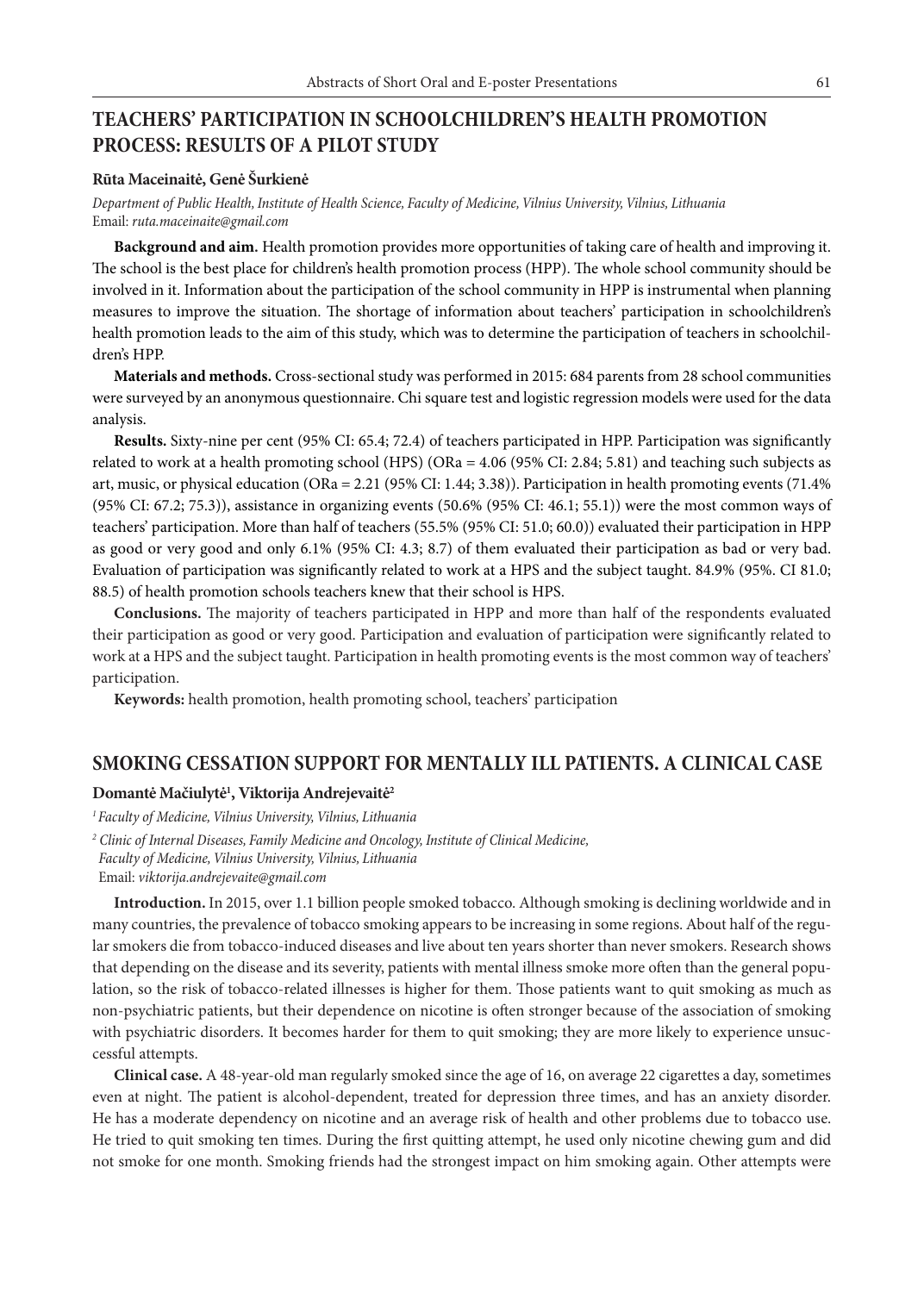62 Evolutionary Medicine: Health and Diseases in Changing Environment

similar. In 2015, he repeated cycles when he did not smoke for about three weeks and then smoked five cigarettes a day for two weeks. At that time, he used nicotine chewing gum, a nicotine patch, and attended group therapy sessions. Continuation to smoke provoked stress and the wish to feel better.

**Conclusion.** Due to a lack of specialized help in smoking cessation in Lithuania, the role of the family doctor is important, especially in helping mentally ill patients due to their higher dependence. The most effective method of supported smoking cessation is a combination of smoking cessation medication and cognitive behavioural therapy.

**Keywords:** mental health, smoking, smoking cessation, nicotine replacement therapy, cognitive behavioural therapy

## **RETURN TO SPORT COULD BE FASTER AFTER OPEN REPAIR OF ACUTE ACHILLES TENDON RUPTURE**

### Aleksas Makulavičius<sup>1, 2</sup>, Matas Urmanavičius<sup>2</sup>, Giedrius Mazarevičius<sup>2</sup>, Mindaugas Klinga<sup>2</sup>,

### Valentinas Uvarovas<sup>1, 2</sup>, Xavier Martin<sup>3</sup>, Narūnas Porvaneckas<sup>1, 2</sup>

*1 Clinic of Rheumatology, Orthopaedics Traumatology and Reconstructive Surgery, Institute of Clinical Medicine, Faculty of Medicine, Vilnius University, Vilnius, Lithuania*

*2Republican Vilnius University Hospital, Vilnius, Lithuania*

*3 Department of Embryology and Human Anatomy, Medical faculty, University of Barcelona, Barcelona, Spain* Email: *makulaviciusa@gmail.com*

**Background and aim.** The optimal treatment of acute Achilles tendon rupture (AATR) in active adults is still controversial. Different treatment protocols may be effective and all have some advantages and complications. The purpose of this study was to compare short-term functional results and return to sport in young healthy adults after open modified "crown" type Achilles tendon repair and pure percutaneous Bunnell type repair.

**Materials and methods.** One hundred patients suffering from acute Achilles tendon rupture were enrolled in our prospective randomized study on the method of surgical treatment. The sample was randomly selected using sealed opaque envelopes. Patients in group 1 were treated with an open "crown" type repair and those in group 2 with a percutaneous Bunnell type technique. Resorbable material was used in both repair techniques. Three surgeons – one senior and two senior residents – performed all procedures. Functional results after the first year, with emphasis on the return to sport, were compared between the two groups.

**Results.** The mean patient age was 36.9 years, 88 being males, and 12 females. No statistically significant difference in functional results (ATRS, single heel rise) or return to sport and days off work was seen between groups. There were four re-ruptures (two in each group). No statistically significant difference in the rate of complications was detected between the groups except for the sural nerve entrapments. All three cases were reported in the group treated with percutaneous repair. Return to sport was a bit faster in the open repair group (192 vs. 215 days), but did not reach a statistically significant difference. There was no statistically significant difference in the rate of complications.

**Interpretation.** Return to sport may be faster in open repair but no statistically significant difference was observed.

**Keywords:** acute rupture, Achilles tendon, open repair, percutaneous repair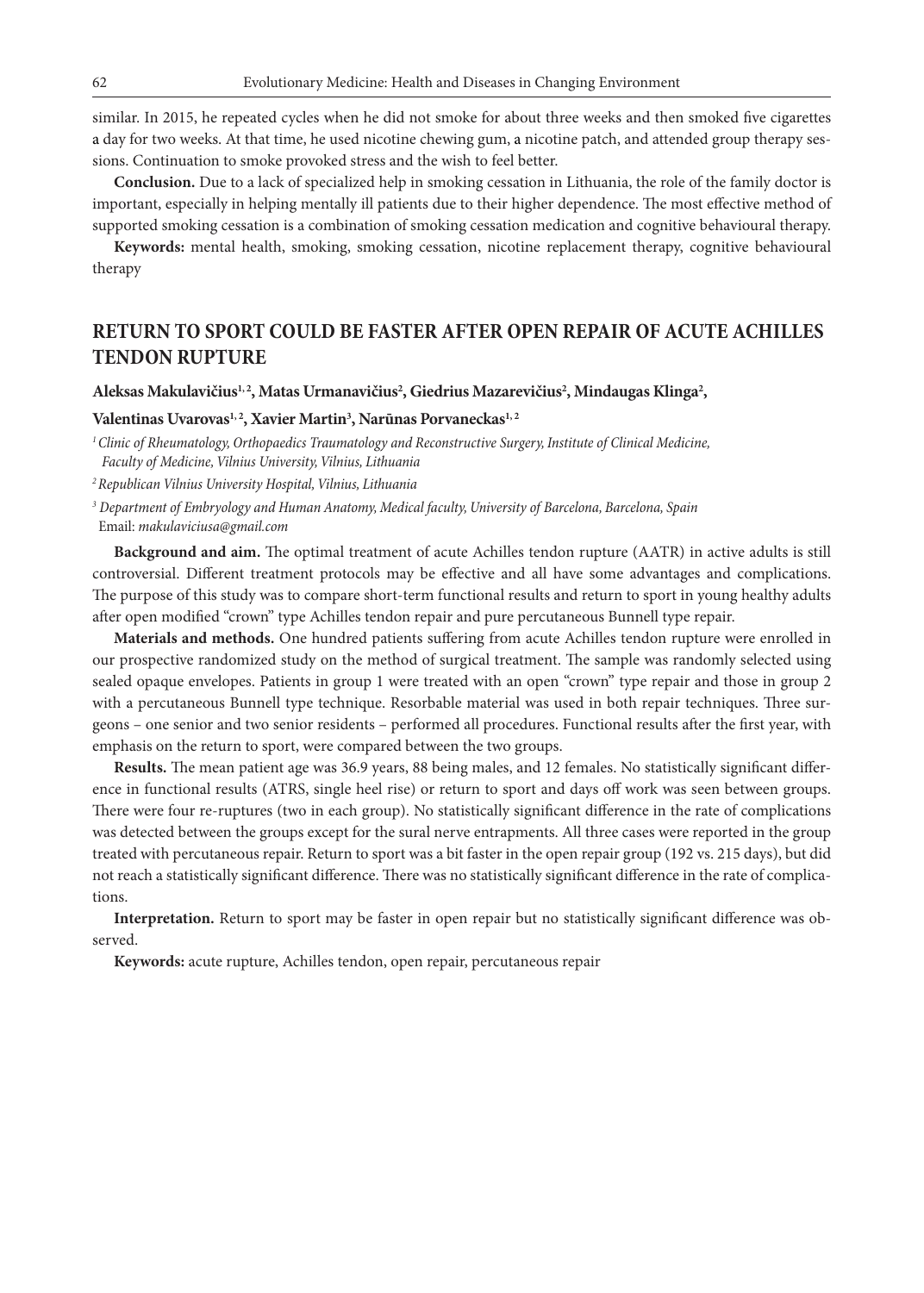### **DEONTOLOGICAL EXAMINATION AS A CRITERION FOR THE ASSESSMENT OF PROFESSIONAL QUALITY IN PERSONAL HEALTH CARE**

### $\delta$ andra Mažeikienė<sup>1</sup>, Sigitas Laima<sup>1</sup>, Sigitas Chmieliauskas<sup>1</sup>, Dmitrij Fomin<sup>2</sup>,

### **Rokas Šimakauskas1 , Jurgita Stasiūnienė1**

*1 Department of Pathology, Forensic Medicine, and Pharmacology, Institute of Biomedical Sciences, Faculty of Medicine, Vilnius University, Vilnius, Lithuania*

*2 Clinic of Cardiac and Vascular Diseases, Institute of Clinical Medicine, Faculty of Medicine, Vilnius University, Vilnius, Lithuania* Email: *s.matickaite@gmail.com* 

**Background and aim.** Improvement of health care quality is one of the top-priority long-term strategies in the European Union. Professional quality is an important factor of personal health care quality. Medical errors arising due to the lack of professional quality are not uncommon in practice. In Lithuania, cases of suspected medical malpractice are assessed by deontological examination (DE). The aim of this study was to evaluate medical errors by analyzing DE reports.

**Materials and methods.** Retrospective analysis of 1007 DE reports (State Forensic Medicine Service, period 1990–2016) was performed. SPSS 22.0 was used for data analysis.

**Results.** Most DEs were performed in 2011 (73), and fewest in 1991 (2). Patients were males in 600 (60%) cases, and females in 407 (40%) cases. The highest number of DEs among males was in the age group of 41–50 (152), and the lowest in the age group of 6–15 (17). The highest number of DEs among females was in the age group of 31–40 (68), and the lowest in the age group of 2–5 (9). The largest numbers of suspected malpractice cases were found in the following departments: surgery 211 (21%), emergency 126 (13%), obstetrics-gynaecology 100 (10%), intensive care 94 (9%), and neurosurgery 65 (6%). In 715 (71%) cases, DEs were ordered due to the patient's death. Clinical and forensic medical diagnoses matched in 79% of the cases, a partial diagnostic discrepancy was observed in 7% of the cases, and an absolute discrepancy in 13% of the cases. Diagnostic discrepancies were less prevalent among younger patients. Intracranial injuries were most commonly misdiagnosed (15%). In 684 (68%) cases, medical negligence was disproved.

**Conclusions.** (1) DEs were most commonly performed due to the cases of suspected malpractice in surgery, emergency, obstetrics-gynaecology, intensive care, and neurosurgery departments; (2) Diagnostic discrepancies were less prevalent among younger patients. (3) Intracranial injuries were most commonly misdiagnosed. (4) A unified database of DE reports would contribute to the improvement of professional quality in personal healthcare.

**Keywords:** deontological examination, diagnosis discrepancy, medical error

# **METHODOLOGICAL CONSIDERATIONS FOR MEASURING HAIR CORTISOL LEVEL AS A BIOLOGICAL MARKER OF CHRONIC STRESS**

#### **Eglė Mazgelytė, Dovilė Karčiauskaitė, Aušra Linkevičiūtė, Zita Aušrelė Kučinskienė**

*Department of Physiology, Biochemistry, Microbiology, and Laboratory Medicine, Institute of Biomedical Sciences, Faculty of Medicine, Vilnius University, Vilnius, Lithuania* Email: *egle.mazgelyte@mf.vu.lt*

**Background and aim.** Chronic increase of cortisol level is hypothesized to contribute to the development of metabolic and cardiovascular disease. Investigation of saliva, serum, and urine provides information about cortisol production of a period up to 24 h. However, long-term integrated hormone secretion can be assessed by measuring cortisol concentration in scalp hair. The aim of this study was to develop and adapt a method for cortisol extraction and analysis from human scalp hair.

**Materials and methods.** Hair samples of 163 healthy men (aged 25–55 years) participating in the ATEROSTRES study were collected. Hair cortisol concentrations (HCC) were determined from the most proximal segment of the 3 cm scalp hair which represents three months prior to sampling grown hair. Samples were finely cut with scissors and washed twice in isopropanol followed by the incubation in Soerensen buffer and solid-phase extraction procedure. Identification and quantitative determination of cortisol was performed using high performance liquid chromatography with ultraviolet-visible spectrophotometry (HPLC-UV/Vis) detection.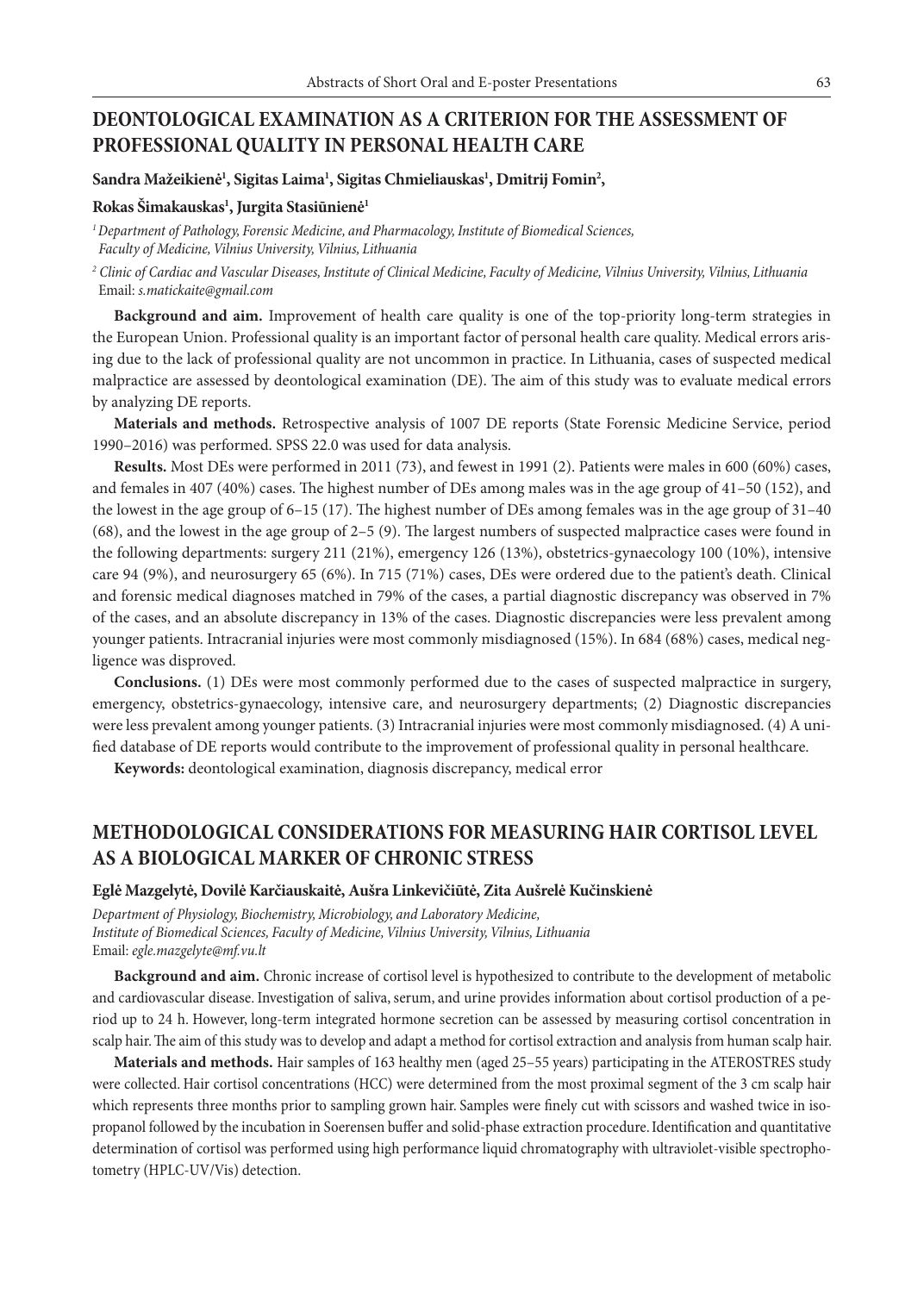**Results.** The median HCC was 46.182 ng/g (range 0.633–858.314 ng/g). Results indicate good linear responses in the ranges 5–150 ng/g with correlation coefficient 0.9998. The limit of detection (LOD) and limit of quantification (LOQ) for cortisol were 15.6 ng/g and 47.2 ng/g respectively.

**Conclusions.** Hair cortisol analysis is a promising tool for evaluating long-term cortisol exposure and chronic stress in a variety of health conditions. However, the sensitivity of the HPLC-UV/Vis method is limited as the LOQ value was higher than the content of analytes in some hair samples. More sensitive and specific methods such as HPLC coupled with mass spectrometry or HPLC-tandem mass spectrometry for determination of cortisol in human hair should be considered.

**Keywords:** chronic stress, hair cortisol concentration, HPLC-UV/Vis

### **SURVIVAL AFTER LOWER-LIMB AMPUTATION**

#### Greta Mickevičiūtė<sup>1, 2</sup>, Tomas Baltrūnas<sup>2, 3</sup>, Kęstutis Ručinskas<sup>2, 3</sup>

*1Faculty of Medicine, Vilnius University, Vilnius, Lithuania*

*2 Vilnius University Hospital Santaros Klinikos, Vilnius, Lithuania*

*3Clinic of Cardiac and Vascular Diseases, Institute of Clinical Medicine, Faculty of Medicine, Vilnius University, Vilnius, Lithuania* Email: *tomas.baltrunas@gmail.com*

**Introduction.** Peripheral artery disease caused by atherosclerosis is a major healthcare problem. Lower limb amputation is a widely practised procedure with severe morbidity and mortality rates even in hospitals where it may be avoided through surgery.

**The aim of the study**. To determine the life expectancy of the patients who underwent amputation of a lower extremity and to determine the risk factors that result in shorter life expectancy such as the level of the amputation, age, sex, and other comorbidities.

**Materials and methods.** A restrospective multicentre research was performed: 1402 patients who underwent lower extremity amputation from 2005 to 2010 were included. All operations were performed in three different hospitals: Vilnius City Clinical Hospital, Vilnius University Hospital and State Vilnius University Hospital.

**Results.** The mean age at the time of procedure was 71 years. The mean death rate was 20% within the first 30 days, 40%within one year, 60% within three years, and it reached 70% after five years. A statistically relevant death rate difference was found when comparing sex-based groups, different comorbidities, as well as considering whether the procedure was performed above the ankle or below the ankle. There was no significant difference regardless of whether the amputation was bilateral, or whether any vascular surgeries were performed before the major amputation, or regardless of the number of minor amputations or the reamputation rate.

**Conclusions.** This research has shown that amputation of the lower extremity is mostly performed on elderly patients who have one or more comorbidities. We have found that women have a much higher morbidity rate as compared with men according to Kaplan-Mayer survival curves. Very high death rates suggest that new strategies for the procedure and aftercare are needed.

**Keywords:** amputation, critical limb ischemia, lower extremity amputation, survival after lower extremity amputation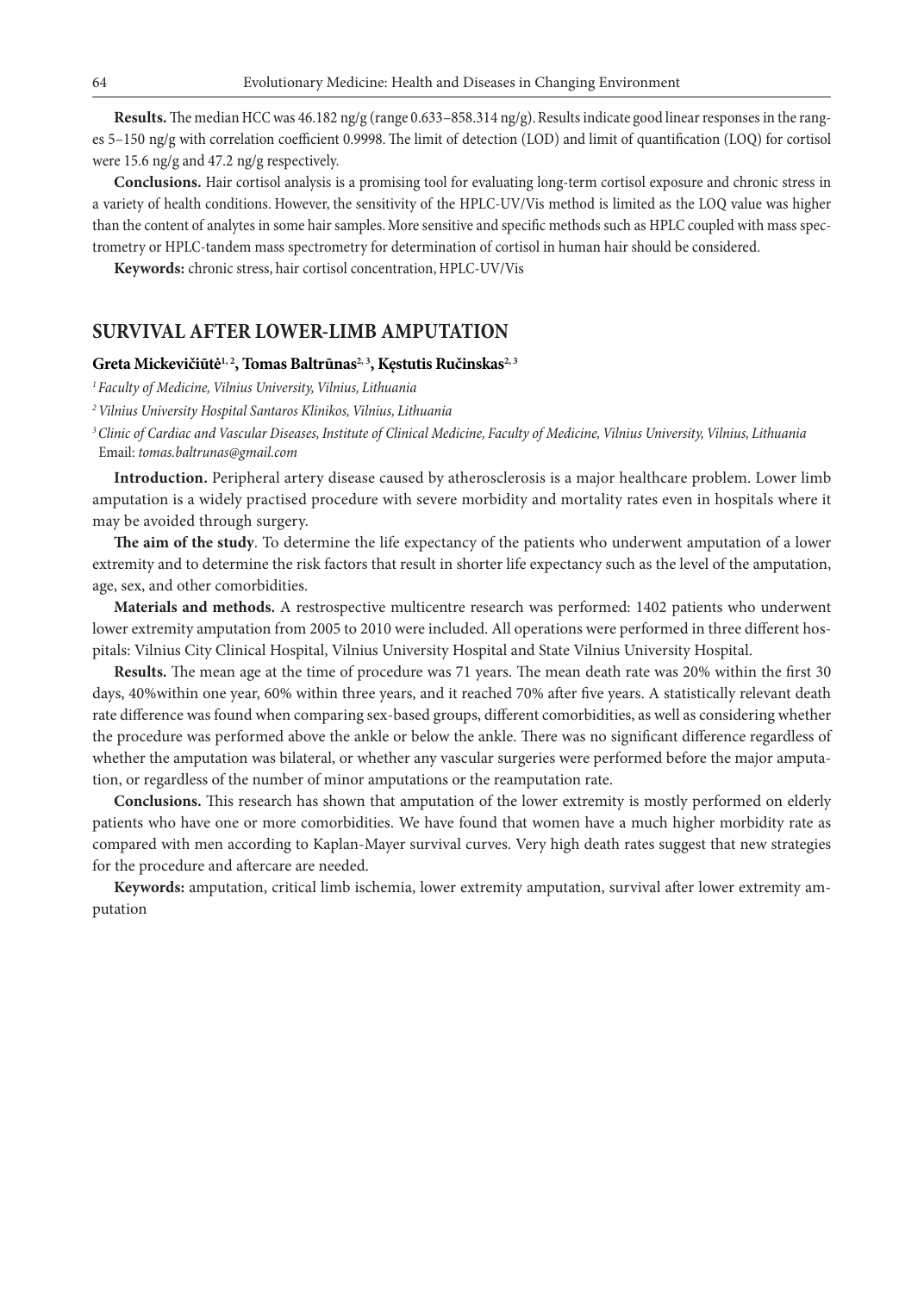# **THE 110TH BIRTH ANNIVERSARY OF PROFESSOR VLADAS KVIKLYS, THE INITIATOR OF SCHOOL HYGIENE IN LITHUANIA**

#### **Vitalija Miežutavičiūtė**

*Department of Medical History and Ethics, Institute of Health Sciences, Faculty of Medicine, Vilnius University, Vilnius, Lithuania* Email: *vitalija.miezutaviciute@mf.vu.lt*

In 2018 we are celebrating the 110th birth anniversary of Professor Vladas Kviklys, a well-known Lithuanian hygienist, *doctor habilis*, a journalist, and the initiator of school hygiene in Lithuania.

He was born in 1908, into a farmer's family in the Utena county. In 1928 he finished the gymnasium in Rokiškis, entered the Medical Faculty at Vytautas Magnus University, and graduated in 1934.

In 1934, Vladas Kviklys received a grant from the Ministry of Education and Science of Lithuania and continued his studies at the Higher Academy of Physical Culture in Rome. At the same time he worked at the Physical Culture Palace where he edited its periodical publications. In 1935, Vladas Kviklys moved to Austria and continued his studies at the Medical Faculty of Graz University. In 1936, he was appointed as an official Lithuanian press journalist for the Garmisch-Partenkirchen Winter Olympics. When Germany occupied Austria in 1938, Vladas Kviklys returned to Lithuania and started to work at Vytautas Magnus University. He initiated his research on sanitation conditions in Lithuanian schools and pupils' health. The results of his studies were published in the journal *Medicina* in 1939. From 1945, Vladas Kviklys worked as a lecturer at the Faculty of Medicine of Vilnius University. He taught physical education theory and sport hygiene. In addition, he gave lectures on school hygiene at the Vilnius Pedagogical Institute.

From 1945 to 1962, Professor Vladas Kviklys was the director of the Sanitation and Hygiene Institute in Vilnius. Under his management the Institute grew as a scientific and practical institution where sanitation consequences of the war, the problems of rural population, occupational health, nutrition, and child and teenager hygiene were researched. PhD projects, scientific-practical conferences, and seminars for the physicians based on these themes were organized and run in various regions of Lithuania. Considerable attention was paid to hygiene in the schools and child and teenager health that were Prof. Vladas Kviklys' main and favourite research objects. In 1949, Vladas Kviklys defended his doctoral thesis "Application of Basic School Hygiene During the Post-war Rebuilding of Schools".

Professor Vladas Kviklys was a honorary member of the Vilnius Medical Society. In remembrance of this great Lithuanian physician, the Vladas Kviklys Award for the best hygiene-related research work was established by his son, Gediminas Kviklys.

## **THE IMPACT OF NUTRITION ON THE MORTALITY RATE IN INTENSIVE CARE UNITS**

### **Ignas Milkevičius1 , Jonas Tutkus1 , Erika Šalčiūtė1, 2, Eduardas Ambrasas1, 2, Andrius Klimašauskas2, 3**

*1 Faculty of Medicine, Vilnius University, Vilnius, Lithuania*

*2Vilnius University Hospital Santaros Klinikos, Vilnius, Lithuania*

*3Department of Anaesthesiology and Intensive Care, Institute of Clinical Medicine, Faculty of Medicine, Vilnius University, Vilnius, Lithuania* Email: *andrius.klimasauskas@mf.vu.lt*

**Background and aim.** The lack of sufficient nutrition to critically ill patients might result in higher mortality rates. The purpose of the study was to evaluate the impact of the amount of received proteins and calories on the mortality rate of critically ill patients.

**Materials and methods.** A prospective study was conducted in three intensive care units at Vilnius University Hospital for 130 days. Inclusion criteria were adult critically ill patients receiving mechanical ventilation and enteral or parenteral nutrition. The caloric and protein needs were calculated as advocated by the latest ASPEN guidelines. Nutritional risk was assessed using NRS 2002 and NUTRIC scores. Statistical analysis was performed with SPSS. The study was approved by the Vilnius Regional Biomedical Research Ethics Committee.

**Results.** Out of 67 patients, 47 were men (70.1%): 47 patients (70.1%) were of high nutritional risk. The overall mortality was 35.82%. The non-survivors and survivors did not differ in: average age  $(65 \pm 13 \text{ and } 64 \pm 13 \text{ years},$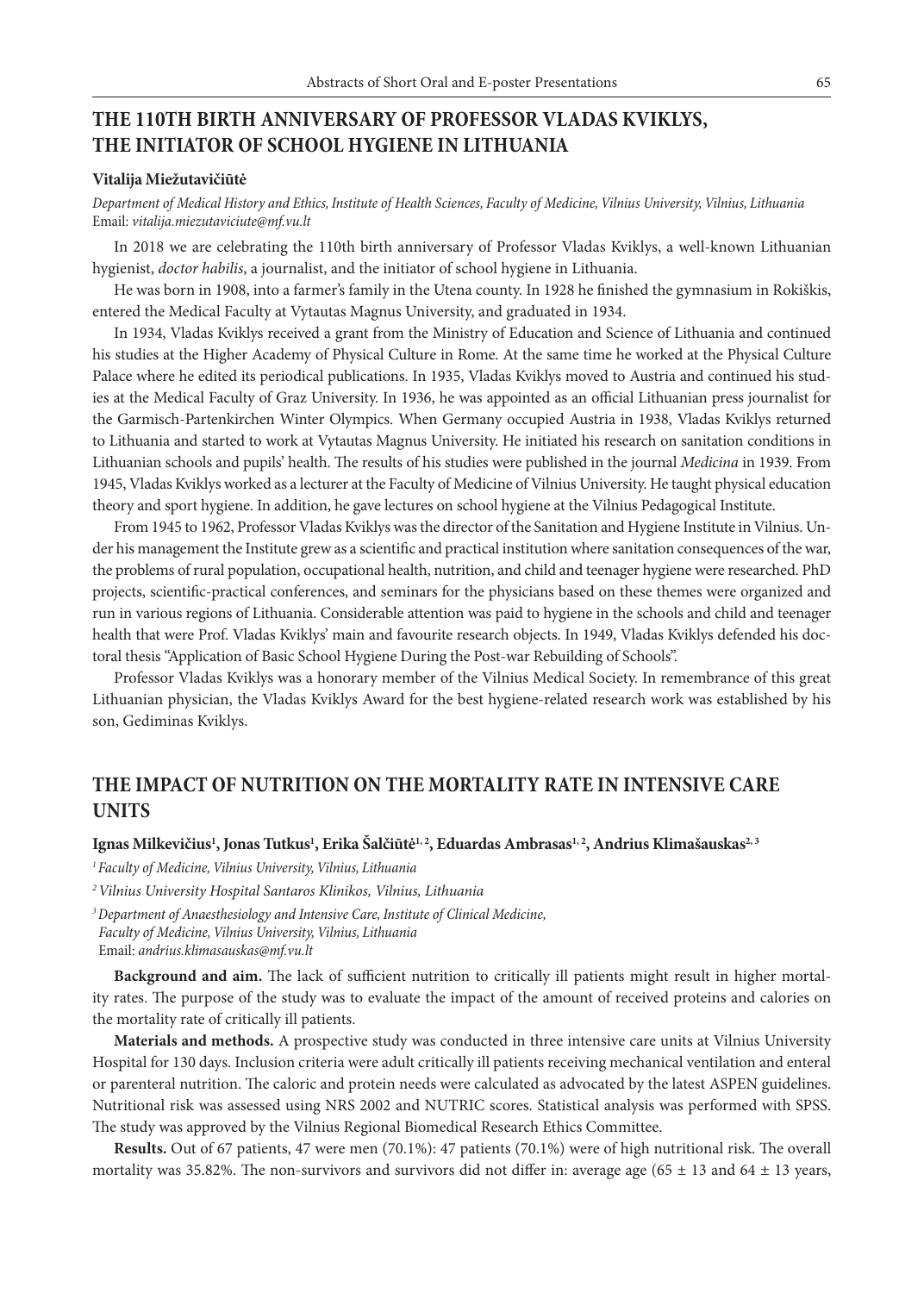respectively; *p* = 0.711), APACHE II score (19 ± 6 and 19 ± 8; *p* = 0.844); SAPS3 score (64 ± 13 and 61 ± 13; *p* = 0.384); nutritional risk (percentage of high risk patients: 70.8% and 69.8%;  $p = 0.384$ ); received calories (18.32  $\pm$  6.348 and 17.567 ± 5.708, *p* = 0.488 kcal/kg); caloric deficit (–3.55 ± 5.50, and –4.95 ± 5.75 kcal/kg, *p* = 0.339); % of goal calories (85.6 ± 23.51 and 83.41 ± 23.93, *p* = 0.718%), and the amount of received proteins (0.84 ± 0.417 and 0.81 ± 0.33 g/kg;  $p = 0.726$ ). After the adjustment for covariates, there was no influence of nutrition on the mortality rate: received calories (OR 1.185; 95% CI [0.92–1.526], *p* = 0.188), % of calories goal (OR 0.932, 95% CI [0.855–1.017], *p* = 0.115), and the amount of received proteins (OR 1.27, 95% PI [0.051–31.576], *p* = 0.884).

**Conclusion.** According to this study, the amount of received calories and proteins had no influence on the mortality rate of patients in an intensive care unit.

**Keywords:** calories, critical care, nutrition, proteins

## **EFFECTS OF SODIUM VALPROATE ON CHICKEN EMBRYO CHORIOALLANTOIC MEMBRANE AFTER SMALL CELL LUNG CANCER TUMOUR TRANSPLANTATION**

### **Raminta Mozūraitė1 , Lina Šlekienė1 , Donatas Stakišaitis2 , Ingrida Balnytė1 , Angelija Valančiūtė1**

*<sup>1</sup>Department of Histology and Embryology, Medical Faculty, Lithuanian University of Health Sciences, Kaunas, Lithuania*

*2National Cancer Institute, Vilnius, Lithuania*

Email: *raminta.mozuraite@gmail.com* 

**The aim of the study.** To test the angiogenic changes in chicken embryo chorioallantoic membrane (CAM) and the proliferating cell nuclear antigen (PCNA) expression in small cell lung cancer (SCLC) cell line NCI-H146 tumours under the influence of sodium valproate (NaVP).

**Materials and methods.** Lung cancer tumour cells were investigated in different groups of: non-treated, and treated with a 2 mM, 3 mM, 4 mM, 6 mM, or 8 mM concentration of NaVP. 3D tumours were transplanted on the CAM. The number and area of blood vessels in the CAM under the transplanted tumour and in the neighbouring areas were calculated. SCLC tumour cells positive for PCNA and the correlation between their expression and the number of blood vessels were calculated.

**Results.** Significant differences in the number of blood vessels were observed between non-treated and NaVPtreated with a 3, 4, 6 ( $p < 0.05$ ), and 8 ( $p < 0.001$ ) mM concentration groups. The 2 mM NaVP group significantly differed only when compared with the NaVP groups of 6 and 8 mM ( $p < 0.01$ ). The number of blood vessels in the intact control group significantly differed from all other investigated groups ( $p < 0.005 - p < 0.0001$ ). The area of blood vessels differed mainly in the part under the implant (non-treated vs 6 mM and 8 mM NaVP, *p* < 0.05; 2 mM vs 6 mM NaVP, *p* < 0.01; and 8 mM NaVP, *p* < 0.05). The blood vessels in the neighbouring areas differed significantly only comparing the 6 mM NaVP group with the groups of intact control and 4 mM NaVP (*p* < 0.05). PCNA expression was the highest in the non-treated tumours. The correlation between blood vessel number and PCNA expression was *r* = 0.70  $(p < 0.001)$ .

**Conclusions.** NaVP showed an anti-angiogenic effect only if the concentration reached 3 mM. The high expression of PCNA indicates a highly proliferative capability of the SCLC tumours. High concentrations of NaVP (6 and 8 mM) reduced PCNA expression.

**Keywords:** chicken chorioallantoic membrane (CAM), proliferating cell nuclear antigen (PCNA), sodium valproate (NaVP)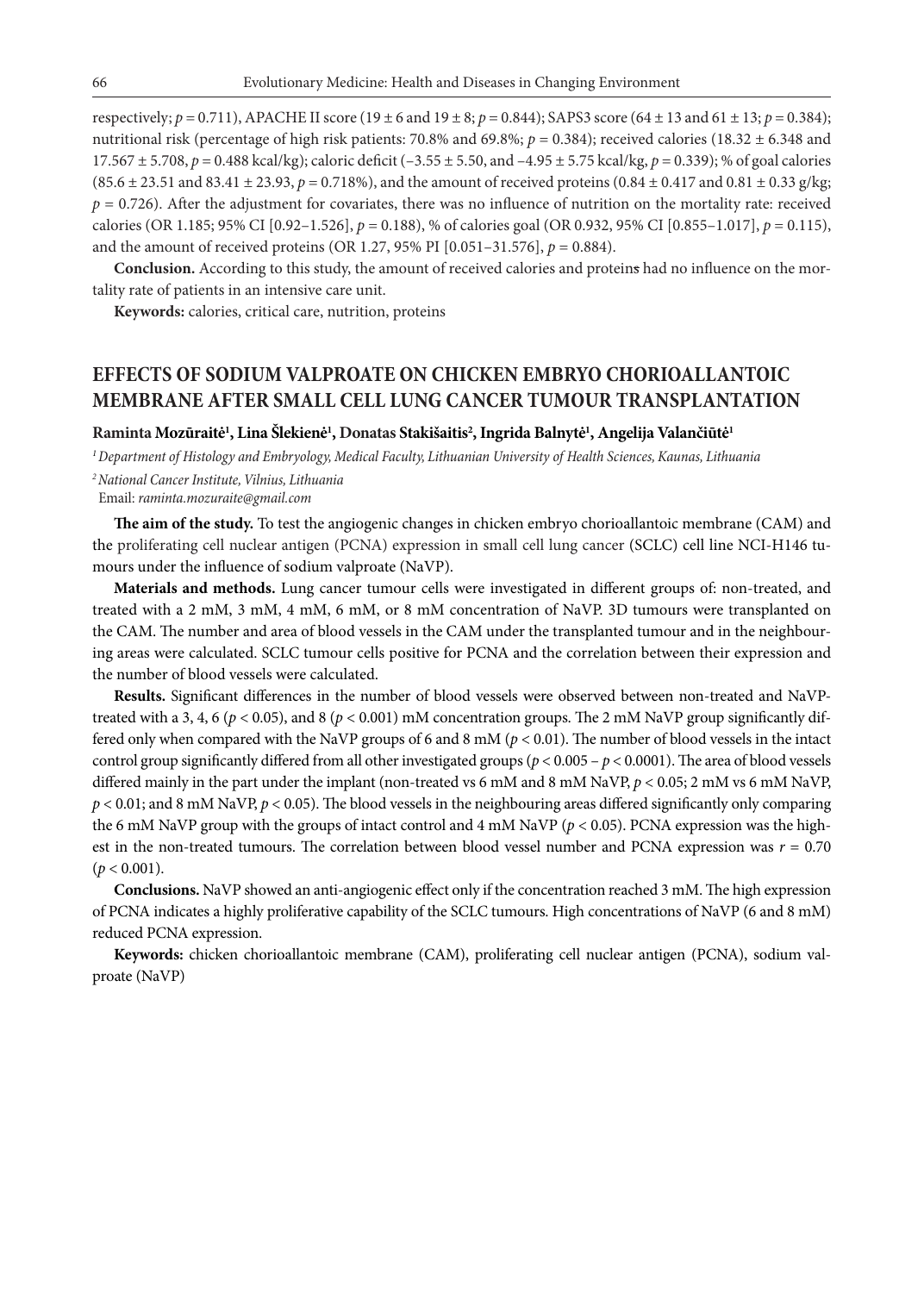## **EFFECT OF FBW7 ACTIVATOR ORIDONIN AND MDM2 INHIBITORS NUTLIN-3/RITA ON HUMAN MELANOMA CELL LINES**

### **Julija Mozūraitienė1 ,Aistė Petrovaitė2 , Kristina Bielskienė3 , Živilė Gudlevičienė3**

*<sup>1</sup>Faculty of Medicine, Vilnius University, Vilnius, Lithuania*

*<sup>2</sup> Institute of Biosciences, Life Sciences Centre, Vilnius University, Vilnius, Lithuania*

*3National Cancer Institute, Vilnius, Lithuania*

Email: *julija.mozuraitiene@gmail.com*

**Background and aim.** We speculate that FBW7 and MDM2 are attractive therapeutic targets for malignant melanoma. Oridonin, the activator of FBW7 and MDM2 inhibitors nutlin-3 and RITA can restore wild type p53 function and positively modulate Notch pathway. The aim of this study was to establish the effect of oridonin and nutlin-3/RITA and their combination to the viability of melanoma cell lines FM-94 and FM-3.

**Materials and methods.** The object of this research were human FM-94 and FM-3 metastatic melanoma cell lines. The cells were affected with different concentrations of inhibitors: nutlin-3 (30 μM, 20 μM, 16 μM), RITA (1.6 μM, 1 μM, 0.5 μM); with activator oridonin (120 μM, 60 μM, 30 μM), as well as their combinations (20 μM nutlin-3 + 0.5 μM RITA, 30 μM oridonin + 0.5 μM RITA, 30 μM oridonin + 20 μM nutlin-3, 30 μM oridonin + 20 μM nutlin-3 + 0.5  $\mu$ M RITA). The vitality of cancer cells was determined by MTT method.

**Results.** Summarizing the received viability data for the FM-94 and FM-3 cell lines at intervals of 24, 48, and 72 h, it was determined that after a 24 h- and 48 h-incubation there was a significant reduction of the vitality of FM-3 cells. The most effective inhibition was with 120 μM (after 24 h) and 30 μM (after 48 h) of oridonin concentrations. The decrease of FM-94 cell viability was the strongest after 72 h of incubation with 30 μM oridonin concentration. However, 60 μM and 120 μM oridonin concentrations also had a good effect. There was a strong inhibition of FM-94 cell viability after 72 h-incubation with combinations of oridonin (30 μM oridonin and 0.5 μM RITA, 30 μM oridonin, 20 μM nutlin-3 and 0.5 μM RITA).

**Conclusion.** The most effective inhibitory effect was obtained on 30 μM oridonin concentrations for both FM-94 and FM-3 cell lines.

**Keywords:** melanoma, Notch, Nutlin-3, RITA, oridonin, p53

# **GUT MICROBIOTA PROFILE OF HEALTHY LITHUANIAN INFANTS AND YOUNG CHILDREN: A PILOT STUDY**

### **Audronė Mulevičienė1 , Federica D'Amico2 , Silvia Turroni2 , Marco Candela2 , Augustina Jankauskienė1**

*1 Clinic of Children's Diseases, Institute of Clinical Medicine, Faculty of Medicine, Vilnius University, Vilnius, Lithuania 2Unit of Microbial Ecology of Health, Department of Pharmacy and Biotechnology, University of Bologna, Bologna, Italy* Email: *audrone.muleviciene@santa.lt*

**Background and aim.** In recent years an increasing attention is being paid to the role of the human gut microbiome in health and disease. It is well recognized that the microbiome develops in the first years of life and remains stable throughout adulthood, but differences across the globe have been shown. Actinobacteria (represented by *Bifidobacteriaceae*) and Firmicutes are the dominant phyla in the guts of a breastfed infant in Europe. At weaning, Actinobacteria are replaced by Bacteroidetes and major changes in phylum Firmicutes are observed. Proteobacteria, Verrucomicrobia, Cyanobacteria and others are less abundant. The aim of this study was to describe the gut microbiome in healthy Lithuanian infants and young children, and to compare data with profiles from other European countries.

**Materials and methods.** Ten healthy infants and young children (aged 7–34 months) were recruited in the Vilnius area. Faecal samples were collected from the diapers, immediately frozen, and analysed by next-generation sequencing of the V3-V4 hypervariable region of the 16S rRNA gene on Illumina MiSeq platform in the laboratory of the Unit of Microbial Ecology of Health, Department of Pharmacy and Biotechnology, the University of Bologna.

**Results.** All children were term, vaginally delivered and exclusively breastfed for an average of four months. At the enrolment, they all were receiving complementary food, and seven were still breastfed. Firmicutes (55% average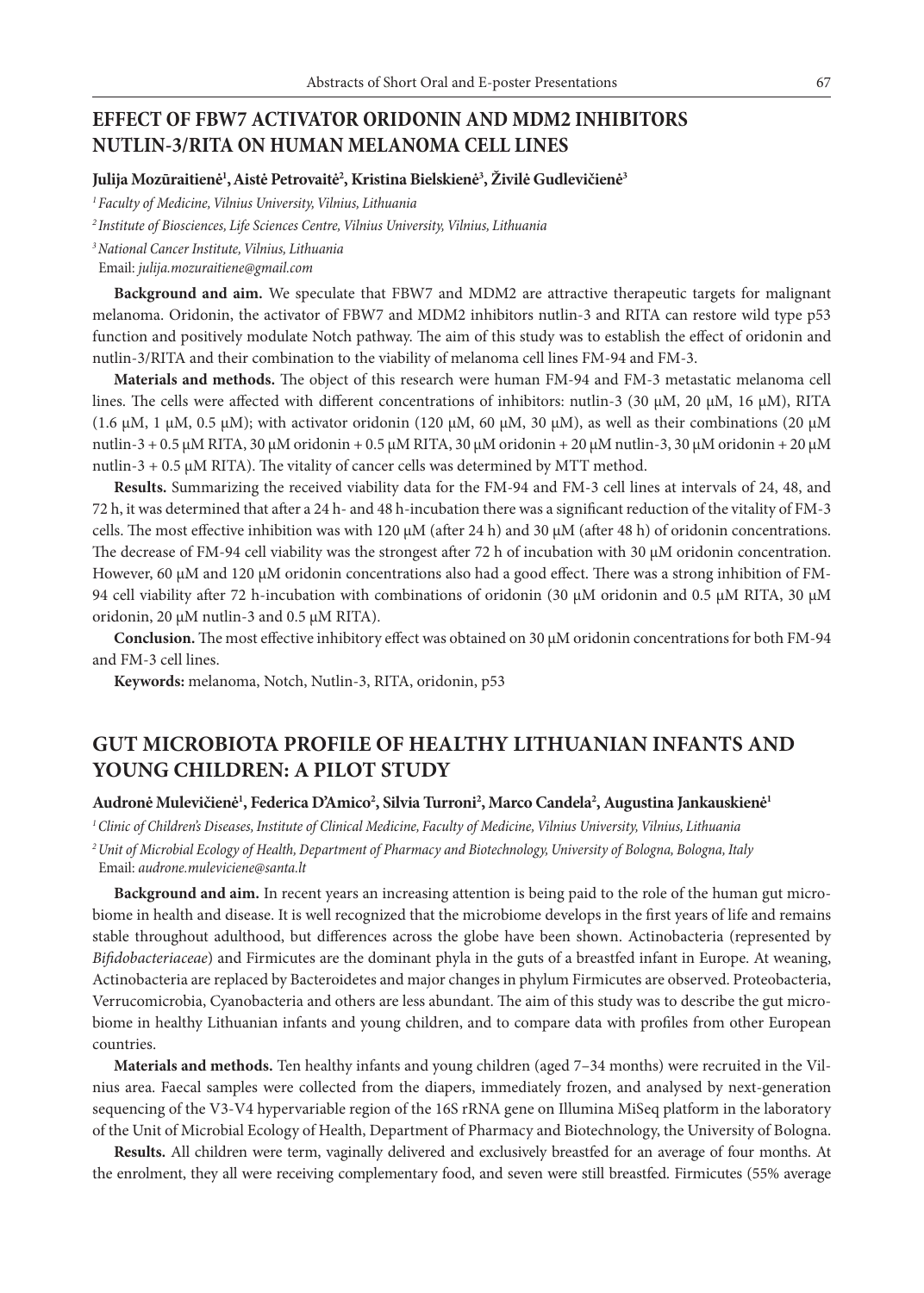proportion of total detectable bacteria), Actinobacteria (28%, dominated by *Bifidobacteriaceae* and *Coriobacteriaceae* families), and Bacteroidetes (7%, represented by *Bacteroidaceae*) accounted for 90% of the gut microbiota community. Proteobacteria, Verrucomicrobia, Cyanobacteria, and others were less abundant.

**Conclusions.** Despite the low sample size, the analysis of the gut microbiota profile in Lithuanian infants and young children shows results similar to those of other European countries.

**Keywords:** gut microbiota, infants, children

# **EVALUATION OF CEREBRAL OXYGENATION USING NEAR-INFRARED SPECTROSCOPY IN PRETERM INFANTS WITH NATURAL EVOLUTION OF**  *DUCTUS ARTERIOSUS*

#### **Jūratė Navikienė, Arūnas Liubšys, Augustina Jankauskienė**

*Clinic of Children's Diseases, Institute of Clinical Medicine, Faculty of Medicine, Vilnius University, Vilnius, Lithuania* Email: *navikiene.jurate@gmail.com*

**Background and aim.** Clear understanding of cerebral hemodynamic effects of ductus arteriosus (DA) patency is still lacking. Near-infrared spectroscopy (NIRS) helps to evaluate the regional perfusion and oxygenation of the brain tissue (CrSO<sub>2</sub>). The aim of the study was to interlink CrSO<sub>2</sub> and the cranial sonography Doppler resistive index of the anterior cerebral artery (RI ACA) for the patients with persistent DA (PDA) and closed DA (CDA).

**Materials and methods.** Preterm infants <1500 g birth weight (BW), <32 weeks of gestation, and >72 hours of age were included. NIRS was used to assess  $\rm CrSO_{2}$  for 12 h, and echocardiography – for the DA and ACA RI – was used to assess the perfusion of ACA. To investigate the effect of PDA on NIRS and RI, the mean value of the CrSO<sub>2</sub> during the first 10 minutes was set as a reference and further measurements were classified as a decrease of  $\mathrm{CrSO}_2$  below 0 SD, (–1) SD and (–) 2SD of the mean value.

**Results.** Seventeen patients were recruited: six with PDA, and 11 with CDA. The mean ACA RI was higher in the PDA group (0.8  $\pm$  0.06 vs 0.7  $\pm$  0.03  $p$  = 0.01). There was no difference in mean CrSO<sub>2</sub> (77.5  $\pm$  1.6 vs 78.1  $\pm$  2.4  $p$  > 0.05) between the groups. In the PDA group, there were more cases with low CrSO<sub>2</sub> with higher RI (regression coefficient from –0.48 (0SD) to 0.04 (–1SD) and 0.19(–2SD)), though it was not statistically significant.

**Conclusions.** It is still unclear whether  $\text{CrSO}_2$  using NIRS is associated with RI ACA. There is a tendency of CrSO<sub>2</sub> to be associated with RI ACA, but the measurements are too vivid during the disturbed oxygenation states in patients with PDA. More patients are clearly needed.

K**eywords:** near-infrared spectroscopy, persistent *ductus arteriosus*, preterm infant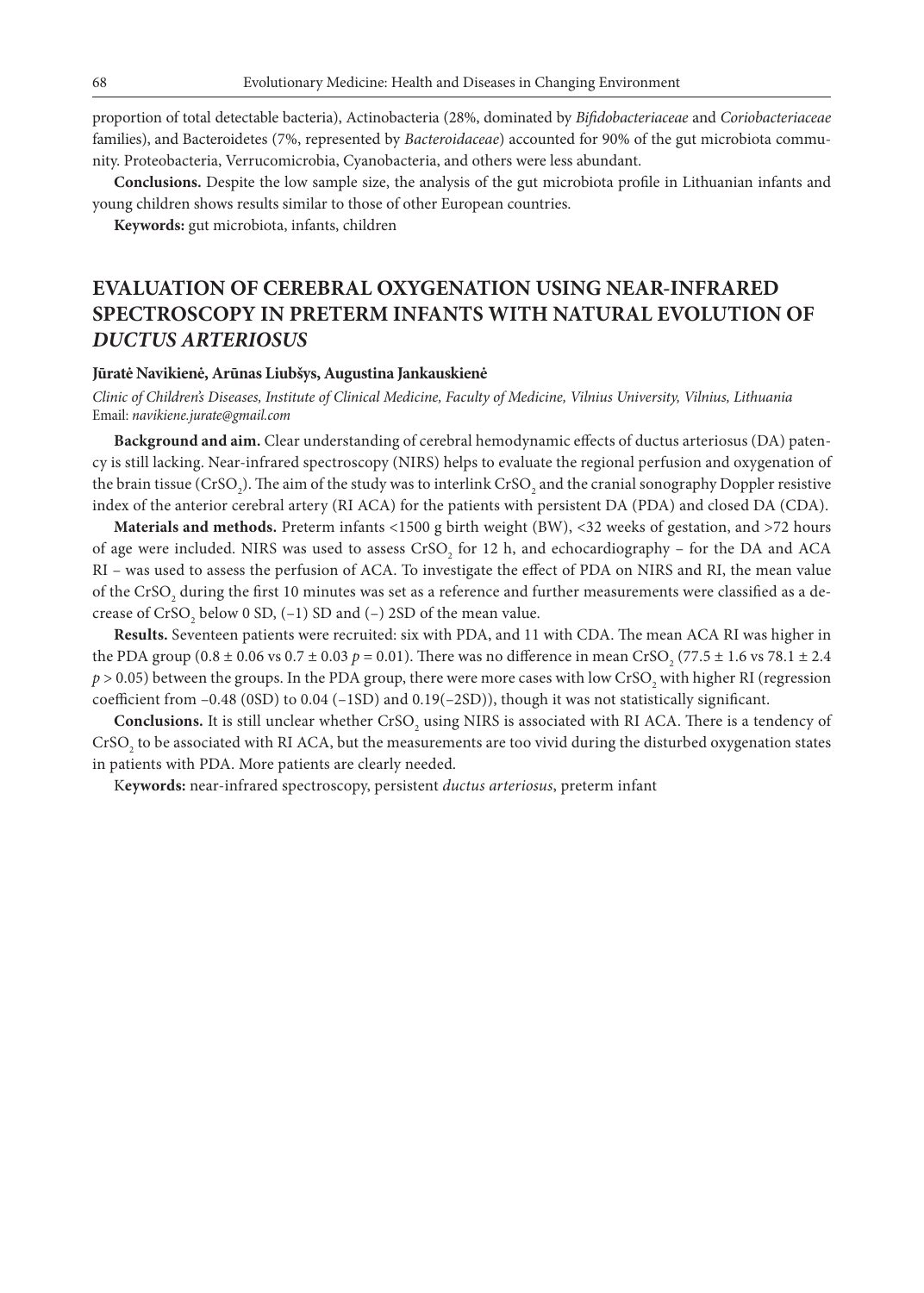#### **DIAGNOSTIC FEATURES OF THE MENIERE'S DISEASE**

#### Aistė Paškonienė<sup>1, 2</sup>, Vėtra Markevičiūtė<sup>3</sup>, Givi Lengvenis<sup>2, 4</sup>, Renata Baltagalvienė<sup>2, 4</sup>, Eugenijus Lesinskas<sup>1, 2</sup>

*1 Clinic of Ear, Nose, Throat and Eye diseases, Institute of Clinical Medicine, Faculty of Medicine, Vilnius University, Lithuania*

*2 Vilnius University Hospital Santaros Klinikos, Vilnius, Lithuania*

*3 Faculty of Medicine, Vilnius University, Vilnius, Lithuania*

*<sup>4</sup>Department of Radiology, Nuclear Medicine, and Medical Physics, Institute of Biomedical Sciences, Faculty of Medicine, Vilnius University, Vilnius, Lithuania* Email: *aiste.paskoniene@santa.lt*

**The aim of the study.** To assess the reliability of diagnostic tests to differentiate Meniere's disease into types: probable and definite Meniere's disease.

**Materials and methods.** In 2017, a retrospective study was conducted at the Department of the Ear, Nose and Throat Diseases of Vilnius University Hospital Santaros Klinikos. It included 50 patients with Meniere's disease. Patients were divided into two groups – probable and definite Meniere's disease based on the Barany Society criteria (2015). All the subjects were evaluated by clinical exposure, duration of the disease, audiometry, videonystagmography (VNG) caloric test, posturography, and 3T temporal MRI with a gadolinium contrast for endolymphatic hydrops.

**Results.** Twenty-six patients were diagnosed with probable and 24 patients were diagnosed with definite Meniere's disease. By assessing the intensity of the symptoms and the duration of the disease, we did not find statistical reliability among the types of the disease (*p* > 0.05). The average risk of the falling index is not statistically significantly different between the probable and definite Meniere's disease (*p* > 0.05). VNG caloric test (measurement of unilateral weakness (UW%)) is not statistically significant for differentiating Meniere's disease into types (*p* > 0.05). VNG caloric test (measurement of directional preponderance (DP%)) is statistically significant for differentiating Meniere's disease into types (*p* < 0.05). Usage of the MTR method (3T temporal MRI with gadolinium contrast for evaluation of edolymphatic hydrops) for differentiation of Meniere's disease into types was statistically significant ( $p < 0.05$ ). The mean of the dB of the right and the left ears of the auditory test did not differ statistically significantly between the groups ( $p > 0.05$ ).

**Conclusions.** The following studies are statistically significant for the differentiation of Meniere's disease into types: VNG caloric test (directional preponderance (DP%)) and evaluation of endolymphatic hydrops in the 3T temporal MRI with the gadolinium contrast.

**Keywords:** Meniere's disease, endolymphatic hydrops, temporal MRI, audiometry, videonystagmography caloric test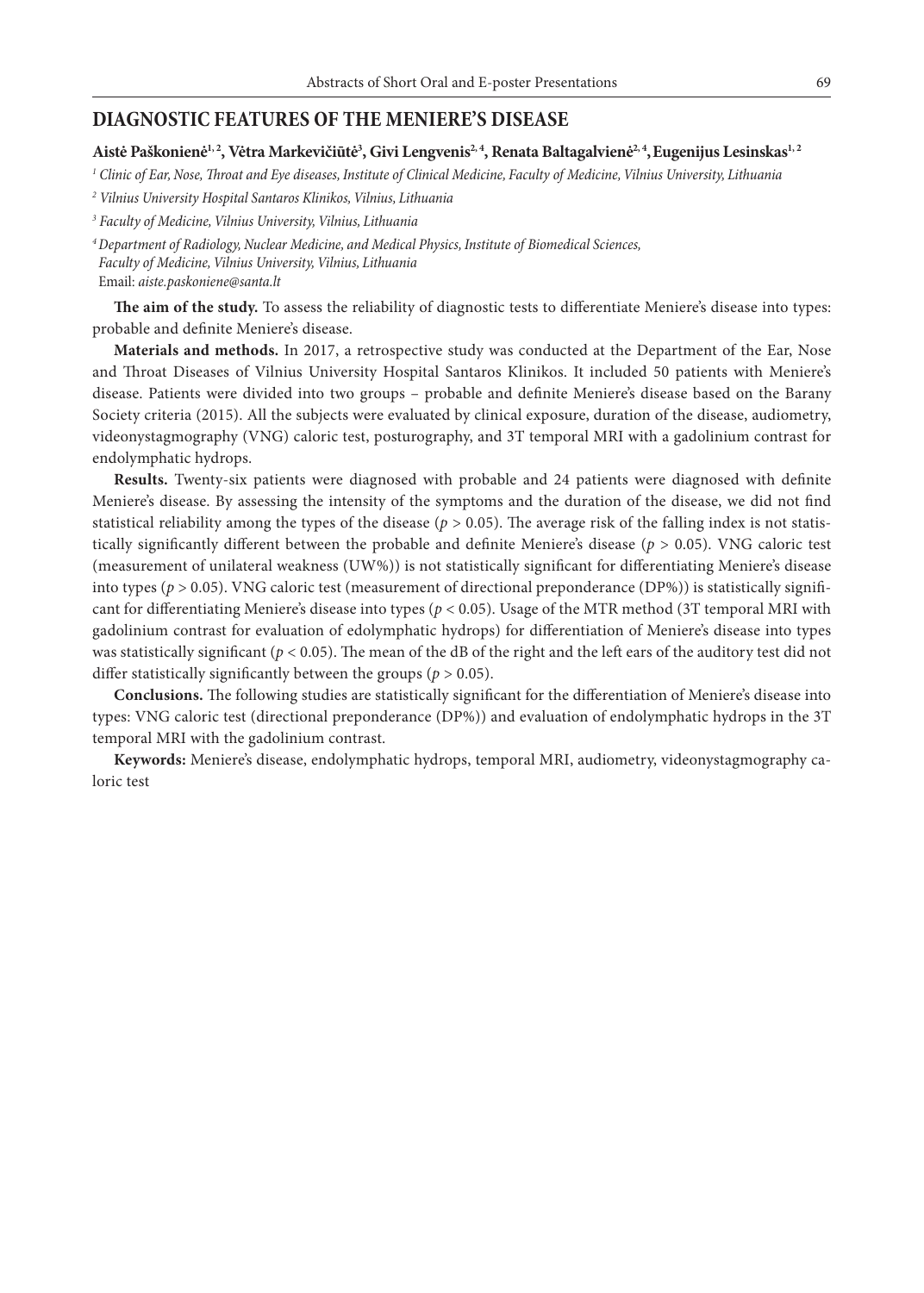## **DYNAMICS OF HUMAN MILK MACRONUTRIENT COMPOSITION DURING A 24-HOUR PERIOD**

#### **Ieva Jūra Paulavičienė, Arūnas Liubšys,Vytautas Usonis**

*Clinic of Children's Diseases, Institute of Clinical Medicine, Faculty of Medicine, Vilnius University, Vilnius, Lithuania* Email: *ieva.paulaviciene@gmail.com*

**Background and aim.** The uniqueness of human milk is in constant change in its composition depending upon various factors. It is likely that changes in human milk composition are essential for health, growth, and development of newborns. The purpose of this study was to evaluate diurnal variation in human milk macronutrients and energy content.

**Materials and methods.** A total of 180 human milk samples from 45 mothers (27 preterm and 18 full-term newborn carrying mothers) were collected at 6:00, 12:00, 18:00, and 24:00 (± 1 hour). Milk samples were collected on the 14th–16th lactation days from each woman, obtained by emptying breasts with an electric or manual breast pump. 5 ml milk samples were taken for analysis immediately after expression and stored in a refrigerator at +4°C in closed plastic containers. Macronutrient composition and energy count of milk were evaluated by midinfrared spectrophotometry analysis within 48 hours.

**Results.** Protein, fat, and energy content changed significantly during the 24-hour period (*p* < 0.05). Higher protein, fat, and energy content in human milk was observed during day expressions (at 12:00 and 18:00) and lower during night expressions (24:00 and 6:00). The average content of carbohydrate did not change significantly during the 24-hour period. Both preterm and term milk samples revealed similar circadian variation.

**Conclusions.** In our study, fat, protein, and energy content in human milk revealed significant diurnal variation reaching highest levels in afternoon samples. According to the literature, it has been known for many years that fat content of human milk displays circadian changes, but the data regarding other macronutrients are conflicting. Future research should determine whether circadian variation of certain components in human milk has a potential to provide beneficial outcomes in regard to the development and well-being of high-risk infants.

**Keywords:** human milk, composition, circadian changes

## **THE LATE MONSIGNOR ANTONIO FRANCO (1585–1626): COMPUTERIZED FACIAL RECONSTRUCTION OF A NEAPOLITAN BLESSED**

#### Dario Piombino-Mascali<sup>1</sup>, Sarah Shrimpton<sup>2</sup>, Caroline M. Wilkinson<sup>2</sup>

*1 Department of Anatomy, Histology, and Anthropology, Institute of Biomedical Sciences, Vilnius University, Vilnius, Lithuania 2 Face Lab, Liverpool John Moores University, United Kingdom*

Email: *dario.piombino@mf.vu.lt*

Although generally employed for forensic identification purposes, facial depiction from human remains has often been utilized to evaluate the *in vivo* appearance of historic figures. While manual methods have been developed since the late 19th century, most notably by Russian, American, and English researchers, the advent of computerized systems in the late 20th century has allowed more effective and objective procedures. This paper presents the investigation into the facial appearance of a religiously significant individual, the blessed Antonio Franco of Naples, who spent much of his life in the Sicilian town of Santa Lucia del Mela, Italy. Within the framework of a survey carried out by the local Archdiocese prior to Antonio Franco's beatification, which took place in Messina in 2013, the over-modeled head of the blessed was CT-scanned in order to produce a virtual replica and create a computerized facial reconstruction. The cranio-facial reconstruction involved interpretation of the preserved soft tissues using anthropological assessment, as well as digital sculpting software (Geomagic FreeForm Modelling Plus) to predict how the face may have appeared in life. The finer details, such as hair and skin texture, were added using 3D modelling software (Pixologic Z-Brush). Bioanthropological data, along with historic documents and portraits of the subject, were taken into account in order to provide his most likely appearance.

**Keywords:** anthropology, face, modelling, mummy, relics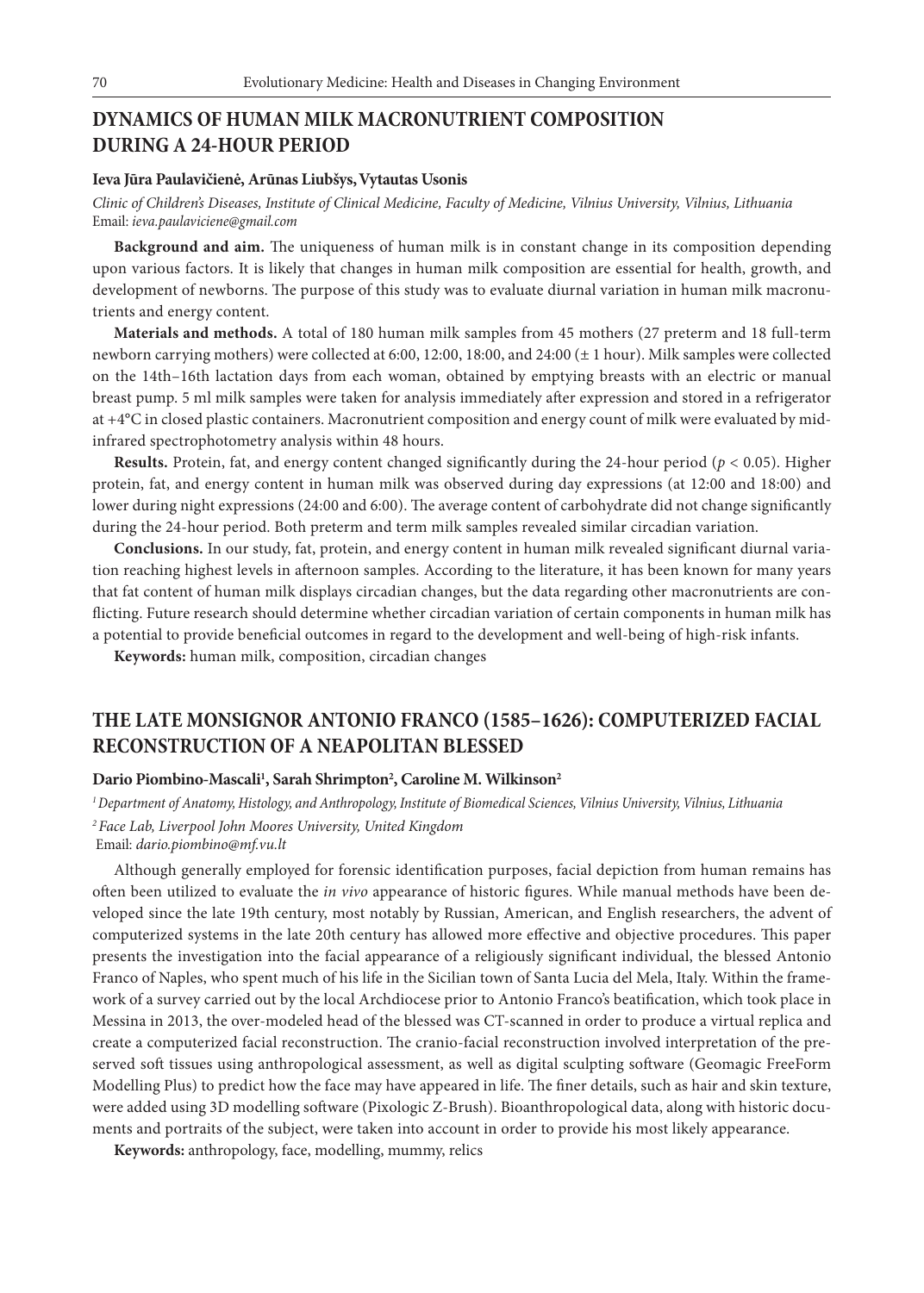### **SPONTANEOUS AND ANTHROPOGENIC MUMMIFICATION METHODS IN SICILY (1600–1900)**

#### **Dario Piombino-Mascali**

*Department of Cultural Heritage and of Sicilian Identity, Palermo, Italy Department of Anatomy, histology and Anthropology, Institute of Biomedical Sciences, Vilnius University, Vilnius, Lithuania* Email: *dario.piombino@mf.vu.lt*

The island of Sicily is home to a large number of mummified remains, dating from the 16th–20th centuries of the current era, most of which are located in the renowned Capuchin Catacombs of Palermo. The oldest mummy in the collection is that of Brother Silvestro da Gubbio, who died in 1599, but recent 20th-century examples, including the popular 'sleeping beauty' Rosalia Lombardo, are also present. Beyond the Palermo Catacombs, other important mummy collections include those at Savoca, Piraino, Gangi, Santa Lucia del Mela, Novara di Sicilia, and Burgio. Since 2007, the author of this paper has headed the "Sicily Mummy Project" aimed at scientifically investigating this important bio-cultural heritage and understanding local mummification practices. In this context, historical sources were also collected in order to gain a deeper view on the mummification phenomenon, its roots, and its significance. This overview will summarize the techniques of bodily preservation employed to obtain mummies, together with the related architectural structures located in crypts and subterranean chapels. Findings will be supported by radiological and computer tomographic data which enabled direct inspection and gathering of an amount of bio-anthropological data; and will be additionally supplemented by archival sources and hitherto unpublished evidence describing in detail how cadavers were treated in order to be preserved. This study will shed new light on mortuary practices and funeral variability in the region, as well as provide examples of the excellent embalming skills achieved in the 19th and 20th centuries. An interpretative pattern will be provided through comparison with the anthropological and sociological literature.

**Keywords:** anthropology, embalming, history, mummies, taphonomy

### **COMPARISON OF TWO NON-INVASIVE NEONATAL CARDIAC OUTPUT MEASUREMENTS**

#### **Aušrinė Pliauckienė, Arūnas Liubšys, Vytautas Usonis**

*Clinic of Children's Diseases, Institute of Clinical Medicine, Faculty of Medicine, Vilnius University, Vilnius, Lithuania Children's Hospital, Vilnius, Lithuania* Email: *ausrinemerkyte@gmail.com* 

**Background.** The understanding and assessment of the newborn's hemodynamics is still challenging for neonatologists. Traditional methods for monitoring and identifying hemodynamic compromise in newborn infants lack in accuracy and reliability, and are unhelpful in making decisions during intensive treatment. Most of the methods used for adults have no applicability or validity for newborns. Continuous-wave Doppler (CWD) ultrasound through the left ventricular outflow tract is one modality used for non-invasive cardiac output measurement in the neonatal population, but there is a lack of studies comparing different devices. The aim of the study was to assess the level of agreement between cardiac output in neonates using two different non-invasive measuring modalities.

**Materials and methods.** Twenty term and near-term neonates with a mean postconceptual age of 37.8 ± 3.7 weeks, and a mean weight of  $2.608 \pm 0.907$  kg were enrolled for a prospective observational study. After excluding patients with infection, cardiovascular disorders, and congenital heart diseases, any patient undergoing cardiac ultrasound examination also underwent a subsequent USCOM study. Two devices – GE LOGIQ S8 XDclear 2.0 ultrasound machine, and USCOM® 1A- non-invasive advanced hemodynamic monitor – were used for comparison.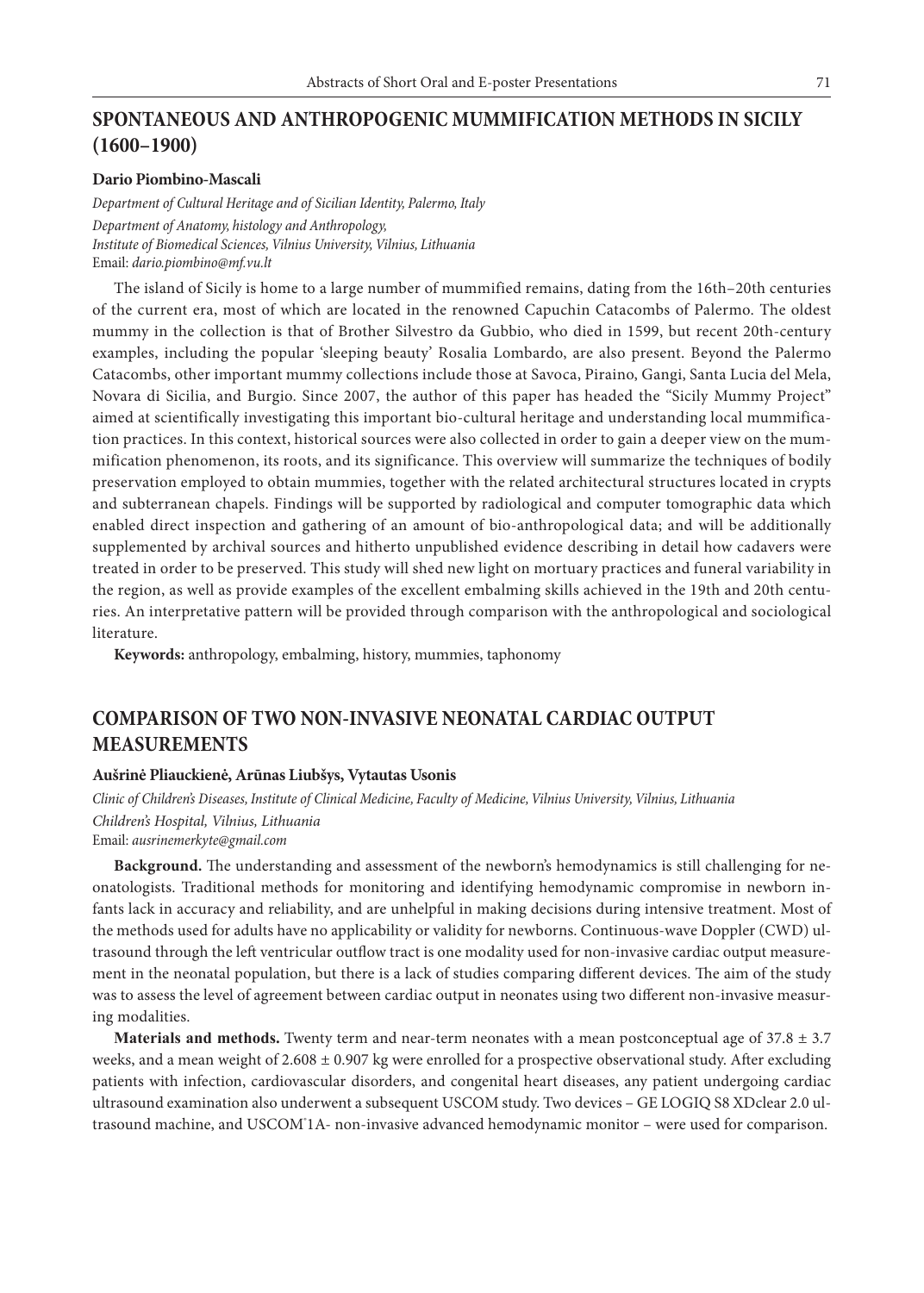**Results.** We found a strong correlation between cardiac output (CO) as measured by the USCOM and by echocardiography (ECHO). There was no difference between mean CO measured with USCOM and ECHO (238 ml/kg/ min (95% CI [214–263]) vs. 248 ml/kg/min (95% CI [223–273]), *p* < 0.05).

Conclusions. Cardiac output measured with USCOM<sup>®</sup> correlates very well with echocardiographic cardiac output measurement. USCOM® monitor is simple to use, easier to interpret in terms of results, and can be a valuable instrument for the assessment of neonatal cardiac output at the bedside.

**Keywords:** echocardiography, neonatal hemodynamics, ultrasonic cardiac output monitoring (USCOM)

## **IMPACT OF TRAINING ON THE QUALITY OF CARDIOPULMONARY RESUSCITATION**

#### **Lina Puodžiukaitė1 , Karolina Kaunaitė1 , Lukas Balčiūnas2 , Jūratė Šipylaitė2**

*1 Faculty of Medicine, Vilnius University, Vilnius, Lithuania*

*<sup>2</sup>Department of Anaesthesiology and Intensive Care, Institute of Clinical Medicine, Faculty of Medicine, Vilnius University, Vilnius, Lithuania* Email: *lukas.balciunas@mf.vu.lt*

**Background and aim.** Sudden out-of-hospital cardiac arrest is a frequent cause of death that requires immediate bystander cardiopulmonary resuscitation (CPR). Repeated training helps to retain knowledge and skills in CPR. The aim of this study was to evaluate the impact of basic life support (BLS) training on practical skills and knowledge of BLS, including the use of an automated external defibrillator (AED).

**Materials and methods.** A prospective study of 90 students (43.3% males, median age 18 [IQR, 16–19] years) was conducted. Participants were divided into three groups: students who had not previously received any BLS training (group 1, *n* = 30), students who only had attended a non-practical BLS course (group 2, *n* = 30), and students who had just attended a BLS–AED course (group 3, *n* = 30). Each participant completed CPR on a manikin that tracked chest compressions, lung ventilation and compression time in percentage. The total CPR result was calculated based on these measures. Both resuscitation knowledge (questionnaire) and practical skills (compression (%), ventilation (%), total CPR score (%), mistakes, use of AED) were analysed. Set resuscitation time was 2 min. Data analysis was performed with SPSS 24.0 software.

**Results.** Mean total CPR score: 28.0 (SD 13.1) % in group 1, 40.8 (SD 18.2) % in group 2, and 50.7 (SD 19.4)% in group 3;  $(p < 0.001)$ . Median chest compression results:  $1\%$  [IQR, 0-10] in group 1, 9% [IQR, 0-47] in group 2, and 51% [IQR, 21–79] in group 3; (*p* < 0.001). Nineteen (21.1%) people did not ventilate. Median amount of practical mistakes by groups (12 criteria): 9 [IQR, 7.8–10] in group 1, 5 [IQR, 2–7] in group 2, and, 3 [IQR, 2–6.3] in group 3;  $(p < 0.001)$ . Mean use of AED score in groups (total 4 points): group  $1 - 2.8$  (SD 0.9), group  $2 - 3.3$  (SD 0.8), and group  $3 - 3.8$  (SD 0.41). Mean score for test (total 10 points) was: group  $1 - 4.8$  pts (SD 1.5), group  $2 - 5.7$  pts (SD 1.3), and group 3 – 8.9 pts (SD 0.9); (*p* < 0.001).

**Conclusions.** The results of this study showed that better resuscitation results are achieved with both prior hands-on and theoretical courses. BLS-AED training should be a standard part of school education.

**Keywords:** basic life support, cardiopulmonary resuscitation, training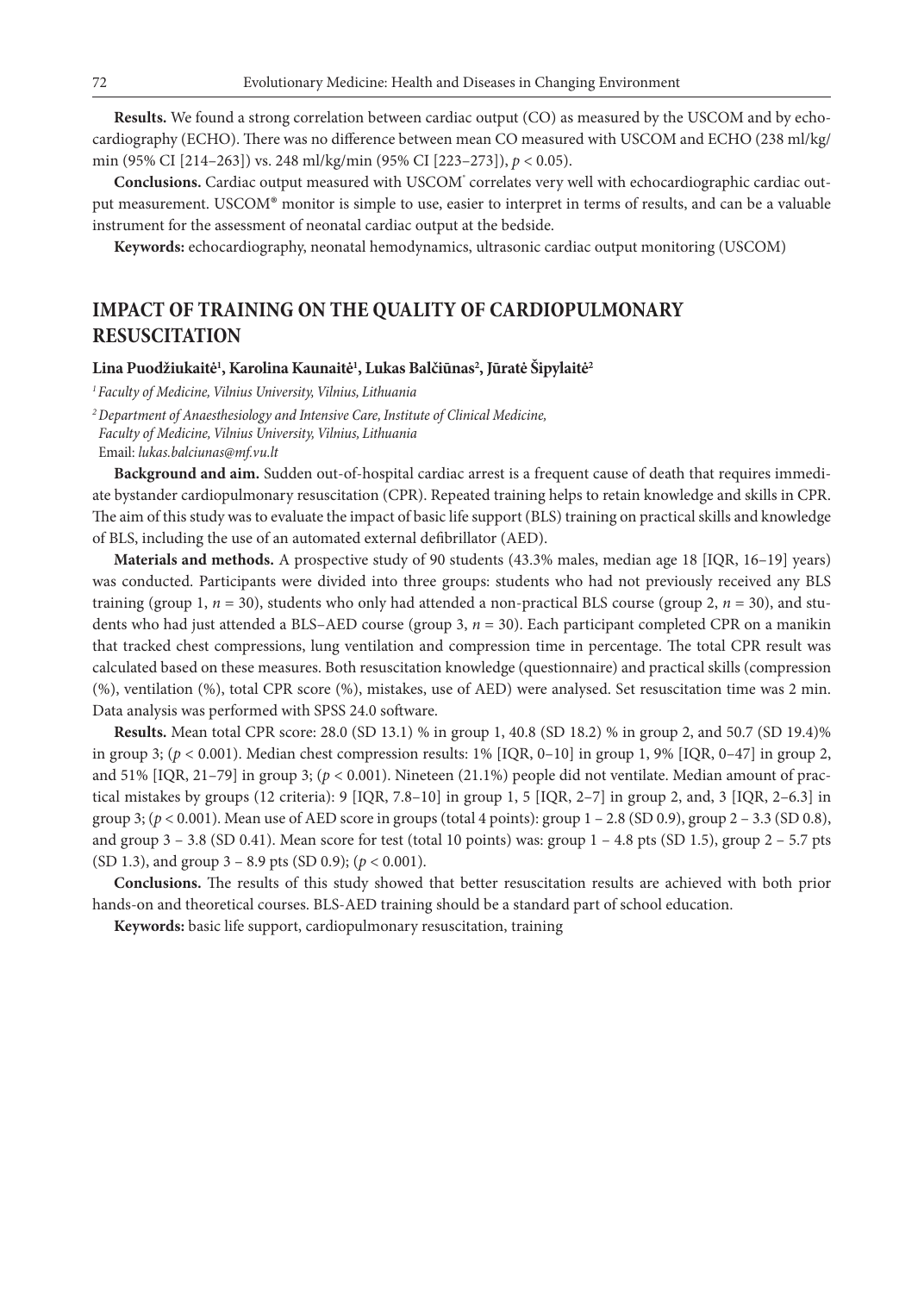## **PARAMETERS OF BIOELECTRICAL IMPEDANCE ANALYSIS AS RISK FACTORS FOR POSTOPERATIVE HAEMOGLOBIN DECREASE IN CARDIAC SURGERY PATIENTS**

Lina Puodžiukaitė<sup>1</sup>, Donata Ringaitienė<sup>2, 3</sup>, Vaidas Vicka<sup>1, 3</sup>, Jūratė Šipylaitė<sup>2, 3</sup>

*1 Faculty of Medicine, Vilnius University, Vilnius, Lithuania*

*2 Department of Anaesthesiology and Intensive Care, Institute of Clinical Medicine, Faculty of Medicine, Vilnius University, Vilnius, Lithuania*

*<sup>3</sup>Vilnius University Hospital Santaros Klinikos, Vilnius, Lithuania*

Email: *donata.ringaitiene@mf.vu.lt*

**Background and aim.** Cardiac surgery patients are at risk of developing coagulopathy, excessive blood loss, and postoperative anemia. The aim of this study was to evaluate whether bioelectrical impedance analysis (BIA) could be used to predict the postoperative decrease of haemoglobin.

**Materials and methods.** This was a single centre retrospective study of 642 cardiac surgery patients who underwent elective cardiac surgery during a one-year period at the University Hospital. The patients' demographic and clinical variables, preoperative BIA measurements, and postoperative data were analysed. Linear regression analysis was used to identify bioelectrical impedance parameters of postoperative anaemia. Statistical analysis was performed with IBM SPSS v24.

**Results.** Among the 642 patients included in the study (67.8% males, median age 66 [range, 59–73]), the median EuroSCORE II was 1.78 [IQR, 1.07–2.49]. The median parameters of BIA were: intracellular water (ICW) – 25L [IQR, 21.5–28.9], extracellular water (ECW) – 16.1L [IQR, 13.8–18.3], total body water (TBW) – 41.1L [IQR, 35.3–47], as well as extracellular and total body water ratio (ECW/TBW) – 0.39 [IQR, 0.38–0.40]. ICW, ECW, TBW, and ECW/TBW were included in the multivariate regression analysis. A change of ECW/TBW per 0.1 produced a risk of 42.1 g/l lower haemoglobin (95% CI: –55.15 – –29.14; *p* < 0.001), and a standardized risk of 0.26 per unit change.

**Conclusions.** BIA parameters could be used to predict the decrease of postoperative haemoglobin in cardiac surgery. Further analysis is needed to identify whether this factor is independent of other predictors.

**Keywords:** bioelectrical impedance analysis, risk factors, cardiac surgery

# **EVALUATION OF PATIENTS AFTER TRANSIENT LOSS OF CONSCIOUSNESS IN THE EMERGENCY DEPARTMENT**

#### **Kristijonas Puteikis1 , Rūta Mameniškienė2**

*<sup>1</sup> Faculty of Medicine, Vilnius University, Vilnius, Lithuania <sup>2</sup>Clinics of Neurology and Neurosurgery, Institute of Clinical Medicine, Faculty of Medicine, Vilnius University, Vilnius, Lithuania* Email: *ruta.mameniskiene@mf.vu.lt*

**The aim of the study.** To determine the causes of transient loss of consciousness (TLoC) in the emergency department, to analyse patients' clinical characteristics, and to estimate the level of care they receive according to the international guidelines.

**Materials and methods.** A cross-sectional retrospective analysis of patients with TLoC consultated by a neurologist at the emergency department was performed. The data were analysed using Fisher's exact and Mann-Whitney U tests.

**Results.** In all, 315 patients (mean age 53.5 ± 20.8 years, 52.7% males) were evaluated for TLoC. Syncope as a cause of TLoC was in 134 (42.5%) cases, epilepsy in 54 (17.1%), other convulsions in 32 (10.2%). The number of males consulted after epileptic or unspecified seizures was larger (OR = 1.7, 95% CI = 1.0–2.9,  $p = 0.042$ ). Those with epileptic seizure were younger in comparison with others (mean age  $47.6 \pm 15.7$  years;  $p = 0.014$ ). Patients after a seizure received computed tomography scans more often (*p* < 0.001), but electrocardiography and a troponin test were performed more frequently in those after a syncope (*p* < 0.001). More patients after epileptic seizure were hospitalised ( $p = 0.002$ ). The first episode of TLoC was mostly coded as unspecified (22 or 68.8%), or generalised (6 or 18.8%), patients with epilepsy received a diagnosis of focal (32 or 59.3%) or metabolic (alcohol-related) seizures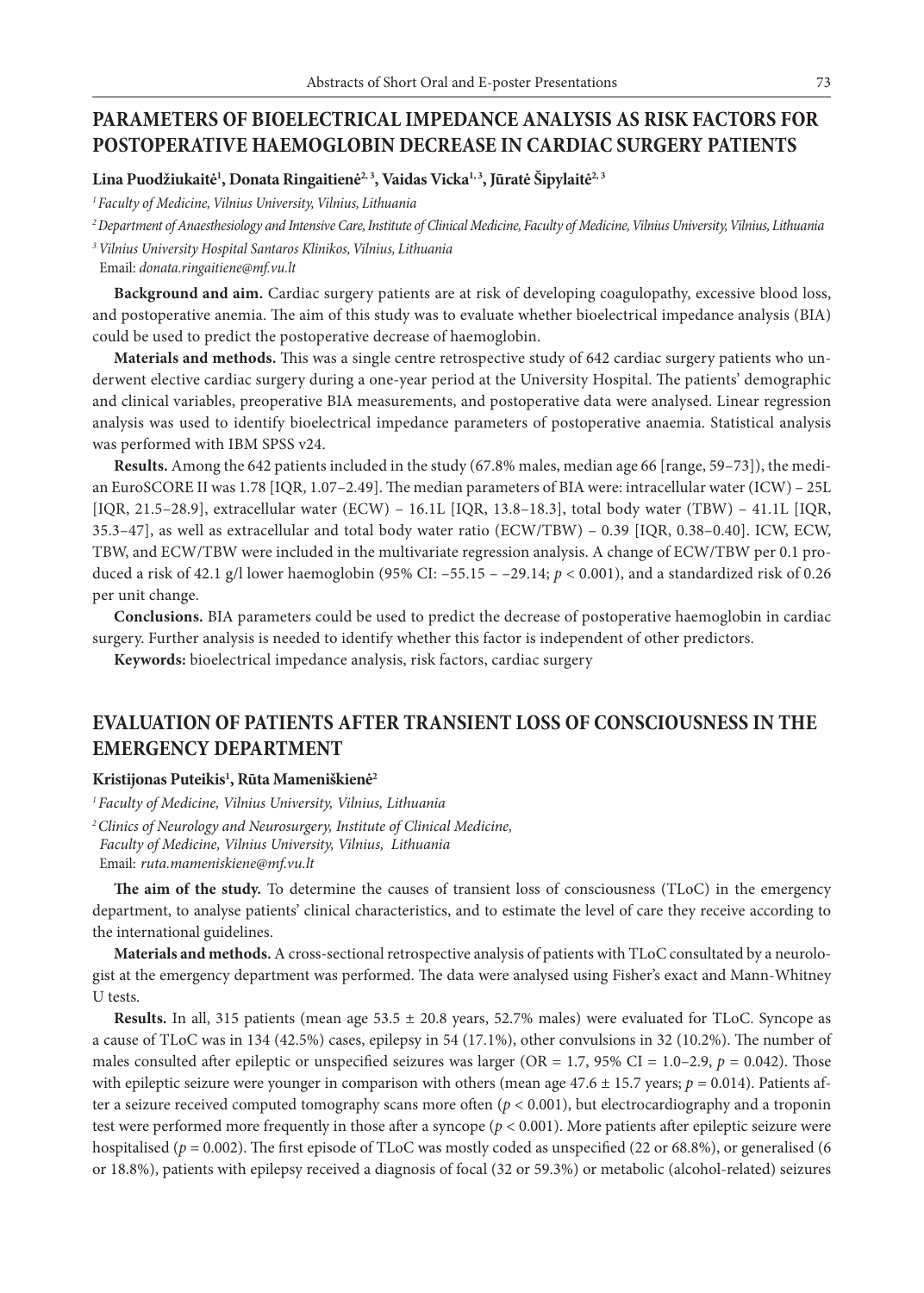(8 or 14.8%). Patients with epilepsy mostly received alcohol use-related (16 or 44.4%) and general recommendations (13 or 36.1%), and 14 patients (38.9%) had their treatment started or modified. Patients with unspecified TLoC were advised a neurologist's consultation and electroencephalography (19 or 76.0% and 11 or 44.0%, respectively).

**Conclusions.** Predominant causes of TLoC were syncope, epileptic and unspecified seizures. Patient evaluation and consulting complied with selected international guidelines.

**Keywords:** emergency department, transient loss of consciousness

# **SUBTHRESHOLD HIGH-FREQUENCY ELECTRICAL FIELD STIMULATION INDUCES VEGF EXPRESSION IN CARDIOMYOCYTES**

#### **Gediminas Račkauskas, Germanas Marinskis, Audrius Aidietis**

*Clinic of Cardiac and Vascular Diseases, Institute of Clinical Medicine, Faculty of Medicine, Vilnius University, Vilnius, Lithuania Vilnius University Hospital Santaros Klinikos*

Email: *gediminas.rackauskas@santa.lt*

Subthreshold electrical stimulation (SES) has been shown to induce an improvement of angiogenesis in ischemic and nonischemic skeletal muscles mediated by increased vascular endothelial growth factor (VEGF) expression. VEGF plays a key role in physiological and pathological angiogenesis. Cardiomyocytes possess the ability to synthesize and secrete VEGF. Thus, we thought to investigate the effect of SES on VEGF regulation in cultured neonatal rat ventricular myocytes (NRVMs), with the aim of revealing new techniques for therapeutic angiogenesis in ischemic heart disease. Cell cultures of NRVMs were electrically stimulated with field strengths below the myocyte depolarization threshold (0.5 V/cm with 1 ms bipolar impulse duration). Frequencies ranging from 5 Hz up to 25, 50, and 99 Hz were applied over a period of 48 h. The expression of VEGF and its receptor KDR was determined with Western blot and ELISA. To reveal the biological activity of the secreted VEGF amount, cultured human coronary artery endothelial cells (HCAECs) were treated with the cell culture supernatant of NRVMs exposed to SES. A dominant effect of SES was observed at 25 Hz. Within this particular frequency the VEGF protein amount in the cytoplasm as well as in the cell culture supernatant increased significantly. In parallel, the protein expression of the KDR receptor decreased in a significant manner. Moreover, cell culture supernatant of NRVMs exposed to SES augmented the growth of HCAECs. Cardiomyocytes respond to SES with an increase in biologically active VEGF expression that promotes cell proliferation of HCAECs. This mechanism may provide new approaches to develop therapeutic angiogenesis in the ischemic heart.

**Keywords:** electrical stimulation, angiogenesis, VEGF

## **COULD WE USE AN INTRAOPERATIVE VOCAL CORD ULTRASONOGRAPHY IN IDENTIFYING MOVEMENTS OF VOCAL CORDS AND REDUCING THE RISK OF BILATERAL PALSY? DATA OF A PROSPECTIVE TRIAL**

#### **Andrius Rybakovas1 , Virgilijus Beiša1 , Gintautas Tamulevičius2 ,Kęstutis Strupas1**

*1 Clinic of Gastroenterology, Nephrourology, and Surgery, Institute of Clinical Medicine, Faculty of Medicine, Vilnius University, Vilnius, Lithuania*

*<sup>2</sup>Institute of Data Science and Digital Technologies, Faculty of Mathematics and Informatics, Vilnius University, Vilnius, Lithuania* Email: *andrius.rybakovas@santa.lt*

**Background and aim.** The negative impact of laryngeal nerve injury is well known in thyroid surgery with the most serious ill effects in bilateral cases. Identifying the functional status of recurrent laryngeal nerve (RLN) during the thyroidectomy is of paramount importance in avoiding these complications. The aim of the study was to assess the validity of a completely new method (intraoperative vocal cord ultrasonography).

**Materials and methods.** A prospective trial was launched in March 2016 and finished in December 2017; 112 patients with known thyroid pathology were prospectively enrolled in this study and were operated on at Vilnius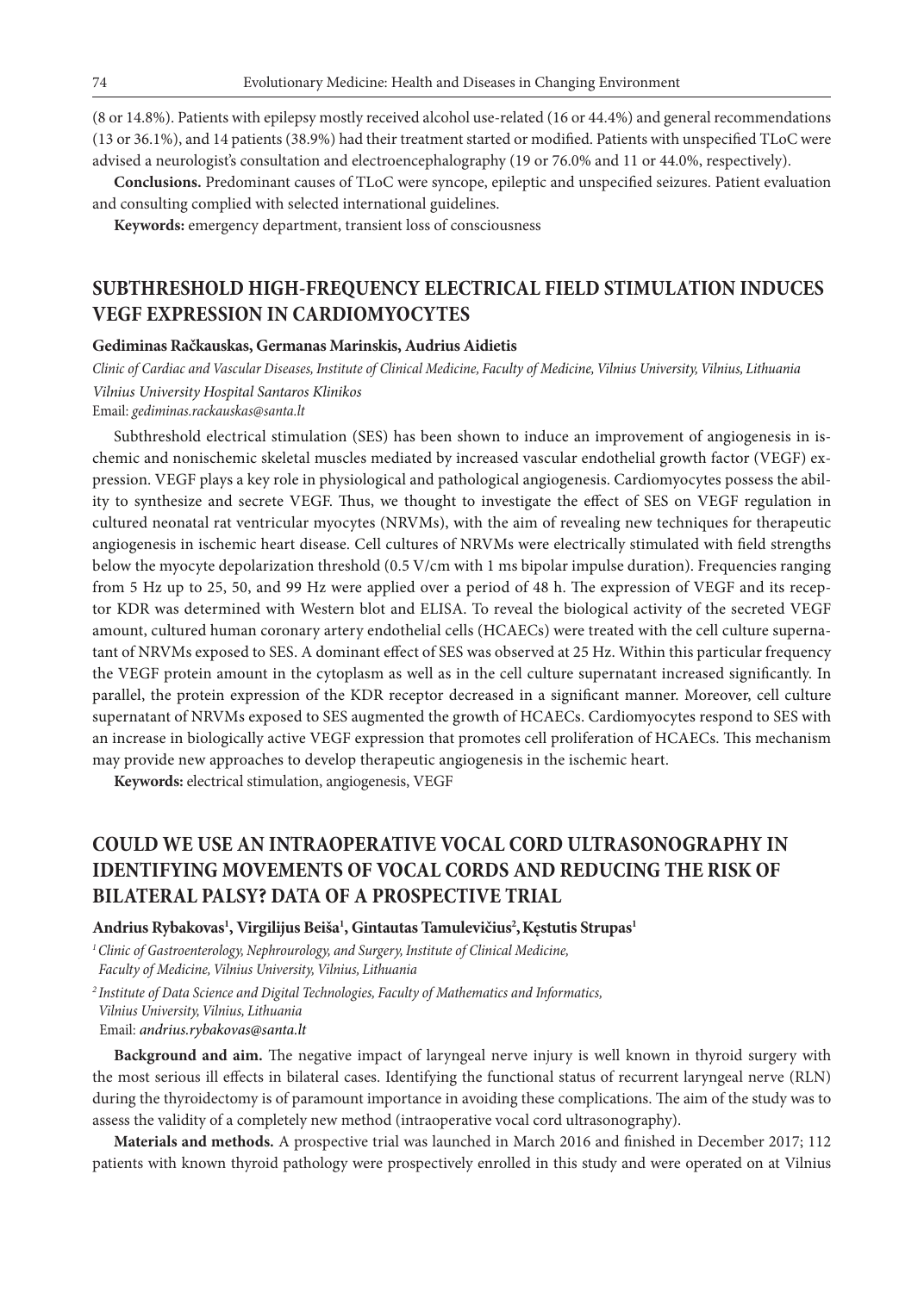University Hospital by a single surgeon. The study protocol included laryngeal examination in all patients preoperatively and postoperatively by a qualified ENT specialist, intraoperative neurostimulation of the vagal nerve and RLN, palpating the postricoid region of the larynx and sensing the posterior cricoarytenoid muscle contraction, as well as intraoperative neurostimulation with laryngeal ultrasonography for vocal cord movement evaluation. Laryngoscopy was regarded as the gold standard procedure.

**Results.** Six cases of temporary vocal cord palsy were diagnosed on postoperative examination (5.4% injury rate per patient and 3% per nerve at risk) with no cases of permanent or bilateral vocal cord palsy. Sonoscopic response sensitivity counted per nerve at risk and per patient was 83.3% (83.3%), specificity 98.5% (97.2%), accuracy 98% (96.4%), positive predictive value 62.5% (62.5%), and negative predictive value 99.5% (99%). The sensitivity, specificity, accuracy, positive predictive and negative predictive value using palpation method, both in the vagus and RLN group, were 100% (100%); 96.9% (95.3%); 97% (95.5%), 50% (54.5%) and 100% (100%), respectively.

**Conclusions.** Intraoperative vocal cord ultrasonography and laryngeal palpation are both reliable and safe methods that correlate well with postoperative vocal cord function. Both methods could be used in conjunction, but further studies with a larger sample size should be conducted.

**Keywords:** thyroidectomy, laryngeal nerve injury, vocal cords ultrasonography

# *COR TRIATRIATUM SINISTRUM* **WITH OBSTRUCTION: A RARE PRESENTATION IN AN ADULT**

### Virginija Rudienė<sup>1, 2</sup>, Sigita Glaveckaitė<sup>1, 2</sup>, Diana Zakarkaitė<sup>1, 2</sup>, Lina Gumbienė<sup>1, 2, 3</sup>, Audrius Aidietis<sup>1, 2</sup>

*1 Clinic of Cardiac and Vascular Diseases, Institute of Clinical Medicine, Faculty of Medicine, Vilnius University, Vilnius, Lithuania*

*2 Centre of Cardiology and Angiology, Vilnius University Hospital Santaros Klinikos, Vilnius, Lithuania*

*<sup>3</sup> Centre of Cardiac and Thoracic Surgery, Vilnius University Hospital Santaros Klinikos, Vilnius, Lithuania* Email: *vr.rudiene@gmail.com*

**Introduction.** *Cor triatriatum sinistrum* (CTS) is a rare cardiac anomaly with an incidence of 0.1–0.4% of all congenital heart defects. The clinical course and management of this pathology is influenced by the degree of obstruction between the two left atrial chambers. The aim of this study was to analyze the complications caused by obstructive membrane physiology in adults.

**Materials and methods.** We performed a search for '*cor triatriatum sinistrum* in adults' in Medline/PubMed for literature published from 2005 to 2016, identifying around 400 publications. Included patients were divided in two groups: A – patients with obstructive membrane physiology, and B – patients with non-obstructive membrane.

**Results.** A total of 171 published cases along two new adult cases were included in this review. Obstructive membrane physiology was described in 40.9% (*n* = 70) of the patients. Patients with obstructive physiology (Group A) were younger at presentation compared to the patients without obstructive membrane (Group B) (median age 39 years [IQR]  $28-52$  years vs. 50 years [IQR]  $32-64$  years,  $p = 0.003$ ). Patients in group A more frequently had associated cardiac defects (58.6% vs 42.4%,  $p = 0.039$ ) and a significantly higher occurrence of congestive heart failure, pulmonary hypertension, haemorrhage episodes, and infections (44.3% vs. 15.2%, *p* = <0.001; 27.1% vs. 6.1%,  $p = 0.001$ ; 8.6% vs. 0%,  $p = 0.004$  and 8.6% vs. 0%,  $p = 0.004$ , respectively). The predominant infection was pneumonia and occurred in 5.7% (*n* = 4) of the patients with obstructive membrane physiology. Patients in group B more frequently had comorbidities, such as coronary artery disease (CAD) 11.1% ( $n = 11$ ) vs. 4.3% ( $n = 3$ ),  $p = 0.032$ , systemic arterial hypertension 18.2% ( $n = 18$ ) vs. 5.7% ( $n = 4$ ),  $p = 0.018$  and type 2 diabetes mellitus 7.1% ( $n = 7$ ) vs. 2.9% ( $n = 2$ ),  $p = 0.035$ , respectively.

**Conclusions.** Patients with obstructive membrane physiology most often have associated cardiac defects and a higher risk of such complications as congestive heart failure, pulmonary hypertension, haemorrhage episodes, and infections. Higher comorbidity rates in patients with non-obstructive membrane physiology could be associated with an older age at diagnosis.

**Keywords:** *cor triatriatum sinistrum*, congenital heart disease, obstructive membrane, left atrium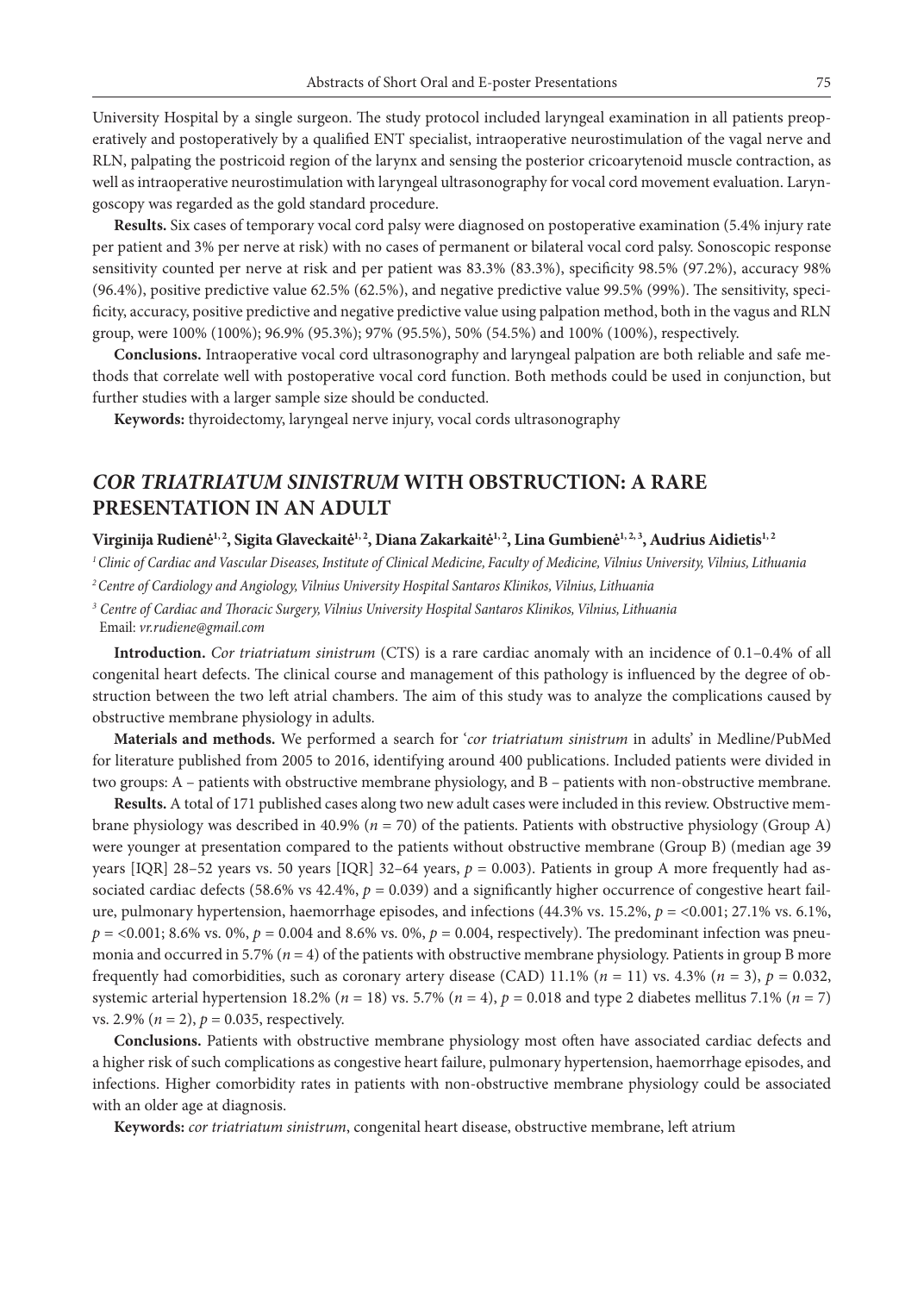### **RECEPTION OF ANIMAL MAGNETISM IN NINETEENTH-CENTURY VILNIUS**

#### Viltė Gabrielė Samsonė<sup>1</sup>, Žustina Bezliapovič<sup>1</sup>, Eglė Sakalauskaitė-Juodeikienė<sup>2, 3</sup>, Dalius Jatužis<sup>2, 3</sup>

*1 Faculty of Medicine, Vilnius University*

*2 Clinic of Neurology and Neurosurgery, Institute of Clinical Medicine, Faculty of Medicine, Vilnius University, Vilnius, Lithuania*

*<sup>3</sup>Vilnius University Hospital Santaros Klinikos, Vilnius, Lithuania*

Email: *vilte.samsone@gmail.com*

**Background and aim.** Animal magnetism (or mesmerism) is a theory based on the observations and ideas of the Austrian physician Franz Anton Mesmer (1734–1815). Doctor Mesmer believed that an invisible fluid is flowing between the planets and the living, the patient and his doctor; interruption of this magnetic flow is the main cause of various diseases, especially disorders of the nervous system. We aimed to review the historical origins of animal magnetism, the practice and criticism of mesmerism in Vilnius, and to analyse the presentation of that new theory in the press in the beginning of the 19th century.

**Materials and methods.** A literature review was carried out using the PubMed information system and in cooperation with the Vilnius University Library Rare Book and Manuscript Departments. Data were collected in English, French, Latin, Polish, and Lithuanian.

**Results.** Mesmerism was studied by Joseph Frank (1771–1842), a professor of clinical medicine at Vilnius University. He postulated that animal magnetism is a very important pathological phenomenon in which the nerves are extremely sensitive to internal and external stimuli that cause illusions and delusions. A special newspaper called the *Pamiętnik Magnetyczny Wileński* (Vilnius Magnetism Diary) was devoted to the followers of animal magnetism, and was published in Vilnius between 1816 and 1818. However, the *Pamiętnik Magnetyczny Wileński* was criticized and satirized in the newspaper *Wiadomości Brukowe* (Pavement News). The history of animal magnetism was also presented in three issues of the *Dziennik Wileński* (Vilnius Daily) in 1816.

**Conclusions.** Our study showed that after becoming a popular treatment method in the late 18th-early 19th century in Western Europe, animal magnetism had also attracted the attention of professors at the Imperial University of Vilnius, local physicians, and especially of local quacks and charlatans.

**Keywords:** animal magnetism, Franz Anton Mesmer, Joseph Frank, mesmerism, Vilnius University

## **COHERENCE BETWEEN ARTERIAL STIFFNESS AND LEFT VENTRICULAR DIASTOLIC FUNCTION IN PATIENTS WITH METABOLIC SYNDROME: A LONGITUDINAL STUDY**

#### $S$ vetlana Solovjova<sup>1</sup>, Roma Puronaitė<sup>1, 2</sup>, Milita Stuopelytė<sup>3</sup>, Ligita Ryliškytė<sup>1, 4</sup>

*1 Centre of Cardiology and Angiology, Vilnius University Hospital Santaros Klinikos, Vilnius, Lithuania*

*2 Institute of Data Science and Digital Technologies, Faculty of Mathematics and Informatics, Vilnius University, Vilnius, Lithuania*

*3 Faculty of Medicine, Vilnius University, Vilnius, Lithuania*

*<sup>4</sup>Clinic of Cardiac and Vascular Diseases, Institute of Clinical Medicine, Faculty of Medicine, Vilnius University, Vilnius, Lithuania* Email: *svetlana.kuzmiciute@gmail.com*

**The aim of the study.** To evaluate the relationship between arterial stiffness and left ventricular diastolic dysfunction (LVDD) in patients with metabolic syndrome (MetS).

**Materials and methods.** A study was carried among 573 MetS subjects (aged 53.4 ± 6 years, 63% female) who were participants in the Lithuanian High Cardiovascular Risk Primary Prevention Programme, without overt atherosclerotic disease and systolic LV dysfunction. The average duration of observation was 3.8 years. Arterial stiffness parameters (carotid-to-femoral pulse wave velocity (cfPWV)), aortic augmentation index (AIxHR75), mean aortic pressure (mAP), and central pulse pressure (cPP) were assessed by applanation tonometry. Cardio-ankle vascular index (CAVI) was calculated using VaSera VS-1000 system. Diastolic dysfunction was defined according to 2016 ESC Guidelines for the diagnosis and treatment of acute and chronic heart failure.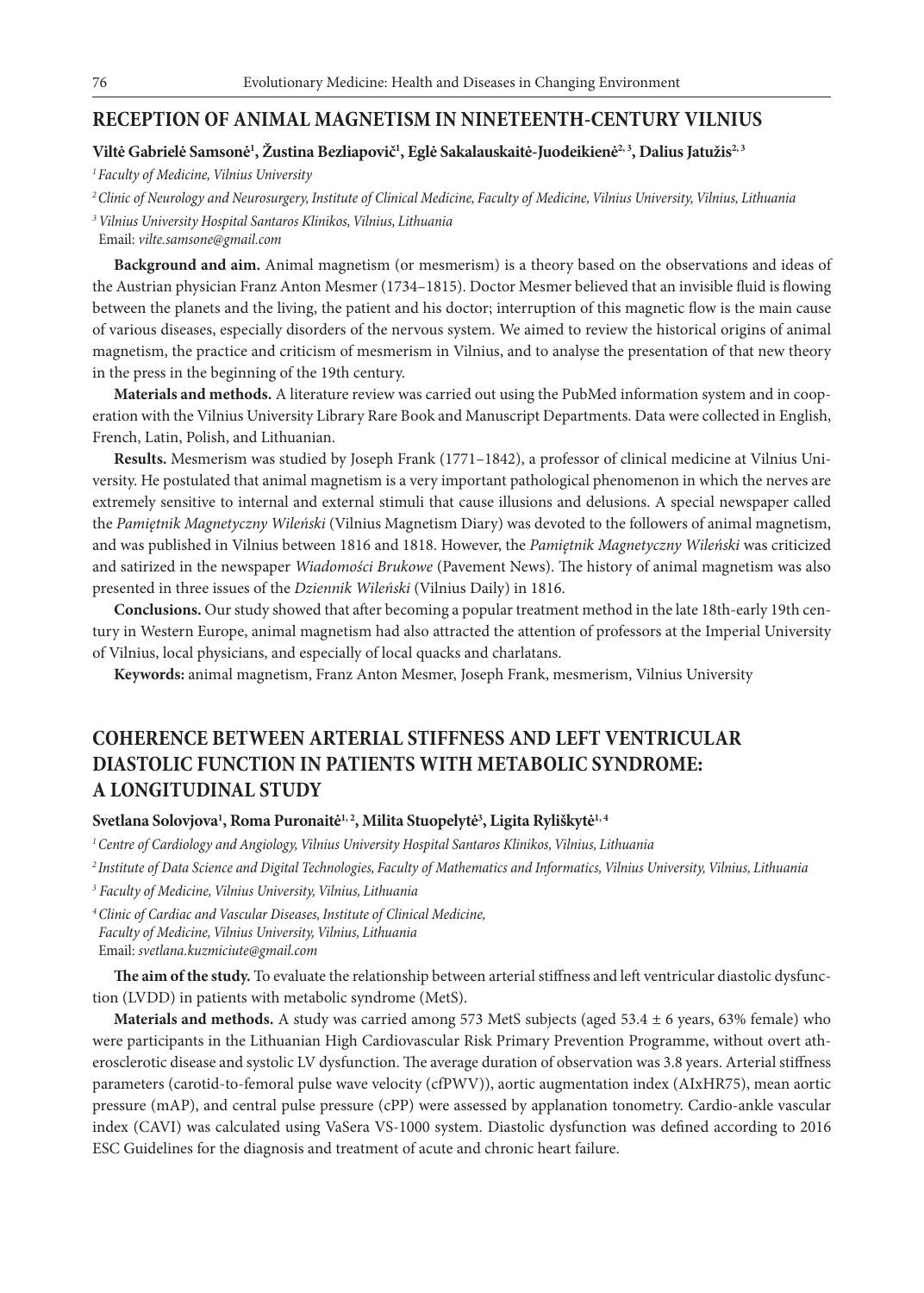**Results.** According to the cardioechoscopy, most of the study subjects in the cohort, had LVDD at the first visit  $(N = 480, n = 325$  with impaired relaxation,  $n = 92$  with pseudonormalization,  $n = 1$  with restrictive LVDD). During the observation period we found significant alterations in the arterial and mean LV diastolic function parameters: cf-PWV 8.55 ± 1.4 vs. 8.7 ± 1.6 m/s; AIxHR75 22.8 ± 10.4 vs. 24.3 ± 10.8%; mAP 105.3 ± 10.4 vs. 101.5 ± 14.8 mmHg; cPP  $42.6 \pm 9.9$  vs.  $43.3 \pm 10.6$  mmHg; E/A ratio  $1 \pm 0.3$  vs.  $0.93 \pm 0.2$ ; E/e' mean ratio  $10.4 \pm 3.5$  vs.  $9.4 \pm 2.9$ ; E/e' septal ratio 11.9  $\pm$  4.1 vs. 10.9  $\pm$  3.2 ( $p$  < 0.05 for all). Weak but significant correlations were found between the analysed alterations in parameters such as the E/A ratio (rcfPWV = -0.154, rAP = -0.115),  $e'$  (rcfPWV = -0.11, rAP = -0.11;  $p < 0.05$  for all).

**Conclusions.** Parameters of arterial stiffness tended to be associated with LV diastolic dysfunction in patients with metabolic syndrome.

**Keywords:** arterial stiffness, diastolic dysfunction, metabolic syndrome

## *IN VITRO* **EVALUATION OF ANTISEPTICS AGAINST** *STAPHYLOCOCCUS AUREUS* **BIOFILMS FORMED IN DIFFERENT SURROUNDINGS**

Elvyra Stanevičiūtė<sup>1</sup>, Povilas Kavaliauskas<sup>2</sup>, Rūta Prakapaitė<sup>3</sup>, Martynas Ridziauskas<sup>4</sup>,

#### **Agnė Kirkliauskienė5 , Vaidotas Zabulis6 , Jurgita Urbonienė6 , Vytautas Triponis1 , Vytautas Sirvydis1**

*1 Clinic of Cardiac and Vascular Diseases, Institute of Clinical Medicine, Faculty of Medicine, Vilnius University, Vilnius, Lithuania 2 Animal Research Centre, Lithuanian University of Health Sciences, Kaunas, Lithuania*

*3 Faculty of Medicine, Vilnius University, Vilnius, Lithuania*

*<sup>4</sup> Life Sciences Centre, Vilnius University, Vilnius, Lithuania*

*5 Department of Physiology, Biochemistry, Microbiology, and Laboratory Medicine, Institute of Biomedical Sciences, Faculty of Medicine, Vilnius University, Vilnius, Lithuania*

*<sup>6</sup> Vilnius University Hospital Santaros Klinikos, Vilnius, Lithuania* Email: *elvyra.staneviciute@gmail.com*

**Background and aim.** Bacterial biofilms have been studied widely and found to account for most of antibioticresistant and recurrent infections. Prosthetic vascular graft infection is one of the conditions when biofilms form on an implant and cause persistent infection that is extremely difficult to eradicate without removing the graft itself. Currently many conservative treatment options are being explored to preserve the graft. One of these options is local wound irrigation with antiseptic solutions that so far has not been investigated widely enough. Our aim was to test the efficacy of several popular antiseptic solutions against *Staphylococcus aureus* biofilms *in vitro* as these bacteria are responsible for the majority of prosthetic vascular graft infections in early postoperative period.

**Materials and methods.** Three series of experiments were performed to test the efficacy of 0.1% octenidine dihydrochloride, 10% povidone-iodine, and 0.02% chlorhexidine digluconate solutions against *Staphylococcus aureus*  biofilms. Biofilms were grown on glass coverslips, in well-plates with Lubbock's medium, mimicking the surroundings of the wound, and on woven vascular grafts. Biofilms were then treated with antiseptics and their efficacy towards the structure and antimicrobial activity of the biofilm was evaluated.

**Results.** Chlorhexidine digluconate showed outstanding results in destroying the structure of *Staphylococcus aureus* biofilm grown on a glass coverslip (*p* = 0.02). In simulated wound conditions, octenidine dihydrochloride and povidone-iodine eradicated biofilm-associated bacteria, while the efficacy of chlorhexidine digluconate was poor. All antiseptics showed positive antimicrobial effects against *Staphylococcus aureus* biofilms grown on woven vascular grafts in simulated wound conditions ( $p = 0.02$ ). Additionally, octenidine dihydrochloride showed statistically significant superior effects compared to povidone-iodine ( $p = 0.009$ ) and chlorhexidine digluconate solution ( $p = 0.041$ ).

**Conclusions.** Chlorhexidine digluconate was most effective on glass coverslips. Both octenidine dihydrochloride and povidone-iodine eradicated biofilm-associated bacteria in simulated wound conditions. Octenidine dihydrochloride showed the strongest antimicrobial activity against *Staphylococcus aureus* biofilms formed on vascular grafts.

**Keywords:** antiseptic, biofilm, *Staphylococcus aureus*, vascular graft infection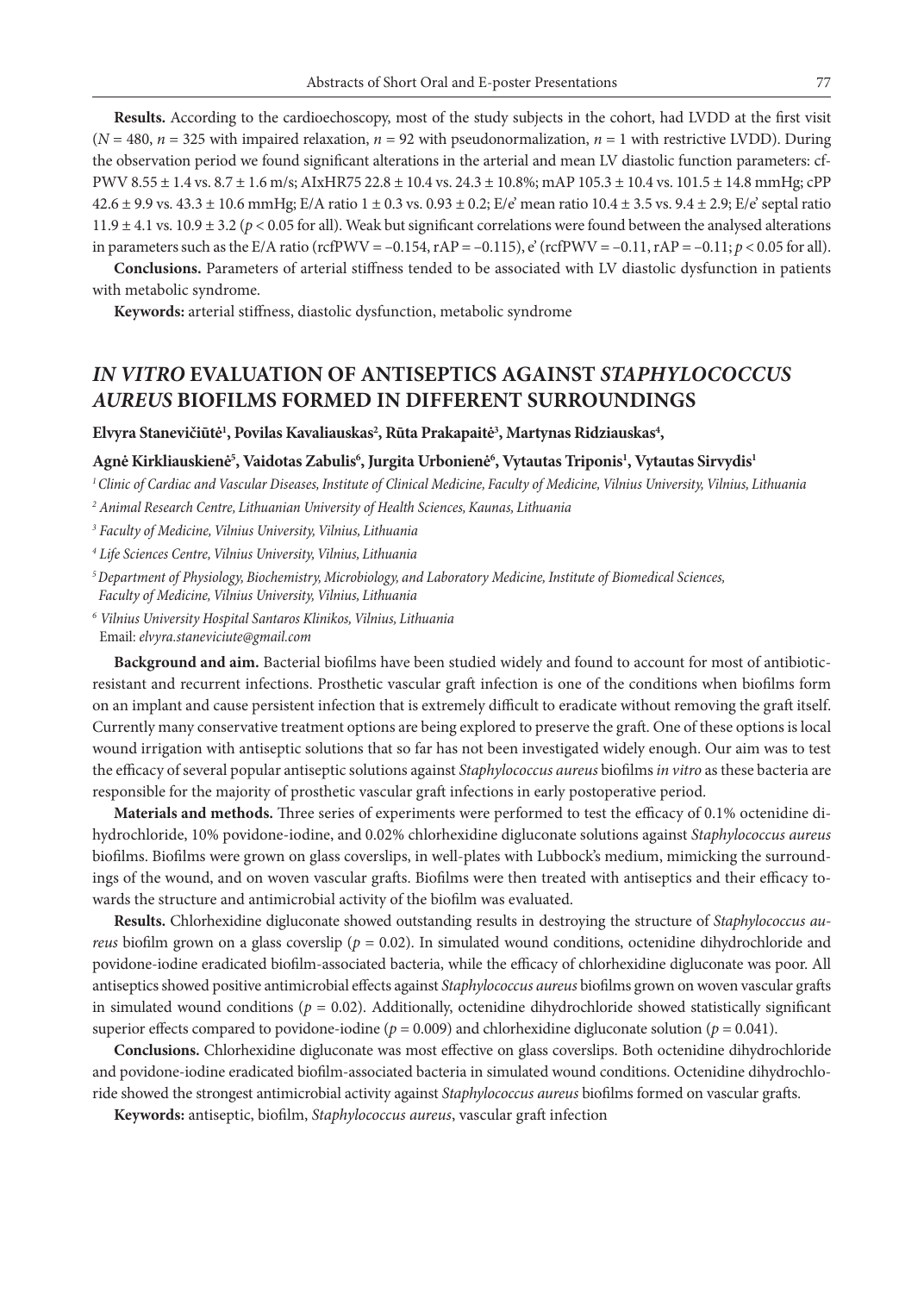### **RELATIONSHIP BETWEEN SOCIODEMOGRAPHIC FACTORS AND THE ATTITUDE TOWARDS EMIGRATION AMONG HEALTHCARE PERSONNEL IN LITHUANIA**

#### **Austėja Stankutė1 , Lukas Aranauskas1 , Aušra Deksnytė2**

*1 Faculty of Medicine, Vilnius University, Vilnius, Lithuania*

*<sup>2</sup>Clinic of Psychiatry, Institute of Clinical Medicine, Faculty of Medicine, Vilnius University, Vilnius, Lithuania* Email: *ausra.deksnyte@gmail.com*

**Background and aim.** For the past few years, emigration has become a serious issue in Lithuania. According to the Department of Statistics to the Government of the Republic of Lithuania, 50,333 (1.75% of the entire population) inhabitants emigrated from the country in 2016.

The main aim of this study was to assess the attitude of medical personnel towards emigration and socioeconomic factors linked with this process.

**Materials and methods.** In November 2017, an online survey was conducted, targeting medical staff. SPSS v.24 was used for statistical analysis. To analyse demographic data, descriptive statistics were used. The connection between age, wage, and attitude towards emigration was calculated using ANOVA test. Data were assumed to be significant, when  $p$  was <0.05.

**Results.** A number of 2932 participants filled in the questionnaire; 106 questionnaires were not included in the analysis due to improper completion. The questionnaire was filled in by 2393 (84.4%) females and 433 (15.6%) males. Answers pointing to the attitude towards emigration showed that 500 (17.6%) respondents did not intend to emigrate, 201 (42.3%) would emigrate if they had a possibility, 814 (28.7%) respondents regretted not emigrating earlier, 56 (2%) were considering emigration, 260 (9.2%) decided to emigrate, and five (0.2%) had emigrated before. Participants who were considering emigration or decided to emigrate were on average six years younger than those who decided to stay, and eight years younger than those who regretted not having emigrated earlier ( $p = 0.001$ ).

Participants who decided to emigrate earned on average  $\epsilon$ 92 less than those who decided to stay (*p* = 0.001). Participants who would emigrate if they had a possibility earned  $\epsilon$ 64 less than those who decided to stay ( $p = 0.001$ ). Doctors who would emigrate if they had a possibility earned  $\epsilon$ 70 less than those who decided to stay ( $p = 0.003$ ).

**Conclusions.** Younger participants are more likely to consider emigration than older participants, while the older ones are more likely to regret not having emigrated earlier. Respondents who earn less are more likely to emigrate or to think about emigration.

**Keywords:** emigration, Lithuania, medical personnel

# **GENERAL HEALTH STATUS, SELF-ESTEEM, AND THE FEELING OF DISTRESS IN SOCIAL ENVIRONMENTS IN PATIENTS WHO FOR DIFFERENT REASONS UNDERWENT NASAL RECONSTRUCTION**

#### **Giedrė Stundžaitė-Baršauskienė<sup>1</sup> , Janina Tutkuvienė<sup>2</sup> , Rūta Venciūtė<sup>1</sup> , Jolanta Dadonienė<sup>1</sup>**

*1 Clinic of Rheumatology, Orthopedics, Traumatology, and Reconstructive Surgery, Institute of Clinical Medicine, Faculty of Medicine, Vilnius University, Vilnius, Lithuania*

*2 Department of Anatomy, Histology and Anthropology, Institute of Biomedical Sciences, Faculty of Medicine, Vilnius University* Email: *stundzaite@gmail.com*

**Background.** The aim of this research was to determine the general health status and self-esteem of and feeling distressed when attending social events by patients who underwent nasal reconstruction surgery due to traumatic injuries, cancerous diseases and aesthetic needs.

**Materials and methods.** In total, 90 patients (aged 18–70 years) treated at the Department of Plastic and Reconstructive Surgery of Vilnius University Hospital and the National Cancer Institute during 2007–2017 were involved in this prospective study. Four groups of patients were created: 1. After surgery for nasal injuries,  $n = 30$ (TRAUM); 2. After surgery for nasal cancerous diseases, *n* = 30; 3. After aesthetic nasal surgery (ONKO), – *n* = 30; 4. Relatively healthy people with no facial surgery (CONTROL), *n* = 30. Patients who underwent facial surgery filled in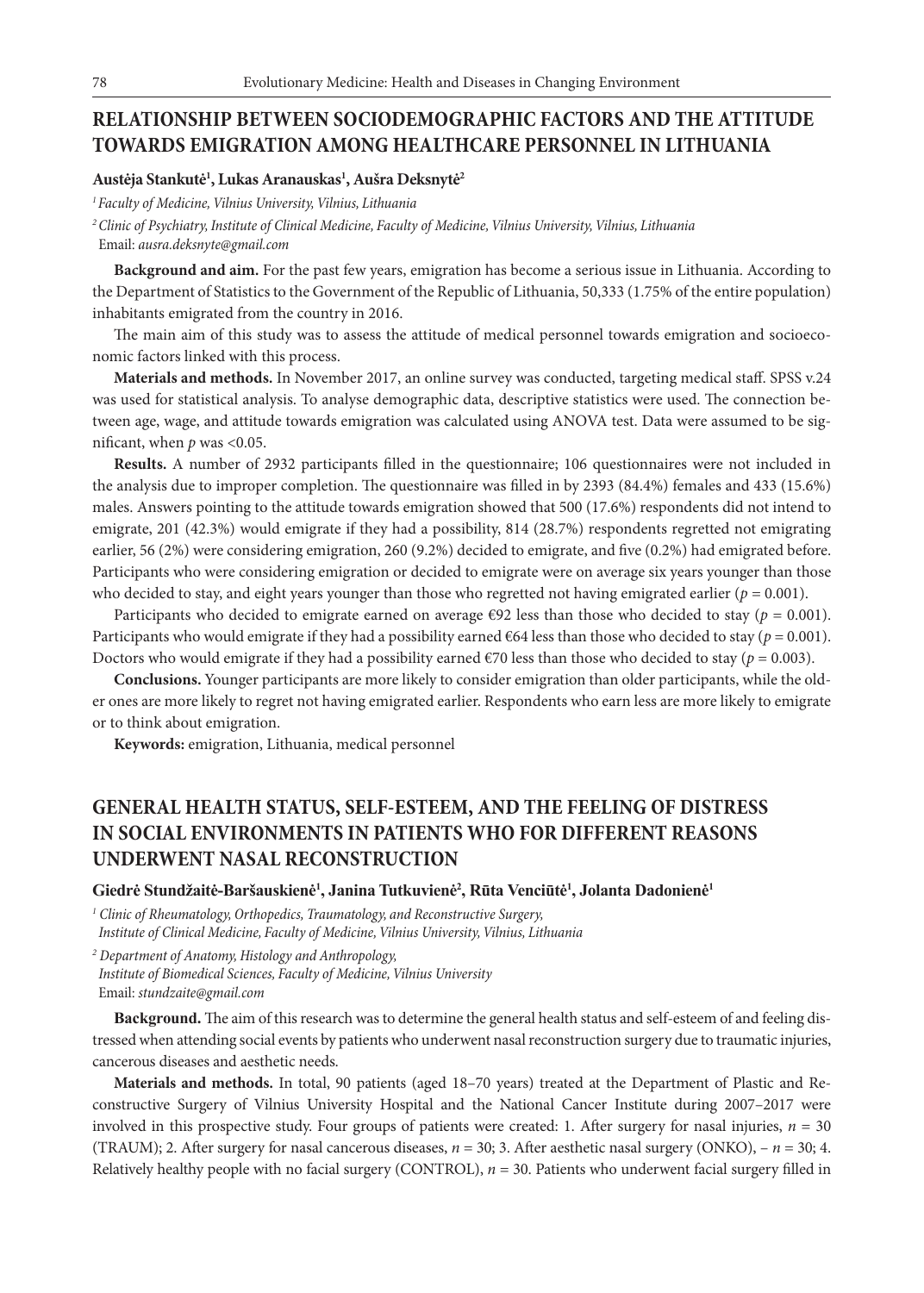questionnaires and answered questions on their general health status (from very bad to very good), self-esteem (according to the Rosenberg scale, 1965), and their feeling distressed (using a five-point scale).

**Results.** In total, 83% of CONTROL, 90% of ESTET, and only 43% of patients from ONKO and TRAUM rated their general health status as very good or perfect (*p* < 0.05) as compared to CONTROL. High self-esteem was reported by 30% of ESTET (*p* < 0.05), 23% of ONKO and TRAUM (*p* < 0.05), and only by 10% of the CONTROL group. Low self-esteem was found in 10% of ONKO and TRAUM (*p* < 0.05) patients and was absent in the CONTROL or ESTET groups. Having no stress at all or low stress was reported by 30% of TRAUM patients (*p* < 0.05), by 33% of ONKO patients (*p* < 0.05), but by 83% of ESTET (*p* > 0.05) and the CONTROL group. Being rather distressed was noted by 20% of TRAUM patients (*p* < 0.05) and by 27% of ONKO patients (*p* < 0.05), but was not observed in the CONTROL and ESTET groups.

**Conclusions.** (1) The general health status by the CONTROL and ESTET groups was evaluated much more positively than by the TRAUM and ONKO patients; (2) Facial aesthetics after reconstructive surgery, despite different reasons, seems to be very important with regard to self-esteem; (3) Patients who had undergone operations due cancerous diseases and injuries felt more distressed in social environments than the control sample after aesthetic nose surgery.

**Keywords:** nasal reconstruction, self-esteem, stress

## **ROLE OF NUTRITIONAL IMMUNOMODULATION IN IMMUNE RESPONSES IN MALNOURISHED PATIENTS UNDERGOING CARDIAC SURGERY**

Marija Svetikienė<sup>1, 2</sup>, Donata Ringaitienė<sup>1, 2</sup>, Jevgenija Vėželienė<sup>2</sup>, Dainius Trybė<sup>3</sup>, Vaidas Vicka<sup>2, 3</sup>,

#### Radvilė Malickaitė<sup>4</sup>, Laima Jurgauskienė<sup>4</sup>, Jolita Norkūnienė<sup>5</sup>, Mindaugas Šerpytis<sup>1, 2</sup>, Jūratė Šipylaitė<sup>1, 2</sup>

*1 Department of Anaesthesiology and Intensive Care, Institute of Clinical Medicine, Faculty of Medicine, Vilnius University*

*2 Vilnius University Hospital Santaros Klinikos, Vilnius, Lithuania*

*3 Faculty of Medicine, Vilnius University, Vilnius, Lithuania*

*4Clinic of Cardiac and Vascular Diseases, Institute of Clinical Medicine, Faculty of Medicine, Vilnius University, Vilnius, Lithuania*

*<sup>5</sup>Department of Mathematical Statistics, Faculty of Fundamental Sciences, Vilnius Gediminas Technical University, Vilnius, Lithuania* Email: *marija.svetikiene@santa.lt*

**Background and aim.** A substantial part of patients undergoing cardiac surgery are malnourished and therefore immunocompromised. During cardiac surgery, patients suffer an excessive systemic inflammatory response. It is considered that nutritional supplements alter the immune response by acting on different targets of the immune system. The aim of the study is to determine the effect of immunonutrition on the immune function during the postoperative period following cardiac surgery.

**Materials and methods.** This randomized control study included malnourished and low operative risk patients who underwent elective cardiac surgery. The patients were randomized into immunomodulation (IM) and control groups. The IM group was supplemented with immune nutrients (Glutamine Plus) for five postoperative days. The immune function was tested before the surgery and on the 6th postoperative day. The immune response was characterized by the absolute and by the activated (activated *in vitro* by the phytohemagglutinin) number of lymphocyte subpopulations CD3+, CD4+, and CD8+. Differences between the groups were evaluated with the Independent Samples *t*-test. Statistical analysis was performed with IBM SPSS v21.

**Results.** Fifty-five patients were enrolled in the study, 27 (49.1%) of them in the IM group and 28 (50.9%) in the control group; 28 (50.9%) of them were male, and the mean age was  $69.7 \pm 6.3$ . There were no statistical differences in the demographic profile, co-morbidities, and immunological status among the groups before surgery. On the 6th postoperative day, the absolute count of lymphocyte subpopulation was bigger in the IM group, but a significant difference between the groups was not observed. However, on the 6th postoperative day the counts of activated lymphocytes in the IM and in the control groups were as follows:  $CD3+ (1422.93 \pm 487.59 \text{ vs. } 1115.71 \pm 561.70, p = 0.035)$ ,  $CD4+$  $(1020.82 \pm 363.37 \text{ vs. } 801.87 \pm 434.75, p = 0.048), \text{CD8} + (396.93 \pm 212.27 \text{ vs. } 297.27 \pm 180.33, p = 0.066).$ 

**Conclusions.** The early postoperative nutritional immunomodulation leads to greater activation of the lymphocyte subpopulations, which grounds the presumption of a better immune response.

**Keywords:** cardiac surgery, immune response, immunonutrition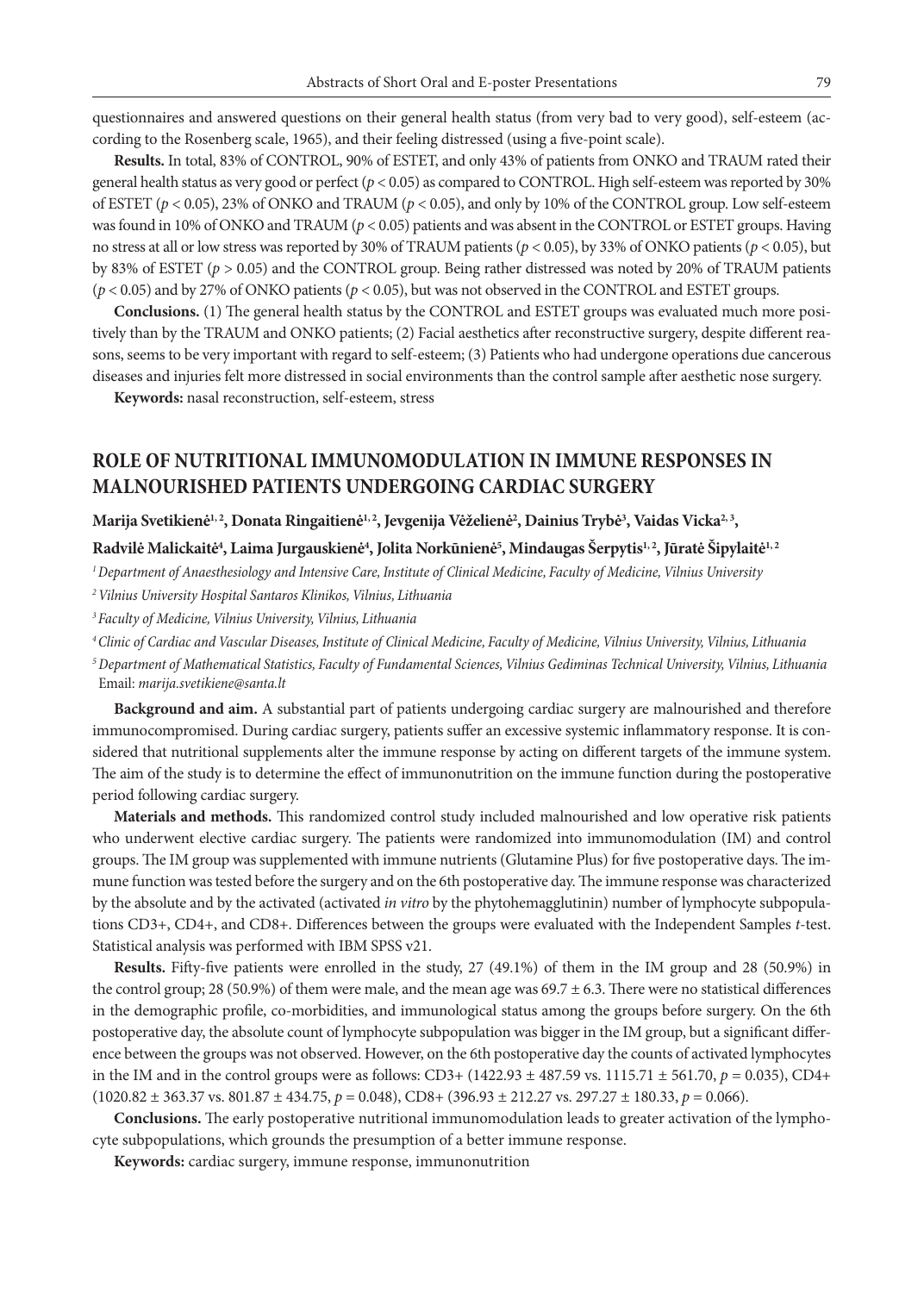## **MEASURED VS. CALCULATED ENERGY EXPENDITURE IN PATIENTS WITH ACUTE SEVERE PANCREATITIS**

Erika Šalčiūtė<sup>1, 2</sup>, Julita Liučvaikytė<sup>2</sup>, Andrius Klimašauskas<sup>1, 2</sup>, Gintautas Kėkštas<sup>1, 3</sup>, Jūratė Šipylaitė<sup>1, 3</sup>

*1 Vilnius University Hospital Santaros Klinikos, Vilnius, Lithuania*

*2 Faculty of Medicine, Vilnius University, Vilnius, Lithuania*

*<sup>3</sup>Department of Anaesthesiology and Intensive Care, Institute of Clinical Medicine, Faculty of Medicine, Vilnius University, Vilnius, Lithuania* Email: *erika.salciute@gmail.com*

**The aim of the study.** According to the guidelines of both ESPEN and ASPEN energy expenditure should be measured with indirect calorimetry (IC) for the critically ill patients. If unavailable, validated equations are advised. The aim was to compare the performance of the equations in comparison with IC in patients with severe acute pancreatitis.

**Materials and methods.** A prospective observational study was conducted after the approval of the Regional Committee of Bioethics. Inclusion criteria: acute severe pancreatitis, above 18 years of age, mechanical ventilation.

Measurements of indirect calorimetry (IC) were obtained three times per week and compared to 11 equations: (1) Harris-Benedict; (2) Penn State; (3) Faisy; (4) Swinamer; (5) Ireton – Jones; (6) Mifflin – St. Joer; (7) Mifflin × 1.25;

(8) Harris Benedict × 1.25; (9) Harris Benedict adjusted for obesity; (10) ASPEN recommendation of 25 kcal/kg;

(11) ASPEN recommendation of 30 kcal/kg.

**Results.** Twenty-two patients were included in the study and 346 IC measurements were compared to the results of the validated equations. The median value of IC (24.89  $\pm$  4.76 kcal/kg) was close to ASPEN 25 kcal/kg estimation and the results of some formulas: Penn State:  $24.44 \pm 3.08$  kcal/kg and Harris Benedict  $\times 1.25$ :  $24.36 \pm 2.45$  kcal/kg, *p* > 0.05. The Bland-Altman plot of IC and Harris Benedict × 1.25, ASPEN 25 and Penn State equations revealed a lack of agreement for all three cases. The correlation coefficient between IC measurements and ASPEN 25 kcal/kg estimation was only 0.234 (*p* < 0.01). The highest correlation was found between IC and Faisy equation (0.538, *p* < 0.01), Harris Benedict adjusted (0.512, *p* < 0.01) and Swinammer (0.510, *p* < 0.01). Penn State equation resulted in correlation coefficient of 0.481, *p* < 0.01.

**Conclusion.** Predictive equations are unfit for guiding nutrition for acute severe pancreatitis patients; however, if indirect calorimetry is unavailable, the best alternative according to our results is the dynamic Penn State equation.

**Keywords:** acute severe pancreatitis, energy expenditure, indirect calorimetry

### **NUTRITION THERAPY FOR PATIENTS WITH SEVERE ACUTE PANCREATITIS**

Erika Šalčiūtė<sup>1, 2</sup>, Julita Liučvaikytė<sup>2</sup>, Andrius Klimašauskas<sup>1, 2</sup>, Gintautas Kėkštas<sup>1, 3</sup>, Jūratė Šipylaitė<sup>1, 3</sup>

- *1 Vilnius University Hospital Santaros Klinikos, Vilnius, Lithuania*
- *2 Faculty of Medicine, Vilnius University, Vilnius, Lithuania*

*<sup>3</sup> Department of Anaesthesiology and Intensive Care, Institute of Clinical Medicine, Faculty of Medicine, Vilnius University, Vilnius, Lithuania* Email: *erika.salciute@gmail.com*

**Background and aim.** Patients with acute severe pancreatitis have a high risk of inadequate nutrition during intensive care unit (ICU) stay due to high catabolism and feeding intolerance. The aim of this study was to evaluate if the amount of received calories and protein are related to better outcomes.

**Materials and methods.** Prospective observational study with adult mechanically ventilated acute severe pancreatitis patients was conducted after obtaining the approval of the Regional Committee of Bioethics. Demographic, outcome data and clinical nutrition records were collected. Energy expenditure (EE) of patients was measured by using indirect calorimetry (IC).

**Results.** Twenty-two patients were enrolled in the study: 13 patients survived. Average energy expenditure (EE) was  $26 \pm 4$  kcal/kg (mean  $\pm$  SD). There was no difference in the average EE between the patients who survived and those who died:  $27 \pm 1$  and  $25 \pm 1$  kcal/kg (mean  $\pm$  SD), respectively ( $p > 0.05$ ). The energy deficit (computed by subtracting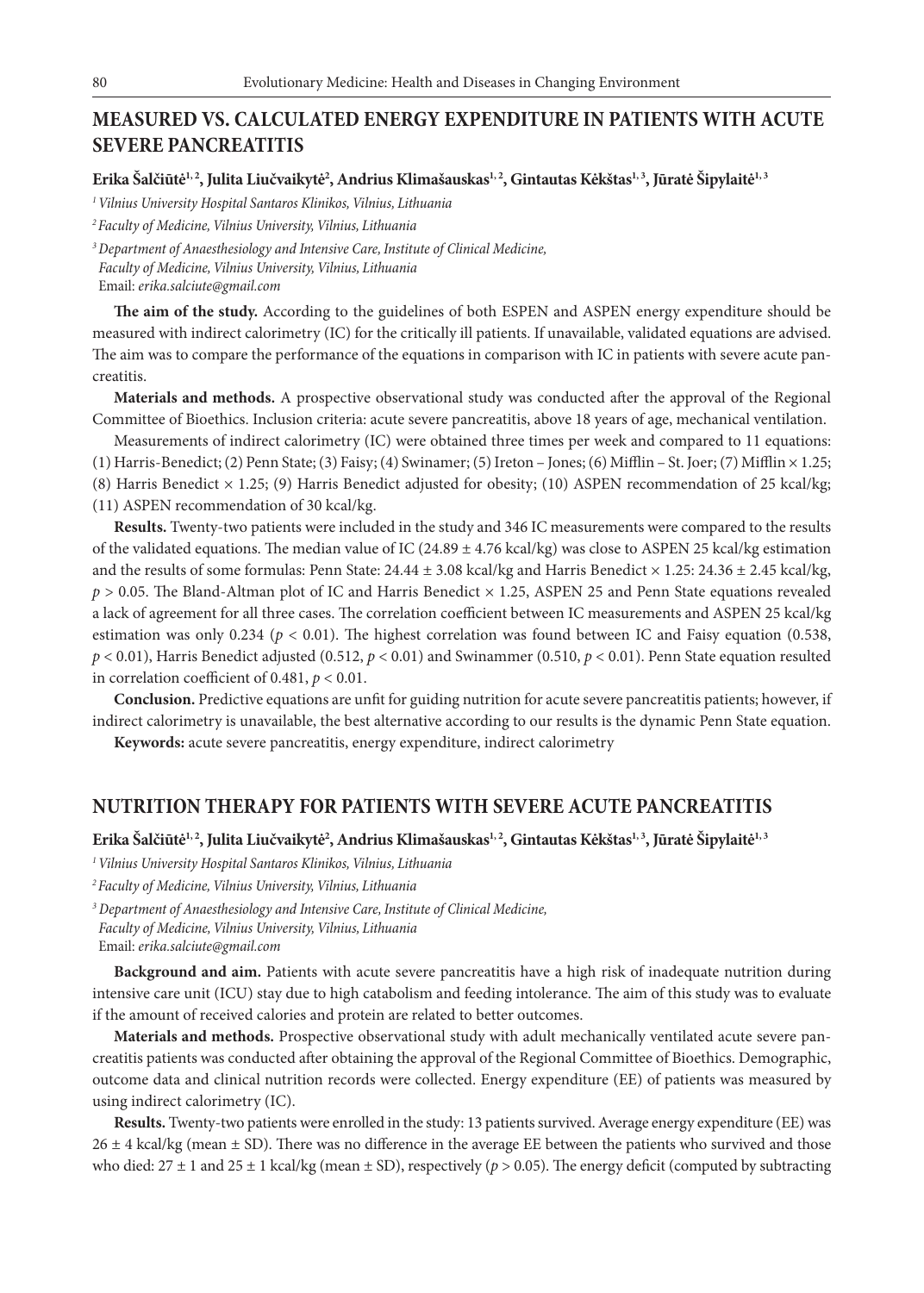caloric intake from EE measurement) was similar among survivors and non-survivors,  $5.5 \pm 1$  vs  $6.5 \pm 2$  kcal/kg, respectively (mean  $\pm$  SD) ( $p > 0.05$ ). Mean value of caloric intake was 79  $\pm$  14% of the measured EE. Survivors and non-survivors had received 81  $\pm$  10% and 77  $\pm$  19%, respectively ( $p > 0.05$ ). The provision of protein was also similar for both groups:  $1.1 \pm 0.3$  g/kg for survivors and  $1 \pm 0.2$  g/kg for non-survivors (mean  $\pm$  SD) ( $p > 0.05$ ). There was no statistically significant correlation between provision of calories and protein and outcomes such as length of hospital and ICU stay or duration of mechanical ventilation.

**Conclusion.** Outcomes such as survival, length of hospital and ICU stay and duration of mechanical ventilation were unaffected neither by caloric nor protein provision in this sample.

**Keywords:** acute severe pancreatitis, energy expenditure, indirect calorimetry, nutrition, outcomes

### **VALIDATION OF THE LITHUANIAN ARTHROPLASTY REGISTRY**

#### **Eglė Tertelienė1 ,Kazimieras Grigaitis2 , Narūnas Porvaneckas1 , Jolanta Dadonienė1 , Algirdas Venalis1**

*1 Clinic of Rheumatology, Orthopaedics, Traumatology, and Reconstructive Surgery, Institute of Clinical Medicine, Faculty of Medicine, Vilnius University, Vilnius, Lithuania*

*2 Department of Orthopaedics, Medical Academy, Lithuanian University of Health Sciences, Kaunas, Lithuania* Email: *egle.terteliene@gmail.com*

**Background and aim.** The aim of our study was to validate the registration of knee arthroplasty revisions in the Lithuanian Arthroplasty Registry (LAR) and thus give an indication of the accuracy of the published revision rates.

**Materials and methods.** A total of 4269 primary TKAs registered in LAR between 1 September 2013 and 1 September 2015 were included. Two years after surgery, the patients were contacted by phone in order to inquire if they had been subject to revision. The information from the patients was then cross-checked against what had been registered in the LAR and if a revision had not been registered the patient hospital charts were investigated. Thus, the patients were followed up with regard to revision and/or death until 1 September 2017.

**Results.** Nine small hospitals out of 22 were not able to provide contact details (telephone numbers) for 533 (549 knees) patients. Thus out of the 3536 (3723 knees) included patients, contact details were available for 3098 (3158 knees), 67 of whom had died. A further 438 (565 knees) patients appeared to have a wrong or non-valid telephone number leaving 3031 (3091 knees) patients available for contact. As 262 (266 knees) of those contacted refused to answer, we were left with 2769 responders (2825 knees). Sixty-one patients said that reoperation had been performed in the index knee within two years since their primary surgery. After checking with the clinics, ten were surgical procedures on the knee but not true revisions by our criteria. Out of 51 true revisions, we found that 46 were registered in the LAR as revised, while five (9.8%) revisions were missing.

**Conclusion.** The Lithuanian Arthroplasty Registry is fairly complete in terms of registered revisions of TKA. **Keywords:** arthroplasty, register, knee, revision

# **CYTOTOXICITY AND PRIMARY MECHANISMS OF CELL DEATH INDUCED BY COMMONLY USED DENTAL LUTING CEMENTS**

#### **Rita Trumpaitė-Vanagienė1 , Alina Čebatariūnienė2 , Virginijus Tunaitis2 , Alina Pūrienė1 , Augustas Pivoriūnas2**

*1 Institute of Odontology, Faculty of Medicine, Vilnius University, Vilnius, Lithuania*

*2 Department of Stem Cell Biology, State Research Institute Centre for Innovative Medicine, Vilnius, Lithuania* Email: *rita.vanagiene@odontalis.lt*

**Background and aim.** To examine cytotoxicity of luting cements on primary human gingival fibroblasts (HGFs), and to identify pathways of cell death induced by different cements.

**Materials and methods.** The commonly used luting cements were tested: Hoffmann's Zinc Phosphate (ZPC), GC Fuji Plus Resin Modified Glass Ionomer (RMGIC), and 3M ESPE RelyX Unicem Resin Cement (RC). The HGFs were exposed to different concentrations of ZPC, RMGIC and RC extracts. The cytotoxicity was assessed with the PrestoBlue Cell Viability Reagent. Viable cells were counted with a hemocytometer using the trypan blue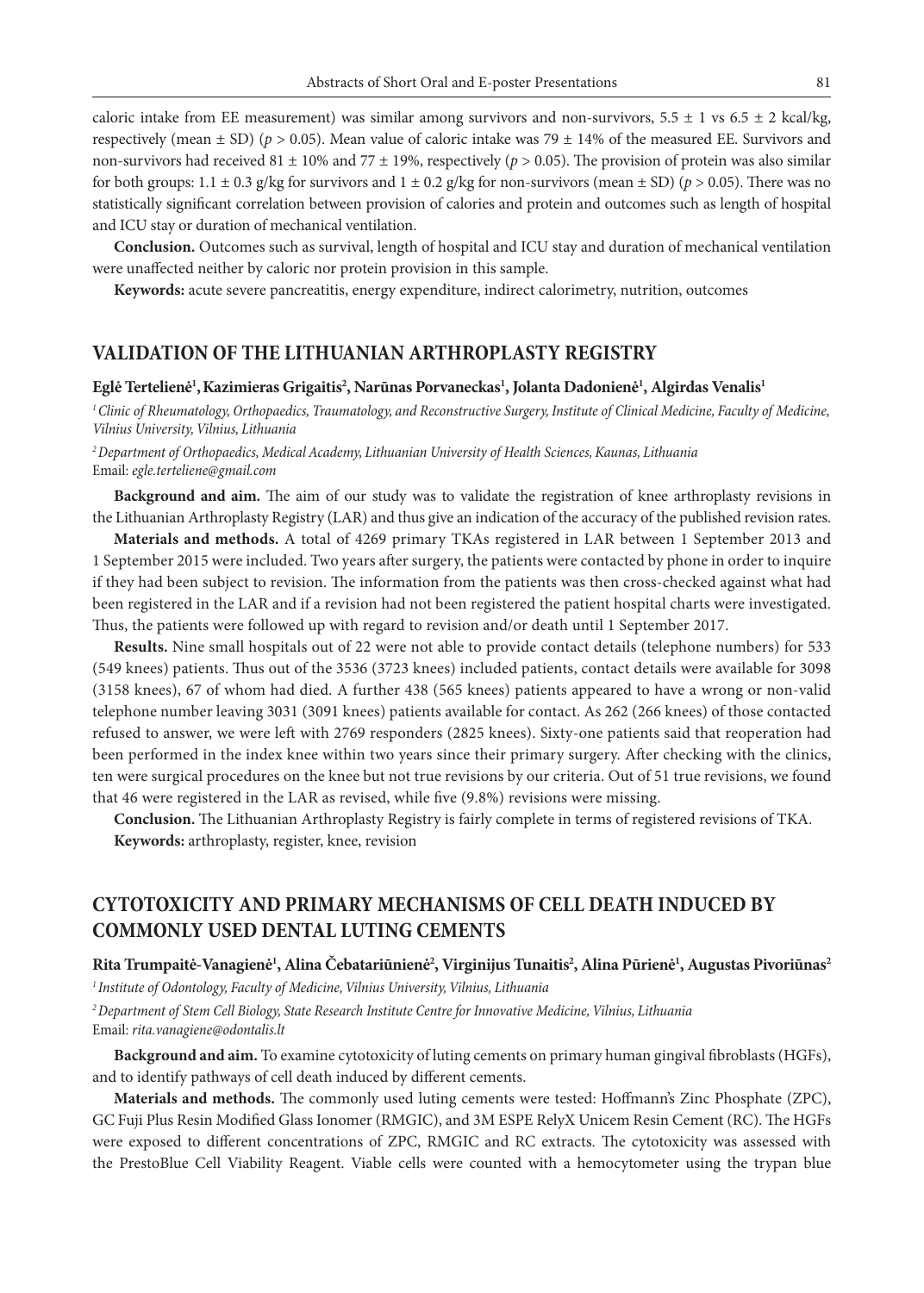exclusion test. In order to determine the primary mechanism of cell death induced by different luting cements, the real-time monitoring of caspase-3/-7 activity and membrane integrity of cells were employed.

**Results.** All cements expressed cytotoxic effects, while the mechanisms for different cements varied. The extracts from RMGIC and ZPC decreased the metabolic activity and numbers of viable cells. The extracts from the RC evoked only small effects on the metabolic activity of HGFs with a decreasing number of viable cells in a dose-and time-dependent manner. The live cell imaging revealed that the apoptosis was the primary mechanism of cell death induced by the RMGIC, whereas the RC and ZPC induced cell death through a necrotic and caspase-independent pathway.

**Conclusions.** All cements were cytotoxic. The primary mechanism of cell death induced by the RMGIC was apoptosis, whereas RC and ZPC induced cell death via a necrotic pathway.

**Keywords:** cytotoxicity, gingival fibroblasts, luting cements

### **NUTRITION IN AN INTENSIVE CARE UNIT: ADHERENCE TO GUIDELINES**

Jonas Tutkus<sup>ı</sup>, Erika Šalčiūtė<sup>1, 2</sup>, Ignas Milkevičius<sup>1</sup>, Eduardas Ambrasas<sup>1, 2</sup>, Andrius Klimašauskas<sup>2, 3</sup>

*1 Faculty of Medicine, Vilnius University, Vilnius, Lithuania*

*2 Vilnius University Hospital Santaros Klinikos, Vilnius, Lithuania*

*<sup>3</sup>Department of Anaesthesiology and Intensive Care, Institute of Clinical Medicine, Faculty of Medicine, Vilnius University, Vilnius, Lithuania* Email: *andrius.klimasauskas@mf.vu.lt*

**Background and aim**. Critically ill patients are often reliant on mechanical ventilation followed by enteral and/ or parenteral nutritional therapy. Although the latter often seems elementary, sufficient caloric and protein intake is integral to optimal outcome. The purpose of our study was to evaluate the quality of nutritional therapy in intensive care units (ICU).

**Materials and methods.** A prospective study of 73 patients who required mechanical ventilation for longer than 48 h and were receiving enteral or parenteral nutrition was conducted in the main ICUs of our clinics. All data were collected from December 2017 to March 2018. The caloric needs were calculated as advocated in the latest guidelines of the American Society of Parenteral and Enteral Nutrition (ASPEN)*.* Statistical analyses were performed using (SPSS). Our study was approved by the regional biomedical research ethics committee of Vilnius.

**Results.** Of 73 participants, 73% were males, and the mean age of the sample population was 64 ± 12.8 years. Mean scores of NUTRIC and NRS 2002 were  $4.6 \pm 1.92$  and  $3 \pm 1$ , respectively. On average, the patients received 65.2% and 57.3% of their caloric and protein needs. Mean protein intake was  $0.92 \pm 0.5$  g/kg/d, while recommended values are 1.2–2.0 g/kg/d. Early nutritional therapy  $(\leq 48 \text{ h})$  was initiated for 80.8% patients. The causes for late induction of enteral feeding were hemodynamic instability (71.4%), dynamic ileus (14.3%), and unknown (14.3%). For 83% of patients who were at high nutritional risk (NRS 2002  $\geq$  4, NUTRIC  $\geq$  5), nutrition was initiated in less than 48 h.

**Conclusion.** Nutritional therapy was usually initiated early, with most patients receiving enteral and/or parenteral therapy in less than 48 hours. However, the incidence of undernutrition (both caloric and protein) is high throughout the ICU stay.

**Keywords:** ASPEN, critical care, energy deficit, enteral nutrition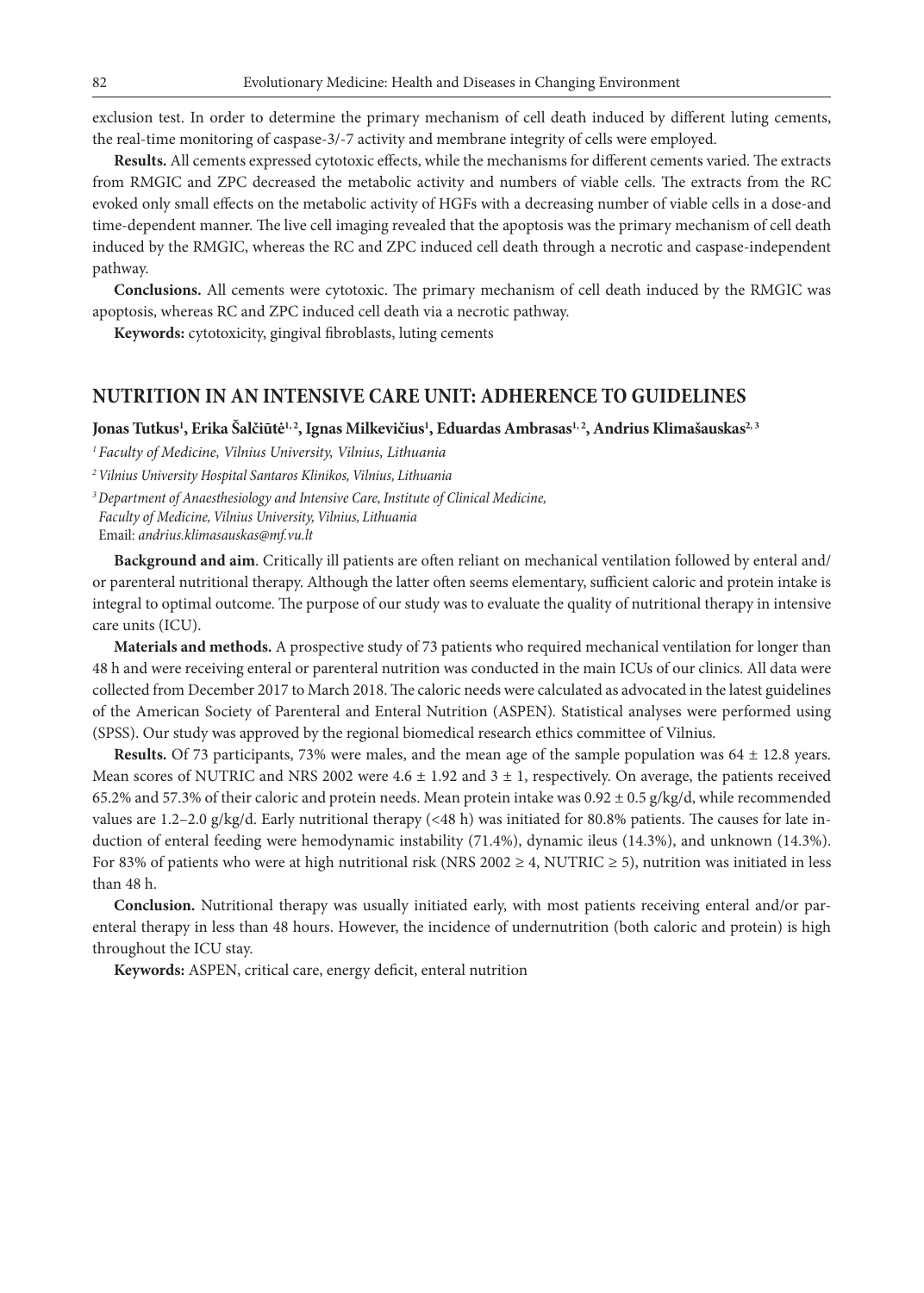# **HEALTH LITERACY OF THE 11TH-12TH-GRADE SCHOOLCHILDREN, THEIR PARENTS, AND TEACHERS**

#### **Olga Ubartienė, Genė Šurkienė**

*Institute of Health Sciences, Faculty of Medicine, Vilnius University, Vilnius, Lithuania* Email: *olga.ubartiene@mf.vu.lt*

**The aim of the study.** To assess the health literacy level and the influencing factors of 11th–12th-grade schoolchildren, their parents, and teachers.

**Materials and methods.** Schoolchildren, their parents, and teachers were questioned using an anonymous survey method. The HLS-EU-Q47 comprehensive health literacy questionnaire of 47 items, translated into the Lithuanian language, was used to assess health literacy level. The respondents were also asked about socio-demographic characteristics and other factors, which can be associated with health literacy. Statistical analysis was performed using the statistical data processing program SPSS, Microsoft Excel, and WinPepi. The reliability coefficient of the survey was  $p < 0.05$ .

**Results.** The data showed that more than half of the schoolchildren manifested sufficient and excellent levels of health literacy. Boys scored lower in health literacy than girls, and 11th graders scored lower than 12th graders. The leading motivation for seeking health information was the fear of pain. Almost all students used internet to seek online health support. Almost half of the children assessed their health status as good. Girls more often than boys assessed their health status as bad. The most common health problems at school were headache and stomach ache. Approximately one-third of the parents manifested a problematic or inadequate health literacy level. Smoking, less educated, and unemployed respondents with low health literacy showed a worse self-assessment of their health status. Limited health literacy is associated with poorer health outcomes. The results showed that a majority of the teachers belonged to the "sufficient" and "excellent" levels of health literacy. Older teachers assessed their health status worse than the younger do.

**Conclusions.** More than half of the schoolchildren manifested sufficient and excellent level of health literacy. Limited health literacy is associated with poorer health outcomes and inferior health status self-assessment. In general, the level of health literacy was significantly associated with the level of education and health behaviour.

**Keywords:** health literacy, schoolchildren, health, parents, teachers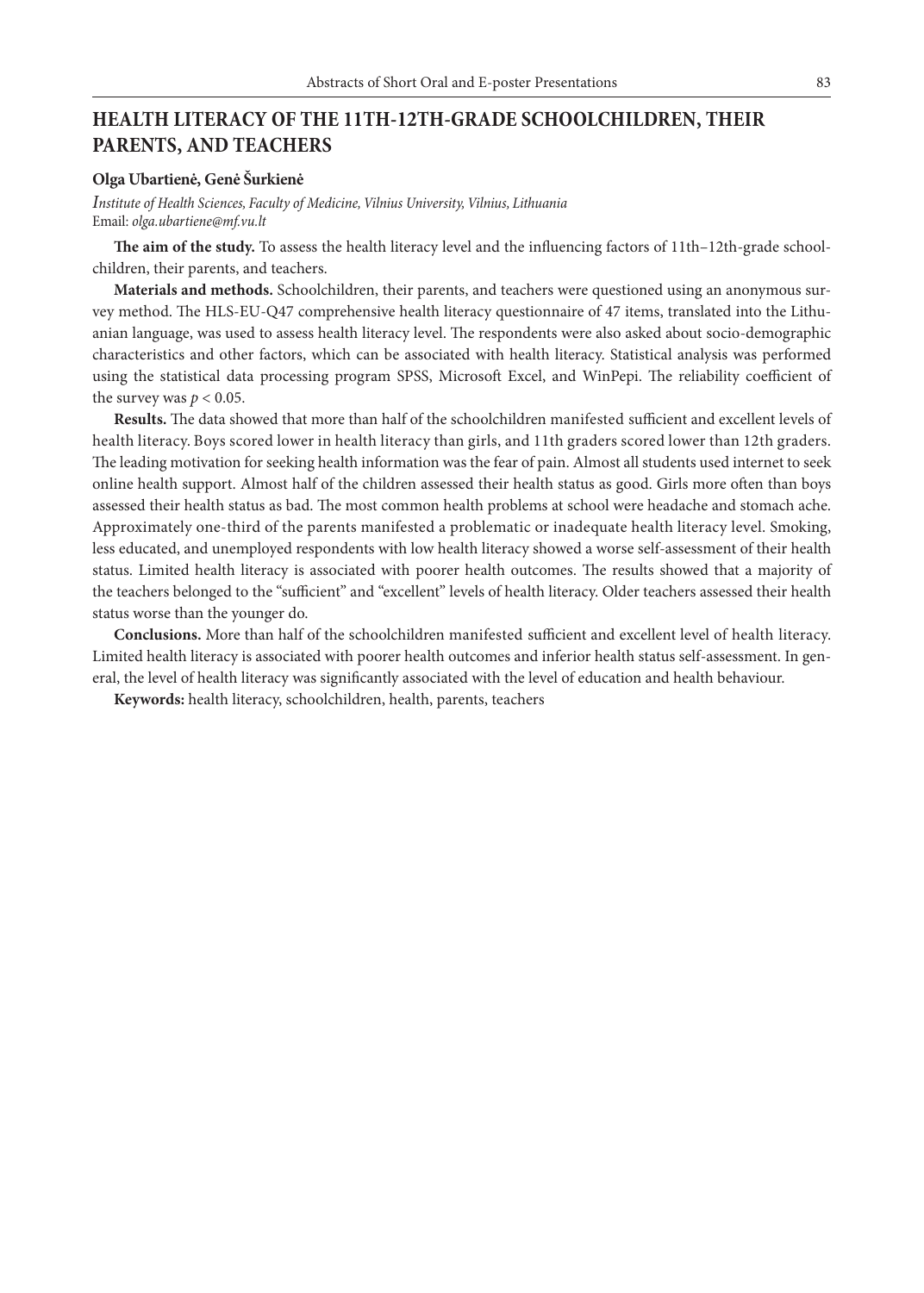# **EVALUATION OF ENDOSCOPIC AND ENDOSCOPIC ULTRASOUND FEATURES FOR DIFFERENTIAL DIAGNOSIS OF GASTROINTESTINAL STROMAL TUMOURS AND LEIOMYOMAS IN THE UPPER GASTROINTESTINAL TRACT**

**Rolandas Vaicekauskas1 , Jurgita Urbonienė2 , Juozas Stanaitis1 , Jonas Valantinas1**

*1 Clinic of Gastroenterology, Nephro-urology and Surgery, Institute of Clinical Medicine, Faculty of Medicine, Vilnius University, Vilnius, Lithuania*

*2 Clinic of Infectious and Chest Diseases, Dermatovenereology and Allergology, Institute of Clinical Medicine, Faculty of Medicine, Vilnius University, Vilnius, Lithuania* Email: *rolandas.vaicekauskas@santa.lt*

**Background and aim.** The term of subepithelial lesions (SELs) in the upper gastrointestinal tract (UGT) is applied to a mass or bulge covered by normal-appearing mucosa identified during upper endoscopy. Differentiation between benign and malignant lesions leads to far-reaching clinical consequences. An accurate diagnosis can be challenging because of the insufficient diagnostic yield of the upper endoscopy, endoscopical ultrasound (EUS) and different types of biopsy. Our aim was to reveal the efficacy of endoscopic and endoscopic ultrasound (EUS) features for differential diagnosis of hypoechogenic SELs (gastrointestinal stromal tumours (GISTs) and leiomyomas) in the UGT.

**Materials and methods.** The research covers a study of case series of 27 hypoechogenic SELs in the UGT between 2012 and 2015 at Vilnius University Hospital: 12 GISTs and 15 leiomyomas were histologically confirmed after a deep biopsy via the endoscopic submucosal dissection technique. Upper gastrointestinal endoscopy and EUS were carried out. Endoscopical and EUS features of SELs were recorded. In order to standardize the diagnostic approach of GIST and leiomyomas, we assigned scores for seven endoscopic and EUS features.

**Results.** Echogenicity and tumour shape demonstrated good predictive features (area under ROC > 0.8); heterogeneous EUS image showed a satisfactory predictive feature (area under ROC > 0.7). Mean total score in the case of GIST was significantly higher than the one in the leiomyomas group:  $6.08 \pm 2.57$  and  $1.80 \pm 1.27$  ( $p < 0.0001$ ), respectively. Increment by one score increased the odds ratio for GIST 4.50 times  $(95\%$  CI 1.36–14.87) ( $p = 0.014$ ). The total score demonstrated very good discriminatory features of GIST against leiomyomas with area under ROC = 0.964. The cut-off value of 2.5 total score indicated 100% sensitivity and 80.0% specificity in diagnosing GIST.

**Conclusions.** Upper gastrointestinal endoscopy and EUS are useful methods in making a definite diagnosis of SELs. Its diagnostic accuracy for differential diagnosis of GISTs and leiomyomas is sufficient.

**Keywords:** gastrointestinal stromal tumour, leiomyoma, endoscopy, endoscopical ultrasound

## **CHANGES IN THE INCIDENCE OF MULTIPLE SCLEROSIS IN LITHUANIA FROM 2001 TO 2015**

#### **Daiva Valadkevičienė1 , Andrius Kavaliūnas2 , Rasa Kizlaitienė1 , Mykolas Jocys3 , Dalius Jatužis1**

*1 Department of Neurology and Neurosurgery, Institute of Clinical Medicine, Vilnius University, Faculty of Medicine, Vilnius, Lithuania 2 Department of Clinical Neuroscience, Karolinska Institute, Stockholm, Sweden*

*<sup>3</sup> Faculty of Medicine, Vilnius University, Vilnius, Lithuania*

Email: *daiva.valadkeviciene@gmail.com*

**The aim of the study.** To evaluate the development of rates in frequency and sex ratio of multiple sclerosis (MS) during a period of 15 years in Lithuania with trend extending to 2020. In addition, to assess female-to-male ratio and its adjustment among MS patients.

**Material and methods.** A descriptive incidence study was carried out. We calculated the crude incidence rates (CIR) by the use of 15-year period, gender, 5-year age groups and an amount of newly entered MS patients. The European standard was used to determine the standardised incidence rates (SIR) in order to appraise the effect of resident structure changes tied to the incidence of MS during the latest 15-year period. Minitab set was a the primary tool to process to estimate a linear trend mode for the rate development with 16 parameters.

**Results.** Significant growth in the frequency rate of MS was highly evident in Lithuania during a period between 2001 and 2015. In 2001, MS was diagnosed to 162 new individuals, whereas 343 new cases of MS were diagnosed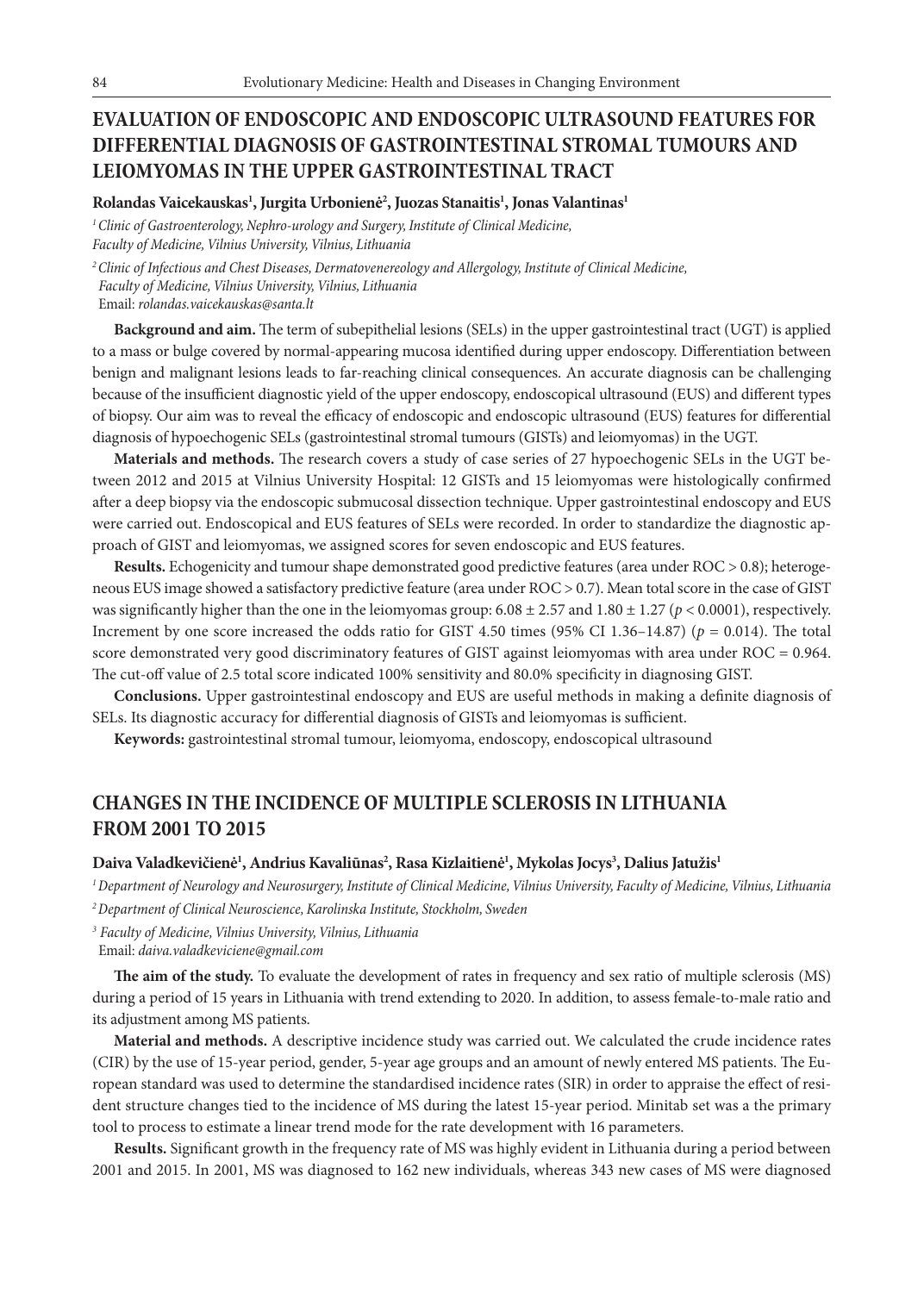in 2015. During a period between 2001 and 2015, the incidence of MS was on average 6.5 cases per 100,000 residents, 4.9 and 8.1 per 100,000 male and female, respectively. Female-to-male sex ratio in incidence rate in MS in Lithuania showed a tendency to increase over the period. Females were affected from 1.5 to 2 times more often than males.

**Conclusions.** Assuming that the trend persists, the frequency rate of MS will reach 13 cases per 100,000 cases by 2020, and females are set to be diagnosed with MS twice as often as males.

**Keywords:** demography, epidemiology, forecasting, incidence, multiple sclerosis, population dynamics, sex ratio

### **FACTOR ANALYSIS OF THE LITHUANIAN VERSION OF THE DIZZINESS HANDICAP INVENTORY**

#### Domantas Valančius<sup>1</sup>, Rytis Masiliūnas<sup>2, 3</sup>, Aistė Paškonienė<sup>3, 4</sup>, Kristina Ryliškienė<sup>2, 3</sup>

*1 Faculty of Medicine, Vilnius University, Vilnius, Lithuania*

*2 Clinic of Neurology and Neurosurgery, Institute of Clinical Medicine, Faculty of Medicine, Vilnius University, Lithuania*

*<sup>3</sup>Vilnius University Hospital Santaros Klinikos, Vilnius, Lithuania*

*4 Centre for Ear, Nose, and Throat Diseases, Vilnius University Hospital Santaros Klinikos, Vilnius, Lithuania* Email: *rytis@olimpiados.lt*

**Background and aim.** The Dizziness Handicap Inventory (DHI) is a widely used, validated, 25-item, self-reported questionnaire that measures disabling effects of dizziness. In conjunction with the total score, DHI has three subscales – emotional, functional, and physical. Even though multidimensionality of the scale was apparent, previous studies did not support the original subscale structure. Our goal was to explore the different dimensions of the Lithuanian version of DHI (DHI-L).

**Material and Methods.** Patients with dizziness or imbalance of vestibular or non-vestibular origin were recruited from Vilnius University Hospital Santaros Klinikos between January and March 2017. They filled out the DHI-L. We opted to use Principal component analysis (PCA) with oblimax rotation, which is suitable for confirming the structure of the data in questionnaires of a multidimensional nature, such as the DHI.

**Results.** The study group consisted of 108 patients (78% women) with a mean age of 51.9 (±16.1) years. Bartlett's test was highly significant (*p* < 0.0001), and the Kaiser-Meyer-Olkin measure of sampling adequacy was 0.83. We investigated several different solutions based on eigenvalues greater than one on the screen plot. The two-factor solution, which was also supported by a parallel analysis, was the most reliable and clinically relevant. It explained 44.5% of the variance. The first factor consisted mainly of both the original functional and emotional subscale items, and indicated the effect of dizziness on daily activities and psychological well-being. The second factor comprised of items that pertained to postural instability and the difficulties associated with it.

**Conclusions.** Our results did not support the original subscale structure of the DHI. As multidimensionality of the scale was clear, more studies need to address the means of possible restructuring of the DHI.

**Keywords:** DHI, Dizziness Handicap Inventory, factor analysis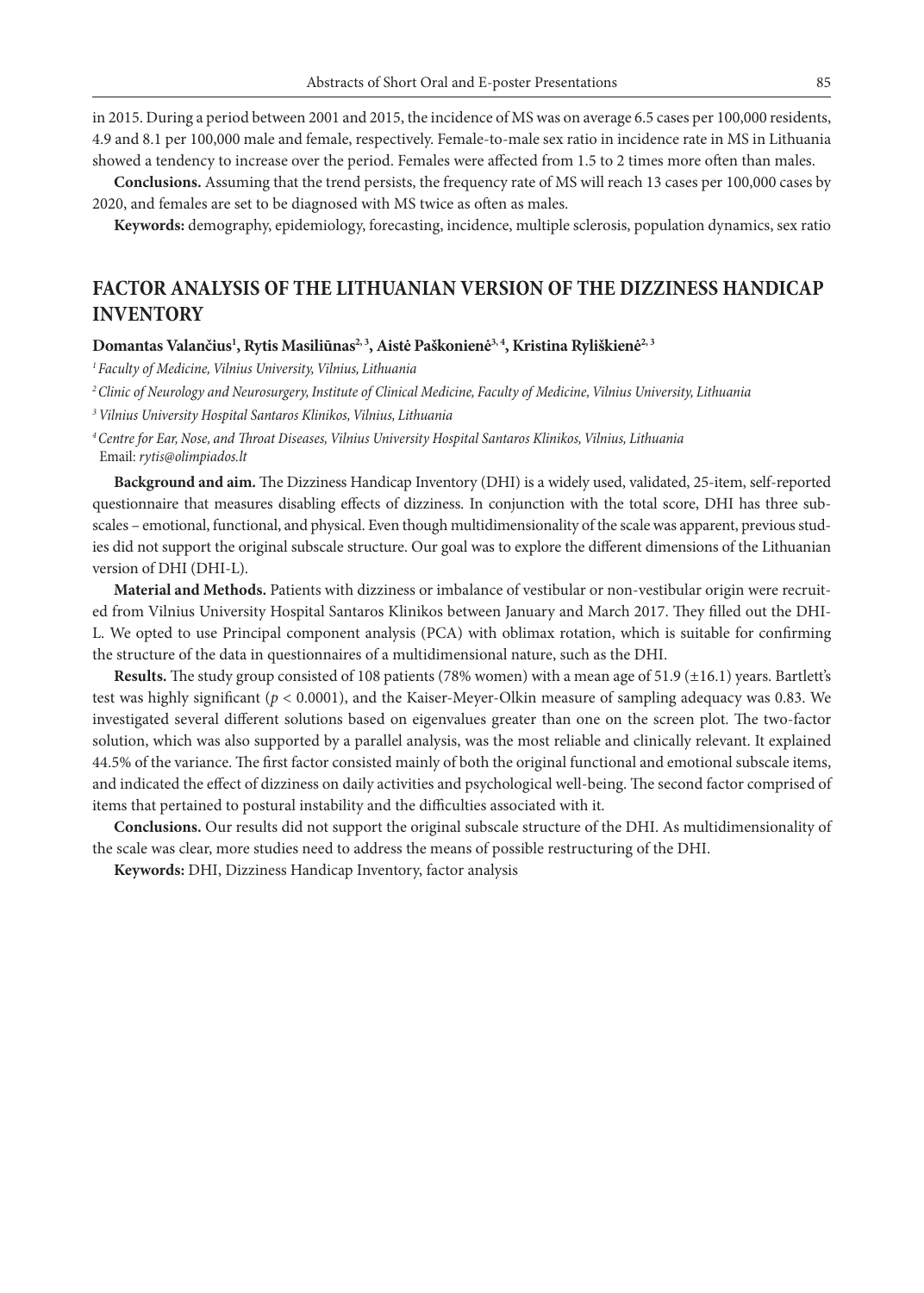### **MEDICAL TERMINATION OF PREGNANCY AS AN ALTERNATIVE TO SURGICAL ABORTION. APPLICABILITY OF TELEMEDICINE IN MEDICAL ABORTION SERVICE**

**Diana Vasiljevaitė1 , Rūta Žulpaitė1 , Sigitas Laima2 , Rokas Šimakauskas2 ,**

#### **Sigitas Chmieliauskas2 , Dmitrij Fomin3 , Jurgita Stasiūnienė2**

*1 Faculty of Medicine, Vilnius University, Vilnius, Lithuania*

*2 Department of Pathology, Forensic Medicine, and Pharmacology, Institute of Biomedical Sciences, Faculty of Medicine, Vilnius University, Vilnius, Lithuania*

*3 Clinic of Cardiac and Vascular Diseases, Institute of Clinical Medicine, Faculty of Medicine, Vilnius University, Vilnius, Lithuania* Email: *jurgita.stasiuniene@mf.vu.lt*

**Background and aim.** Improvement of access to all evidence-based healthcare services in all regions is the priority of strategic planning for healthcare. Abortion services should not be an exception. In 1988, France and China were the first countries to legalize medical abortion (MA). Other European, North American and some developing countries soon followed. Currently, only surgical abortion is available in Lithuania, while MA is illegal.

We analysed and compared the experience of MA service in different countries.

**Materials and methods.** PubMed, official websites of the World Health Organization (WHO), "Women on Web", "Gynuity", and "Women Help Women" organizations were scrutinized for scientific-methodological literature regarding medical abortions. Out of 102 publications, 50 were included in this review.

**Results.** MA is legally available in more than 60 countries. The regimen of 200 mg mifepristone followed by 400–800 µg misoprostol is recommended by the WHO. Nevertheless, dosages and medicines differ among countries. The advantages of MA include the following: unnecessity of intervention and analgesia, no risk of uterine or cervix injury, greater privacy. Side effects include pelvic pain, gastrointestinal symptoms, severe haemorrhage, incomplete abortion or ongoing intrauterine pregnancy requiring a surgical abortion for completion. Telemedicine was obtained by five non-governmental organizations to provide MA service for those countries with restrictive abortion laws. The results based on self-reports displayed acceptable rates of complications; however, 22.4–45.2% of users were lost to follow-up. Successful telemedicine adoption for MA was reported in the USA, Canada, and Australia, where on-request abortion is legal but other barriers exist. A telemedicine project was approved in Lithuania in 2011; however, usage has so far been limited to cardiology, ophthalmology, radiology, and dermatology.

**Conclusion.** MA is a safe and effective alternative to surgical abortion. Telemedicine improves the access to qualified abortion service, especially in settings with existing barriers. MA and the development of the telemedicine service in this area should be discussed in health politics.

**Keywords:** medical abortion, mifepristone, telemedicine

# **BIOELECTRICAL IMPEDANCE ANALYSIS-DERIVED PHASE ANGLE IN CARDIAC SURGERY PATIENTS: IMPLICATIONS FOR PROGNOSIS OF LATE MORTALITY**

Vaidas Vicka<sup>1,2</sup>, Dalia Zokaitytė<sup>1</sup>, Lina Puodžiukaitė<sup>1</sup>, Dalia Gineitytė<sup>1,2</sup>, Daiva Gražulytė<sup>1,2</sup>,

#### **Donata Ringaitienė3 , Jūratė Šipylaitė3**

*1 Faculty of Medicine, Vilnius University, Vilnius, Lithuania*

*2 Vilnius University Hospital Santaros Klinikos, Vilnius, Lithuania*

*3 Department of Anaesthesiology and Intensive Care, Institute of Clinical Medicine, Faculty of Medicine, Vilnius University, Vilnius, Lithuania* Email: *donata.ringaitiene@santa.lt*

**Background and aim.** Increasing age and frailty of the patients undergoing cardiac surgery complicate the selection of patients. The aim of this study was to determine whether bioelectrical impedance analysis (BIA) phase angle is linked to long-term results after cardiac surgery and could be used as predictor.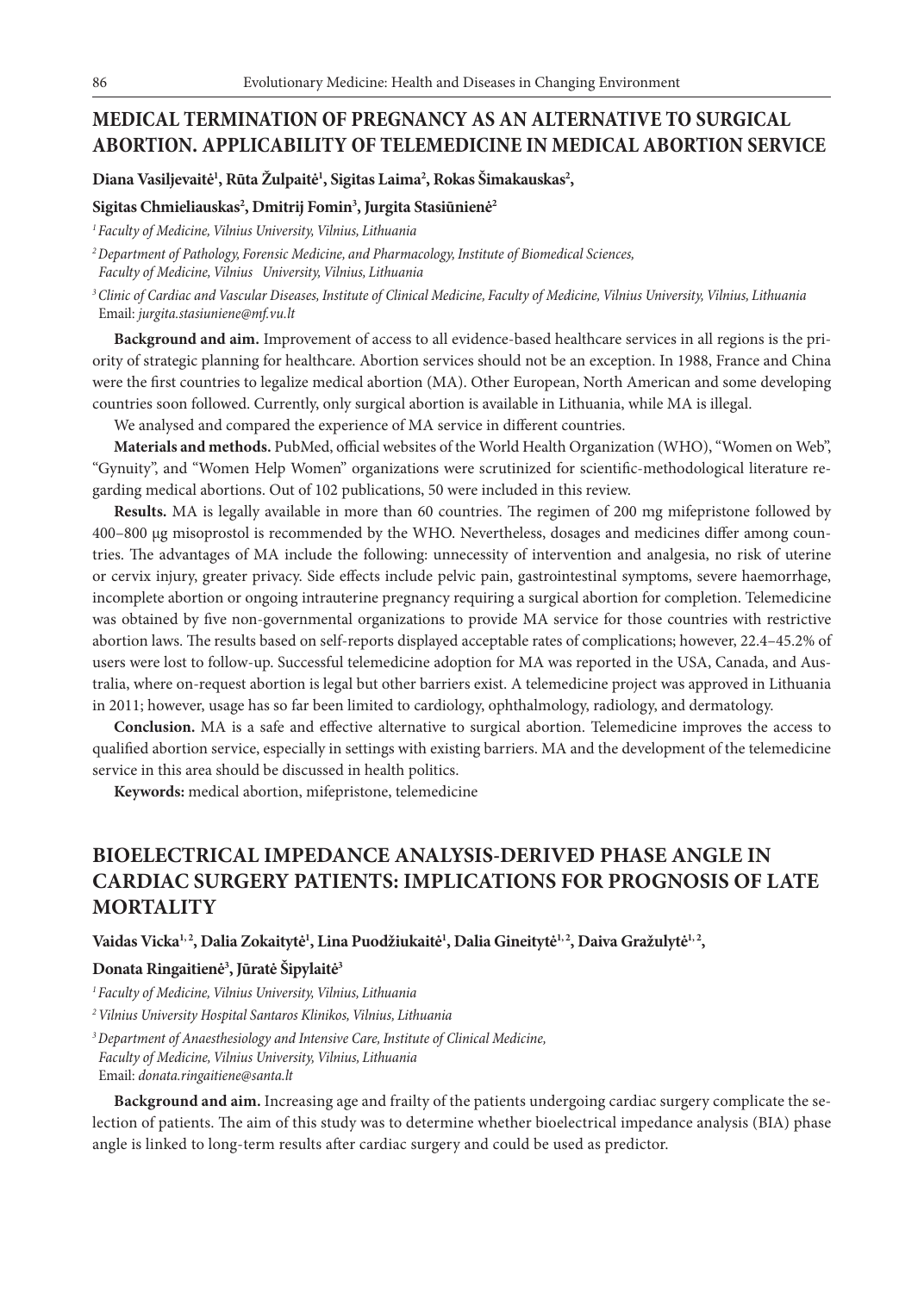**Materials and methods.** This observational retrospective study included all of the patients who underwent any of the STS defined elective cardiac surgery type from 2013 to 2014 at Vilnius University Hospital. Patients who died in hospital within the first postoperative month were excluded. Demographic and comorbidity data were gathered and BIA was performed in the perioperative period. We evaluated 3–5-year all-cause mortality rate. Patients were categorized by the BIA-provided phase angle (PhA) value, which was standardized for age and sex; long-term predictors were determined by Cox regression analysis.

**Results.** Among the cohort of 642 patients undergoing cardiac surgery, the median age was 67.8 [59–73] years; most of them were men (67.8%). Long-term mortality rate was 12.3% (*n* = 79). Most of the cases were low risk with median EuroSCORE II value of 1.78 [1.07–2.49]. The rates of standardized PhA were as follows: <5th 10.4% (*n* = 67), <10th 17.3% (*n* = 111), <15th 22.7% (*n* = 146), <20th 27.6% (*n* = 177), <25th 35.5% (*n* = 228), <30th 42.2% (*n* = 271), <35th 47.4% (*n* = 304), <40th 52% (*n* = 334), <45th 58.6% (*n* = 386). The Cox regression analysis of all percentiles revealed the most potent predictor – a phase angle value below 25th of the reference range (OR 2.42, 95% CI: 1.49–3.94, *p* < 0.001), with a mean difference in survival of 13.22 months (64.60 vs. 51.38 *p* < 0.001). This relation persisted after adjustment with EuroSCORE II value.

**Conclusions.** BIA-provided phase angle value can be used for long-term survival estimation before cardiac surgery. However, further studies need to prove the independent effect of these assumptions.

**Keywords:** bioelectrical impedance analysis, cardiac surgery, phase angle, post-operative outcomes

## **TREATMENT OF RESTLESS LEGS SYNDROME BY A GENERAL PRACTITIONER: A CASE REPORT**

#### **Audra Vyšniauskaitė1 , Viktorija Andrejevaitė1, 2**

*1 Faculty of Medicine, Vilnius University, Vilnius, Lithuania 2 Clinic of Internal Diseases, Family Medicine, and Oncology, Institute of Clinical Medicine, Faculty of Medicine, Vilnius University, Vilnius, Lithuania*

Email: *viktorija.andrejevaite@gmail.com*

**Background.** Restless legs syndrome (RLS) is an increasing cause of referral to the general practitioner (GP) in modern society. This condition causes uncomfortable creeping feelings in the legs, an urge to move them, and is strongly linked to sleep disturbances, anxiety, and depression.

**Case report.** A 73-year-old woman complained of symptoms of RLS for about 40 years. Family history: her father had Parkinson's disease. Symptoms: an urge to move legs while sitting and before sleep. The symptoms were facilitated by walks. Fatigue and headaches were also reported from the age of 30 years. Diagnosis of the neurologist: RLS, based on the diagnostic criteria of the International RLS Study Group. Treatment: (1) Pramipexolum 0.18 mg induced an improvement, but it was changed to Ropinirolum due to strong itching and headache; (2) Ropinirolum 1mg provoked strong somnolence, dizziness, instability of blood pressure, and restless dreams. A 1/4 tablet was used for 1.5 years but was discontinued because of renewed itching; (3) Gabapentinum 100 mg was stopped after one week because of strong dizziness; (4) Magnesium, vitamins B and D brought about a light improvement; (5) Bromazepamum 3 mg or Clonazepamum 2 mg improved night sleep; (6) Rehabilitation programme: physiotherapy, baths, magnet, and compression therapy caused regression of the symptoms. Although anxiety and depression were present, the patient has been symptom-free for two months now. She is mainly on nonmedical treatment: she dances, practices Nordic walking, and uses the massage chair.

**Conclusions.** Evolutionary medicine has brought various drugs to relieve the symptoms of RLS. However, their effectiveness tends to wear off and what works for one patient may harm another. It is crucial for the GP to enhance the knowledge about the syndrome in order to prescribe relevant doses of proper drugs and not to forget alternative methods.

**Keywords:** nonmedical treatment, restless legs syndrome